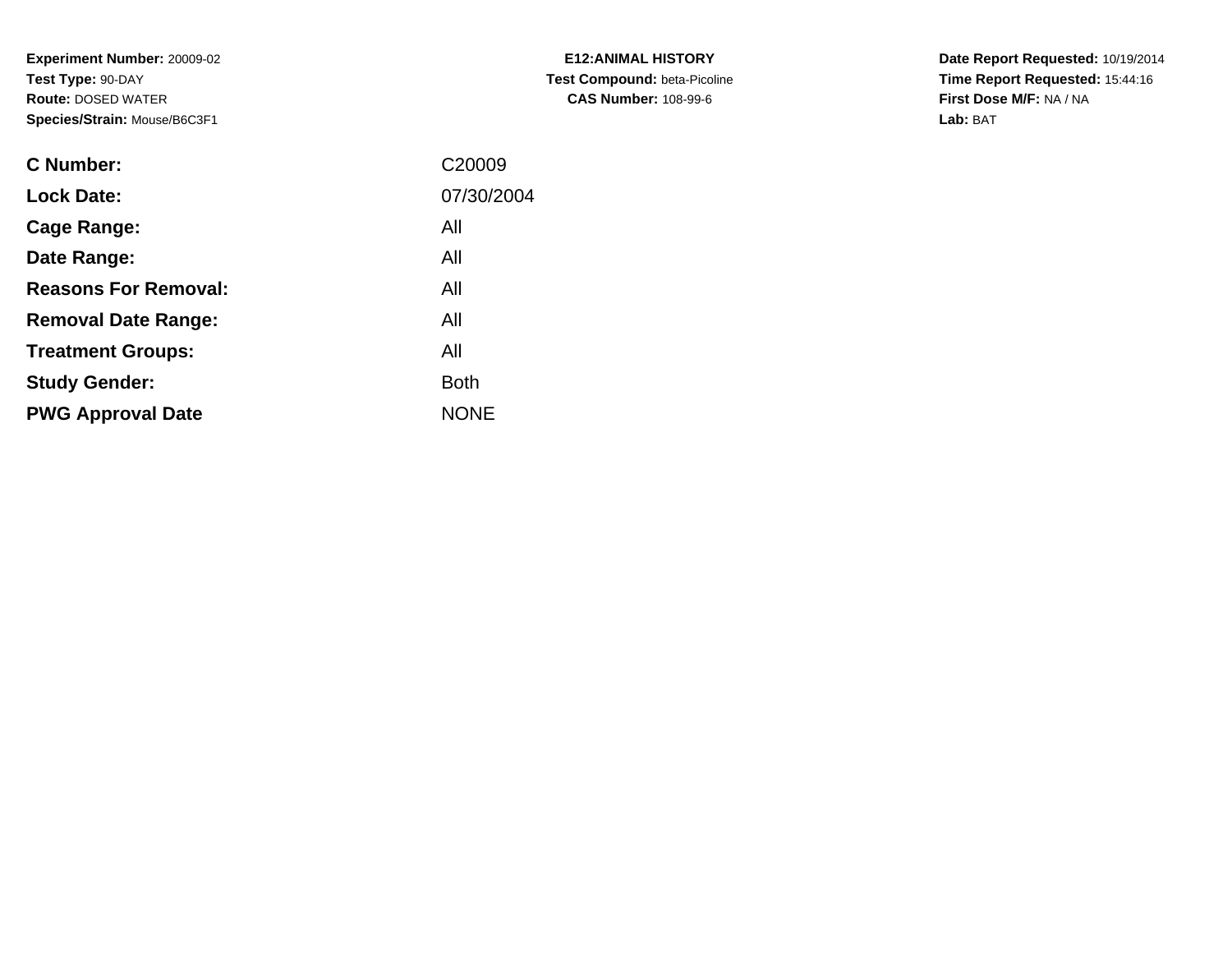**Test Type:** 90-DAY

8

15

22

29

36

43

50

57

64

71

78

85

92

**Route:** DOSED WATER

**Species/Strain:** Mouse/B6C3F1

REMOVED \*\* REASON - TERMINAL SACRIFICE

## **E12:ANIMAL HISTORY Test Compound:** beta-Picoline**CAS Number:** 108-99-6

**Date Report Requested:** 10/19/2014**Time Report Requested:** 15:44:16**First Dose M/F:** NA / NA**Lab:** BAT

| <b>CAGE: 1</b><br><b>ANIMAL ID: 1</b> |             |       | <b>SEX: Male</b> | <b>TRT#: 1</b>     |               |                                |                 |                     | <b>TRT: 0</b> | MG/L |
|---------------------------------------|-------------|-------|------------------|--------------------|---------------|--------------------------------|-----------------|---------------------|---------------|------|
| <b>DAY</b>                            | <b>DATE</b> | OP ID | <b>DOSE TIME</b> | <b>WEIGHT TIME</b> | <b>WT (g)</b> | <b>WEIGHT</b><br><b>STATUS</b> | <b>OBS TIME</b> | <b>OBSERVATIONS</b> |               |      |
|                                       | 11/21/03    | 75    |                  | 06:21:48           | 20.2          |                                | 11:54:20        | Unremarkable        |               |      |

8 11/28/03 75 75 09:57:02 21.7 209:57:02 209:57:02 Dhremarkable

12/05/03 <sup>33</sup> 11:01:02 22.9 11:01:02 Unremarkable

12/12/03 <sup>75</sup> 10:02:34 23.9 10:02:34 Unremarkable

12/19/03 <sup>75</sup> 09:35:10 24.4 09:35:10 Unremarkable

12/26/03 <sup>126</sup> 09:18:10 25.1 09:18:10 Unremarkable

01/02/04 <sup>9999</sup> 11:44:00 25.8 11:44:00 Unremarkable

01/09/04 <sup>75</sup> 09:17:34 27.4 09:17:34 Unremarkable

01/16/04 <sup>75</sup> 09:27:38 28.4 09:27:38 Unremarkable

01/23/04 <sup>75</sup> 08:56:08 28.7 08:56:08 Unremarkable

01/30/04 <sup>102</sup> 11:50:38 28.5 11:50:38 Unremarkable

02/06/04 <sup>75</sup> 11:05:54 28.8 11:05:54 Unremarkable

02/13/04 <sup>75</sup> 09:12:32 29.9 09:12:32 Unremarkable

02/20/04 <sup>33</sup> 07:13:52 30.6 07:13:52 Unremarkable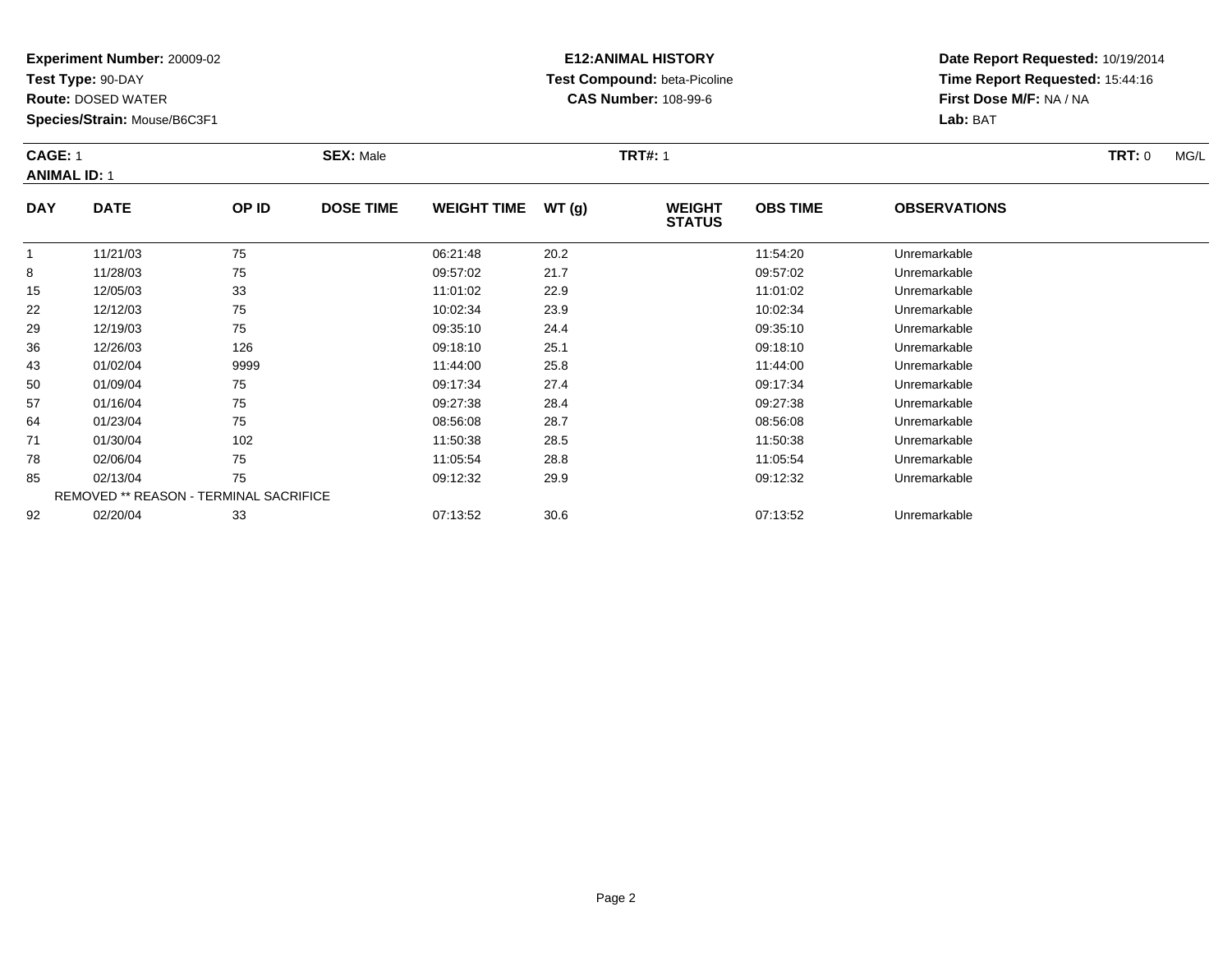**Test Type:** 90-DAY

**Route:** DOSED WATER

**Species/Strain:** Mouse/B6C3F1

# **E12:ANIMAL HISTORY Test Compound:** beta-Picoline**CAS Number:** 108-99-6

| CAGE: 2<br><b>SEX: Male</b><br><b>ANIMAL ID: 2</b> |             |       |                  |                     | <b>TRT#: 1</b> |                                | <b>TRT: 0</b>   |                     | MG/L |  |
|----------------------------------------------------|-------------|-------|------------------|---------------------|----------------|--------------------------------|-----------------|---------------------|------|--|
| <b>DAY</b>                                         | <b>DATE</b> | OP ID | <b>DOSE TIME</b> | WEIGHT TIME $WT(g)$ |                | <b>WEIGHT</b><br><b>STATUS</b> | <b>OBS TIME</b> | <b>OBSERVATIONS</b> |      |  |
|                                                    | 11/21/03    | 75    |                  | 06:22:40            | 20.2           |                                | 11:54:58        | Unremarkable        |      |  |
|                                                    | 11/29/22    | 75    |                  | 00.59.16            | 216            |                                | 00.59.16        | Lloromarkabla       |      |  |

|    | 11/21/03 | 75                                            | 06:22:40 | 20.2 | 11:54:58 | Unremarkable |  |
|----|----------|-----------------------------------------------|----------|------|----------|--------------|--|
| 8  | 11/28/03 | 75                                            | 09:58:16 | 21.6 | 09:58:16 | Unremarkable |  |
| 15 | 12/05/03 | 33                                            | 11:03:02 | 22.8 | 11:03:02 | Unremarkable |  |
| 22 | 12/12/03 | 75                                            | 10:04:44 | 23.9 | 10:04:44 | Unremarkable |  |
| 29 | 12/19/03 | 75                                            | 09:36:52 | 25.1 | 09:36:52 | Unremarkable |  |
| 36 | 12/26/03 | 126                                           | 09:19:12 | 26.2 | 09:19:12 | Unremarkable |  |
| 43 | 01/02/04 | 9999                                          | 11:45:26 | 27.4 | 11:45:26 | Unremarkable |  |
| 50 | 01/09/04 | 75                                            | 09:19:46 | 29.7 | 09:19:46 | Unremarkable |  |
| 57 | 01/16/04 | 75                                            | 09:29:36 | 31.6 | 09:29:36 | Unremarkable |  |
| 64 | 01/23/04 | 75                                            | 08:57:42 | 32.7 | 08:57:42 | Unremarkable |  |
| 71 | 01/30/04 | 102                                           | 11:51:12 | 32.5 | 11:51:12 | Unremarkable |  |
| 78 | 02/06/04 | 75                                            | 11:07:34 | 34.1 | 11:07:34 | Unremarkable |  |
| 85 | 02/13/04 | 75                                            | 09:14:42 | 35.5 | 09:14:42 | Unremarkable |  |
|    |          | <b>REMOVED ** REASON - TERMINAL SACRIFICE</b> |          |      |          |              |  |
| 92 | 02/20/04 | 33                                            | 07:15:00 | 36.7 | 07:15:00 | Unremarkable |  |
|    |          |                                               |          |      |          |              |  |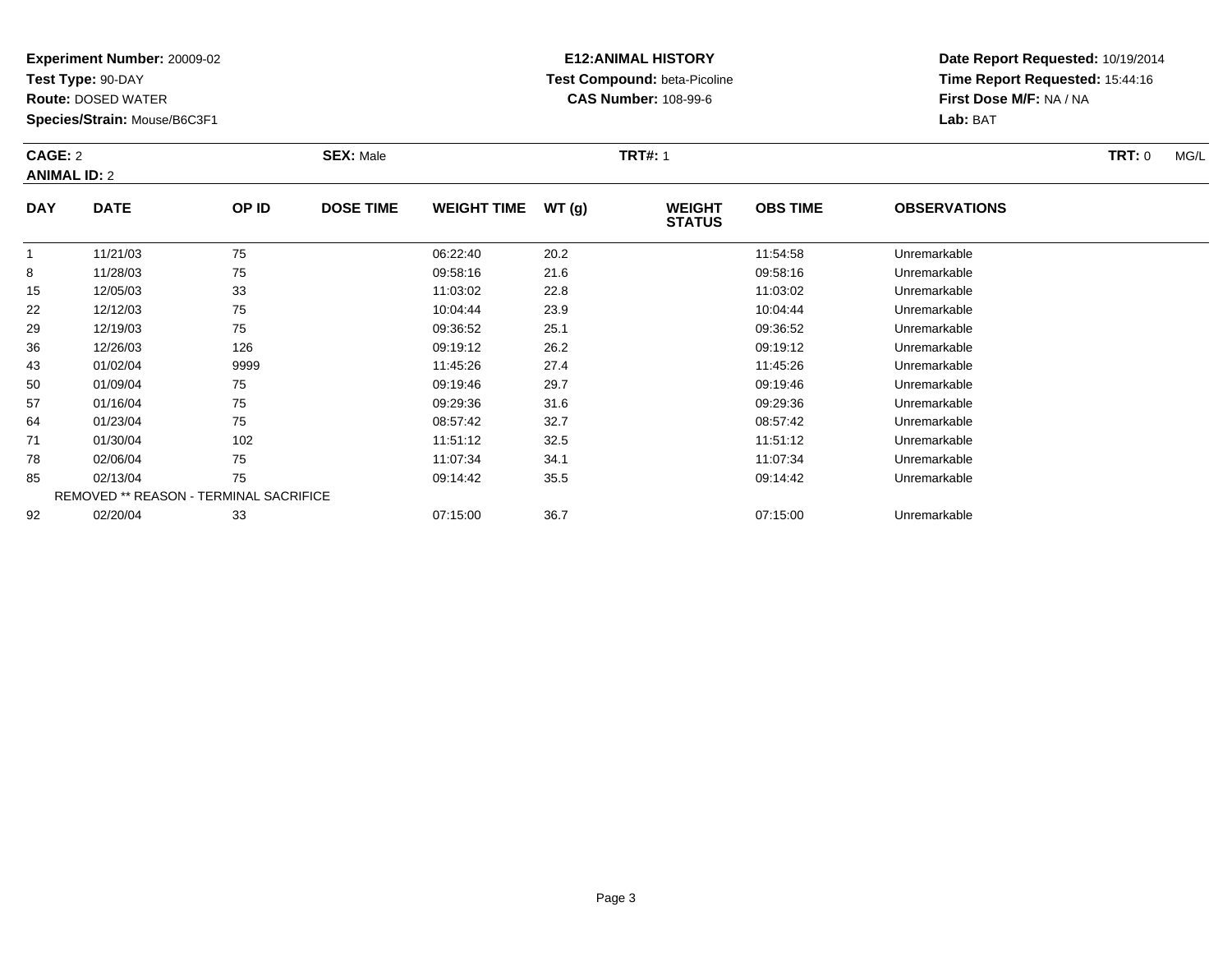**Test Type:** 90-DAY

**Route:** DOSED WATER

**Species/Strain:** Mouse/B6C3F1

# **E12:ANIMAL HISTORY Test Compound:** beta-Picoline**CAS Number:** 108-99-6

| CAGE: 3<br><b>ANIMAL ID: 3</b> |             |       | <b>SEX: Male</b> |                    |       | <b>TRT#: 1</b>                 | <b>TRT: 0</b>   | MG/L                |  |  |
|--------------------------------|-------------|-------|------------------|--------------------|-------|--------------------------------|-----------------|---------------------|--|--|
| <b>DAY</b>                     | <b>DATE</b> | OP ID | <b>DOSE TIME</b> | <b>WEIGHT TIME</b> | WT(g) | <b>WEIGHT</b><br><b>STATUS</b> | <b>OBS TIME</b> | <b>OBSERVATIONS</b> |  |  |
|                                | 11/21/03    | 75    |                  | 06:23:06           | 20.1  |                                | 11:55:54        | Unremarkable        |  |  |
| 8                              | 11/28/03    | 75    |                  | 09:59:14           | 22.2  |                                | 09:59:14        | Unremarkable        |  |  |
| 15                             | 12/05/03    | 33    |                  | 11:04:56           | 23.1  |                                | 11:04:56        | Unremarkable        |  |  |
| 22                             | 12/12/03    | 75    |                  | 10:07:40           | 25.0  |                                | 10:07:40        | Unremarkable        |  |  |

| ັບ | 11/20/00 | ں ہ                                           | 00.00.14 | LL.L | 00.00.14 | <b>UNITERITATION</b> |  |
|----|----------|-----------------------------------------------|----------|------|----------|----------------------|--|
| 15 | 12/05/03 | 33                                            | 11:04:56 | 23.1 | 11:04:56 | Unremarkable         |  |
| 22 | 12/12/03 | 75                                            | 10:07:40 | 25.0 | 10:07:40 | Unremarkable         |  |
| 29 | 12/19/03 | 75                                            | 09:38:40 | 25.6 | 09:38:40 | Unremarkable         |  |
| 36 | 12/26/03 | 126                                           | 09:20:14 | 26.6 | 09:20:14 | Unremarkable         |  |
| 43 | 01/02/04 | 9999                                          | 11:46:54 | 28.2 | 11:46:54 | Unremarkable         |  |
| 50 | 01/09/04 | 75                                            | 09:21:24 | 29.4 | 09:21:24 | Unremarkable         |  |
| 57 | 01/16/04 | 75                                            | 09:31:20 | 31.2 | 09:31:20 | Unremarkable         |  |
| 64 | 01/23/04 | 75                                            | 08:59:58 | 31.8 | 08:59:58 | Unremarkable         |  |
| 71 | 01/30/04 | 102                                           | 11:51:50 | 31.8 | 11:51:50 | Unremarkable         |  |
| 78 | 02/06/04 | 75                                            | 11:09:12 | 33.3 | 11:09:12 | Unremarkable         |  |
| 85 | 02/13/04 | 75                                            | 09:16:14 | 34.1 | 09:16:14 | Unremarkable         |  |
|    |          | <b>REMOVED ** REASON - TERMINAL SACRIFICE</b> |          |      |          |                      |  |
| 92 | 02/20/04 | 33                                            | 07:16:06 | 35.4 | 07:16:06 | Unremarkable         |  |
|    |          |                                               |          |      |          |                      |  |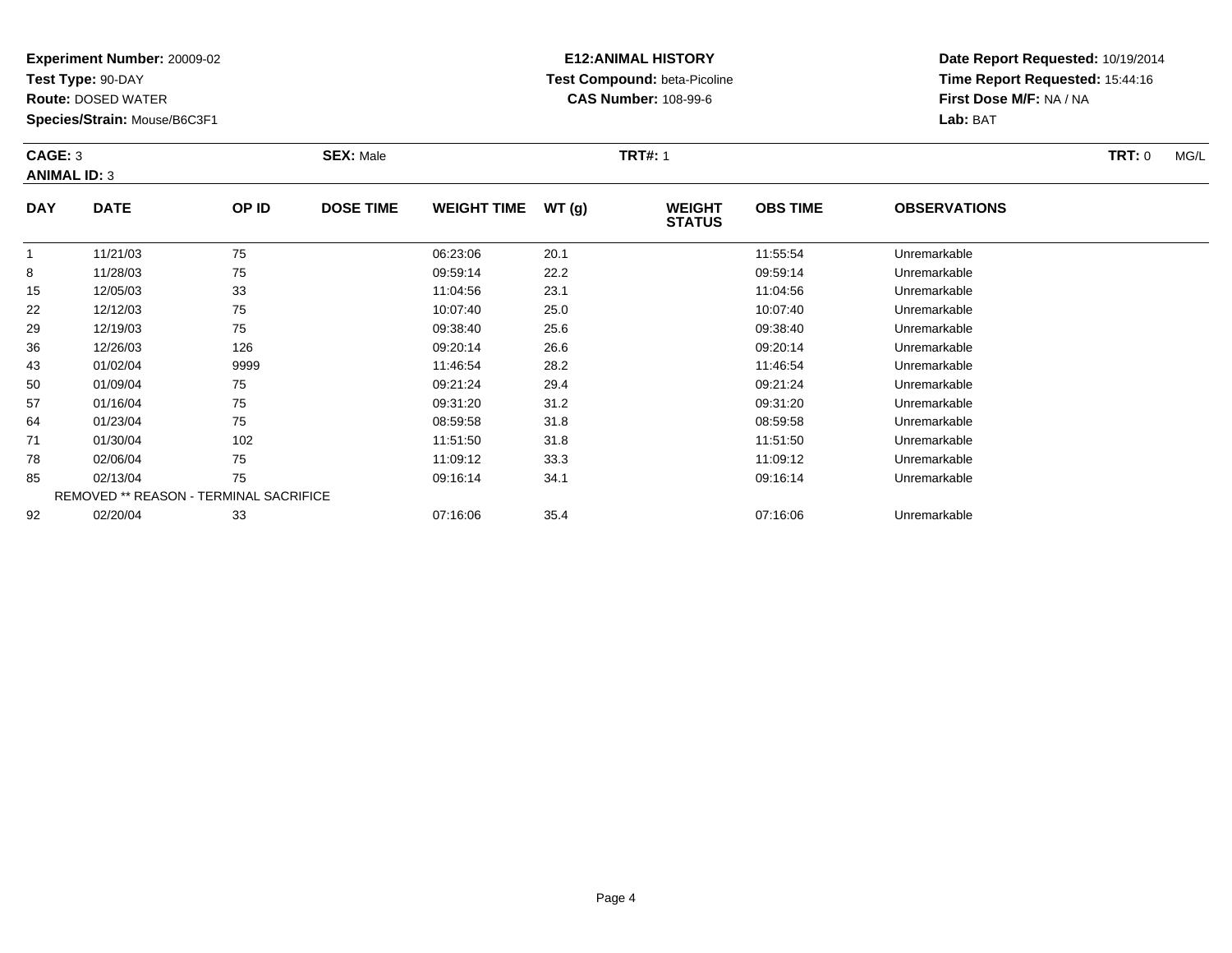**Test Type:** 90-DAY

**Route:** DOSED WATER

**Species/Strain:** Mouse/B6C3F1

# **E12:ANIMAL HISTORY Test Compound:** beta-Picoline**CAS Number:** 108-99-6

|            | <b>SEX: Male</b><br><b>CAGE: 4</b><br><b>ANIMAL ID: 4</b> |       |                  |                    |       | <b>TRT#: 1</b>                 |                 |                     | TRT: 0 | MG/L |
|------------|-----------------------------------------------------------|-------|------------------|--------------------|-------|--------------------------------|-----------------|---------------------|--------|------|
| <b>DAY</b> | <b>DATE</b>                                               | OP ID | <b>DOSE TIME</b> | <b>WEIGHT TIME</b> | WT(g) | <b>WEIGHT</b><br><b>STATUS</b> | <b>OBS TIME</b> | <b>OBSERVATIONS</b> |        |      |
|            | 11/21/03                                                  | 75    |                  | 06:23:40           | 22.3  |                                | 11:56:10        | Unremarkable        |        |      |
|            | 11/28/03                                                  | 75    |                  | 10:00:36           | 23.4  |                                | 10:00:36        | Unremarkable        |        |      |

|    | 11/21/03 | $\sqrt{5}$                                    | 06.23.40 | 22.3 | 11:56:10 | Unremarkable |  |
|----|----------|-----------------------------------------------|----------|------|----------|--------------|--|
| 8  | 11/28/03 | 75                                            | 10:00:36 | 23.4 | 10:00:36 | Unremarkable |  |
| 15 | 12/05/03 | 33                                            | 11:06:42 | 24.3 | 11:06:42 | Unremarkable |  |
| 22 | 12/12/03 | 75                                            | 10:10:26 | 25.6 | 10:10:26 | Unremarkable |  |
| 29 | 12/19/03 | 75                                            | 09:40:22 | 26.4 | 09:40:22 | Unremarkable |  |
| 36 | 12/26/03 | 126                                           | 09:21:38 | 28.1 | 09:21:38 | Unremarkable |  |
| 43 | 01/02/04 | 9999                                          | 11:48:48 | 28.9 | 11:48:48 | Unremarkable |  |
| 50 | 01/09/04 | 75                                            | 09:23:10 | 31.1 | 09:23:10 | Unremarkable |  |
| 57 | 01/16/04 | 75                                            | 09:33:12 | 32.0 | 09:33:12 | Unremarkable |  |
| 64 | 01/23/04 | 75                                            | 09:01:36 | 33.5 | 09:01:36 | Unremarkable |  |
| 71 | 01/30/04 | 102                                           | 11:52:24 | 34.0 | 11:52:24 | Unremarkable |  |
| 78 | 02/06/04 | 75                                            | 11:10:46 | 35.4 | 11:10:46 | Unremarkable |  |
| 85 | 02/13/04 | 75                                            | 09:17:48 | 37.0 | 09:17:48 | Unremarkable |  |
|    |          | <b>REMOVED ** REASON - TERMINAL SACRIFICE</b> |          |      |          |              |  |
| 92 | 02/20/04 | 33                                            | 07:17:12 | 38.4 | 07:17:12 | Unremarkable |  |
|    |          |                                               |          |      |          |              |  |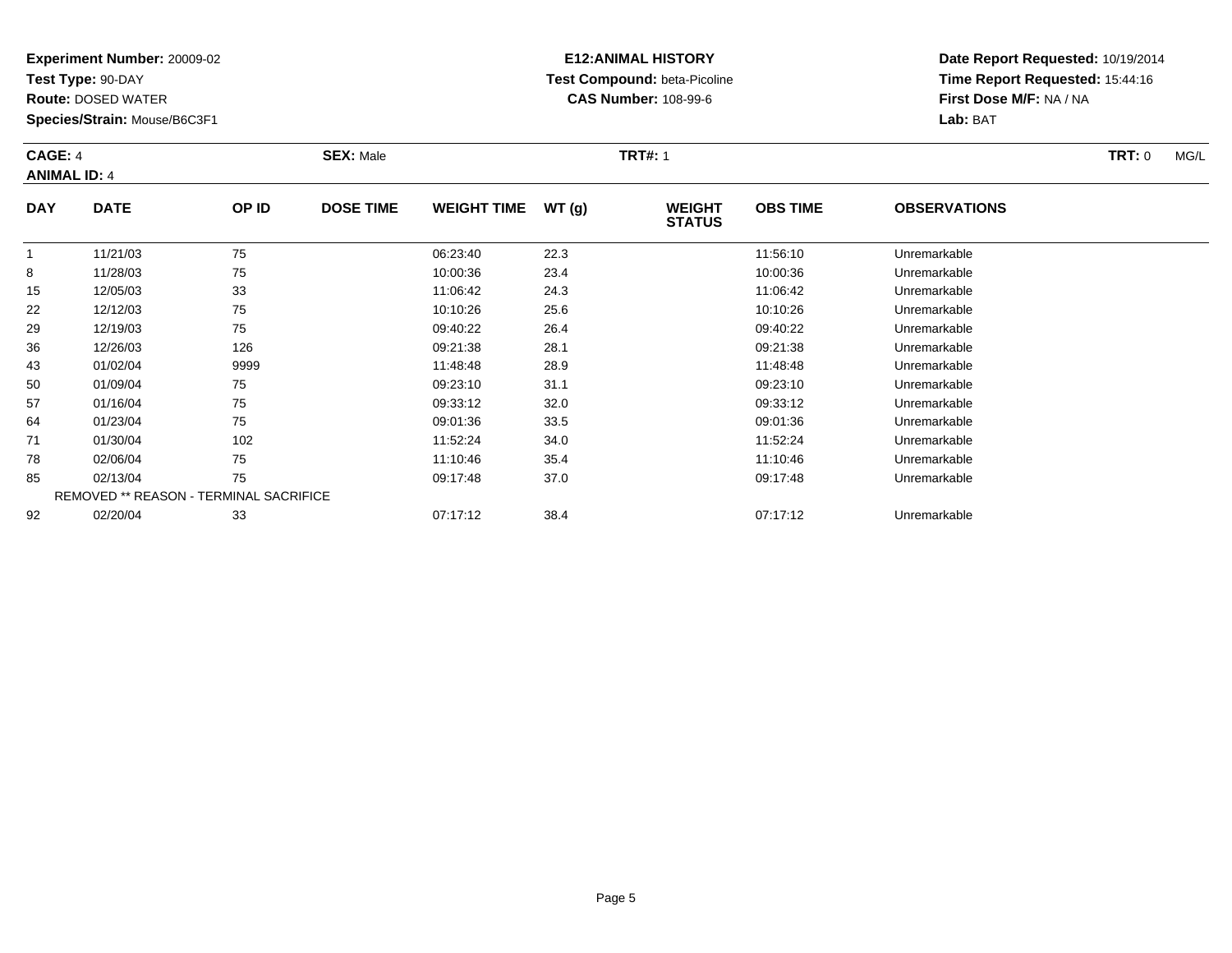**Test Type:** 90-DAY

**Route:** DOSED WATER

**Species/Strain:** Mouse/B6C3F1

## **E12:ANIMAL HISTORY Test Compound:** beta-Picoline**CAS Number:** 108-99-6

**Date Report Requested:** 10/19/2014 **Time Report Requested:** 15:44:17**First Dose M/F:** NA / NA**Lab:** BAT

#### **CAGE:** 5 **SEX:** Male **TRT#:** <sup>1</sup> **TRT:** 0 MG/L **ANIMAL ID:** 5**DAY DATE OP IDDOSE TIME WEIGHT TIME WT** (g) **STATUSOBS TIME OBSERVATIONS** 1 11/21/03 <sup>75</sup> 06:23:56 23.3 11:56:38 Unremarkable 88 11/28/03 75 75 10:01:56 25.6 10:01:56 10:01:56 10:01:56 Unremarkable 15 12/05/03 <sup>33</sup> 11:08:46 26.9 11:08:46 Unremarkable 22 12/12/03 <sup>75</sup> 10:12:28 27.0 10:12:28 Unremarkable 2912/19/03 <sup>75</sup> 09:42:28 28.8 09:42:28 Unremarkable

| 15 | 12/05/03 | 33                                            | 11:08:46 | 26.9 | 11:08:46 | Unremarkable |  |
|----|----------|-----------------------------------------------|----------|------|----------|--------------|--|
| 22 | 12/12/03 | 75                                            | 10:12:28 | 27.0 | 10:12:28 | Unremarkable |  |
| 29 | 12/19/03 | 75                                            | 09:42:28 | 28.8 | 09:42:28 | Unremarkable |  |
| 36 | 12/26/03 | 126                                           | 09:22:42 | 30.8 | 09:22:42 | Unremarkable |  |
| 43 | 01/02/04 | 9999                                          | 11:50:20 | 32.3 | 11:50:20 | Unremarkable |  |
| 50 | 01/09/04 | 75                                            | 09:25:44 | 34.5 | 09:25:44 | Unremarkable |  |
| 57 | 01/16/04 | 75                                            | 09:35:30 | 36.0 | 09:35:30 | Unremarkable |  |
| 64 | 01/23/04 | 75                                            | 09:03:06 | 36.7 | 09:03:06 | Unremarkable |  |
| 71 | 01/30/04 | 102                                           | 11:53:10 | 37.4 | 11:53:10 | Unremarkable |  |
| 78 | 02/06/04 | 75                                            | 11:12:28 | 39.4 | 11:12:28 | Unremarkable |  |
| 85 | 02/13/04 | 75                                            | 09:19:38 | 41.0 | 09:19:38 | Unremarkable |  |
|    |          | <b>REMOVED ** REASON - TERMINAL SACRIFICE</b> |          |      |          |              |  |
| 92 | 02/20/04 | 33                                            | 07:18:46 | 43.1 | 07:18:46 | Unremarkable |  |
|    |          |                                               |          |      |          |              |  |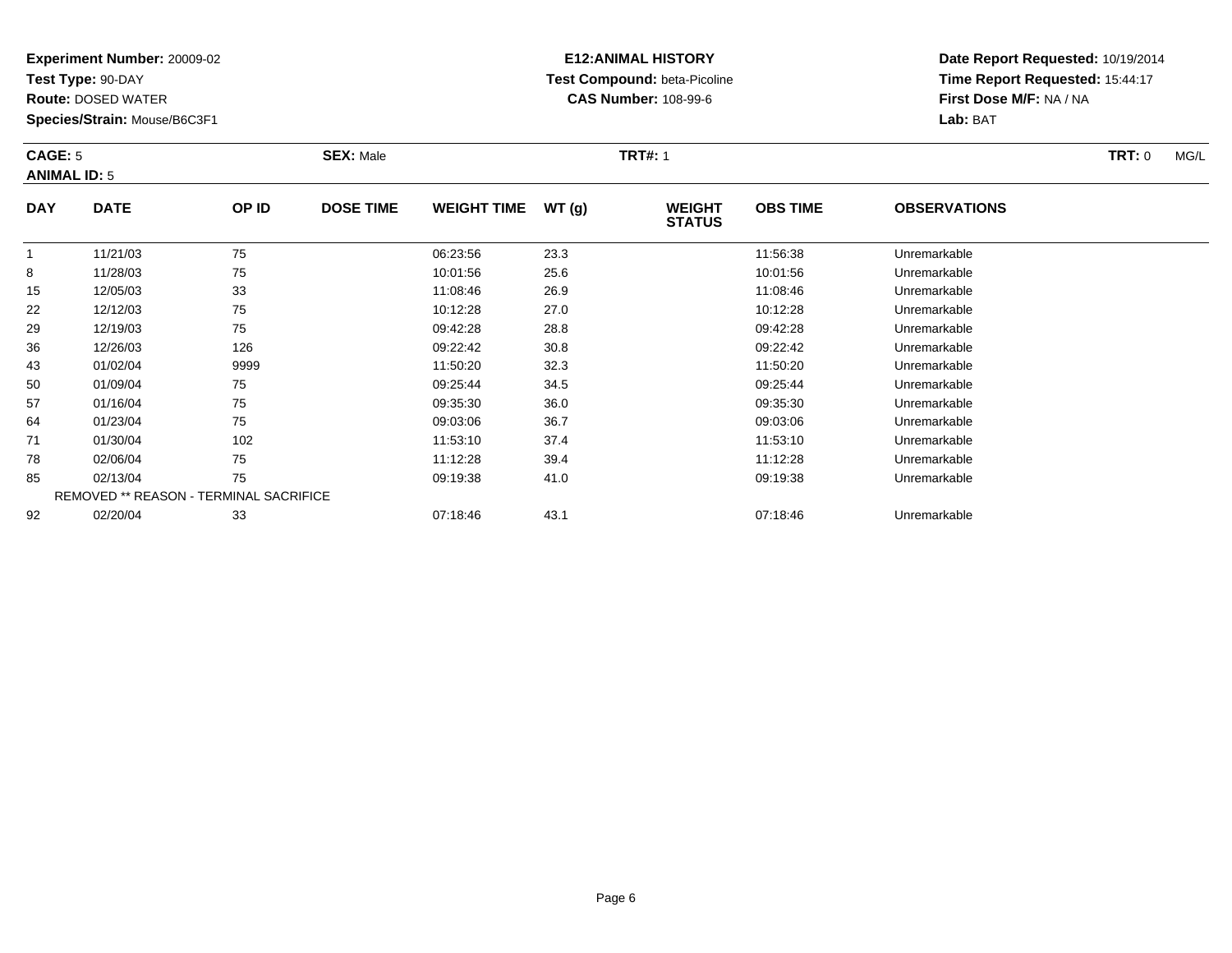**Test Type:** 90-DAY

50

57

64

71

78

85

92

**Route:** DOSED WATER

**Species/Strain:** Mouse/B6C3F1

REMOVED \*\* REASON - TERMINAL SACRIFICE

## **E12:ANIMAL HISTORY Test Compound:** beta-Picoline**CAS Number:** 108-99-6

**Date Report Requested:** 10/19/2014**Time Report Requested:** 15:44:17**First Dose M/F:** NA / NA**Lab:** BAT

|            | CAGE: 6<br><b>ANIMAL ID: 6</b> |       | <b>SEX: Male</b> |                    |       | <b>TRT#: 1</b>                 | <b>TRT: 0</b><br>MG/L |                     |  |
|------------|--------------------------------|-------|------------------|--------------------|-------|--------------------------------|-----------------------|---------------------|--|
| <b>DAY</b> | <b>DATE</b>                    | OP ID | <b>DOSE TIME</b> | <b>WEIGHT TIME</b> | WT(g) | <b>WEIGHT</b><br><b>STATUS</b> | <b>OBS TIME</b>       | <b>OBSERVATIONS</b> |  |
|            | 11/21/03                       | 75    |                  | 06:24:40           | 22.4  |                                | 11:57:56              | Unremarkable        |  |
| 8          | 11/28/03                       | 75    |                  | 10:03:20           | 23.9  |                                | 10:03:20              | Unremarkable        |  |
| 15         | 12/05/03                       | 33    |                  | 11:10:32           | 25.1  |                                | 11:10:32              | Unremarkable        |  |
| 22         | 12/12/03                       | 75    |                  | 10:14:38           | 27.3  |                                | 10:14:38              | Unremarkable        |  |
| 29         | 12/19/03                       | 75    |                  | 09:44:44           | 29.7  |                                | 09:44:44              | Unremarkable        |  |
| 36         | 12/26/03                       | 126   |                  | 10:05:46           | 30.5  |                                | 10:05:46              | Unremarkable        |  |
| 43         | 01/02/04                       | 9999  |                  | 11:52:10           | 32.9  |                                | 11:52:10              | Unremarkable        |  |

0 01/09/04 75 75 09:28:24 35.0 09:28 09:28:24 Dhremarkable

01/16/04 <sup>75</sup> 09:37:48 37.5 09:37:48 Unremarkable

01/23/04 <sup>75</sup> 09:04:56 37.9 09:04:56 Unremarkable

01/30/04 <sup>102</sup> 11:32:26 39.5 11:32:26 Unremarkable

02/06/04 <sup>75</sup> 11:14:30 41.8 11:14:30 Unremarkable

02/13/04 <sup>75</sup> 09:21:34 42.4 09:21:34 Unremarkable

02/20/04 <sup>33</sup> 07:19:50 43.6 07:19:50 Unremarkable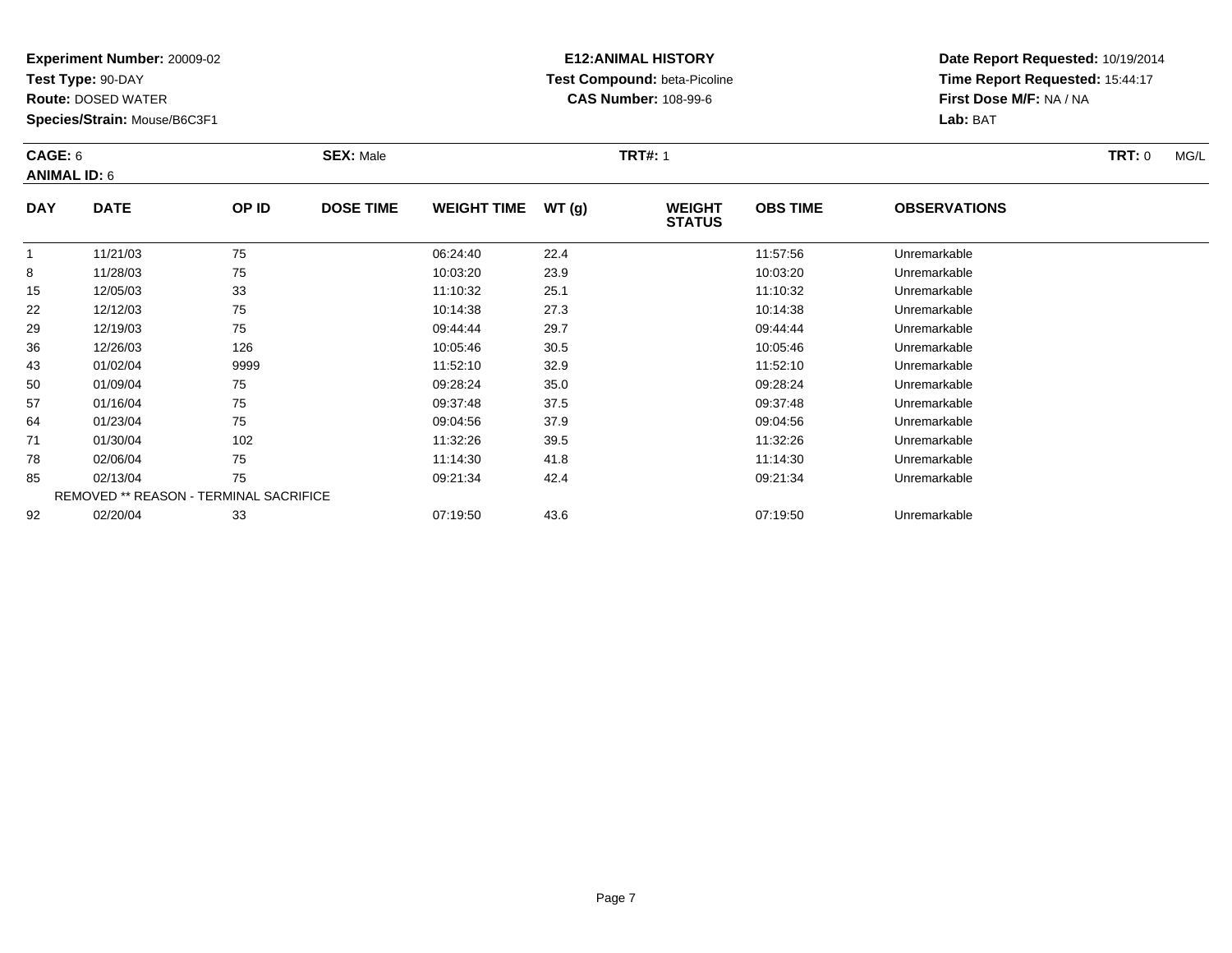**Test Type:** 90-DAY

**Route:** DOSED WATER

**Species/Strain:** Mouse/B6C3F1

# **E12:ANIMAL HISTORY Test Compound:** beta-Picoline**CAS Number:** 108-99-6

**Date Report Requested:** 10/19/2014 **Time Report Requested:** 15:44:17**First Dose M/F:** NA / NA**Lab:** BAT

#### **CAGE:** 7 **SEX:** Male **TRT#:** <sup>1</sup> **TRT:** 0 MG/L **ANIMAL ID:** 7**DAY DATE OP IDDOSE TIME WEIGHT TIME WT** (g) **STATUSOBS TIME OBSERVATIONS**  $\overline{1}$ 1 11/21/03 75 75 06:25:10 23.9 11:58:14 Unremarkable 88 11/28/03 75 75 10:04:24 25.6 10:04:24 10:04:24 10:04:24 Unremarkable

|    | 11/21/03 | 75                                            | <b>UD.23.1U</b> | 23.9 | 11.00.14 | Uniemarkable |  |
|----|----------|-----------------------------------------------|-----------------|------|----------|--------------|--|
| 8  | 11/28/03 | 75                                            | 10:04:24        | 25.6 | 10:04:24 | Unremarkable |  |
| 15 | 12/05/03 | 33                                            | 11:12:34        | 26.5 | 11:12:34 | Unremarkable |  |
| 22 | 12/12/03 | 75                                            | 10:17:04        | 27.2 | 10:17:04 | Unremarkable |  |
| 29 | 12/19/03 | 75                                            | 09:47:28        | 28.2 | 09:47:28 | Unremarkable |  |
| 36 | 12/26/03 | 126                                           | 10:06:36        | 29.3 | 10:06:36 | Unremarkable |  |
| 43 | 01/02/04 | 9999                                          | 11:53:50        | 30.5 | 11:53:50 | Unremarkable |  |
| 50 | 01/09/04 | 75                                            | 09:30:46        | 32.5 | 09:30:46 | Unremarkable |  |
| 57 | 01/16/04 | 75                                            | 09:39:22        | 34.3 | 09:39:22 | Unremarkable |  |
| 64 | 01/23/04 | 75                                            | 09:06:28        | 35.4 | 09:06:28 | Unremarkable |  |
| 71 | 01/30/04 | 102                                           | 11:33:00        | 36.2 | 11:33:00 | Unremarkable |  |
| 78 | 02/06/04 | 75                                            | 11:16:14        | 38.4 | 11:16:14 | Unremarkable |  |
| 85 | 02/13/04 | 75                                            | 09:23:10        | 40.4 | 09:23:10 | Unremarkable |  |
|    |          | <b>REMOVED ** REASON - TERMINAL SACRIFICE</b> |                 |      |          |              |  |
| 92 | 02/20/04 | 33                                            | 07:21:04        | 41.5 | 07:21:04 | Unremarkable |  |
|    |          |                                               |                 |      |          |              |  |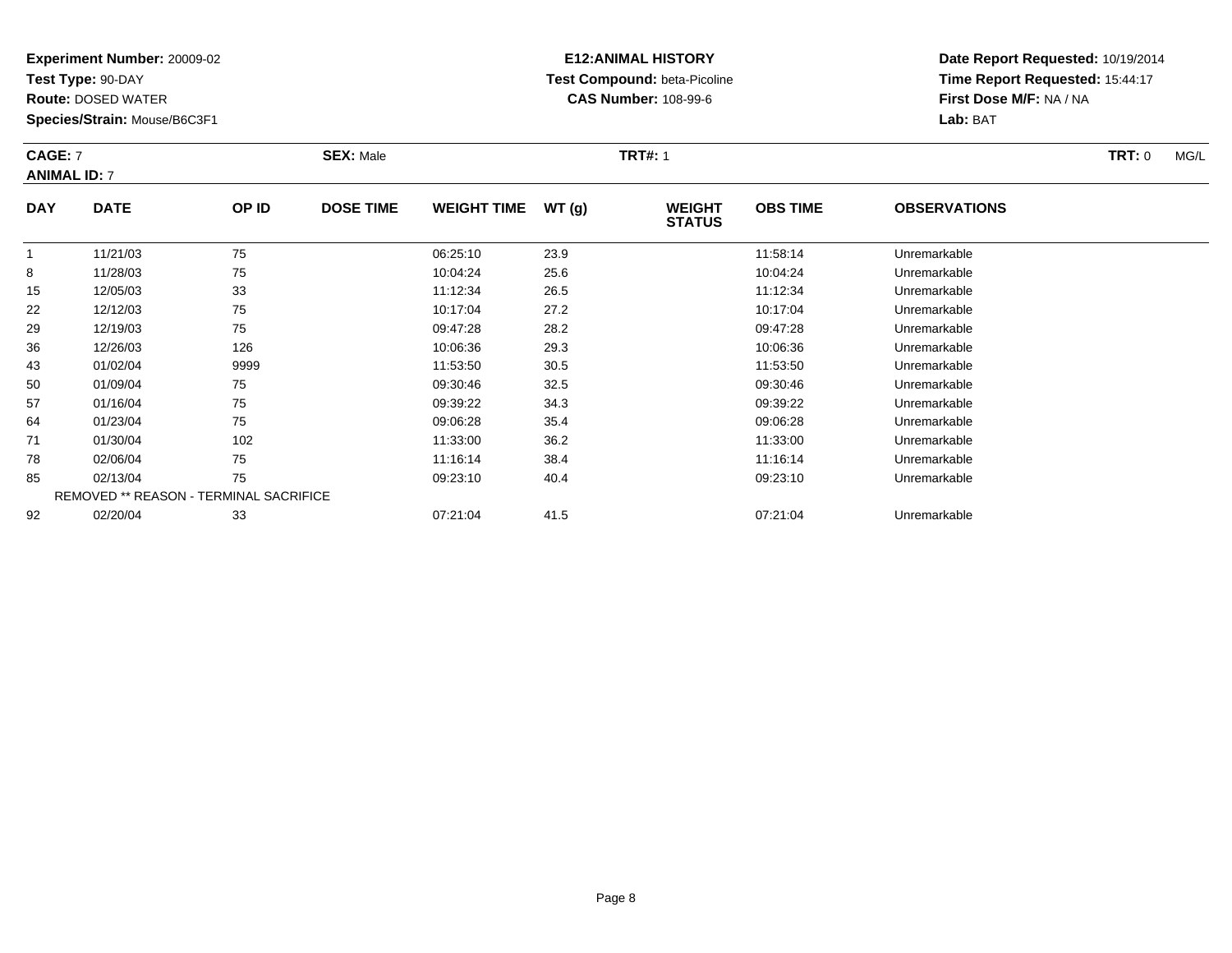**Test Type:** 90-DAY

71

78

85

92

**Route:** DOSED WATER

**Species/Strain:** Mouse/B6C3F1

REMOVED \*\* REASON - TERMINAL SACRIFICE

## **E12:ANIMAL HISTORY Test Compound:** beta-Picoline**CAS Number:** 108-99-6

**Date Report Requested:** 10/19/2014**Time Report Requested:** 15:44:17**First Dose M/F:** NA / NA**Lab:** BAT

| CAGE: 8<br><b>ANIMAL ID: 8</b> |             |       | <b>SEX: Male</b> |                    |       | <b>TRT#: 1</b>                 |                 |                     | <b>TRT: 0</b><br>MG/L |
|--------------------------------|-------------|-------|------------------|--------------------|-------|--------------------------------|-----------------|---------------------|-----------------------|
| <b>DAY</b>                     | <b>DATE</b> | OP ID | <b>DOSE TIME</b> | <b>WEIGHT TIME</b> | WT(g) | <b>WEIGHT</b><br><b>STATUS</b> | <b>OBS TIME</b> | <b>OBSERVATIONS</b> |                       |
|                                | 11/21/03    | 75    |                  | 06:25:50           | 20.6  |                                | 11:59:06        | Unremarkable        |                       |
| 8                              | 11/28/03    | 75    |                  | 10:05:42           | 22.0  |                                | 10:05:42        | Unremarkable        |                       |
| 15                             | 12/05/03    | 33    |                  | 11:14:22           | 23.0  |                                | 11:14:22        | Unremarkable        |                       |
| 22                             | 12/12/03    | 75    |                  | 10:19:10           | 23.9  |                                | 10:19:10        | Unremarkable        |                       |
| 29                             | 12/19/03    | 75    |                  | 09:49:02           | 25.7  |                                | 09:49:02        | Unremarkable        |                       |
| 36                             | 12/26/03    | 126   |                  | 10:07:38           | 26.1  |                                | 10:07:38        | Unremarkable        |                       |
| 43                             | 01/02/04    | 9999  |                  | 11:55:52           | 27.0  |                                | 11:55:52        | Unremarkable        |                       |
| 50                             | 01/09/04    | 75    |                  | 09:32:26           | 28.8  |                                | 09:32:26        | Unremarkable        |                       |
| 57                             | 01/16/04    | 75    |                  | 09:41:28           | 30.1  |                                | 09:41:28        | Unremarkable        |                       |
| 64                             | 01/23/04    | 75    |                  | 09:08:04           | 30.3  |                                | 09:08:04        | Unremarkable        |                       |

01/23/04 <sup>75</sup> 09:08:04 30.3 09:08:04 Unremarkable

01/30/04 <sup>102</sup> 11:34:02 29.9 11:34:02 Unremarkable

8 02/06/04 75 75 11:17:48 31.8 11:17:48 11:17:48 Dhremarkable

02/13/04 <sup>75</sup> 09:25:08 33.7 09:25:08 Unremarkable

02/20/04 <sup>33</sup> 07:22:04 34.4 07:22:04 Unremarkable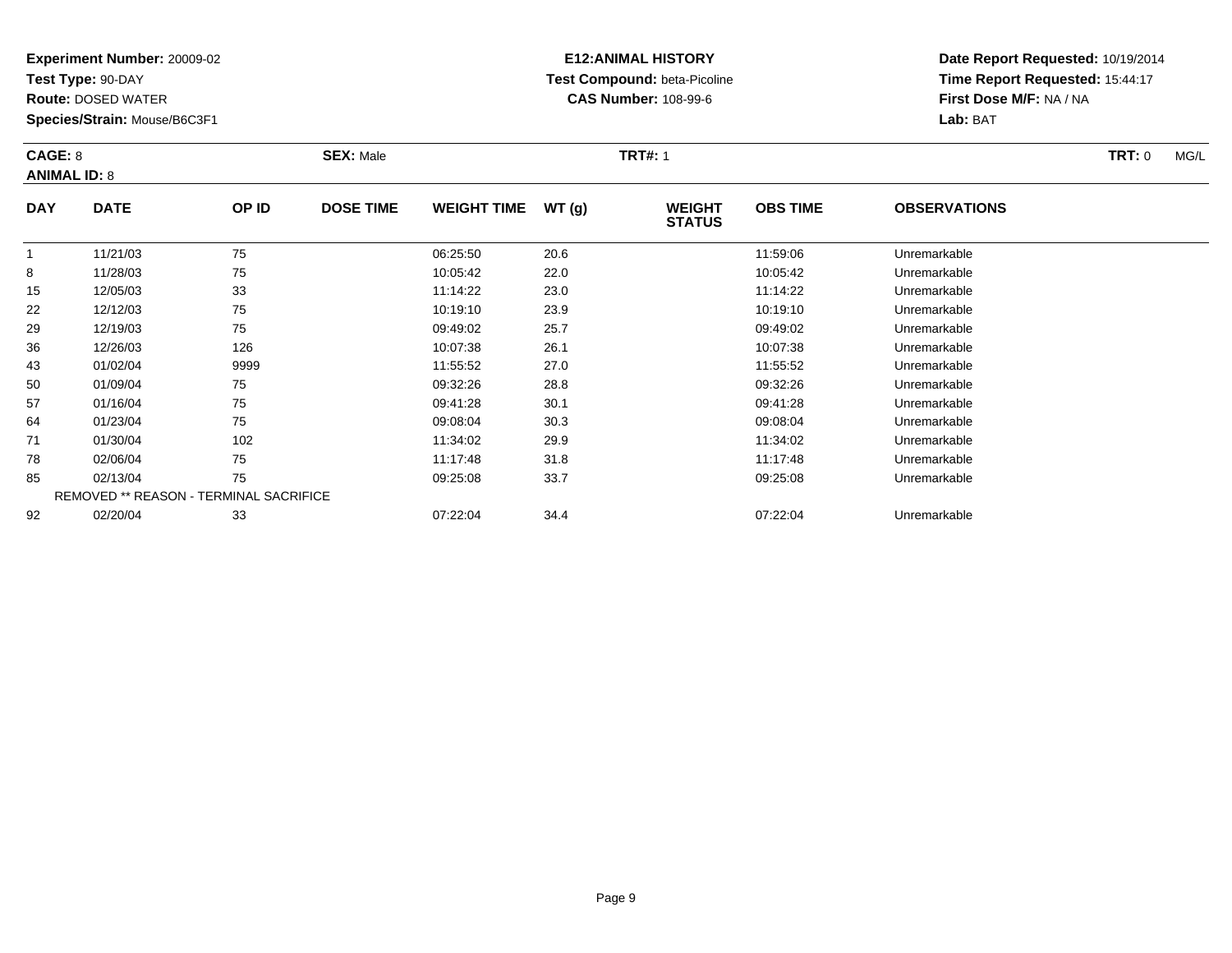**Test Type:** 90-DAY

57

64

71

78

85

92

**Route:** DOSED WATER

**Species/Strain:** Mouse/B6C3F1

REMOVED \*\* REASON - TERMINAL SACRIFICE

## **E12:ANIMAL HISTORY Test Compound:** beta-Picoline**CAS Number:** 108-99-6

**Date Report Requested:** 10/19/2014**Time Report Requested:** 15:44:17**First Dose M/F:** NA / NA**Lab:** BAT

| <b>CAGE: 9</b> | <b>ANIMAL ID: 9</b> |       | <b>SEX: Male</b> |                    |       | <b>TRT#: 1</b>                 | TRT: 0          | MG/L                |  |  |
|----------------|---------------------|-------|------------------|--------------------|-------|--------------------------------|-----------------|---------------------|--|--|
| <b>DAY</b>     | <b>DATE</b>         | OP ID | <b>DOSE TIME</b> | <b>WEIGHT TIME</b> | WT(g) | <b>WEIGHT</b><br><b>STATUS</b> | <b>OBS TIME</b> | <b>OBSERVATIONS</b> |  |  |
|                | 11/21/03            | 75    |                  | 06:26:18           | 21.8  |                                | 11:59:34        | Unremarkable        |  |  |
| 8              | 11/28/03            | 75    |                  | 10:06:38           | 23.6  |                                | 10:06:38        | Unremarkable        |  |  |
| 15             | 12/05/03            | 33    |                  | 11:16:30           | 24.6  |                                | 11:16:30        | Unremarkable        |  |  |
| 22             | 12/12/03            | 75    |                  | 10:21:02           | 26.2  |                                | 10:21:02        | Unremarkable        |  |  |
| 29             | 12/19/03            | 75    |                  | 09:51:04           | 27.6  |                                | 09:51:04        | Unremarkable        |  |  |
| 36             | 12/26/03            | 126   |                  | 10:08:34           | 28.7  |                                | 10:08:34        | Unremarkable        |  |  |
| 43             | 01/02/04            | 9999  |                  | 11:57:30           | 29.8  |                                | 11:57:30        | Unremarkable        |  |  |
| 50             | 01/09/04            | 75    |                  | 09:34:42           | 31.7  |                                | 09:34:42        | Unremarkable        |  |  |

01/16/04 <sup>75</sup> 09:43:44 33.8 09:43:44 Unremarkable

01/23/04 <sup>75</sup> 09:09:30 33.8 09:09:30 Unremarkable

1 01/30/04 102 102 11:34:38 34.0 11:34:38 11:34:38 Dhremarkable

02/06/04 <sup>75</sup> 11:19:42 36.3 11:19:42 Unremarkable

02/13/04 <sup>75</sup> 09:27:08 37.4 09:27:08 Unremarkable

02/20/04 <sup>33</sup> 07:23:08 38.6 07:23:08 Unremarkable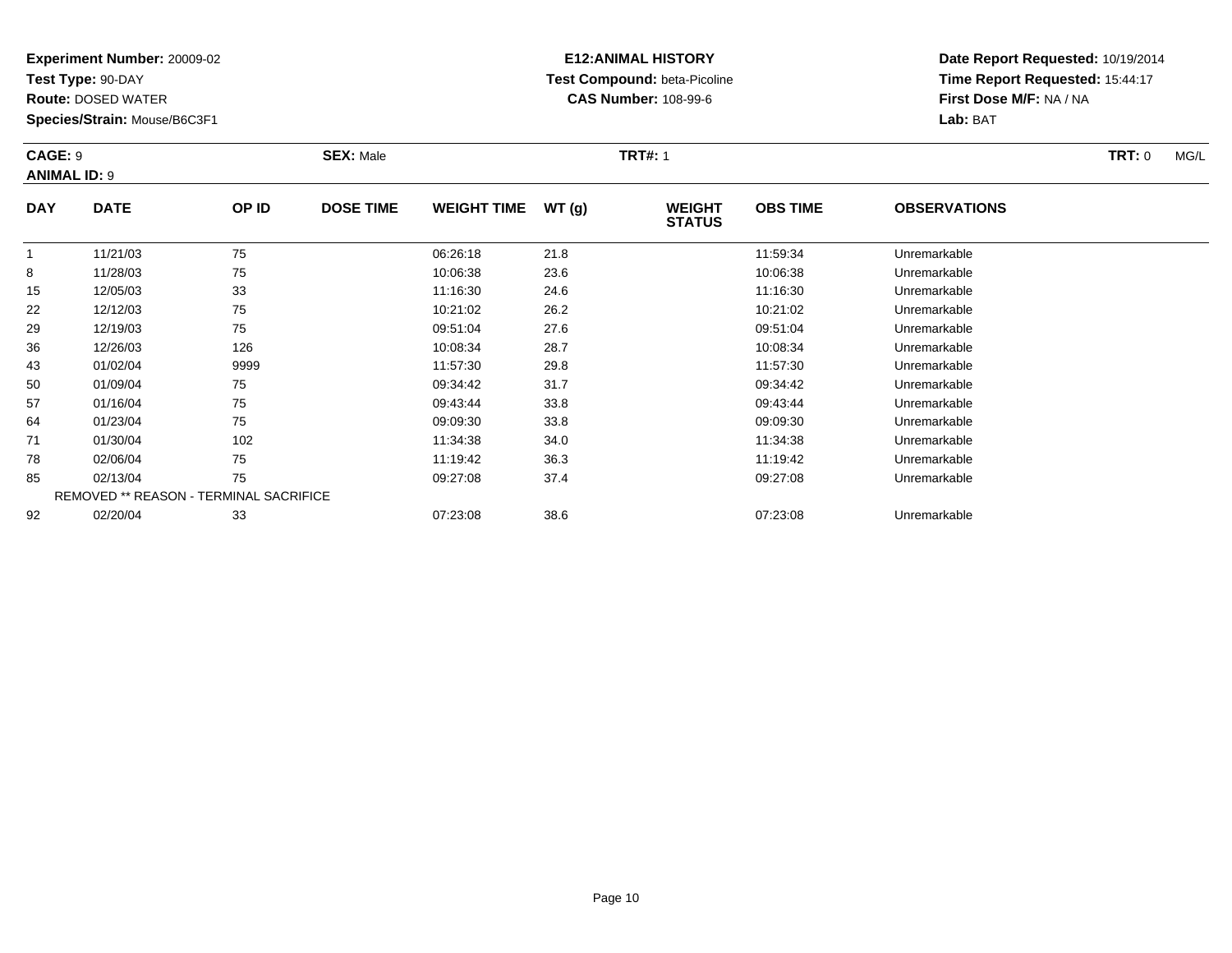**Test Type:** 90-DAY

78

85

92

**Route:** DOSED WATER

**Species/Strain:** Mouse/B6C3F1

REMOVED \*\* REASON - TERMINAL SACRIFICE

## **E12:ANIMAL HISTORY Test Compound:** beta-Picoline**CAS Number:** 108-99-6

**Date Report Requested:** 10/19/2014**Time Report Requested:** 15:44:17**First Dose M/F:** NA / NA**Lab:** BAT

| <b>CAGE: 10</b><br><b>ANIMAL ID: 10</b> |             |       | <b>SEX: Male</b> |                    |       | <b>TRT#: 1</b>                 |                 |                     | TRT: 0 | MG/L |
|-----------------------------------------|-------------|-------|------------------|--------------------|-------|--------------------------------|-----------------|---------------------|--------|------|
| <b>DAY</b>                              | <b>DATE</b> | OP ID | <b>DOSE TIME</b> | <b>WEIGHT TIME</b> | WT(g) | <b>WEIGHT</b><br><b>STATUS</b> | <b>OBS TIME</b> | <b>OBSERVATIONS</b> |        |      |
|                                         | 11/21/03    | 75    |                  | 06:26:50           | 22.9  |                                | 12:00:06        | Unremarkable        |        |      |
| 8                                       | 11/28/03    | 75    |                  | 10:07:46           | 25.1  |                                | 10:07:46        | Unremarkable        |        |      |
| 15                                      | 12/05/03    | 33    |                  | 11:18:52           | 26.0  |                                | 11:18:52        | Unremarkable        |        |      |
| 22                                      | 12/12/03    | 75    |                  | 10:22:56           | 27.3  |                                | 10:22:56        | Unremarkable        |        |      |
| 29                                      | 12/19/03    | 75    |                  | 09:52:46           | 29.0  |                                | 09:52:46        | Unremarkable        |        |      |
| 36                                      | 12/26/03    | 126   |                  | 10:09:28           | 30.3  |                                | 10:09:28        | Unremarkable        |        |      |
| 43                                      | 01/02/04    | 9999  |                  | 11:59:16           | 31.9  |                                | 11:59:16        | Unremarkable        |        |      |
| 50                                      | 01/09/04    | 75    |                  | 09:51:56           | 33.4  |                                | 09:51:56        | Unremarkable        |        |      |
| 57                                      | 01/16/04    | 75    |                  | 09:46:02           | 36.2  |                                | 09:46:02        | Unremarkable        |        |      |
| 64                                      | 01/23/04    | 75    |                  | 09:11:18           | 37.6  |                                | 09:11:18        | Unremarkable        |        |      |
| 71                                      | 01/30/04    | 102   |                  | 11:35:16           | 37.4  |                                | 11:35:16        | Unremarkable        |        |      |

8 02/06/04 75 75 11:22:10 39.1 11:22 10 11:22:10 Dhremarkable

02/13/04 <sup>75</sup> 09:29:30 41.0 09:29:30 Unremarkable

02/20/04 <sup>33</sup> 07:24:08 42.2 07:24:08 Unremarkable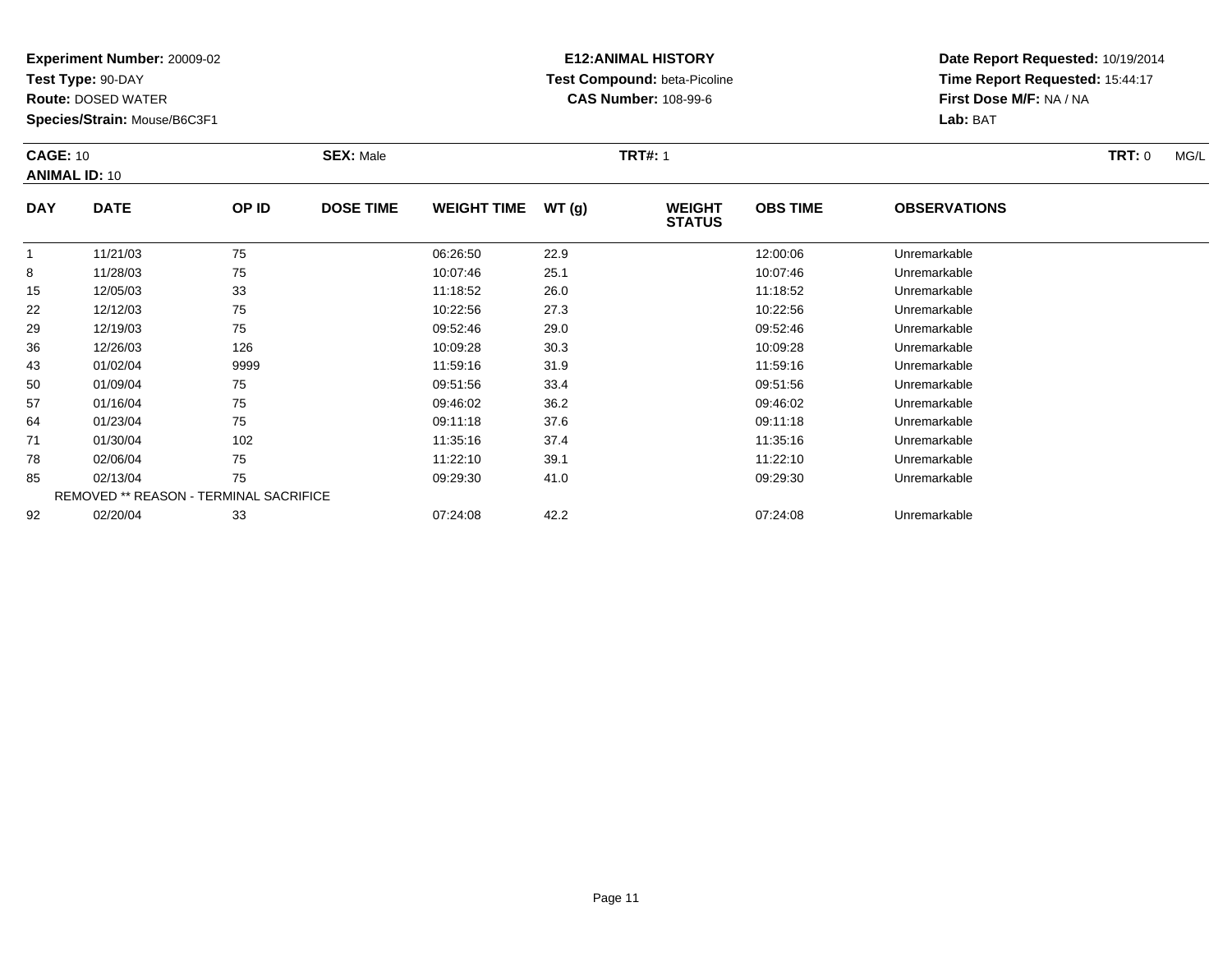**Test Type:** 90-DAY

**Route:** DOSED WATER

**Species/Strain:** Mouse/B6C3F1

# **E12:ANIMAL HISTORY Test Compound:** beta-Picoline**CAS Number:** 108-99-6

|            | <b>CAGE: 11</b><br><b>ANIMAL ID: 11</b> |       | <b>SEX: Male</b> |                    |        |                                | TRT#: 3         |                     |  |  |
|------------|-----------------------------------------|-------|------------------|--------------------|--------|--------------------------------|-----------------|---------------------|--|--|
| <b>DAY</b> | <b>DATE</b>                             | OP ID | <b>DOSE TIME</b> | <b>WEIGHT TIME</b> | WT (q) | <b>WEIGHT</b><br><b>STATUS</b> | <b>OBS TIME</b> | <b>OBSERVATIONS</b> |  |  |
|            | 11/21/03                                | 75    |                  | 06:27:20           | 21.6   |                                | 12:06:06        | Unremarkable        |  |  |
| 8          | 11/28/03                                | 75    |                  | 10:09:24           | 23.5   |                                | 10:09:24        | Unremarkable        |  |  |

|    | 11/21/03 | 75                                            | 06.27.20 | 21.6 | 12.00.00 | Unremarkable |  |
|----|----------|-----------------------------------------------|----------|------|----------|--------------|--|
| 8  | 11/28/03 | 75                                            | 10:09:24 | 23.5 | 10:09:24 | Unremarkable |  |
| 15 | 12/05/03 | 33                                            | 11:21:00 | 24.3 | 11:21:00 | Unremarkable |  |
| 22 | 12/12/03 | 75                                            | 10:28:54 | 26.3 | 10:28:54 | Unremarkable |  |
| 29 | 12/19/03 | 75                                            | 09:59:12 | 28.0 | 09:59:12 | Unremarkable |  |
| 36 | 12/26/03 | 126                                           | 09:49:48 | 29.4 | 09:49:48 | Unremarkable |  |
| 43 | 01/02/04 | 9999                                          | 12:04:02 | 30.3 | 12:04:02 | Unremarkable |  |
| 50 | 01/09/04 | 75                                            | 09:59:44 | 31.9 | 09:59:44 | Unremarkable |  |
| 57 | 01/16/04 | 75                                            | 09:50:36 | 33.6 | 09:50:36 | Unremarkable |  |
| 64 | 01/23/04 | 75                                            | 09:15:56 | 33.5 | 09:15:56 | Unremarkable |  |
| 71 | 01/30/04 | 102                                           | 11:16:52 | 34.8 | 11:16:52 | Unremarkable |  |
| 78 | 02/06/04 | 75                                            | 11:28:52 | 36.9 | 11:28:52 | Unremarkable |  |
| 85 | 02/13/04 | 75                                            | 09:32:46 | 37.8 | 09:32:46 | Unremarkable |  |
|    |          | <b>REMOVED ** REASON - TERMINAL SACRIFICE</b> |          |      |          |              |  |
| 92 | 02/20/04 | 33                                            | 07:25:22 | 39.1 | 07:25:22 | Unremarkable |  |
|    |          |                                               |          |      |          |              |  |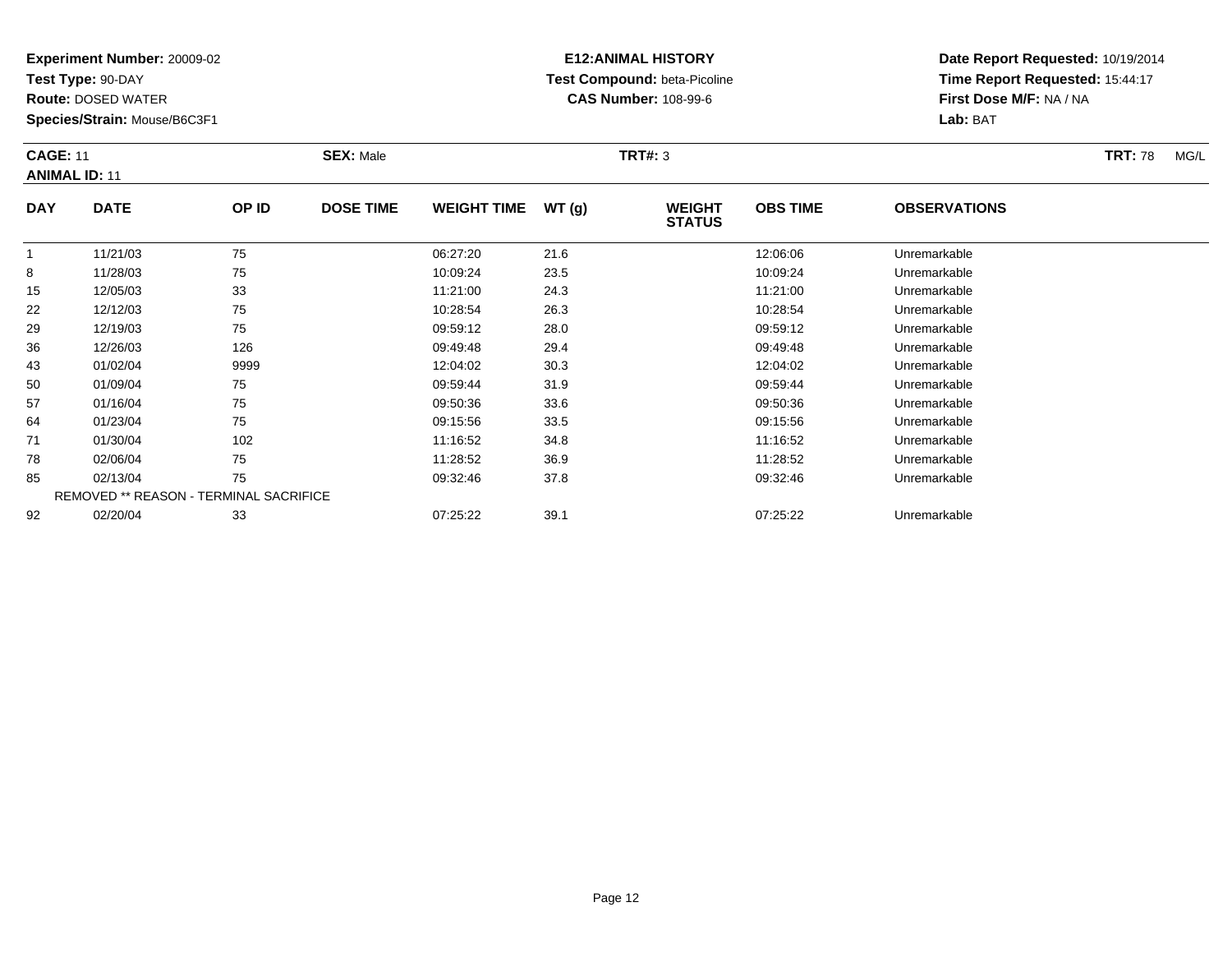**Test Type:** 90-DAY

**Route:** DOSED WATER

**Species/Strain:** Mouse/B6C3F1

# **E12:ANIMAL HISTORY Test Compound:** beta-Picoline**CAS Number:** 108-99-6

**Date Report Requested:** 10/19/2014 **Time Report Requested:** 15:44:17**First Dose M/F:** NA / NA**Lab:** BAT

#### **CAGE:** 12 **SEX:** Male **TRT#:** <sup>3</sup> **TRT:** 78 MG/L **ANIMAL ID:** 12**DAY DATE OP IDDOSE TIME WEIGHT TIME WT** (g) **STATUSOBS TIME OBSERVATIONS** 111/21/03 <sup>75</sup> 06:27:44 25.4 12:06:32 Unremarkable

|    | 11/21/03                                      | 75   | 06:27:44 | 25.4 | 12:06:32 | Unremarkable |
|----|-----------------------------------------------|------|----------|------|----------|--------------|
| 8  | 11/28/03                                      | 75   | 10:11:52 | 26.0 | 10:11:52 | Unremarkable |
| 15 | 12/05/03                                      | 33   | 11:22:52 | 26.9 | 11:22:52 | Unremarkable |
| 22 | 12/12/03                                      | 75   | 10:31:36 | 27.8 | 10:31:36 | Unremarkable |
| 29 | 12/19/03                                      | 75   | 10:00:42 | 29.7 | 10:00:42 | Unremarkable |
| 36 | 12/26/03                                      | 126  | 09:50:32 | 30.1 | 09:50:32 | Unremarkable |
| 43 | 01/02/04                                      | 9999 | 12:05:52 | 31.2 | 12:05:52 | Unremarkable |
| 50 | 01/09/04                                      | 75   | 10:01:16 | 32.4 | 10:01:16 | Unremarkable |
| 57 | 01/16/04                                      | 75   | 09:52:34 | 33.1 | 09:52:34 | Unremarkable |
| 64 | 01/23/04                                      | 75   | 09:17:20 | 34.4 | 09:17:20 | Unremarkable |
| 71 | 01/30/04                                      | 102  | 11:17:38 | 35.2 | 11:17:38 | Unremarkable |
| 78 | 02/06/04                                      | 75   | 11:31:04 | 36.0 | 11:31:04 | Unremarkable |
| 85 | 02/13/04                                      | 75   | 09:34:50 | 36.7 | 09:34:50 | Unremarkable |
|    | <b>REMOVED ** REASON - TERMINAL SACRIFICE</b> |      |          |      |          |              |
| 92 | 02/20/04                                      | 33   | 07:26:28 | 37.7 | 07:26:28 | Unremarkable |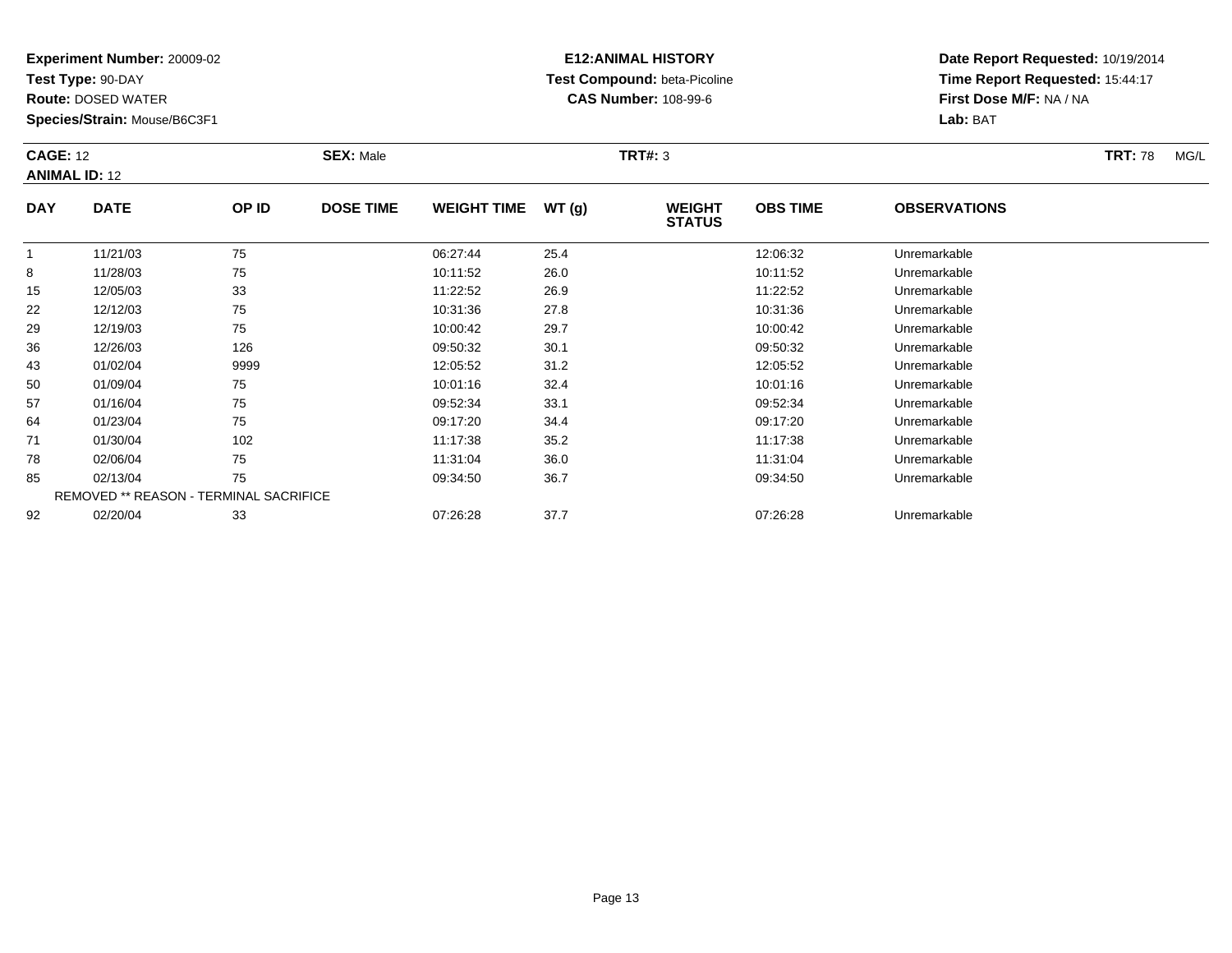**Test Type:** 90-DAY

50

57

64

71

78

85

92

**Route:** DOSED WATER

**Species/Strain:** Mouse/B6C3F1

REMOVED \*\* REASON - TERMINAL SACRIFICE

## **E12:ANIMAL HISTORY Test Compound:** beta-Picoline**CAS Number:** 108-99-6

**Date Report Requested:** 10/19/2014**Time Report Requested:** 15:44:17**First Dose M/F:** NA / NA**Lab:** BAT

|            | <b>CAGE: 13</b><br><b>ANIMAL ID: 13</b> |       | <b>SEX: Male</b> |                    |       | <b>TRT#: 3</b>                 |                 | <b>TRT: 78</b>      | MG/L |  |
|------------|-----------------------------------------|-------|------------------|--------------------|-------|--------------------------------|-----------------|---------------------|------|--|
| <b>DAY</b> | <b>DATE</b>                             | OP ID | <b>DOSE TIME</b> | <b>WEIGHT TIME</b> | WT(g) | <b>WEIGHT</b><br><b>STATUS</b> | <b>OBS TIME</b> | <b>OBSERVATIONS</b> |      |  |
|            | 11/21/03                                | 75    |                  | 06:28:06           | 20.7  |                                | 12:07:04        | Unremarkable        |      |  |
| 8          | 11/28/03                                | 75    |                  | 10:13:24           | 22.8  |                                | 10:13:24        | Unremarkable        |      |  |
| 15         | 12/05/03                                | 33    |                  | 11:24:44           | 24.1  |                                | 11:24:44        | Unremarkable        |      |  |
| 22         | 12/12/03                                | 75    |                  | 10:33:16           | 26.6  |                                | 10:33:16        | Unremarkable        |      |  |
| 29         | 12/19/03                                | 75    |                  | 10:02:28           | 28.6  |                                | 10:02:28        | Unremarkable        |      |  |
| 36         | 12/26/03                                | 126   |                  | 09:51:30           | 28.8  |                                | 09:51:30        | Unremarkable        |      |  |
| 43         | 01/02/04                                | 9999  |                  | 12:07:38           | 30.5  |                                | 12:07:38        | Unremarkable        |      |  |

0 01/09/04 75 75 10:02:48 32.0 10:02:48 10:02:48 Dhremarkable

01/16/04 <sup>75</sup> 09:54:32 34.0 09:54:32 Unremarkable

01/23/04 <sup>75</sup> 09:18:42 35.5 09:18:42 Unremarkable

01/30/04 <sup>102</sup> 11:18:14 36.2 11:18:14 Unremarkable

02/06/04 <sup>75</sup> 11:32:46 37.5 11:32:46 Unremarkable

02/13/04 <sup>75</sup> 09:36:34 38.8 09:36:34 Unremarkable

02/20/04 <sup>33</sup> 07:27:32 40.4 07:27:32 Unremarkable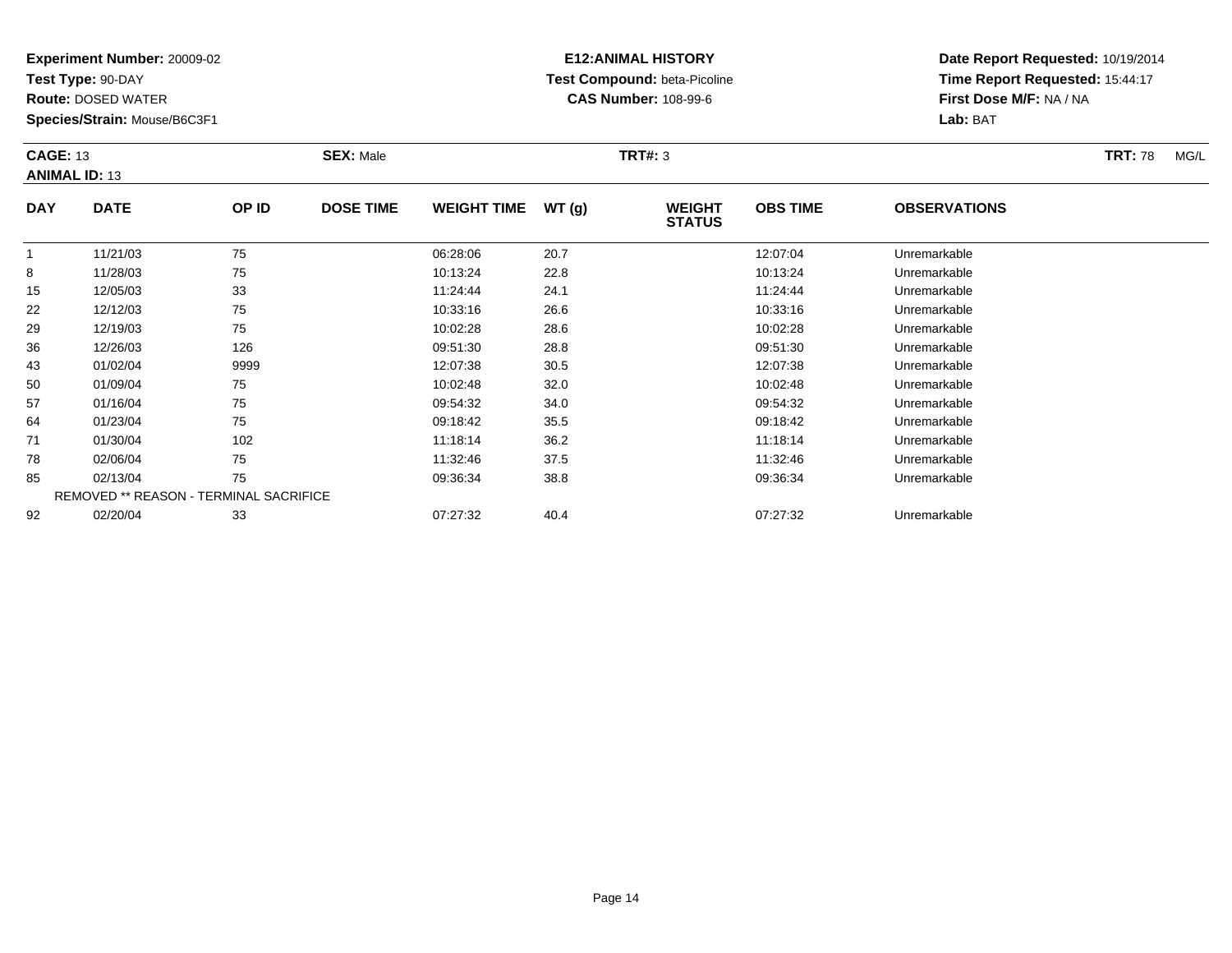**Test Type:** 90-DAY

64

71

78

85

92

**Route:** DOSED WATER

**Species/Strain:** Mouse/B6C3F1

REMOVED \*\* REASON - TERMINAL SACRIFICE

## **E12:ANIMAL HISTORY Test Compound:** beta-Picoline**CAS Number:** 108-99-6

**Date Report Requested:** 10/19/2014**Time Report Requested:** 15:44:17**First Dose M/F:** NA / NA**Lab:** BAT

| <b>CAGE: 14</b><br><b>ANIMAL ID: 14</b> |             |              | <b>SEX: Male</b> |                    |       | TRT#: 3                        |                 |                     | <b>TRT: 78</b> | MG/L |
|-----------------------------------------|-------------|--------------|------------------|--------------------|-------|--------------------------------|-----------------|---------------------|----------------|------|
| <b>DAY</b>                              | <b>DATE</b> | <b>OP ID</b> | <b>DOSE TIME</b> | <b>WEIGHT TIME</b> | WT(g) | <b>WEIGHT</b><br><b>STATUS</b> | <b>OBS TIME</b> | <b>OBSERVATIONS</b> |                |      |
|                                         | 11/21/03    | 75           |                  | 06:28:38           | 20.9  |                                | 12:07:42        | Unremarkable        |                |      |
| 8                                       | 11/28/03    | 75           |                  | 10:14:32           | 21.7  |                                | 10:14:32        | Unremarkable        |                |      |
| 15                                      | 12/05/03    | 33           |                  | 11:26:24           | 22.5  |                                | 11:26:24        | Unremarkable        |                |      |
| 22                                      | 12/12/03    | 75           |                  | 10:35:28           | 23.8  |                                | 10:35:28        | Unremarkable        |                |      |
| 29                                      | 12/19/03    | 75           |                  | 10:04:14           | 24.3  |                                | 10:04:14        | Unremarkable        |                |      |
| 36                                      | 12/26/03    | 126          |                  | 09:52:22           | 25.7  |                                | 09:52:22        | Unremarkable        |                |      |
| 43                                      | 01/02/04    | 9999         |                  | 12:09:52           | 27.3  |                                | 12:09:52        | Unremarkable        |                |      |
| 50                                      | 01/09/04    | 75           |                  | 10:04:18           | 27.7  |                                | 10:04:18        | Unremarkable        |                |      |
| 57                                      | 01/16/04    | 75           |                  | 09:56:42           | 29.2  |                                | 09:56:42        | Unremarkable        |                |      |

01/23/04 <sup>75</sup> 09:20:08 30.0 09:20:08 Unremarkable

01/30/04 <sup>102</sup> 11:18:56 30.8 11:18:56 Unremarkable

8 02/06/04 75 75 11:34:46 32.1 11:34:46 11:34:46 Diremarkable

02/13/04 <sup>75</sup> 09:38:38 33.5 09:38:38 Unremarkable

02/20/04 <sup>33</sup> 07:28:30 34.6 07:28:30 Unremarkable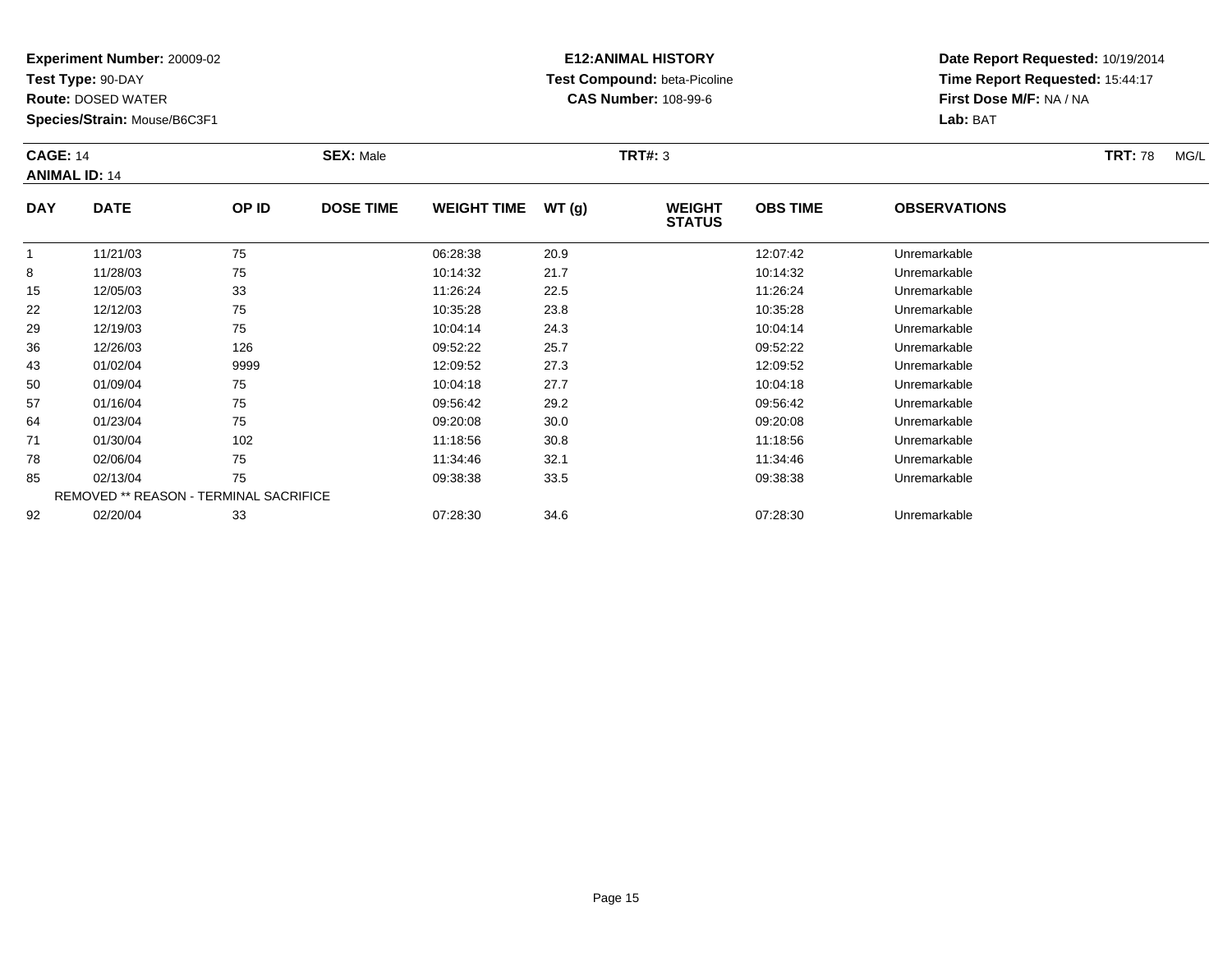**Test Type:** 90-DAY

85

92

**Route:** DOSED WATER

**Species/Strain:** Mouse/B6C3F1

REMOVED \*\* REASON - TERMINAL SACRIFICE

## **E12:ANIMAL HISTORY Test Compound:** beta-Picoline**CAS Number:** 108-99-6

**Date Report Requested:** 10/19/2014**Time Report Requested:** 15:44:17**First Dose M/F:** NA / NA**Lab:** BAT

| <b>CAGE: 15</b> | <b>ANIMAL ID: 15</b> |       | <b>SEX: Male</b> |                    |        | <b>TRT#: 3</b>                 |                 |                     | <b>TRT: 78</b> | MG/L |
|-----------------|----------------------|-------|------------------|--------------------|--------|--------------------------------|-----------------|---------------------|----------------|------|
| <b>DAY</b>      | <b>DATE</b>          | OP ID | <b>DOSE TIME</b> | <b>WEIGHT TIME</b> | WT (g) | <b>WEIGHT</b><br><b>STATUS</b> | <b>OBS TIME</b> | <b>OBSERVATIONS</b> |                |      |
|                 | 11/21/03             | 75    |                  | 06:29:10           | 20.6   |                                | 12:08:20        | Unremarkable        |                |      |
| 8               | 11/28/03             | 75    |                  | 10:15:42           | 22.3   |                                | 10:15:42        | Unremarkable        |                |      |
| 15              | 12/05/03             | 33    |                  | 11:28:06           | 24.0   |                                | 11:28:06        | Unremarkable        |                |      |
| 22              | 12/12/03             | 75    |                  | 10:37:36           | 26.0   |                                | 10:37:36        | Unremarkable        |                |      |
| 29              | 12/19/03             | 75    |                  | 10:06:02           | 27.1   |                                | 10:06:02        | Unremarkable        |                |      |
| 36              | 12/26/03             | 126   |                  | 09:53:16           | 28.2   |                                | 09:53:16        | Unremarkable        |                |      |
| 43              | 01/02/04             | 9999  |                  | 12:11:54           | 29.5   |                                | 12:11:54        | Unremarkable        |                |      |
| 50              | 01/09/04             | 75    |                  | 10:06:46           | 31.1   |                                | 10:06:46        | Unremarkable        |                |      |
| 57              | 01/16/04             | 75    |                  | 09:58:40           | 32.0   |                                | 09:58:40        | Unremarkable        |                |      |
| 64              | 01/23/04             | 75    |                  | 09:21:38           | 34.8   |                                | 09:21:38        | Unremarkable        |                |      |
| 71              | 01/30/04             | 102   |                  | 11:19:36           | 34.9   |                                | 11:19:36        | Unremarkable        |                |      |
| 78              | 02/06/04             | 75    |                  | 11:36:32           | 36.0   |                                | 11:36:32        | Unremarkable        |                |      |

02/06/04 <sup>75</sup> 11:36:32 36.0 11:36:32 Unremarkable

02/13/04 <sup>75</sup> 09:40:08 38.0 09:40:08 Unremarkable

02/20/04 <sup>33</sup> 07:29:16 39.0 07:29:16 Unremarkable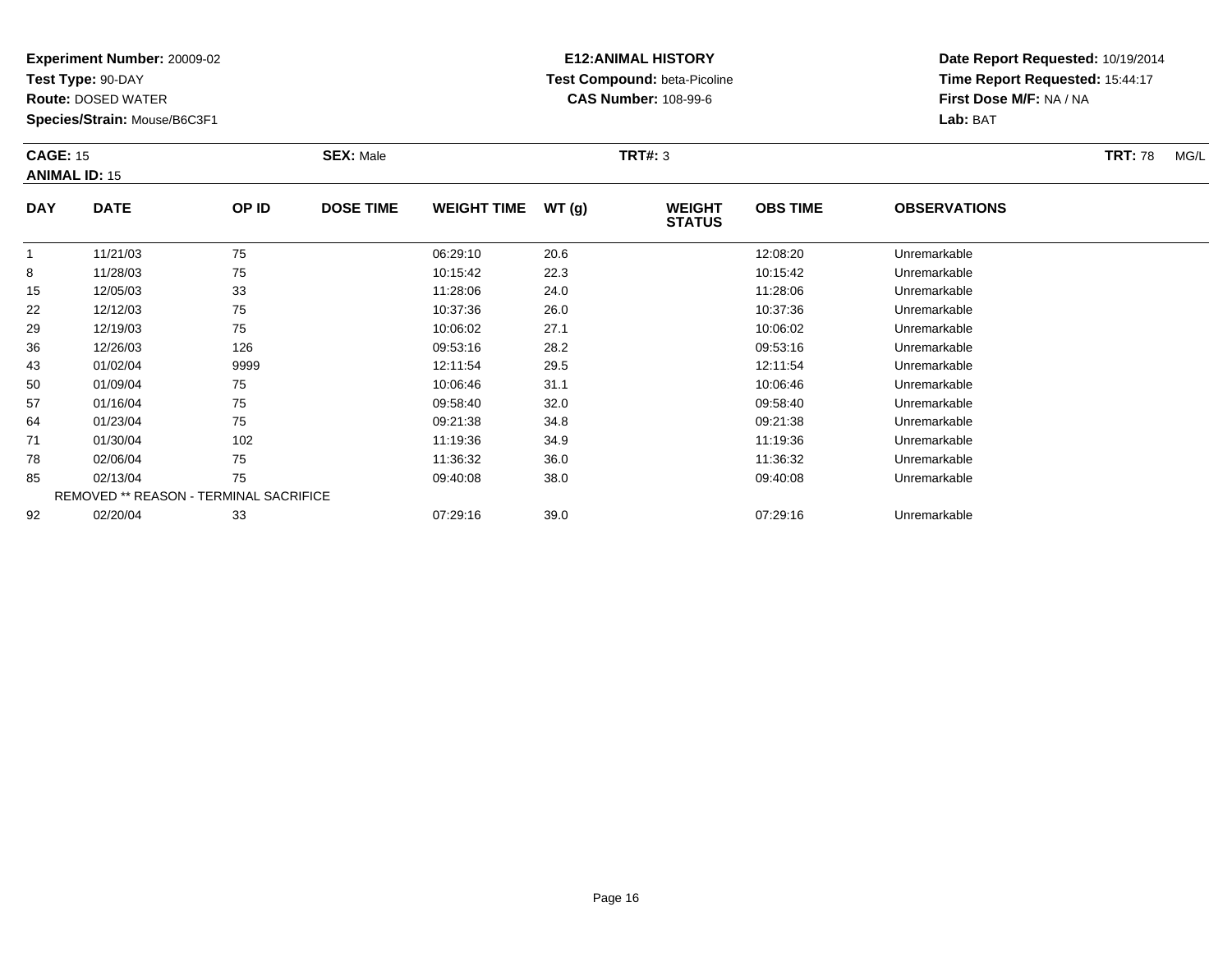**Test Type:** 90-DAY

85

92

**Route:** DOSED WATER

**Species/Strain:** Mouse/B6C3F1

REMOVED \*\* REASON - TERMINAL SACRIFICE

## **E12:ANIMAL HISTORY Test Compound:** beta-Picoline**CAS Number:** 108-99-6

**Date Report Requested:** 10/19/2014**Time Report Requested:** 15:44:17**First Dose M/F:** NA / NA**Lab:** BAT

| <b>CAGE: 16</b> | <b>ANIMAL ID: 16</b> |       | <b>SEX: Male</b> |                    |       | <b>TRT#: 3</b>                 |                 |                     | <b>TRT: 78</b> | MG/L |
|-----------------|----------------------|-------|------------------|--------------------|-------|--------------------------------|-----------------|---------------------|----------------|------|
| <b>DAY</b>      | <b>DATE</b>          | OP ID | <b>DOSE TIME</b> | <b>WEIGHT TIME</b> | WT(g) | <b>WEIGHT</b><br><b>STATUS</b> | <b>OBS TIME</b> | <b>OBSERVATIONS</b> |                |      |
|                 | 11/21/03             | 75    |                  | 06:30:08           | 24.6  |                                | 12:08:54        | Unremarkable        |                |      |
| 8               | 11/28/03             | 75    |                  | 10:27:22           | 24.6  |                                | 10:27:22        | Unremarkable        |                |      |
| 15              | 12/05/03             | 33    |                  | 11:30:48           | 24.7  |                                | 11:30:48        | Unremarkable        |                |      |
| 22              | 12/12/03             | 75    |                  | 10:41:56           | 27.0  |                                | 10:41:56        | Unremarkable        |                |      |
| 29              | 12/19/03             | 75    |                  | 10:08:32           | 28.4  |                                | 10:08:32        | Unremarkable        |                |      |
| 36              | 12/26/03             | 126   |                  | 09:44:30           | 29.0  |                                | 09:44:30        | Unremarkable        |                |      |
| 43              | 01/02/04             | 9999  |                  | 12:14:08           | 30.2  |                                | 12:14:08        | Unremarkable        |                |      |
| 50              | 01/09/04             | 75    |                  | 11:22:10           | 32.9  |                                | 11:22:10        | Unremarkable        |                |      |
| 57              | 01/16/04             | 75    |                  | 10:01:26           | 34.6  |                                | 10:01:26        | Unremarkable        |                |      |
| 64              | 01/23/04             | 75    |                  | 09:23:38           | 36.5  |                                | 09:23:38        | Unremarkable        |                |      |
| 71              | 01/30/04             | 102   |                  | 12:00:44           | 36.8  |                                | 12:00:44        | Unremarkable        |                |      |
| 78              | 02/06/04             | 75    |                  | 11:38:40           | 38.2  |                                | 11:38:40        | Unremarkable        |                |      |

02/06/04 <sup>75</sup> 11:38:40 38.2 11:38:40 Unremarkable

02/13/04 <sup>75</sup> 09:42:02 39.7 09:42:02 Unremarkable

02/20/04 <sup>33</sup> 07:31:04 40.9 07:31:04 Unremarkable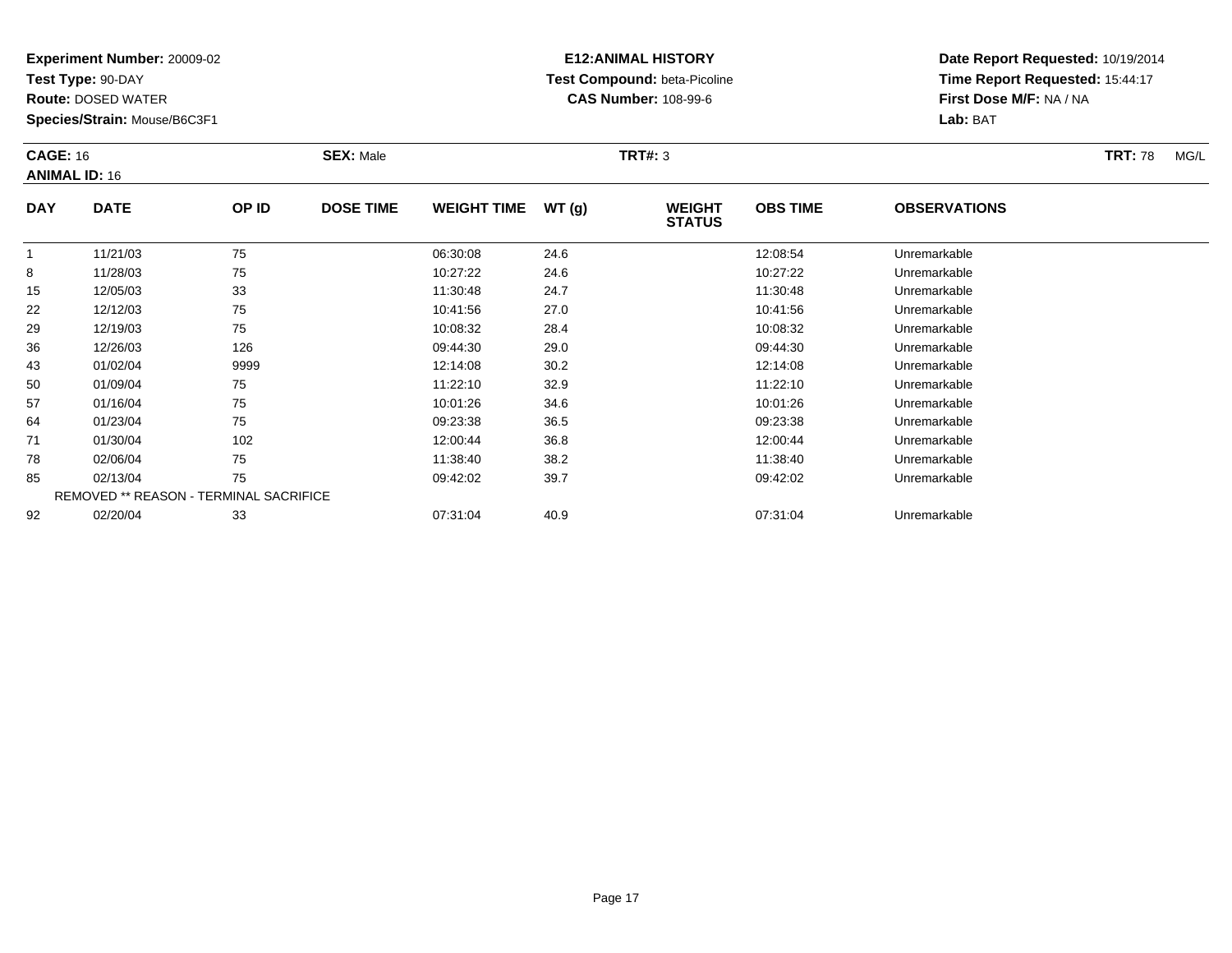**Test Type:** 90-DAY

**Route:** DOSED WATER

**Species/Strain:** Mouse/B6C3F1

# **E12:ANIMAL HISTORY Test Compound:** beta-Picoline**CAS Number:** 108-99-6

**Date Report Requested:** 10/19/2014 **Time Report Requested:** 15:44:17**First Dose M/F:** NA / NA**Lab:** BAT

#### **CAGE:** 17 **SEX:** Male **TRT#:** <sup>3</sup> **TRT:** 78 MG/L **ANIMAL ID:** 17**DAY DATE OP IDDOSE TIME WEIGHT TIME WT** (g) **STATUSOBS TIME OBSERVATIONS** 11 11/21/03 75 75 06:30:50 23.8 12:09:28 Unremarkable

|    | 11/21/03                                      | 75   | 06:30:50 | 23.8 | 12:09:28 | Unremarkable |
|----|-----------------------------------------------|------|----------|------|----------|--------------|
| 8  | 11/28/03                                      | 75   | 10:28:46 | 26.1 | 10:28:46 | Unremarkable |
| 15 | 12/05/03                                      | 33   | 11:33:02 | 26.7 | 11:33:02 | Unremarkable |
| 22 | 12/12/03                                      | 75   | 10:50:42 | 27.9 | 10:50:42 | Unremarkable |
| 29 | 12/19/03                                      | 75   | 10:10:18 | 30.4 | 10:10:18 | Unremarkable |
| 36 | 12/26/03                                      | 126  | 09:45:10 | 32.1 | 09:45:10 | Unremarkable |
| 43 | 01/02/04                                      | 9999 | 12:15:42 | 33.5 | 12:15:42 | Unremarkable |
| 50 | 01/09/04                                      | 75   | 11:23:30 | 35.5 | 11:23:30 | Unremarkable |
| 57 | 01/16/04                                      | 75   | 10:03:10 | 37.7 | 10:03:10 | Unremarkable |
| 64 | 01/23/04                                      | 75   | 09:25:04 | 38.9 | 09:25:04 | Unremarkable |
| 71 | 01/30/04                                      | 102  | 12:01:20 | 39.0 | 12:01:20 | Unremarkable |
| 78 | 02/06/04                                      | 75   | 11:40:42 | 41.2 | 11:40:42 | Unremarkable |
| 85 | 02/13/04                                      | 75   | 09:43:32 | 41.3 | 09:43:32 | Unremarkable |
|    | <b>REMOVED ** REASON - TERMINAL SACRIFICE</b> |      |          |      |          |              |
| 92 | 02/20/04                                      | 33   | 07:31:44 | 38.4 | 07:31:44 | Unremarkable |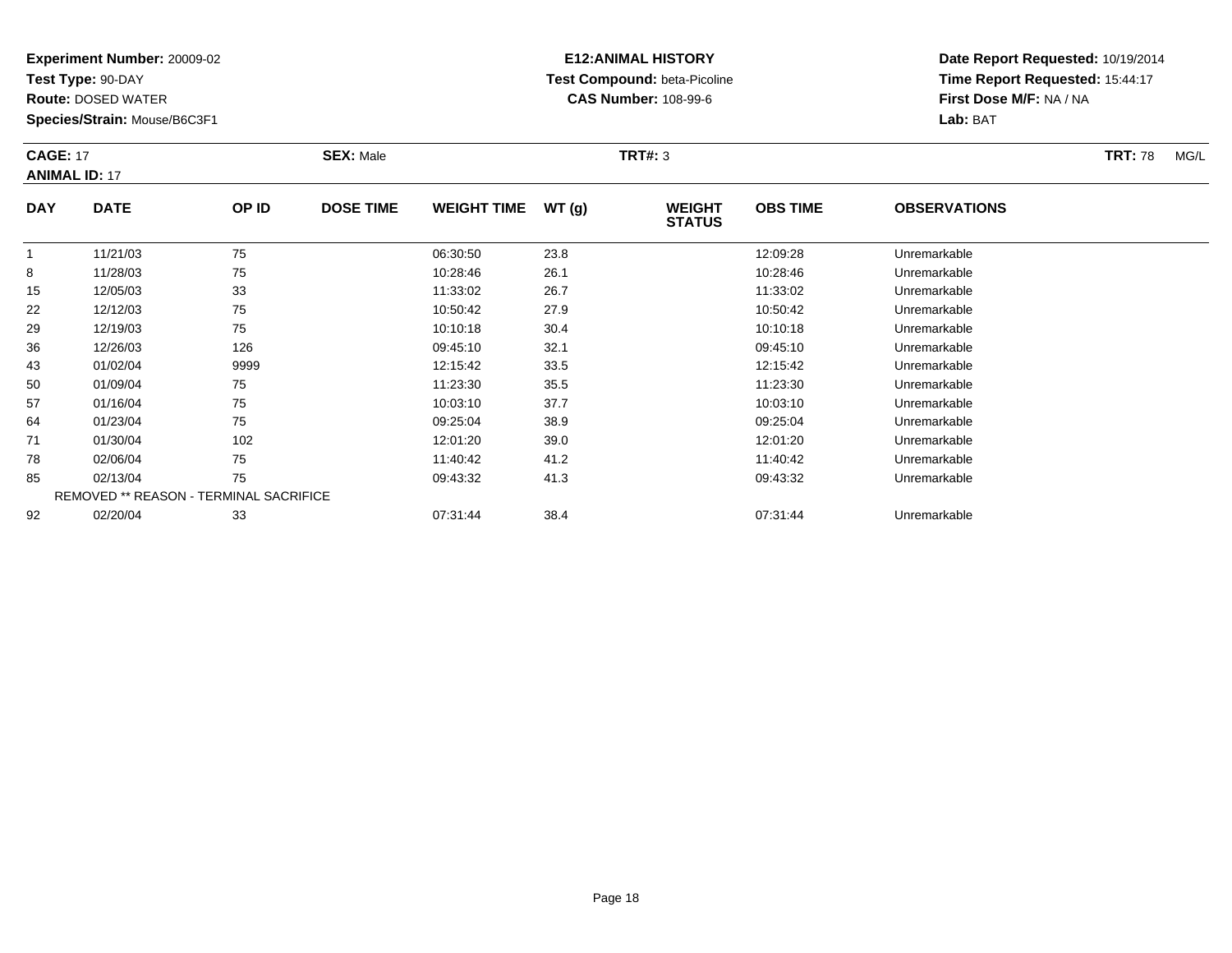**Test Type:** 90-DAY

85

92

**Route:** DOSED WATER

**Species/Strain:** Mouse/B6C3F1

REMOVED \*\* REASON - TERMINAL SACRIFICE

## **E12:ANIMAL HISTORY Test Compound:** beta-Picoline**CAS Number:** 108-99-6

**Date Report Requested:** 10/19/2014**Time Report Requested:** 15:44:17**First Dose M/F:** NA / NA**Lab:** BAT

| <b>CAGE: 18</b><br><b>ANIMAL ID: 18</b> |             |       | <b>SEX: Male</b> |                    |       | <b>TRT#: 3</b>                 |                 |                     | <b>TRT: 78</b> | MG/L |
|-----------------------------------------|-------------|-------|------------------|--------------------|-------|--------------------------------|-----------------|---------------------|----------------|------|
| <b>DAY</b>                              | <b>DATE</b> | OP ID | <b>DOSE TIME</b> | <b>WEIGHT TIME</b> | WT(g) | <b>WEIGHT</b><br><b>STATUS</b> | <b>OBS TIME</b> | <b>OBSERVATIONS</b> |                |      |
|                                         | 11/21/03    | 75    |                  | 06:31:10           | 22.4  |                                | 12:09:56        | Unremarkable        |                |      |
| 8                                       | 11/28/03    | 75    |                  | 10:29:54           | 23.4  |                                | 10:29:54        | Unremarkable        |                |      |
| 15                                      | 12/05/03    | 33    |                  | 11:34:54           | 25.4  |                                | 11:34:54        | Unremarkable        |                |      |
| 22                                      | 12/12/03    | 75    |                  | 10:52:40           | 27.5  |                                | 10:52:40        | Unremarkable        |                |      |
| 29                                      | 12/19/03    | 75    |                  | 10:11:58           | 28.8  |                                | 10:11:58        | Unremarkable        |                |      |
| 36                                      | 12/26/03    | 126   |                  | 09:46:04           | 30.5  |                                | 09:46:04        | Unremarkable        |                |      |
| 43                                      | 01/02/04    | 9999  |                  | 12:18:40           | 31.0  |                                | 12:18:40        | Unremarkable        |                |      |
| 50                                      | 01/09/04    | 75    |                  | 11:25:04           | 34.3  |                                | 11:25:04        | Unremarkable        |                |      |
| 57                                      | 01/16/04    | 75    |                  | 10:06:06           | 36.4  |                                | 10:06:06        | Unremarkable        |                |      |
| 64                                      | 01/23/04    | 75    |                  | 09:26:36           | 37.9  |                                | 09:26:36        | Unremarkable        |                |      |
| 71                                      | 01/30/04    | 102   |                  | 12:02:20           | 38.0  |                                | 12:02:20        | Unremarkable        |                |      |
| 78                                      | 02/06/04    | 75    |                  | 11:42:30           | 40.6  |                                | 11:42:30        | Unremarkable        |                |      |

02/13/04 <sup>75</sup> 09:45:02 42.1 09:45:02 Unremarkable

02/20/04 <sup>33</sup> 07:32:28 43.3 07:32:28 Unremarkable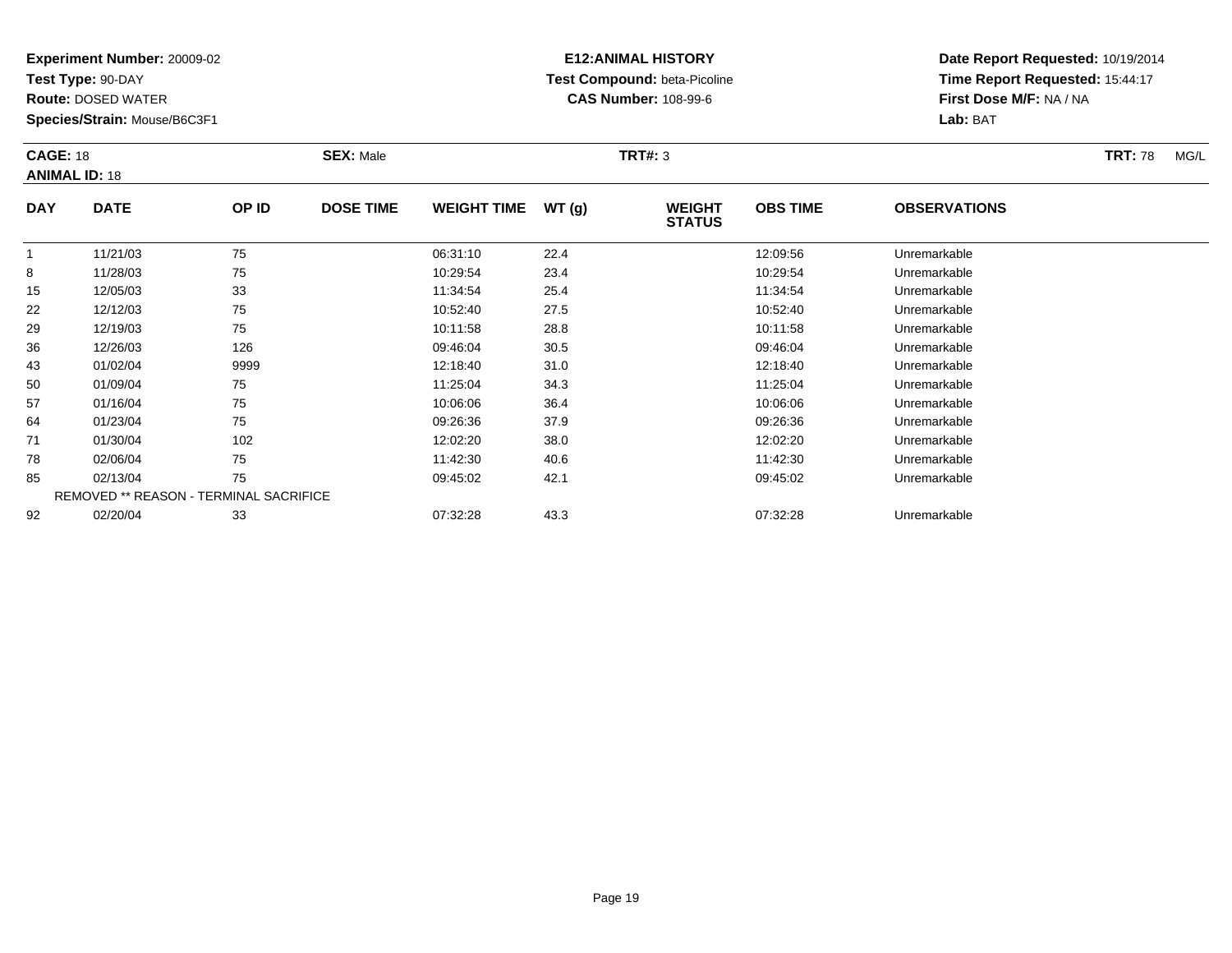**Test Type:** 90-DAY

92

**Route:** DOSED WATER

**Species/Strain:** Mouse/B6C3F1

REMOVED \*\* REASON - TERMINAL SACRIFICE

## **E12:ANIMAL HISTORY Test Compound:** beta-Picoline**CAS Number:** 108-99-6

**Date Report Requested:** 10/19/2014**Time Report Requested:** 15:44:17**First Dose M/F:** NA / NA**Lab:** BAT

| <b>CAGE: 19</b><br><b>ANIMAL ID: 19</b> |             |       | <b>SEX: Male</b> |                    |       | <b>TRT#: 3</b>                 |                 |                     | <b>TRT: 78</b> | MG/L |
|-----------------------------------------|-------------|-------|------------------|--------------------|-------|--------------------------------|-----------------|---------------------|----------------|------|
| <b>DAY</b>                              | <b>DATE</b> | OP ID | <b>DOSE TIME</b> | <b>WEIGHT TIME</b> | WT(g) | <b>WEIGHT</b><br><b>STATUS</b> | <b>OBS TIME</b> | <b>OBSERVATIONS</b> |                |      |
|                                         | 11/21/03    | 75    |                  | 06:31:44           | 18.5  |                                | 12:10:30        | Unremarkable        |                |      |
| 8                                       | 11/28/03    | 75    |                  | 10:31:06           | 23.2  |                                | 10:31:06        | Unremarkable        |                |      |
| 15                                      | 12/05/03    | 33    |                  | 11:36:32           | 24.8  |                                | 11:36:32        | Unremarkable        |                |      |
| 22                                      | 12/12/03    | 75    |                  | 10:54:46           | 26.3  |                                | 10:54:46        | Unremarkable        |                |      |
| 29                                      | 12/19/03    | 75    |                  | 10:13:28           | 27.9  |                                | 10:13:28        | Unremarkable        |                |      |
| 36                                      | 12/26/03    | 126   |                  | 09:47:02           | 28.8  |                                | 09:47:02        | Unremarkable        |                |      |
| 43                                      | 01/02/04    | 9999  |                  | 12:32:04           | 30.8  |                                | 12:32:04        | Unremarkable        |                |      |
| 50                                      | 01/09/04    | 75    |                  | 11:26:34           | 33.0  |                                | 11:26:34        | Unremarkable        |                |      |
| 57                                      | 01/16/04    | 75    |                  | 10:08:20           | 35.4  |                                | 10:08:20        | Unremarkable        |                |      |
| 64                                      | 01/23/04    | 75    |                  | 09:28:12           | 37.2  |                                | 09:28:12        | Unremarkable        |                |      |
| 71                                      | 01/30/04    | 102   |                  | 12:02:56           | 37.5  |                                | 12:02:56        | Unremarkable        |                |      |
| 78                                      | 02/06/04    | 75    |                  | 11:44:10           | 39.7  |                                | 11:44:10        | Unremarkable        |                |      |
| 85                                      | 02/13/04    | 75    |                  | 09:47:16           | 40.7  |                                | 09:47:16        | Unremarkable        |                |      |

02/20/04 <sup>33</sup> 07:33:04 42.4 07:33:04 Unremarkable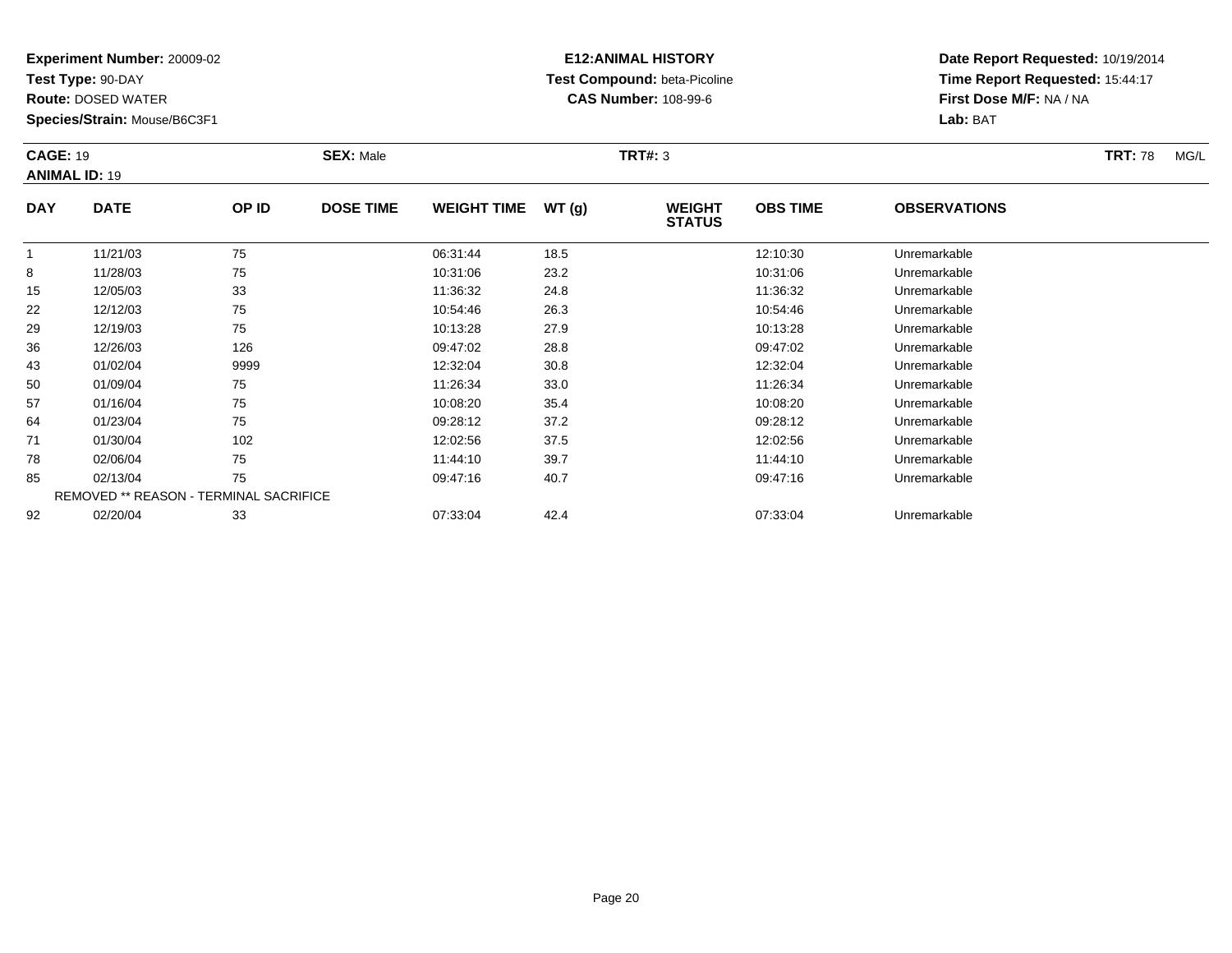**Test Type:** 90-DAY

92

**Route:** DOSED WATER

**Species/Strain:** Mouse/B6C3F1

REMOVED \*\* REASON - TERMINAL SACRIFICE

## **E12:ANIMAL HISTORY Test Compound:** beta-Picoline**CAS Number:** 108-99-6

**Date Report Requested:** 10/19/2014**Time Report Requested:** 15:44:17**First Dose M/F:** NA / NA**Lab:** BAT

|            | <b>CAGE: 20</b><br><b>ANIMAL ID: 20</b> |       | <b>SEX: Male</b> |                    |       | <b>TRT#: 3</b>                 |                 | <b>TRT: 78</b>      | MG/L |  |
|------------|-----------------------------------------|-------|------------------|--------------------|-------|--------------------------------|-----------------|---------------------|------|--|
| <b>DAY</b> | <b>DATE</b>                             | OP ID | <b>DOSE TIME</b> | <b>WEIGHT TIME</b> | WT(g) | <b>WEIGHT</b><br><b>STATUS</b> | <b>OBS TIME</b> | <b>OBSERVATIONS</b> |      |  |
|            | 11/21/03                                | 75    |                  | 06:32:18           | 22.6  |                                | 12:11:02        | Unremarkable        |      |  |
| 8          | 11/28/03                                | 75    |                  | 10:32:10           | 24.1  |                                | 10:32:10        | Unremarkable        |      |  |
| 15         | 12/05/03                                | 33    |                  | 11:39:10           | 25.1  |                                | 11:39:10        | Unremarkable        |      |  |
| 22         | 12/12/03                                | 75    |                  | 10:56:46           | 27.0  |                                | 10:56:46        | Unremarkable        |      |  |
| 29         | 12/19/03                                | 75    |                  | 10:15:20           | 27.2  |                                | 10:15:20        | Unremarkable        |      |  |
| 36         | 12/26/03                                | 126   |                  | 09:48:10           | 27.9  |                                | 09:48:10        | Unremarkable        |      |  |
| 43         | 01/02/04                                | 9999  |                  | 12:34:26           | 29.9  |                                | 12:34:26        | Unremarkable        |      |  |
| 50         | 01/09/04                                | 75    |                  | 11:28:20           | 31.5  |                                | 11:28:20        | Unremarkable        |      |  |
| 57         | 01/16/04                                | 75    |                  | 10:10:08           | 32.9  |                                | 10:10:08        | Unremarkable        |      |  |
| 64         | 01/23/04                                | 75    |                  | 09:29:48           | 33.7  |                                | 09:29:48        | Unremarkable        |      |  |
| 71         | 01/30/04                                | 102   |                  | 12:03:42           | 34.7  |                                | 12:03:42        | Unremarkable        |      |  |
| 78         | 02/06/04                                | 75    |                  | 11:46:22           | 35.7  |                                | 11:46:22        | Unremarkable        |      |  |
| 85         | 02/13/04                                | 75    |                  | 09:49:00           | 36.8  |                                | 09:49:00        | Unremarkable        |      |  |

02/20/04 <sup>33</sup> 07:33:46 39.0 07:33:46 Unremarkable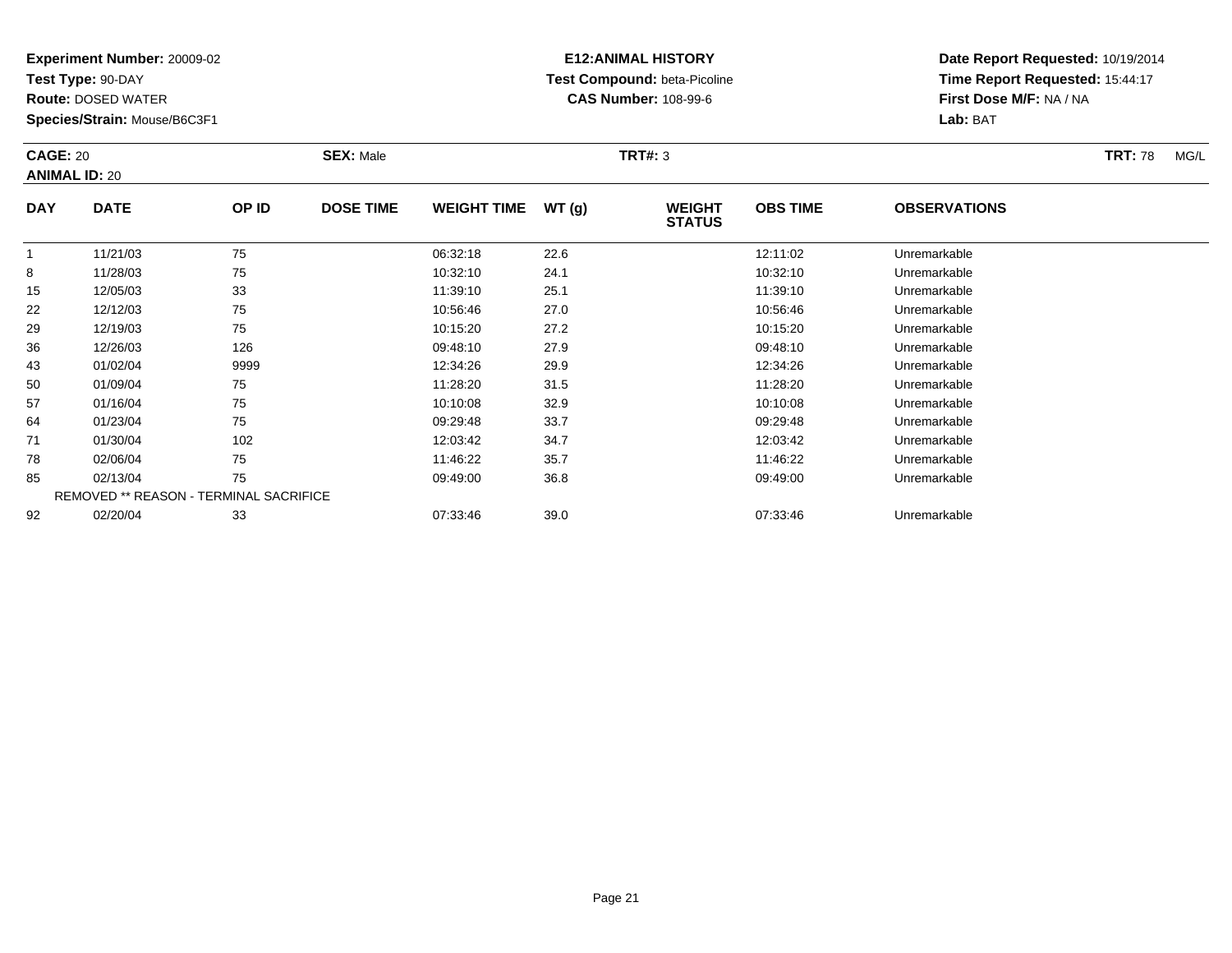**Test Type:** 90-DAY

50

57

64

71

78

85

92

**Route:** DOSED WATER

**Species/Strain:** Mouse/B6C3F1

REMOVED \*\* REASON - TERMINAL SACRIFICE

## **E12:ANIMAL HISTORY Test Compound:** beta-Picoline**CAS Number:** 108-99-6

**Date Report Requested:** 10/19/2014**Time Report Requested:** 15:44:17**First Dose M/F:** NA / NA**Lab:** BAT

| <b>CAGE: 21</b><br><b>ANIMAL ID: 21</b> |             |       | <b>SEX: Male</b> |                    |       | <b>TRT#:</b> 5                 |                 | <b>TRT: 156</b><br>MG/L |  |
|-----------------------------------------|-------------|-------|------------------|--------------------|-------|--------------------------------|-----------------|-------------------------|--|
| <b>DAY</b>                              | <b>DATE</b> | OP ID | <b>DOSE TIME</b> | <b>WEIGHT TIME</b> | WT(g) | <b>WEIGHT</b><br><b>STATUS</b> | <b>OBS TIME</b> | <b>OBSERVATIONS</b>     |  |
|                                         | 11/21/03    | 75    |                  | 06:33:06           | 20.7  |                                | 12:12:30        | Unremarkable            |  |
| 8                                       | 11/28/03    | 75    |                  | 10:33:38           | 23.4  |                                | 10:33:38        | Unremarkable            |  |
| 15                                      | 12/05/03    | 33    |                  | 11:40:30           | 24.4  |                                | 11:40:30        | Unremarkable            |  |
| 22                                      | 12/12/03    | 75    |                  | 10:59:04           | 25.4  |                                | 10:59:04        | Unremarkable            |  |
| 29                                      | 12/19/03    | 75    |                  | 10:18:14           | 26.3  |                                | 10:18:14        | Unremarkable            |  |
| 36                                      | 12/26/03    | 126   |                  | 10:17:26           | 26.7  |                                | 10:17:26        | Unremarkable            |  |
| 43                                      | 01/02/04    | 9999  |                  | 12:36:58           | 27.8  |                                | 12:36:58        | Unremarkable            |  |

0 01/09/04 75 75 11:30:08 28.5 11:30 11:30 11:30:08 Dhremarkable

01/16/04 <sup>75</sup> 11:10:22 29.9 11:10:22 Unremarkable

01/23/04 <sup>75</sup> 09:32:38 29.9 09:32:38 Unremarkable

01/30/04 <sup>102</sup> 11:39:56 30.8 11:39:56 Unremarkable

02/06/04 <sup>75</sup> 11:48:18 32.6 11:48:18 Unremarkable

02/13/04 <sup>75</sup> 09:51:48 32.9 09:51:48 Unremarkable

02/20/04 <sup>33</sup> 07:34:22 35.4 07:34:22 Unremarkable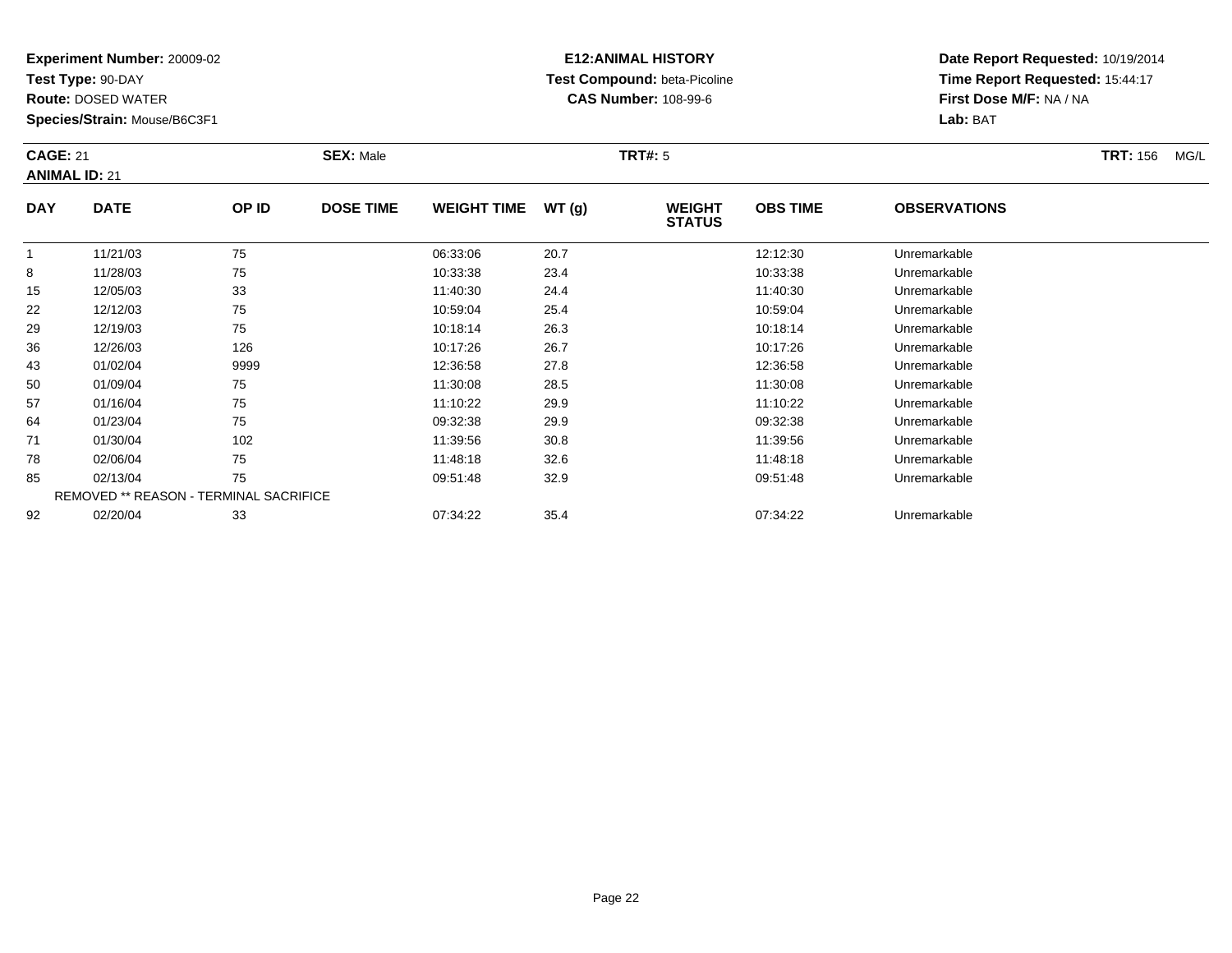**Test Type:** 90-DAY

78

85

92

**Route:** DOSED WATER

**Species/Strain:** Mouse/B6C3F1

REMOVED \*\* REASON - TERMINAL SACRIFICE

## **E12:ANIMAL HISTORY Test Compound:** beta-Picoline**CAS Number:** 108-99-6

**Date Report Requested:** 10/19/2014**Time Report Requested:** 15:44:17**First Dose M/F:** NA / NA**Lab:** BAT

|            | <b>CAGE: 22</b><br><b>ANIMAL ID: 22</b> |       | <b>SEX: Male</b> |                    |       | <b>TRT#: 5</b>                 |                 | <b>TRT: 156</b><br>MG/L |  |
|------------|-----------------------------------------|-------|------------------|--------------------|-------|--------------------------------|-----------------|-------------------------|--|
| <b>DAY</b> | <b>DATE</b>                             | OP ID | <b>DOSE TIME</b> | <b>WEIGHT TIME</b> | WT(g) | <b>WEIGHT</b><br><b>STATUS</b> | <b>OBS TIME</b> | <b>OBSERVATIONS</b>     |  |
|            | 11/21/03                                | 75    |                  | 06:33:34           | 24.4  |                                | 12:13:06        | Unremarkable            |  |
| 8          | 11/28/03                                | 75    |                  | 10:34:52           | 26.4  |                                | 10:34:52        | Unremarkable            |  |
| 15         | 12/05/03                                | 33    |                  | 11:41:48           | 27.1  |                                | 11:41:48        | Unremarkable            |  |
| 22         | 12/12/03                                | 75    |                  | 11:01:10           | 28.8  |                                | 11:01:10        | Unremarkable            |  |
| 29         | 12/19/03                                | 75    |                  | 10:20:04           | 30.3  |                                | 10:20:04        | Unremarkable            |  |
| 36         | 12/26/03                                | 126   |                  | 10:18:26           | 32.4  |                                | 10:18:26        | Unremarkable            |  |
| 43         | 01/02/04                                | 9999  |                  | 12:39:34           | 33.5  |                                | 12:39:34        | Unremarkable            |  |
| 50         | 01/09/04                                | 75    |                  | 11:31:32           | 35.5  |                                | 11:31:32        | Unremarkable            |  |
| 57         | 01/16/04                                | 75    |                  | 11:12:24           | 37.1  |                                | 11:12:24        | Unremarkable            |  |
| 64         | 01/23/04                                | 75    |                  | 09:34:06           | 37.8  |                                | 09:34:06        | Unremarkable            |  |
| 71         | 01/30/04                                | 102   |                  | 11:40:40           | 38.1  |                                | 11:40:40        | Unremarkable            |  |

1 01/30/04 102 102 11:40:40 38.1 11:40:40 11:40:40 11:40:40 Unremarkable

02/06/04 <sup>75</sup> 11:49:54 39.9 11:49:54 Unremarkable

02/13/04 <sup>75</sup> 09:53:08 40.9 09:53:08 Unremarkable

02/20/04 <sup>33</sup> 07:35:00 42.4 07:35:00 Unremarkable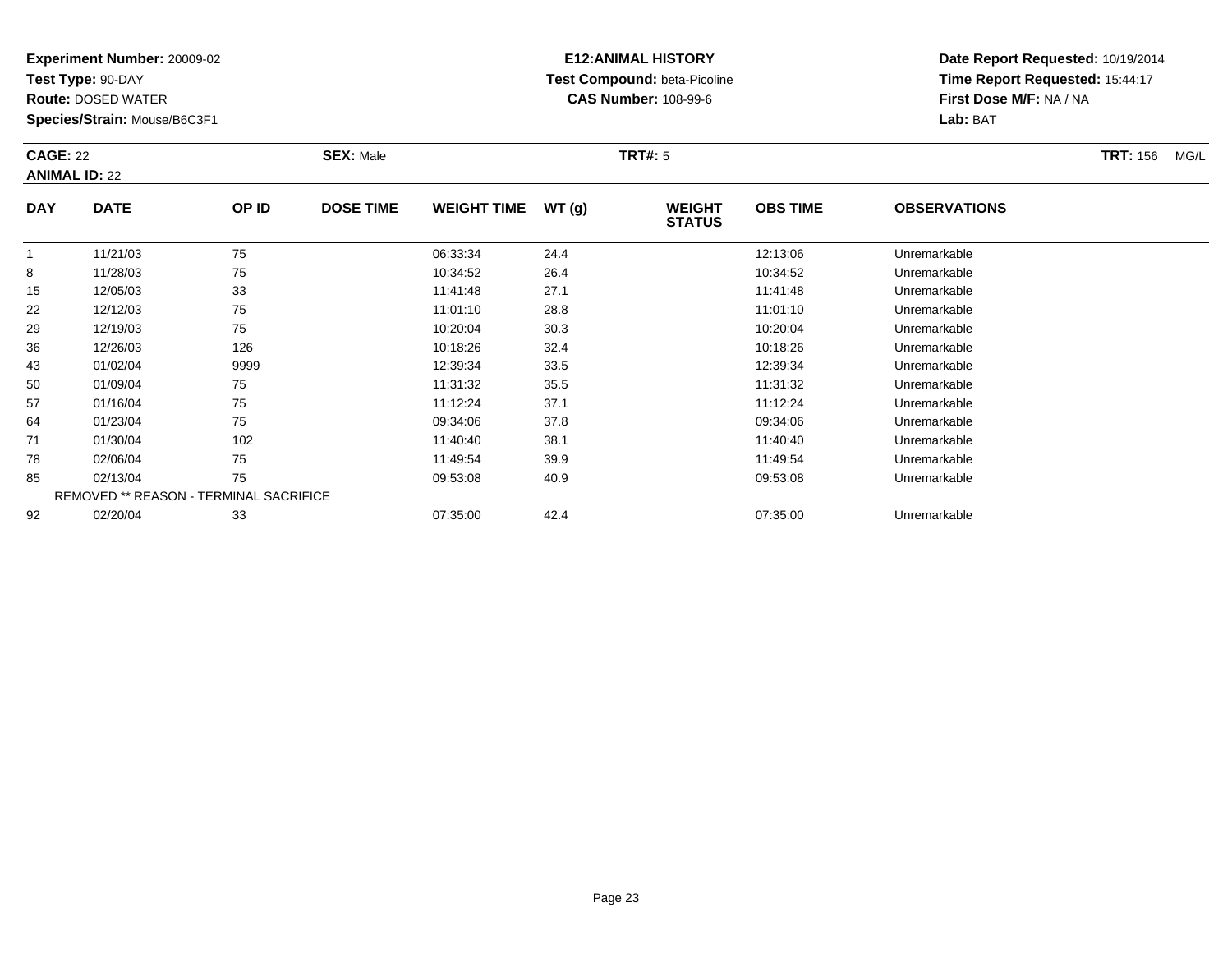**Test Type:** 90-DAY

78

85

92

**Route:** DOSED WATER

**Species/Strain:** Mouse/B6C3F1

REMOVED \*\* REASON - TERMINAL SACRIFICE

## **E12:ANIMAL HISTORY Test Compound:** beta-Picoline**CAS Number:** 108-99-6

**Date Report Requested:** 10/19/2014**Time Report Requested:** 15:44:17**First Dose M/F:** NA / NA**Lab:** BAT

| <b>CAGE: 23</b><br><b>ANIMAL ID: 23</b> |             | <b>SEX: Male</b> |                  |                    | <b>TRT#: 5</b> |                                | <b>TRT: 156</b><br>MG/L |                     |  |  |
|-----------------------------------------|-------------|------------------|------------------|--------------------|----------------|--------------------------------|-------------------------|---------------------|--|--|
| <b>DAY</b>                              | <b>DATE</b> | OP ID            | <b>DOSE TIME</b> | <b>WEIGHT TIME</b> | WT(g)          | <b>WEIGHT</b><br><b>STATUS</b> | <b>OBS TIME</b>         | <b>OBSERVATIONS</b> |  |  |
|                                         | 11/21/03    | 75               |                  | 06:34:14           | 22.6           |                                | 12:13:52                | Unremarkable        |  |  |
| 8                                       | 11/28/03    | 75               |                  | 10:36:00           | 24.4           |                                | 10:36:00                | Unremarkable        |  |  |
| 15                                      | 12/05/03    | 33               |                  | 11:43:10           | 25.2           |                                | 11:43:10                | Unremarkable        |  |  |
| 22                                      | 12/12/03    | 75               |                  | 11:03:18           | 26.9           |                                | 11:03:18                | Unremarkable        |  |  |
| 29                                      | 12/19/03    | 75               |                  | 10:21:40           | 28.7           |                                | 10:21:40                | Unremarkable        |  |  |
| 36                                      | 12/26/03    | 126              |                  | 10:19:18           | 29.4           |                                | 10:19:18                | Unremarkable        |  |  |
| 43                                      | 01/02/04    | 9999             |                  | 12:41:12           | 30.4           |                                | 12:41:12                | Unremarkable        |  |  |
| 50                                      | 01/09/04    | 75               |                  | 11:32:52           | 32.3           |                                | 11:32:52                | Unremarkable        |  |  |
| 57                                      | 01/16/04    | 75               |                  | 11:14:00           | 33.4           |                                | 11:14:00                | Unremarkable        |  |  |
| 64                                      | 01/23/04    | 75               |                  | 09:36:20           | 35.3           |                                | 09:36:20                | Unremarkable        |  |  |
| 71                                      | 01/30/04    | 102              |                  | 11:41:20           | 35.7           |                                | 11:41:20                | Unremarkable        |  |  |

02/06/04 <sup>75</sup> 11:51:44 37.0 11:51:44 Unremarkable

02/13/04 <sup>75</sup> 09:54:48 38.0 09:54:48 Unremarkable

02/20/04 <sup>33</sup> 07:35:36 39.9 07:35:36 Unremarkable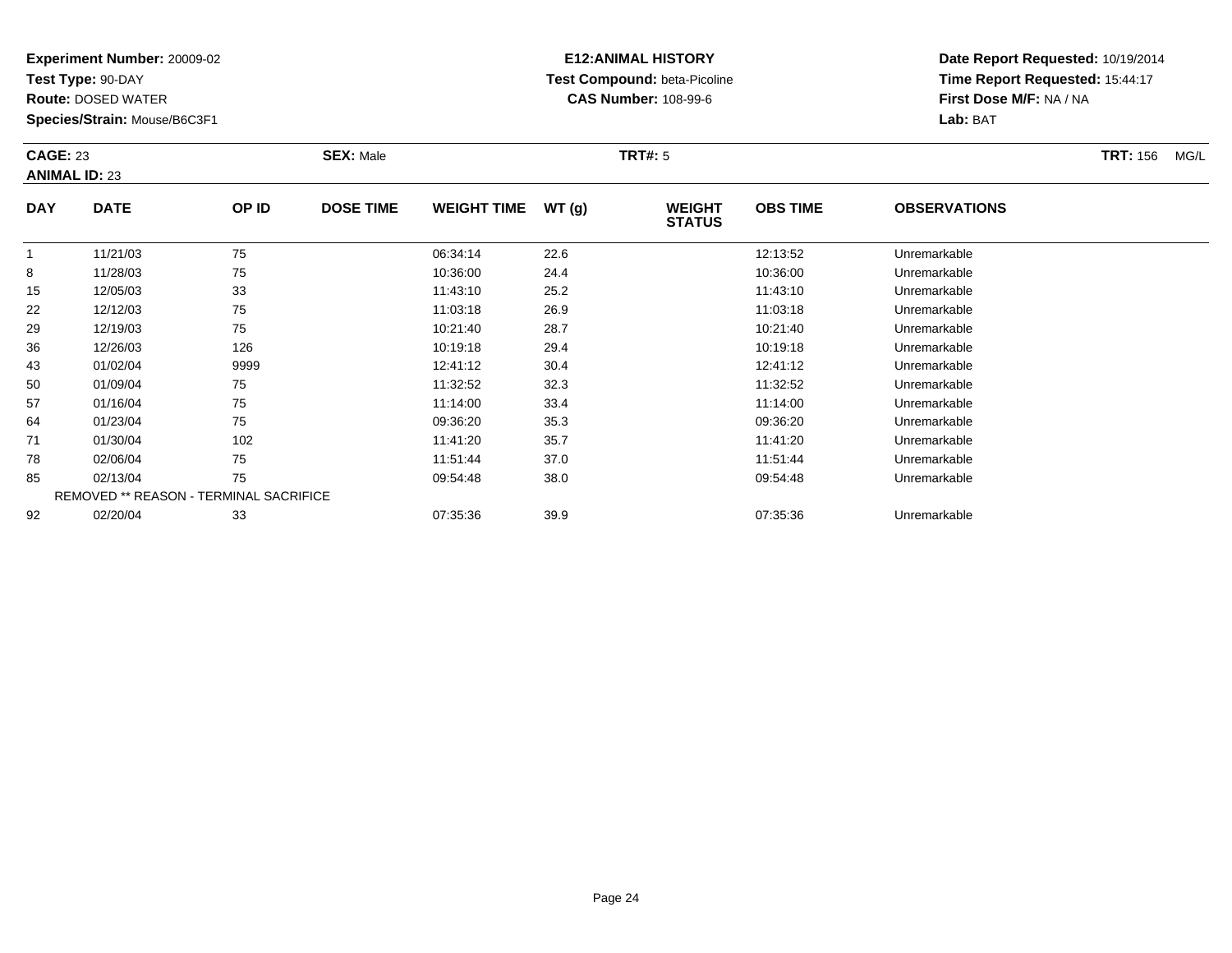**Test Type:** 90-DAY

78

85

92

**Route:** DOSED WATER

**Species/Strain:** Mouse/B6C3F1

REMOVED \*\* REASON - TERMINAL SACRIFICE

## **E12:ANIMAL HISTORY Test Compound:** beta-Picoline**CAS Number:** 108-99-6

**Date Report Requested:** 10/19/2014**Time Report Requested:** 15:44:17**First Dose M/F:** NA / NA**Lab:** BAT

| <b>CAGE: 24</b><br><b>ANIMAL ID: 24</b> |             |       | <b>SEX: Male</b> |                    |       | <b>TRT#: 5</b>                 | <b>TRT: 156</b> | MG/L                |  |  |
|-----------------------------------------|-------------|-------|------------------|--------------------|-------|--------------------------------|-----------------|---------------------|--|--|
| <b>DAY</b>                              | <b>DATE</b> | OP ID | <b>DOSE TIME</b> | <b>WEIGHT TIME</b> | WT(g) | <b>WEIGHT</b><br><b>STATUS</b> | <b>OBS TIME</b> | <b>OBSERVATIONS</b> |  |  |
| 1                                       | 11/21/03    | 75    |                  | 06:34:52           | 23.4  |                                | 12:14:28        | Unremarkable        |  |  |
| 8                                       | 11/28/03    | 75    |                  | 10:38:20           | 23.9  |                                | 10:38:20        | Unremarkable        |  |  |
| 15                                      | 12/05/03    | 33    |                  | 11:44:36           | 24.7  |                                | 11:44:36        | Unremarkable        |  |  |
| 22                                      | 12/12/03    | 75    |                  | 11:05:08           | 26.1  |                                | 11:05:08        | Unremarkable        |  |  |
| 29                                      | 12/19/03    | 75    |                  | 10:23:24           | 27.3  |                                | 10:23:24        | Unremarkable        |  |  |
| 36                                      | 12/26/03    | 126   |                  | 10:20:48           | 29.0  |                                | 10:20:48        | Unremarkable        |  |  |
| 43                                      | 01/02/04    | 9999  |                  | 12:42:44           | 30.0  |                                | 12:42:44        | Unremarkable        |  |  |
| 50                                      | 01/09/04    | 75    |                  | 11:34:38           | 31.7  |                                | 11:34:38        | Unremarkable        |  |  |
| 57                                      | 01/16/04    | 75    |                  | 11:15:54           | 33.1  |                                | 11:15:54        | Unremarkable        |  |  |
| 64                                      | 01/23/04    | 75    |                  | 09:38:04           | 34.2  |                                | 09:38:04        | Unremarkable        |  |  |
| 71                                      | 01/30/04    | 102   |                  | 11:42:00           | 34.5  |                                | 11:42:00        | Unremarkable        |  |  |

02/06/04 <sup>75</sup> 11:53:28 35.7 11:53:28 Unremarkable

02/13/04 <sup>75</sup> 09:56:14 37.1 09:56:14 Unremarkable

02/20/04 <sup>33</sup> 07:36:08 38.0 07:36:08 Unremarkable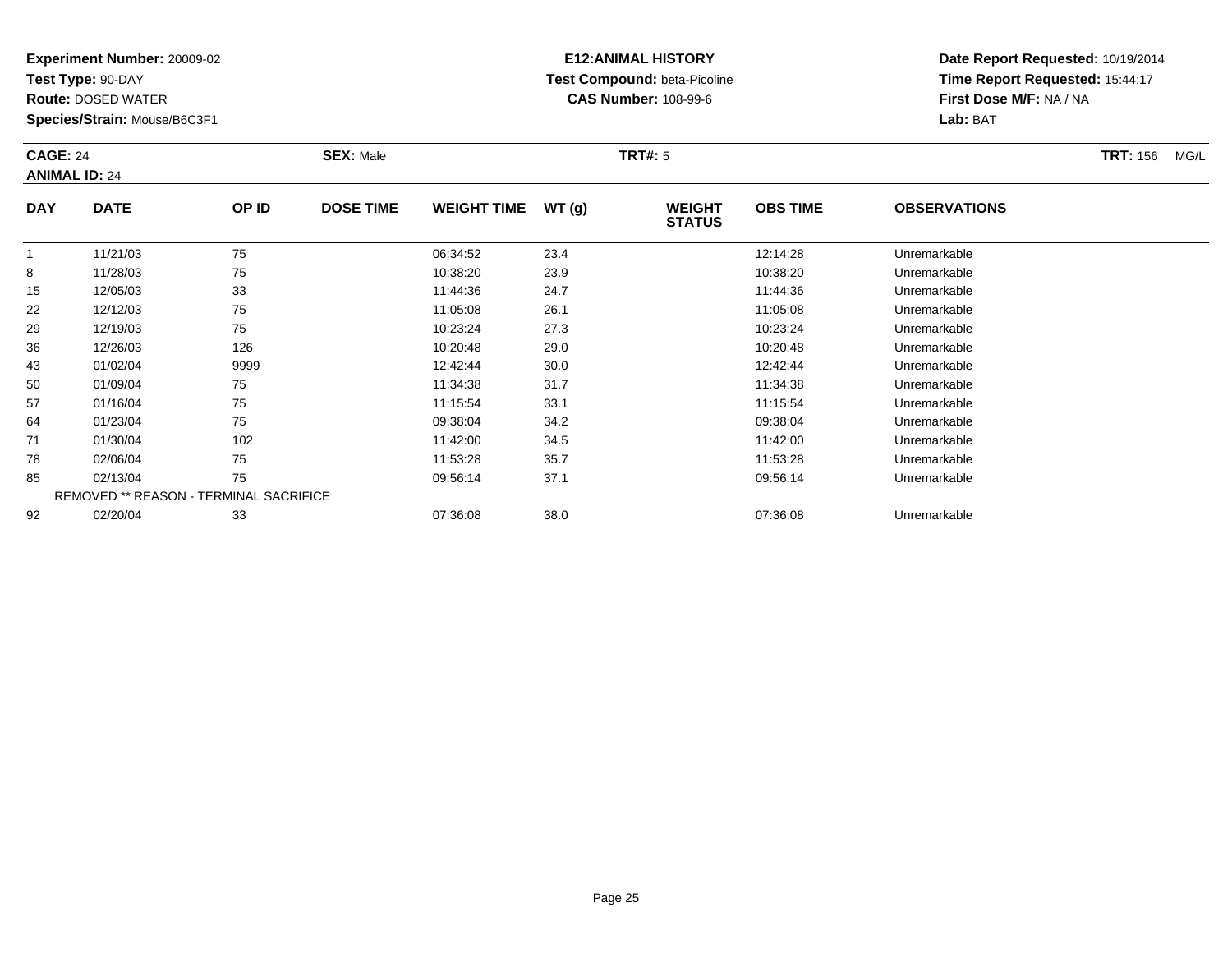**Test Type:** 90-DAY

85

92

**Route:** DOSED WATER

**Species/Strain:** Mouse/B6C3F1

REMOVED \*\* REASON - TERMINAL SACRIFICE

## **E12:ANIMAL HISTORY Test Compound:** beta-Picoline**CAS Number:** 108-99-6

**Date Report Requested:** 10/19/2014**Time Report Requested:** 15:44:17**First Dose M/F:** NA / NA**Lab:** BAT

|            | <b>CAGE: 25</b><br><b>ANIMAL ID: 25</b> |       | <b>SEX: Male</b> |                    |       | <b>TRT#: 5</b>                 |                 | <b>TRT: 156</b>     | MG/L |  |
|------------|-----------------------------------------|-------|------------------|--------------------|-------|--------------------------------|-----------------|---------------------|------|--|
| <b>DAY</b> | <b>DATE</b>                             | OP ID | <b>DOSE TIME</b> | <b>WEIGHT TIME</b> | WT(g) | <b>WEIGHT</b><br><b>STATUS</b> | <b>OBS TIME</b> | <b>OBSERVATIONS</b> |      |  |
|            | 11/21/03                                | 75    |                  | 06:37:06           | 23.5  |                                | 12:15:00        | Unremarkable        |      |  |
| 8          | 11/28/03                                | 75    |                  | 10:39:32           | 25.0  |                                | 10:39:32        | Unremarkable        |      |  |
| 15         | 12/05/03                                | 33    |                  | 11:46:30           | 27.2  |                                | 11:46:30        | Unremarkable        |      |  |
| 22         | 12/12/03                                | 75    |                  | 11:07:10           | 29.7  |                                | 11:07:10        | Unremarkable        |      |  |
| 29         | 12/19/03                                | 75    |                  | 10:25:26           | 32.3  |                                | 10:25:26        | Unremarkable        |      |  |
| 36         | 12/26/03                                | 126   |                  | 10:21:34           | 34.0  |                                | 10:21:34        | Unremarkable        |      |  |
| 43         | 01/02/04                                | 9999  |                  | 12:44:24           | 37.0  |                                | 12:44:24        | Unremarkable        |      |  |
| 50         | 01/09/04                                | 75    |                  | 11:36:14           | 39.8  |                                | 11:36:14        | Unremarkable        |      |  |
| 57         | 01/16/04                                | 75    |                  | 11:17:44           | 42.3  |                                | 11:17:44        | Unremarkable        |      |  |
| 64         | 01/23/04                                | 75    |                  | 09:39:28           | 43.4  |                                | 09:39:28        | Unremarkable        |      |  |
| 71         | 01/30/04                                | 102   |                  | 11:43:12           | 43.7  |                                | 11:43:12        | Unremarkable        |      |  |
| 78         | 02/06/04                                | 75    |                  | 11:55:06           | 45.6  |                                | 11:55:06        | Unremarkable        |      |  |

02/13/04 <sup>75</sup> 09:57:38 46.7 09:57:38 Unremarkable

02/20/04 <sup>33</sup> 07:36:50 47.4 07:36:50 Unremarkable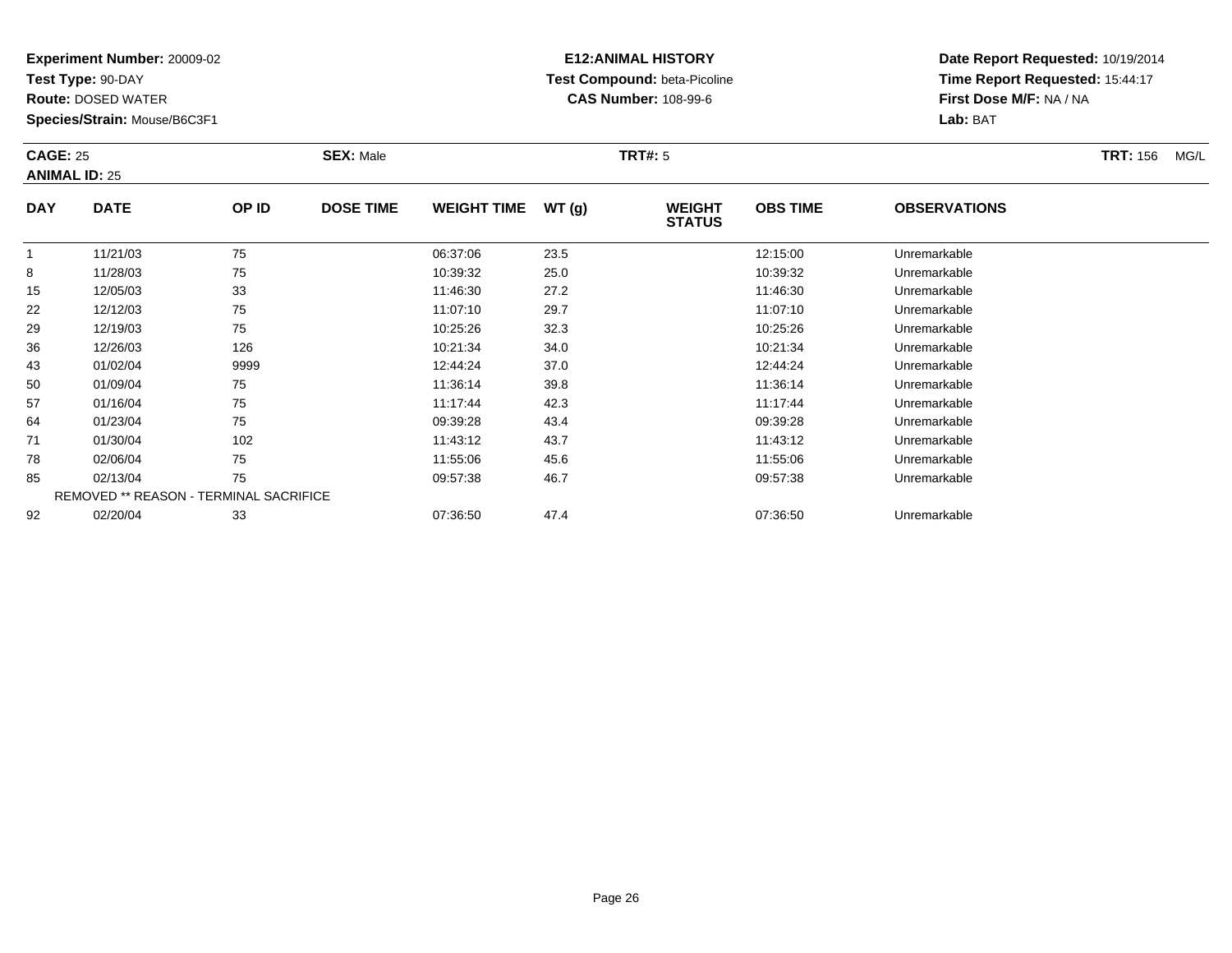**Test Type:** 90-DAY

92

**Route:** DOSED WATER

**Species/Strain:** Mouse/B6C3F1

REMOVED \*\* REASON - TERMINAL SACRIFICE

## **E12:ANIMAL HISTORY Test Compound:** beta-Picoline**CAS Number:** 108-99-6

|            | <b>CAGE: 26</b><br><b>ANIMAL ID: 26</b> |       | <b>SEX: Male</b> |                    |       | <b>TRT#: 5</b>                 |                 | <b>TRT: 156</b><br>MG/L |  |  |
|------------|-----------------------------------------|-------|------------------|--------------------|-------|--------------------------------|-----------------|-------------------------|--|--|
| <b>DAY</b> | <b>DATE</b>                             | OP ID | <b>DOSE TIME</b> | <b>WEIGHT TIME</b> | WT(g) | <b>WEIGHT</b><br><b>STATUS</b> | <b>OBS TIME</b> | <b>OBSERVATIONS</b>     |  |  |
|            | 11/21/03                                | 75    |                  | 06:37:54           | 24.2  |                                | 12:16:16        | Unremarkable            |  |  |
| 8          | 11/28/03                                | 75    |                  | 10:40:42           | 25.8  |                                | 10:40:42        | Unremarkable            |  |  |
| 15         | 12/05/03                                | 33    |                  | 11:47:58           | 26.3  |                                | 11:47:58        | Unremarkable            |  |  |
| 22         | 12/12/03                                | 75    |                  | 11:09:54           | 28.3  |                                | 11:09:54        | Unremarkable            |  |  |
| 29         | 12/19/03                                | 75    |                  | 10:27:22           | 30.7  |                                | 10:27:22        | Unremarkable            |  |  |
| 36         | 12/26/03                                | 126   |                  | 10:22:32           | 33.3  |                                | 10:22:32        | Unremarkable            |  |  |
| 43         | 01/02/04                                | 9999  |                  | 12:46:20           | 32.9  |                                | 12:46:20        | Unremarkable            |  |  |
| 50         | 01/09/04                                | 75    |                  | 11:39:38           | 34.2  |                                | 11:39:38        | Unremarkable            |  |  |
| 57         | 01/16/04                                | 75    |                  | 11:19:50           | 36.8  |                                | 11:19:50        | Unremarkable            |  |  |
| 64         | 01/23/04                                | 75    |                  | 09:43:06           | 38.3  |                                | 09:43:06        | Unremarkable            |  |  |
| 71         | 01/30/04                                | 102   |                  | 11:27:24           | 39.8  |                                | 11:27:24        | Unremarkable            |  |  |
| 78         | 02/06/04                                | 75    |                  | 11:59:18           | 40.2  |                                | 11:59:18        | Unremarkable            |  |  |
| 85         | 02/13/04                                | 75    |                  | 09:59:22           | 41.8  |                                | 09:59:22        | Unremarkable            |  |  |

| 02/20/04<br>07.37.26<br>07:37:26<br>$\sim$<br>n n<br>Unremarkable<br>07:37<br>$\sqrt{2}$<br>ں ے.<br>ັບ<br>᠇᠊᠃ |
|---------------------------------------------------------------------------------------------------------------|
|---------------------------------------------------------------------------------------------------------------|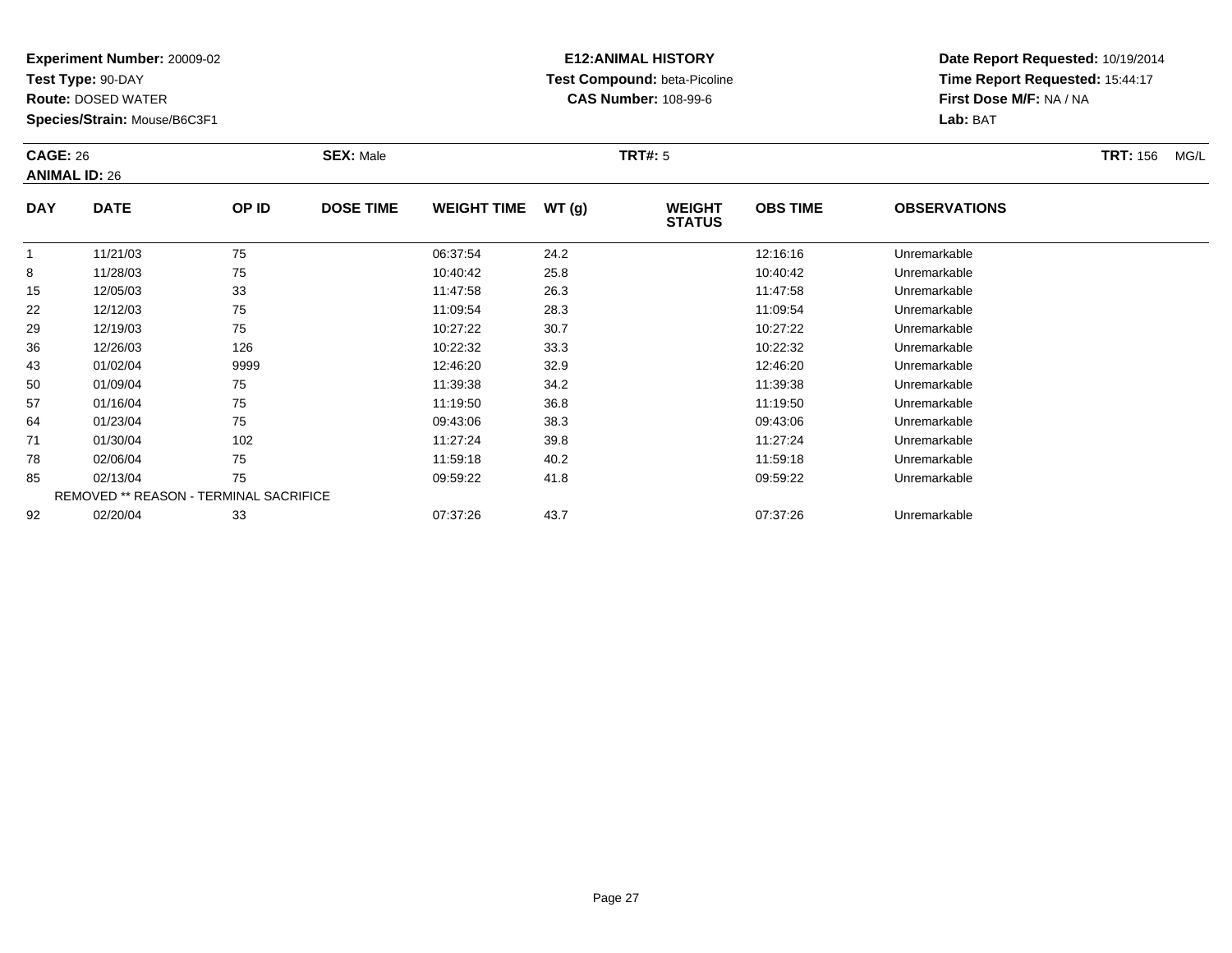**Test Type:** 90-DAY

64

71

78

85

92

**Route:** DOSED WATER

**Species/Strain:** Mouse/B6C3F1

REMOVED \*\* REASON - TERMINAL SACRIFICE

## **E12:ANIMAL HISTORY Test Compound:** beta-Picoline**CAS Number:** 108-99-6

**Date Report Requested:** 10/19/2014**Time Report Requested:** 15:44:17**First Dose M/F:** NA / NA**Lab:** BAT

| <b>CAGE: 27</b> | <b>ANIMAL ID: 27</b> |       | <b>SEX: Male</b> |                    |       | <b>TRT#: 5</b>                 |                 | <b>TRT: 156</b><br>MG/L |  |
|-----------------|----------------------|-------|------------------|--------------------|-------|--------------------------------|-----------------|-------------------------|--|
| <b>DAY</b>      | <b>DATE</b>          | OP ID | <b>DOSE TIME</b> | <b>WEIGHT TIME</b> | WT(g) | <b>WEIGHT</b><br><b>STATUS</b> | <b>OBS TIME</b> | <b>OBSERVATIONS</b>     |  |
|                 | 11/21/03             | 75    |                  | 06:38:20           | 22.1  |                                | 12:16:52        | Unremarkable            |  |
| 8               | 11/28/03             | 75    |                  | 10:43:08           | 25.0  |                                | 10:43:08        | Unremarkable            |  |
| 15              | 12/05/03             | 33    |                  | 11:49:36           | 26.1  |                                | 11:49:36        | Unremarkable            |  |
| 22              | 12/12/03             | 75    |                  | 11:12:00           | 27.4  |                                | 11:12:00        | Unremarkable            |  |
| 29              | 12/19/03             | 75    |                  | 10:29:18           | 29.2  |                                | 10:29:18        | Unremarkable            |  |
| 36              | 12/26/03             | 126   |                  | 10:23:36           | 30.2  |                                | 10:23:36        | Unremarkable            |  |
| 43              | 01/02/04             | 9999  |                  | 12:47:46           | 30.9  |                                | 12:47:46        | Unremarkable            |  |
| 50              | 01/09/04             | 75    |                  | 11:41:16           | 32.6  |                                | 11:41:16        | Unremarkable            |  |
| 57              | 01/16/04             | 75    |                  | 11:21:24           | 34.5  |                                | 11:21:24        | Unremarkable            |  |

01/16/04 <sup>75</sup> 11:21:24 34.5 11:21:24 Unremarkable

01/23/04 <sup>75</sup> 09:44:34 35.6 09:44:34 Unremarkable

01/30/04 <sup>102</sup> 11:29:06 35.9 11:29:06 Unremarkable

02/06/04 <sup>75</sup> 12:01:26 37.4 12:01:26 Unremarkable

02/13/04 <sup>75</sup> 10:01:06 38.3 10:01:06 Unremarkable

02/20/04 <sup>33</sup> 07:38:08 39.3 07:38:08 Unremarkable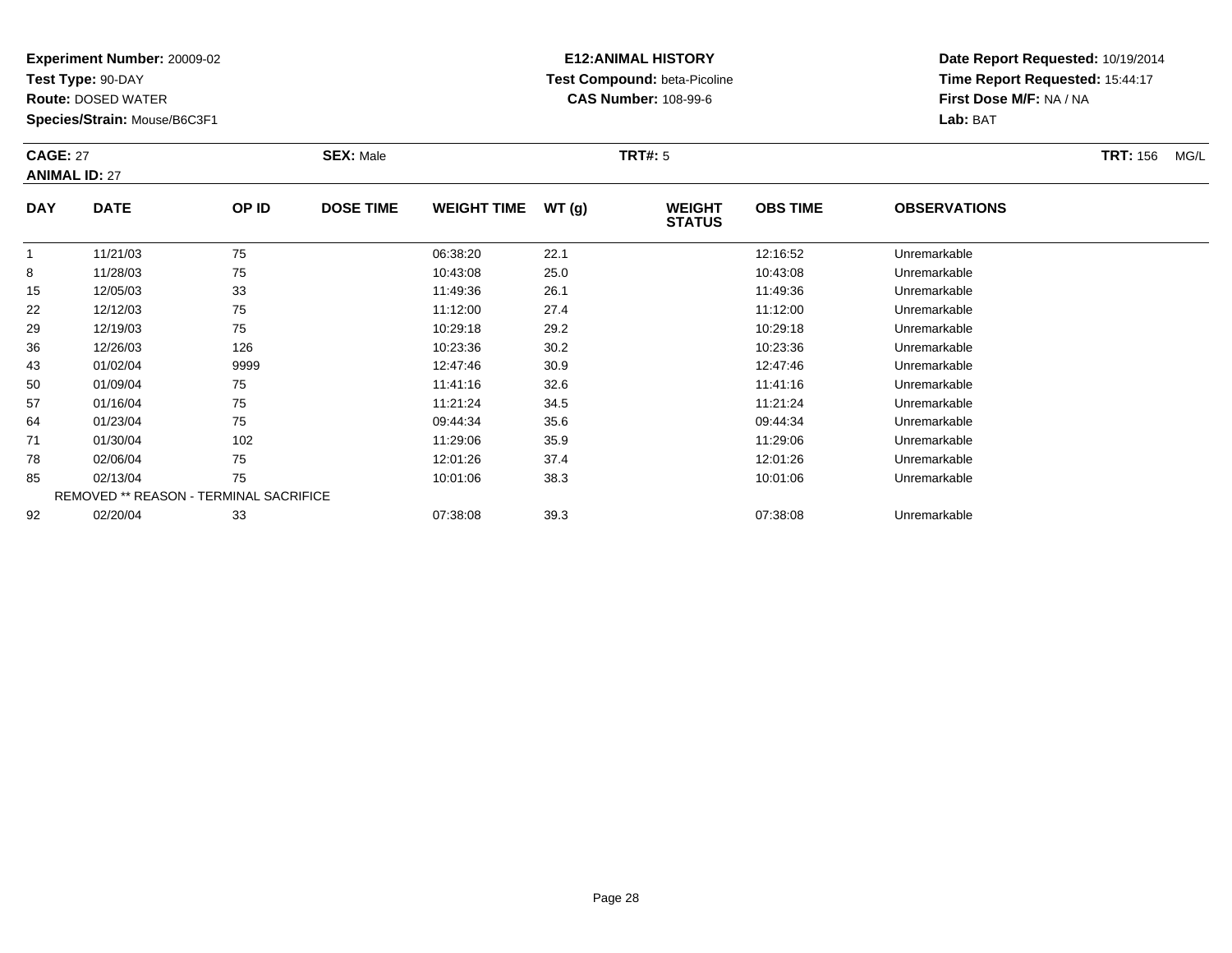**Test Type:** 90-DAY

92

**Route:** DOSED WATER

**Species/Strain:** Mouse/B6C3F1

REMOVED \*\* REASON - TERMINAL SACRIFICE

## **E12:ANIMAL HISTORY Test Compound:** beta-Picoline**CAS Number:** 108-99-6

**Date Report Requested:** 10/19/2014**Time Report Requested:** 15:44:17**First Dose M/F:** NA / NA**Lab:** BAT

|            | <b>CAGE: 28</b><br><b>ANIMAL ID: 28</b> |       | <b>SEX: Male</b> |                    |       | <b>TRT#: 5</b>                 |                 | <b>TRT: 156</b><br>MG/L |  |
|------------|-----------------------------------------|-------|------------------|--------------------|-------|--------------------------------|-----------------|-------------------------|--|
| <b>DAY</b> | <b>DATE</b>                             | OP ID | <b>DOSE TIME</b> | <b>WEIGHT TIME</b> | WT(g) | <b>WEIGHT</b><br><b>STATUS</b> | <b>OBS TIME</b> | <b>OBSERVATIONS</b>     |  |
|            | 11/21/03                                | 75    |                  | 06:39:04           | 20.9  |                                | 12:17:26        | Unremarkable            |  |
| 8          | 11/28/03                                | 75    |                  | 10:44:16           | 22.7  |                                | 10:44:16        | Unremarkable            |  |
| 15         | 12/05/03                                | 33    |                  | 11:51:10           | 22.9  |                                | 11:51:10        | Unremarkable            |  |
| 22         | 12/12/03                                | 75    |                  | 11:13:42           | 24.4  |                                | 11:13:42        | Unremarkable            |  |
| 29         | 12/19/03                                | 75    |                  | 10:31:14           | 25.9  |                                | 10:31:14        | Unremarkable            |  |
| 36         | 12/26/03                                | 126   |                  | 10:24:42           | 27.1  |                                | 10:24:42        | Unremarkable            |  |
| 43         | 01/02/04                                | 9999  |                  | 12:49:30           | 28.4  |                                | 12:49:30        | Unremarkable            |  |
| 50         | 01/09/04                                | 75    |                  | 11:42:58           | 29.0  |                                | 11:42:58        | Unremarkable            |  |
| 57         | 01/16/04                                | 75    |                  | 11:23:16           | 30.3  |                                | 11:23:16        | Unremarkable            |  |
| 64         | 01/23/04                                | 75    |                  | 09:45:56           | 31.7  |                                | 09:45:56        | Unremarkable            |  |
| 71         | 01/30/04                                | 102   |                  | 11:30:04           | 32.1  |                                | 11:30:04        | Unremarkable            |  |
| 78         | 02/06/04                                | 75    |                  | 12:03:08           | 33.4  |                                | 12:03:08        | Unremarkable            |  |
| 85         | 02/13/04                                | 75    |                  | 10:03:12           | 34.1  |                                | 10:03:12        | Unremarkable            |  |

02/20/04 <sup>33</sup> 07:38:40 35.3 07:38:40 Unremarkable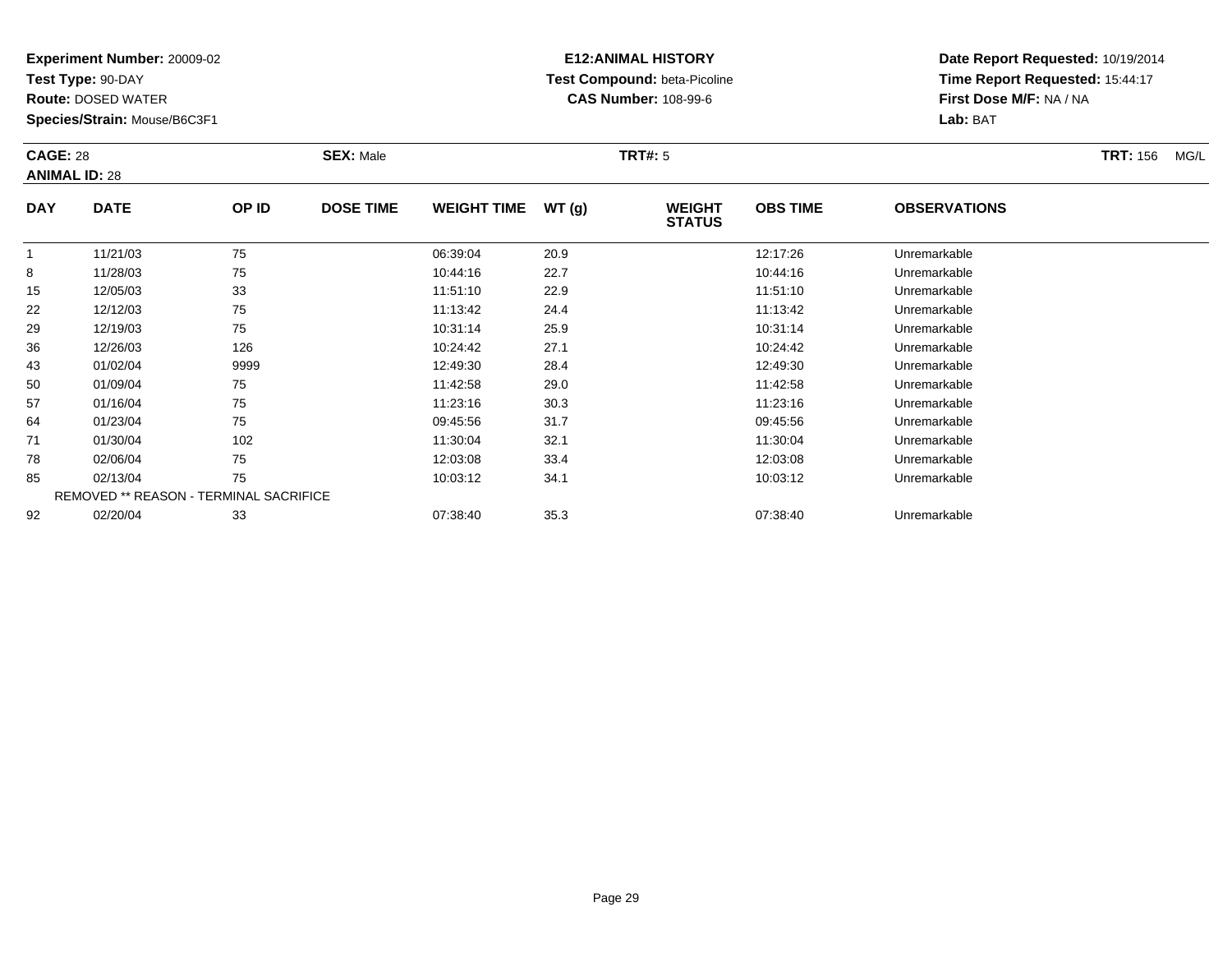**Test Type:** 90-DAY

92

**Route:** DOSED WATER

**Species/Strain:** Mouse/B6C3F1

## **E12:ANIMAL HISTORY Test Compound:** beta-Picoline**CAS Number:** 108-99-6

**Date Report Requested:** 10/19/2014**Time Report Requested:** 15:44:17**First Dose M/F:** NA / NA**Lab:** BAT

|            | <b>CAGE: 29</b><br><b>ANIMAL ID: 29</b>       |       | <b>SEX: Male</b> |                    |        | <b>TRT#: 5</b>                 |                 | <b>TRT: 156</b>     | MG/L |  |
|------------|-----------------------------------------------|-------|------------------|--------------------|--------|--------------------------------|-----------------|---------------------|------|--|
| <b>DAY</b> | <b>DATE</b>                                   | OP ID | <b>DOSE TIME</b> | <b>WEIGHT TIME</b> | WT (g) | <b>WEIGHT</b><br><b>STATUS</b> | <b>OBS TIME</b> | <b>OBSERVATIONS</b> |      |  |
|            | 11/21/03                                      | 75    |                  | 06:39:26           | 20.5   |                                | 12:18:04        | Unremarkable        |      |  |
| 8          | 11/28/03                                      | 75    |                  | 10:45:14           | 22.3   |                                | 10:45:14        | Unremarkable        |      |  |
| 15         | 12/05/03                                      | 33    |                  | 11:52:34           | 23.5   |                                | 11:52:34        | Unremarkable        |      |  |
| 22         | 12/12/03                                      | 75    |                  | 11:15:28           | 25.5   |                                | 11:15:28        | Unremarkable        |      |  |
| 29         | 12/19/03                                      | 75    |                  | 10:32:56           | 27.5   |                                | 10:32:56        | Unremarkable        |      |  |
| 36         | 12/26/03                                      | 126   |                  | 10:25:36           | 28.6   |                                | 10:25:36        | Unremarkable        |      |  |
| 43         | 01/02/04                                      | 9999  |                  | 12:51:12           | 29.1   |                                | 12:51:12        | Unremarkable        |      |  |
| 50         | 01/09/04                                      | 75    |                  | 11:44:48           | 31.0   |                                | 11:44:48        | Unremarkable        |      |  |
| 57         | 01/16/04                                      | 75    |                  | 11:24:44           | 33.4   |                                | 11:24:44        | Unremarkable        |      |  |
| 64         | 01/23/04                                      | 75    |                  | 09:47:20           | 34.1   |                                | 09:47:20        | Unremarkable        |      |  |
| 71         | 01/30/04                                      | 102   |                  | 11:30:48           | 34.9   |                                | 11:30:48        | Unremarkable        |      |  |
| 78         | 02/06/04                                      | 75    |                  | 12:04:48           | 36.7   |                                | 12:04:48        | Unremarkable        |      |  |
| 85         | 02/13/04                                      | 75    |                  | 10:04:42           | 38.6   |                                | 10:04:42        | Unremarkable        |      |  |
|            | <b>REMOVED ** REASON - TERMINAL SACRIFICE</b> |       |                  |                    |        |                                |                 |                     |      |  |

02/20/04 <sup>33</sup> 07:39:14 39.1 07:39:14 Unremarkable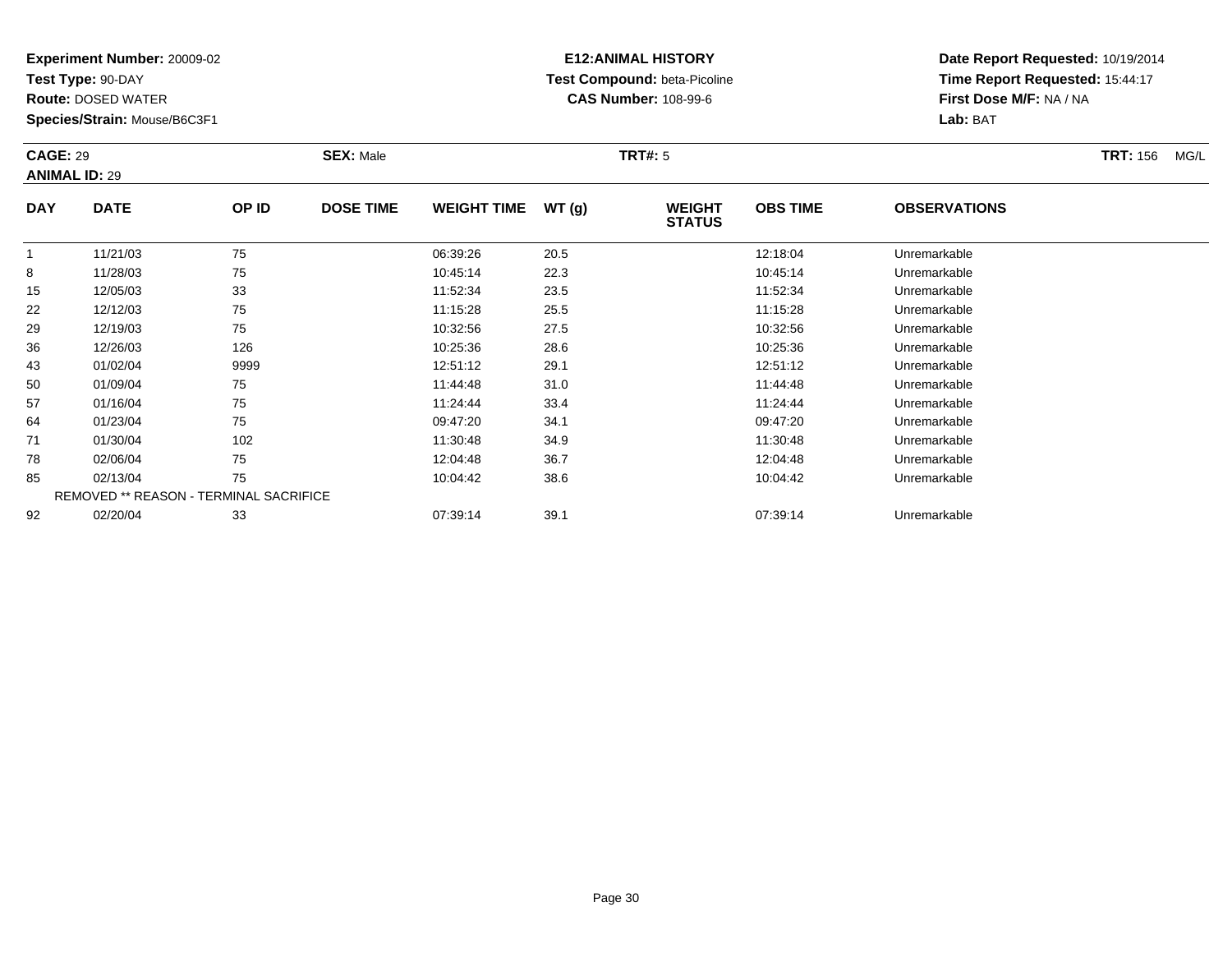**Test Type:** 90-DAY

92

**Route:** DOSED WATER

**Species/Strain:** Mouse/B6C3F1

# **E12:ANIMAL HISTORY Test Compound:** beta-Picoline**CAS Number:** 108-99-6

**Date Report Requested:** 10/19/2014**Time Report Requested:** 15:44:17**First Dose M/F:** NA / NA**Lab:** BAT

|            | <b>CAGE: 30</b><br><b>ANIMAL ID: 30</b>       |       | <b>SEX: Male</b> |                    |       | <b>TRT#:</b> 5                 |                 | <b>TRT: 156</b><br>MG/L |  |
|------------|-----------------------------------------------|-------|------------------|--------------------|-------|--------------------------------|-----------------|-------------------------|--|
| <b>DAY</b> | <b>DATE</b>                                   | OP ID | <b>DOSE TIME</b> | <b>WEIGHT TIME</b> | WT(g) | <b>WEIGHT</b><br><b>STATUS</b> | <b>OBS TIME</b> | <b>OBSERVATIONS</b>     |  |
|            | 11/21/03                                      | 75    |                  | 06:39:58           | 20.7  |                                | 12:18:40        | Unremarkable            |  |
| 8          | 11/28/03                                      | 75    |                  | 10:46:12           | 23.3  |                                | 10:46:12        | Unremarkable            |  |
| 15         | 12/05/03                                      | 33    |                  | 11:54:16           | 24.7  |                                | 11:54:16        | Unremarkable            |  |
| 22         | 12/12/03                                      | 75    |                  | 11:17:16           | 26.2  |                                | 11:17:16        | Unremarkable            |  |
| 29         | 12/19/03                                      | 75    |                  | 10:35:08           | 28.5  |                                | 10:35:08        | Unremarkable            |  |
| 36         | 12/26/03                                      | 126   |                  | 10:26:42           | 29.4  |                                | 10:26:42        | Unremarkable            |  |
| 43         | 01/02/04                                      | 9999  |                  | 12:52:52           | 30.7  |                                | 12:52:52        | Unremarkable            |  |
| 50         | 01/09/04                                      | 75    |                  | 11:46:26           | 32.3  |                                | 11:46:26        | Unremarkable            |  |
| 57         | 01/16/04                                      | 75    |                  | 11:26:48           | 33.3  |                                | 11:26:48        | Unremarkable            |  |
| 64         | 01/23/04                                      | 75    |                  | 09:49:02           | 34.8  |                                | 09:49:02        | Unremarkable            |  |
| 71         | 01/30/04                                      | 102   |                  | 11:31:34           | 35.6  |                                | 11:31:34        | Unremarkable            |  |
| 78         | 02/06/04                                      | 75    |                  | 12:06:30           | 36.0  |                                | 12:06:30        | Unremarkable            |  |
| 85         | 02/13/04                                      | 75    |                  | 10:06:20           | 37.3  |                                | 10:06:20        | Unremarkable            |  |
|            | <b>REMOVED ** REASON - TERMINAL SACRIFICE</b> |       |                  |                    |       |                                |                 |                         |  |

02/20/04 <sup>33</sup> 07:39:50 38.4 07:39:50 Unremarkable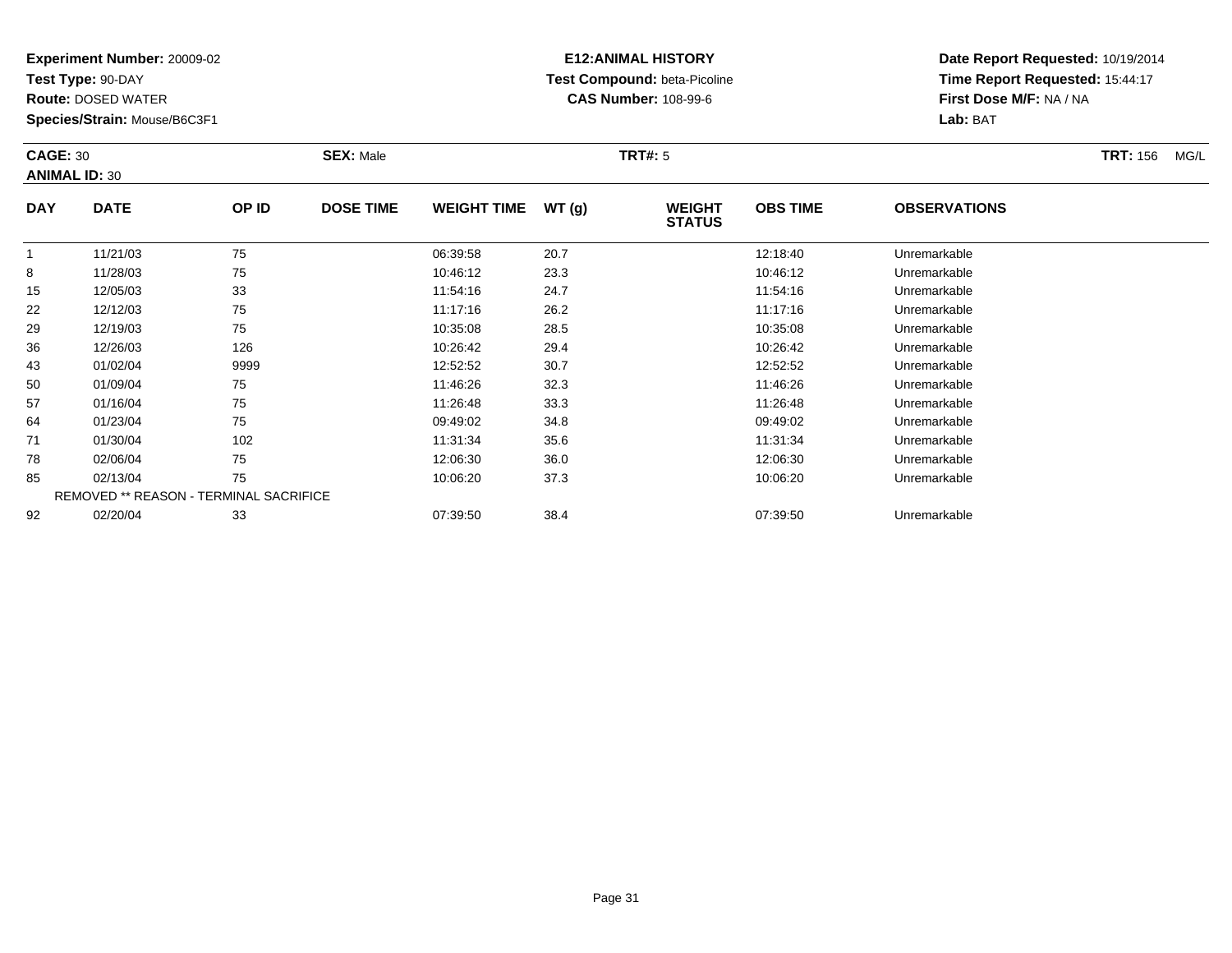**Test Type:** 90-DAY

**Route:** DOSED WATER

**Species/Strain:** Mouse/B6C3F1

# **E12:ANIMAL HISTORY Test Compound:** beta-Picoline**CAS Number:** 108-99-6

| <b>CAGE: 31</b> | <b>ANIMAL ID: 31</b> |       | <b>SEX: Male</b> |                    |       | <b>TRT#: 7</b>                 |                 |                     | <b>TRT: 312</b><br>MG/L |
|-----------------|----------------------|-------|------------------|--------------------|-------|--------------------------------|-----------------|---------------------|-------------------------|
| <b>DAY</b>      | <b>DATE</b>          | OP ID | <b>DOSE TIME</b> | <b>WEIGHT TIME</b> | WT(g) | <b>WEIGHT</b><br><b>STATUS</b> | <b>OBS TIME</b> | <b>OBSERVATIONS</b> |                         |
|                 | 11/21/03             | 75    |                  | 06:40:24           | 23.4  |                                | 12:19:48        | Unremarkable        |                         |
| 8               | 11/28/03             | 75    |                  | 10:47:12           | 25.8  |                                | 10:47:12        | Unremarkable        |                         |
| 15              | 12/05/03             | 33    |                  | 11:55:54           | 27.2  |                                | 11:55:54        | Unremarkable        |                         |
| 22              | 12/12/03             | 75    |                  | 12:03:32           | 28.0  |                                | 12:03:32        | Unremarkable        |                         |
| 29              | 12/19/03             | 75    |                  | 10:38:50           | 29.7  |                                | 10:38:50        | Unremarkable        |                         |

| ιυ                                            | 12/00/00 | ບບ   | .        | 21.2 | 11.00.04 | <b>UILLEITIAL NAME</b> |  |  |  |
|-----------------------------------------------|----------|------|----------|------|----------|------------------------|--|--|--|
| 22                                            | 12/12/03 | 75   | 12:03:32 | 28.0 | 12:03:32 | Unremarkable           |  |  |  |
| 29                                            | 12/19/03 | 75   | 10:38:50 | 29.7 | 10:38:50 | Unremarkable           |  |  |  |
| 36                                            | 12/26/03 | 126  | 10:12:34 | 30.7 | 10:12:34 | Unremarkable           |  |  |  |
| 43                                            | 01/02/04 | 9999 | 12:55:40 | 31.8 | 12:55:40 | Unremarkable           |  |  |  |
| 50                                            | 01/09/04 | 75   | 11:48:52 | 33.6 | 11:48:52 | Unremarkable           |  |  |  |
| 57                                            | 01/16/04 | 75   | 11:31:32 | 35.4 | 11:31:32 | Unremarkable           |  |  |  |
| 64                                            | 01/23/04 | 75   | 09:50:58 | 37.2 | 09:50:58 | Unremarkable           |  |  |  |
| 71                                            | 01/30/04 | 102  | 11:36:08 | 37.7 | 11:36:08 | Unremarkable           |  |  |  |
| 78                                            | 02/06/04 | 75   | 12:11:38 | 37.2 | 12:11:38 | Unremarkable           |  |  |  |
| 85                                            | 02/13/04 | 75   | 11:16:00 | 39.3 | 11:16:00 | Unremarkable           |  |  |  |
| <b>REMOVED ** REASON - TERMINAL SACRIFICE</b> |          |      |          |      |          |                        |  |  |  |
| 92                                            | 02/20/04 | 33   | 07:40:28 | 41.1 | 07:40:28 | Unremarkable           |  |  |  |
|                                               |          |      |          |      |          |                        |  |  |  |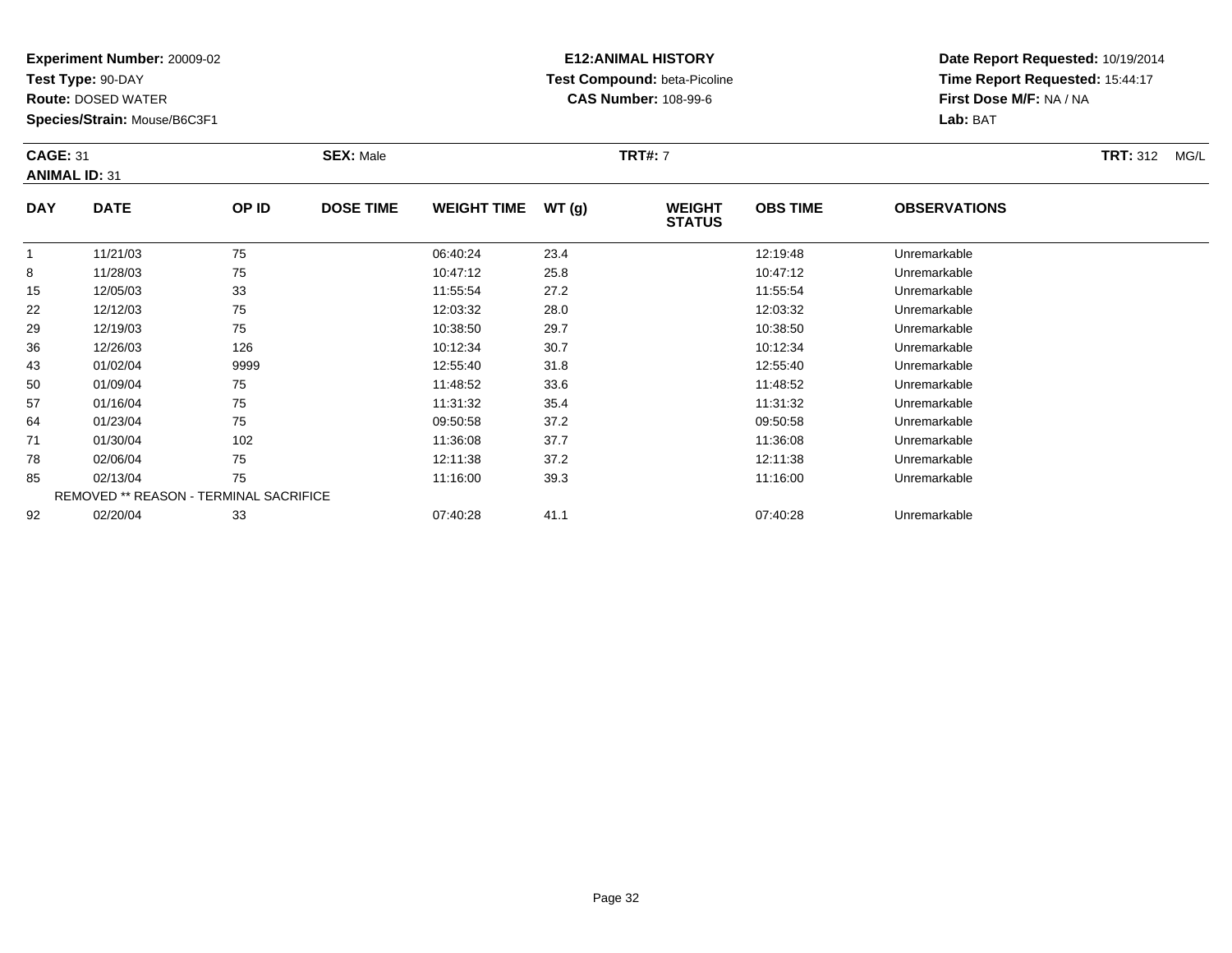**Test Type:** 90-DAY

78

85

92

**Route:** DOSED WATER

**Species/Strain:** Mouse/B6C3F1

REMOVED \*\* REASON - TERMINAL SACRIFICE

## **E12:ANIMAL HISTORY Test Compound:** beta-Picoline**CAS Number:** 108-99-6

**Date Report Requested:** 10/19/2014**Time Report Requested:** 15:44:17**First Dose M/F:** NA / NA**Lab:** BAT

| <b>CAGE: 32</b><br><b>ANIMAL ID: 32</b> |             | <b>SEX: Male</b> |                  |                    | <b>TRT#: 7</b> |                                |                 | <b>TRT: 312</b><br>MG/L |  |
|-----------------------------------------|-------------|------------------|------------------|--------------------|----------------|--------------------------------|-----------------|-------------------------|--|
| <b>DAY</b>                              | <b>DATE</b> | OP ID            | <b>DOSE TIME</b> | <b>WEIGHT TIME</b> | WT(g)          | <b>WEIGHT</b><br><b>STATUS</b> | <b>OBS TIME</b> | <b>OBSERVATIONS</b>     |  |
|                                         | 11/21/03    | 75               |                  | 06:41:00           | 20.7           |                                | 12:20:24        | Unremarkable            |  |
| 8                                       | 11/28/03    | 75               |                  | 10:48:28           | 22.8           |                                | 10:48:28        | Unremarkable            |  |
| 15                                      | 12/05/03    | 33               |                  | 11:57:20           | 23.9           |                                | 11:57:20        | Unremarkable            |  |
| 22                                      | 12/12/03    | 75               |                  | 12:05:14           | 24.6           |                                | 12:05:14        | Unremarkable            |  |
| 29                                      | 12/19/03    | 75               |                  | 10:40:32           | 26.1           |                                | 10:40:32        | Unremarkable            |  |
| 36                                      | 12/26/03    | 126              |                  | 10:13:24           | 27.9           |                                | 10:13:24        | Unremarkable            |  |
| 43                                      | 01/02/04    | 9999             |                  | 12:57:20           | 28.2           |                                | 12:57:20        | Unremarkable            |  |
| 50                                      | 01/09/04    | 75               |                  | 11:50:22           | 29.7           |                                | 11:50:22        | Unremarkable            |  |
| 57                                      | 01/16/04    | 75               |                  | 11:33:04           | 32.4           |                                | 11:33:04        | Unremarkable            |  |
| 64                                      | 01/23/04    | 75               |                  | 09:52:18           | 32.4           |                                | 09:52:18        | Unremarkable            |  |
| 71                                      | 01/30/04    | 102              |                  | 11:36:44           | 34.4           |                                | 11:36:44        | Unremarkable            |  |

02/06/04 <sup>75</sup> 12:13:06 35.4 12:13:06 Unremarkable

02/13/04 <sup>75</sup> 11:17:38 36.9 11:17:38 Unremarkable

02/20/04 <sup>33</sup> 07:41:02 38.4 07:41:02 Unremarkable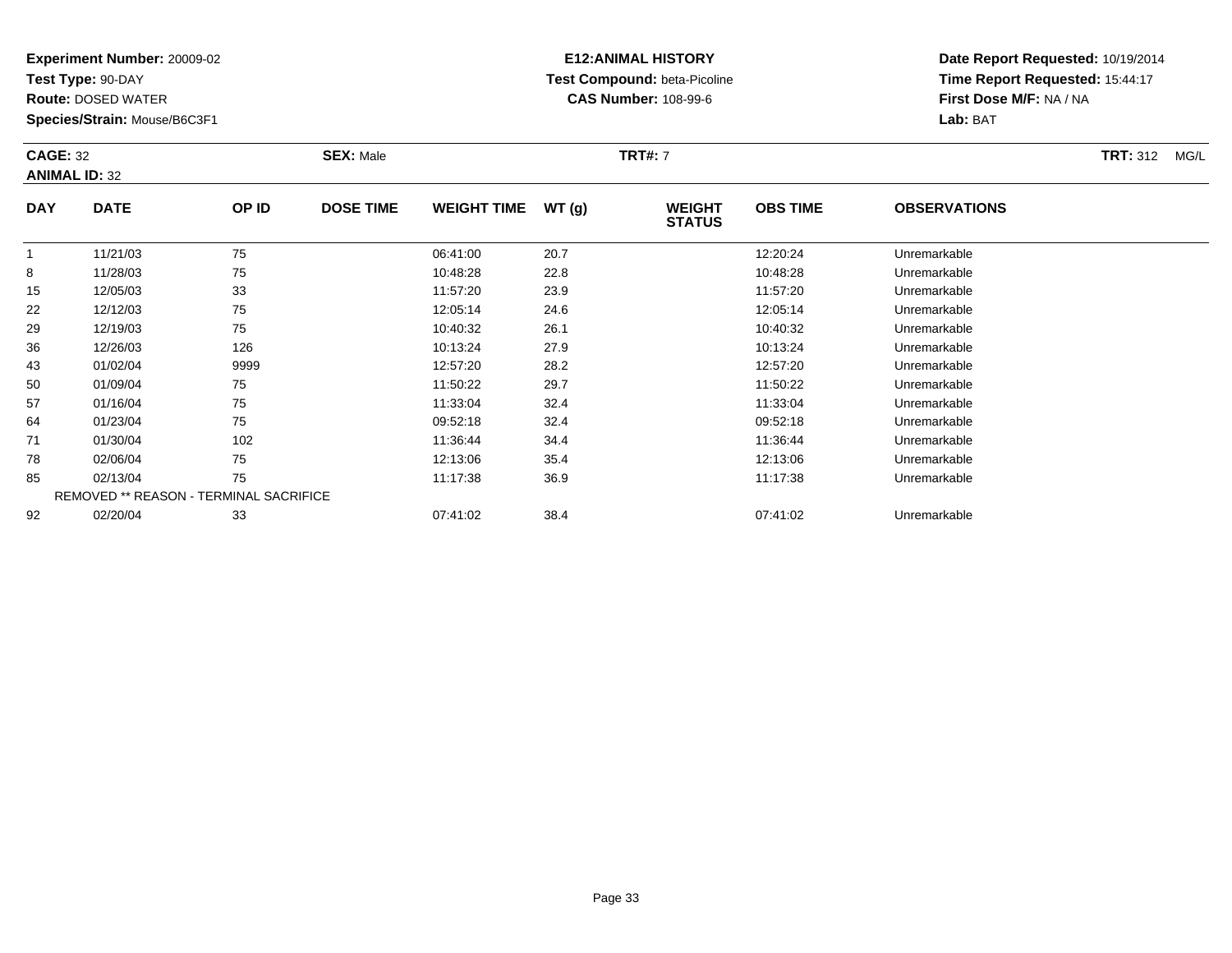**Test Type:** 90-DAY

78

85

92

**Route:** DOSED WATER

**Species/Strain:** Mouse/B6C3F1

REMOVED \*\* REASON - TERMINAL SACRIFICE

## **E12:ANIMAL HISTORY Test Compound:** beta-Picoline**CAS Number:** 108-99-6

**Date Report Requested:** 10/19/2014**Time Report Requested:** 15:44:17**First Dose M/F:** NA / NA**Lab:** BAT

| <b>CAGE: 33</b><br><b>ANIMAL ID: 33</b> |             |       | <b>SEX: Male</b> |                    |       | <b>TRT#: 7</b>                 |                 |                     | <b>TRT: 312</b><br>MG/L |
|-----------------------------------------|-------------|-------|------------------|--------------------|-------|--------------------------------|-----------------|---------------------|-------------------------|
| <b>DAY</b>                              | <b>DATE</b> | OP ID | <b>DOSE TIME</b> | <b>WEIGHT TIME</b> | WT(g) | <b>WEIGHT</b><br><b>STATUS</b> | <b>OBS TIME</b> | <b>OBSERVATIONS</b> |                         |
|                                         | 11/21/03    | 75    |                  | 06:41:32           | 23.9  |                                | 12:21:00        | Unremarkable        |                         |
| 8                                       | 11/28/03    | 75    |                  | 10:49:26           | 25.3  |                                | 10:49:26        | Unremarkable        |                         |
| 15                                      | 12/05/03    | 33    |                  | 11:58:54           | 27.2  |                                | 11:58:54        | Unremarkable        |                         |
| 22                                      | 12/12/03    | 75    |                  | 12:07:48           | 29.3  |                                | 12:07:48        | Unremarkable        |                         |
| 29                                      | 12/19/03    | 75    |                  | 10:42:12           | 30.7  |                                | 10:42:12        | Unremarkable        |                         |
| 36                                      | 12/26/03    | 126   |                  | 10:14:16           | 32.8  |                                | 10:14:16        | Unremarkable        |                         |
| 43                                      | 01/02/04    | 9999  |                  | 12:59:08           | 34.3  |                                | 12:59:08        | Unremarkable        |                         |
| 50                                      | 01/09/04    | 75    |                  | 11:51:52           | 36.5  |                                | 11:51:52        | Unremarkable        |                         |
| 57                                      | 01/16/04    | 75    |                  | 11:34:50           | 38.2  |                                | 11:34:50        | Unremarkable        |                         |
| 64                                      | 01/23/04    | 75    |                  | 09:53:40           | 39.4  |                                | 09:53:40        | Unremarkable        |                         |
| 71                                      | 01/30/04    | 102   |                  | 11:37:16           | 40.9  |                                | 11:37:16        | Unremarkable        |                         |

02/06/04 <sup>75</sup> 12:14:32 43.0 12:14:32 Unremarkable

02/13/04 <sup>75</sup> 11:19:30 43.9 11:19:30 Unremarkable

02/20/04 <sup>33</sup> 07:41:34 45.7 07:41:34 Unremarkable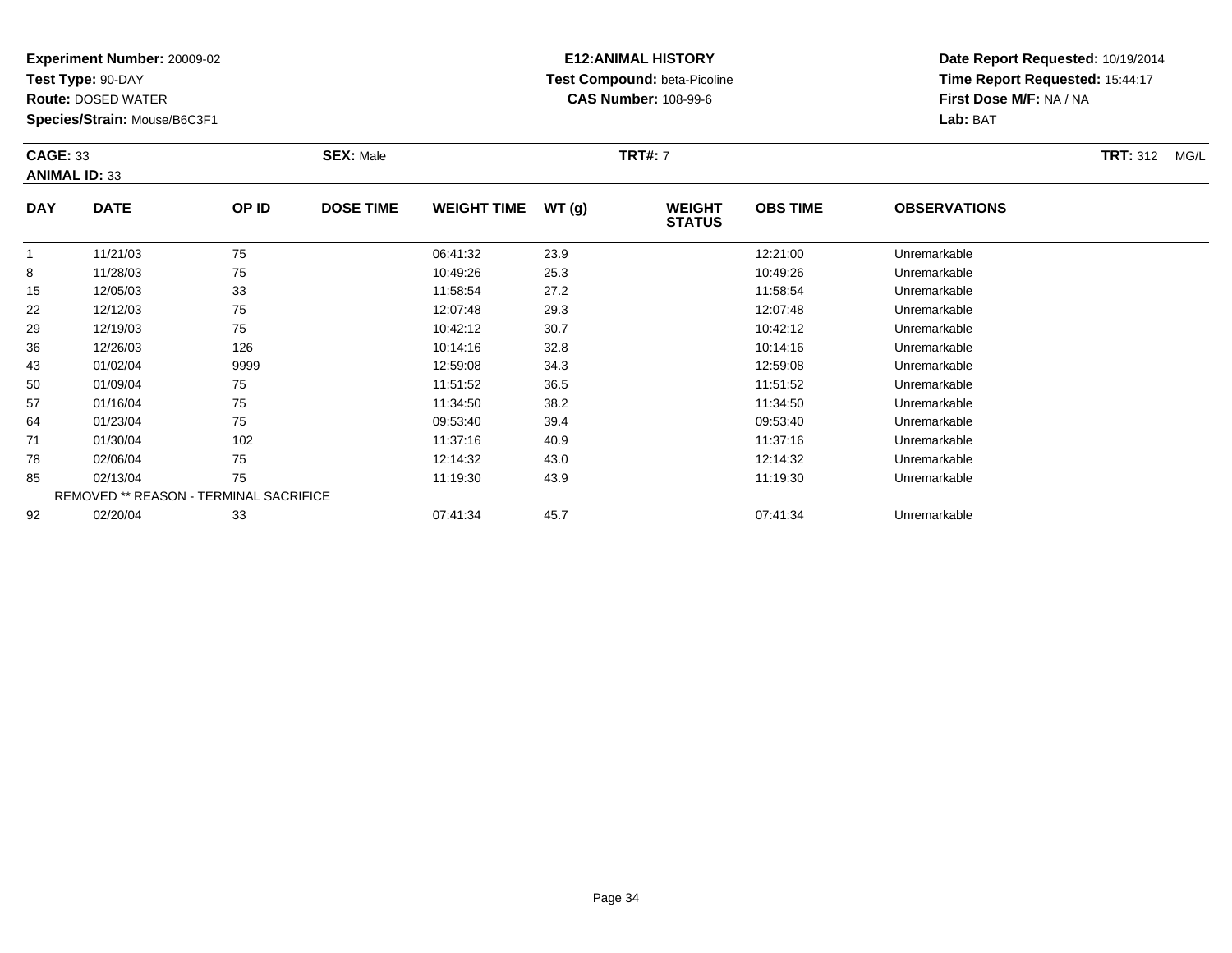**Test Type:** 90-DAY

50

57

64

71

78

85

92

**Route:** DOSED WATER

**Species/Strain:** Mouse/B6C3F1

REMOVED \*\* REASON - TERMINAL SACRIFICE

## **E12:ANIMAL HISTORY Test Compound:** beta-Picoline**CAS Number:** 108-99-6

**Date Report Requested:** 10/19/2014**Time Report Requested:** 15:44:17**First Dose M/F:** NA / NA**Lab:** BAT

| <b>CAGE: 34</b><br><b>ANIMAL ID: 34</b> |             |       | <b>SEX: Male</b> |                    |       | <b>TRT#: 7</b>                 | <b>TRT: 312</b><br>MG/L |                     |  |
|-----------------------------------------|-------------|-------|------------------|--------------------|-------|--------------------------------|-------------------------|---------------------|--|
| <b>DAY</b>                              | <b>DATE</b> | OP ID | <b>DOSE TIME</b> | <b>WEIGHT TIME</b> | WT(g) | <b>WEIGHT</b><br><b>STATUS</b> | <b>OBS TIME</b>         | <b>OBSERVATIONS</b> |  |
|                                         | 11/21/03    | 75    |                  | 06:42:06           | 23.2  |                                | 12:21:36                | Unremarkable        |  |
| 8                                       | 11/28/03    | 75    |                  | 10:51:16           | 25.1  |                                | 10:51:16                | Unremarkable        |  |
| 15                                      | 12/05/03    | 33    |                  | 12:00:28           | 25.9  |                                | 12:00:28                | Unremarkable        |  |
| 22                                      | 12/12/03    | 75    |                  | 12:09:42           | 28.6  |                                | 12:09:42                | Unremarkable        |  |
| 29                                      | 12/19/03    | 75    |                  | 10:43:46           | 29.2  |                                | 10:43:46                | Unremarkable        |  |
| 36                                      | 12/26/03    | 126   |                  | 10:15:18           | 29.8  |                                | 10:15:18                | Unremarkable        |  |
| 43                                      | 01/02/04    | 9999  |                  | 13:00:46           | 31.1  |                                | 13:00:46                | Unremarkable        |  |

0 01/09/04 75 75 11:53:12 33.8 11:53 11:53:12 Dhremarkable

01/16/04 <sup>75</sup> 11:36:24 36.3 11:36:24 Unremarkable

01/23/04 <sup>75</sup> 09:55:04 37.6 09:55:04 Unremarkable

01/30/04 <sup>102</sup> 11:37:50 39.0 11:37:50 Unremarkable

02/06/04 <sup>75</sup> 12:16:42 40.4 12:16:42 Unremarkable

5 02/13/04 75 75 11:20:56 43.1 11:20 11:20 11:20 5 11:20 56 5 Unremarkable

02/20/04 <sup>33</sup> 07:42:10 44.3 07:42:10 Unremarkable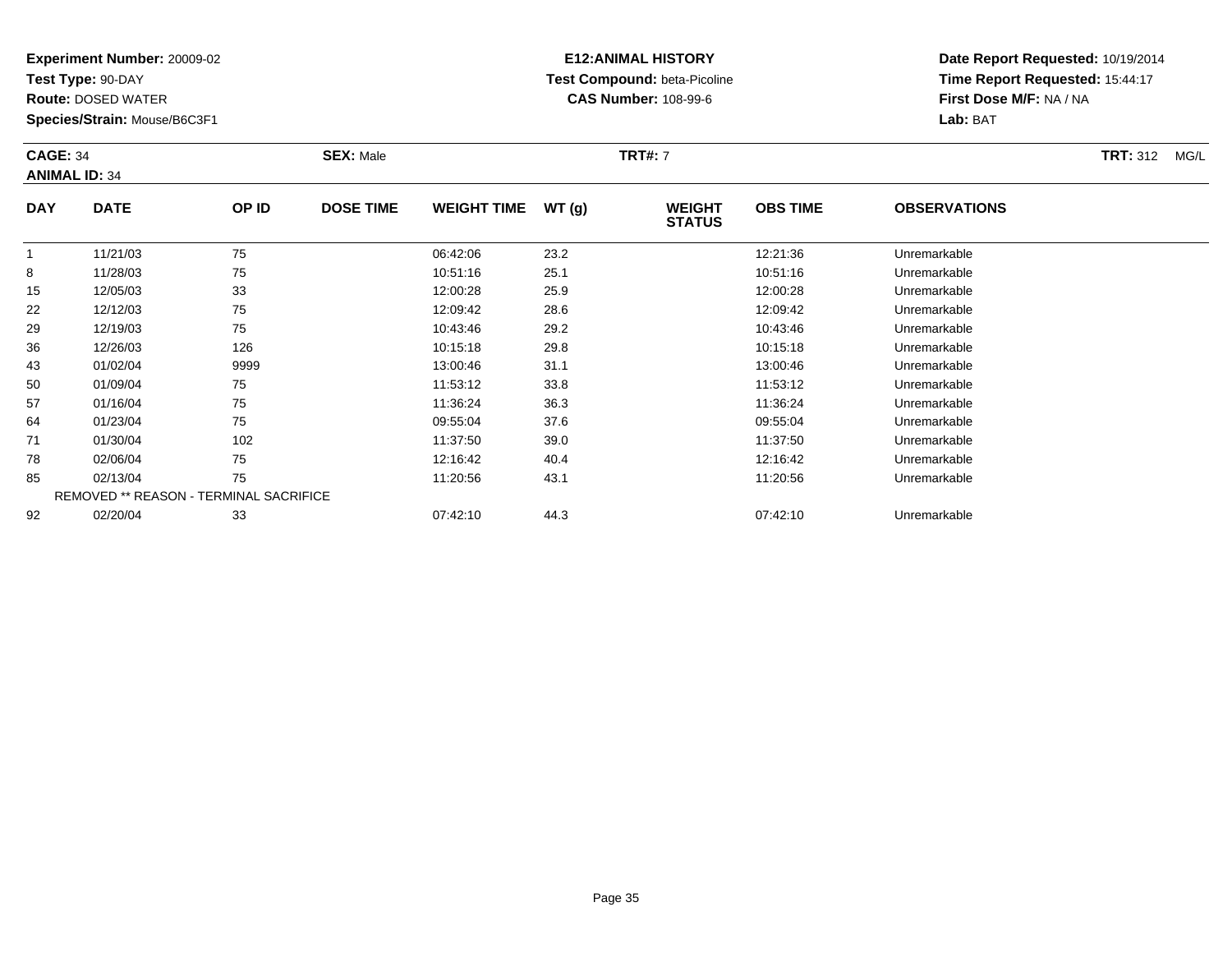**Test Type:** 90-DAY

**Route:** DOSED WATER

**Species/Strain:** Mouse/B6C3F1

# **E12:ANIMAL HISTORY Test Compound:** beta-Picoline**CAS Number:** 108-99-6

| <b>CAGE: 35</b><br><b>ANIMAL ID: 35</b> |             |       | <b>SEX: Male</b> |                    |               | <b>TRT#: 7</b>                 | <b>TRT: 312</b><br>MG/L |                     |  |
|-----------------------------------------|-------------|-------|------------------|--------------------|---------------|--------------------------------|-------------------------|---------------------|--|
| <b>DAY</b>                              | <b>DATE</b> | OP ID | <b>DOSE TIME</b> | <b>WEIGHT TIME</b> | WT(q)         | <b>WEIGHT</b><br><b>STATUS</b> | <b>OBS TIME</b>         | <b>OBSERVATIONS</b> |  |
|                                         | 11/21/03    | 75    |                  | 06:42:32           | 22.7          |                                | 12:22:06                | Unremarkable        |  |
| 8                                       | 11/28/03    | 75    |                  | 10:52:58           | 24.0          |                                | 10:52:58                | Unremarkable        |  |
| 15                                      | 12/05/03    | 33    |                  | 12:03:28           | 24.2          |                                | 12:03:28                | Unremarkable        |  |
| 22                                      | 12/12/03    | 75    |                  | 12:11:40           | 26.5          |                                | 12:11:40                | Unremarkable        |  |
| $\sim$                                  | 10110100    | $- -$ |                  | $\sqrt{2}$         | $\sim$ $\sim$ |                                | $\sqrt{2}$              |                     |  |

| 8                                             | 11/28/03 | 75   | 10:52:58 | 24.0 | 10:52:58 | Unremarkable |  |  |  |
|-----------------------------------------------|----------|------|----------|------|----------|--------------|--|--|--|
| 15                                            | 12/05/03 | 33   | 12:03:28 | 24.2 | 12:03:28 | Unremarkable |  |  |  |
| 22                                            | 12/12/03 | 75   | 12:11:40 | 26.5 | 12:11:40 | Unremarkable |  |  |  |
| 29                                            | 12/19/03 | 75   | 10:47:12 | 26.8 | 10:47:12 | Unremarkable |  |  |  |
| 36                                            | 12/26/03 | 126  | 10:16:26 | 27.4 | 10:16:26 | Unremarkable |  |  |  |
| 43                                            | 01/02/04 | 9999 | 13:03:08 | 28.5 | 13:03:08 | Unremarkable |  |  |  |
| 50                                            | 01/09/04 | 75   | 11:54:50 | 30.0 | 11:54:50 | Unremarkable |  |  |  |
| 57                                            | 01/16/04 | 75   | 11:38:12 | 30.8 | 11:38:12 | Unremarkable |  |  |  |
| 64                                            | 01/23/04 | 75   | 09:57:30 | 32.2 | 09:57:30 | Unremarkable |  |  |  |
| 71                                            | 01/30/04 | 102  | 11:38:46 | 33.3 | 11:38:46 | Unremarkable |  |  |  |
| 78                                            | 02/06/04 | 75   | 12:19:20 | 33.7 | 12:19:20 | Unremarkable |  |  |  |
| 85                                            | 02/13/04 | 75   | 11:22:34 | 35.6 | 11:22:34 | Unremarkable |  |  |  |
| <b>REMOVED ** REASON - TERMINAL SACRIFICE</b> |          |      |          |      |          |              |  |  |  |
| 92                                            | 02/20/04 | 33   | 07:42:54 | 36.2 | 07:42:54 | Unremarkable |  |  |  |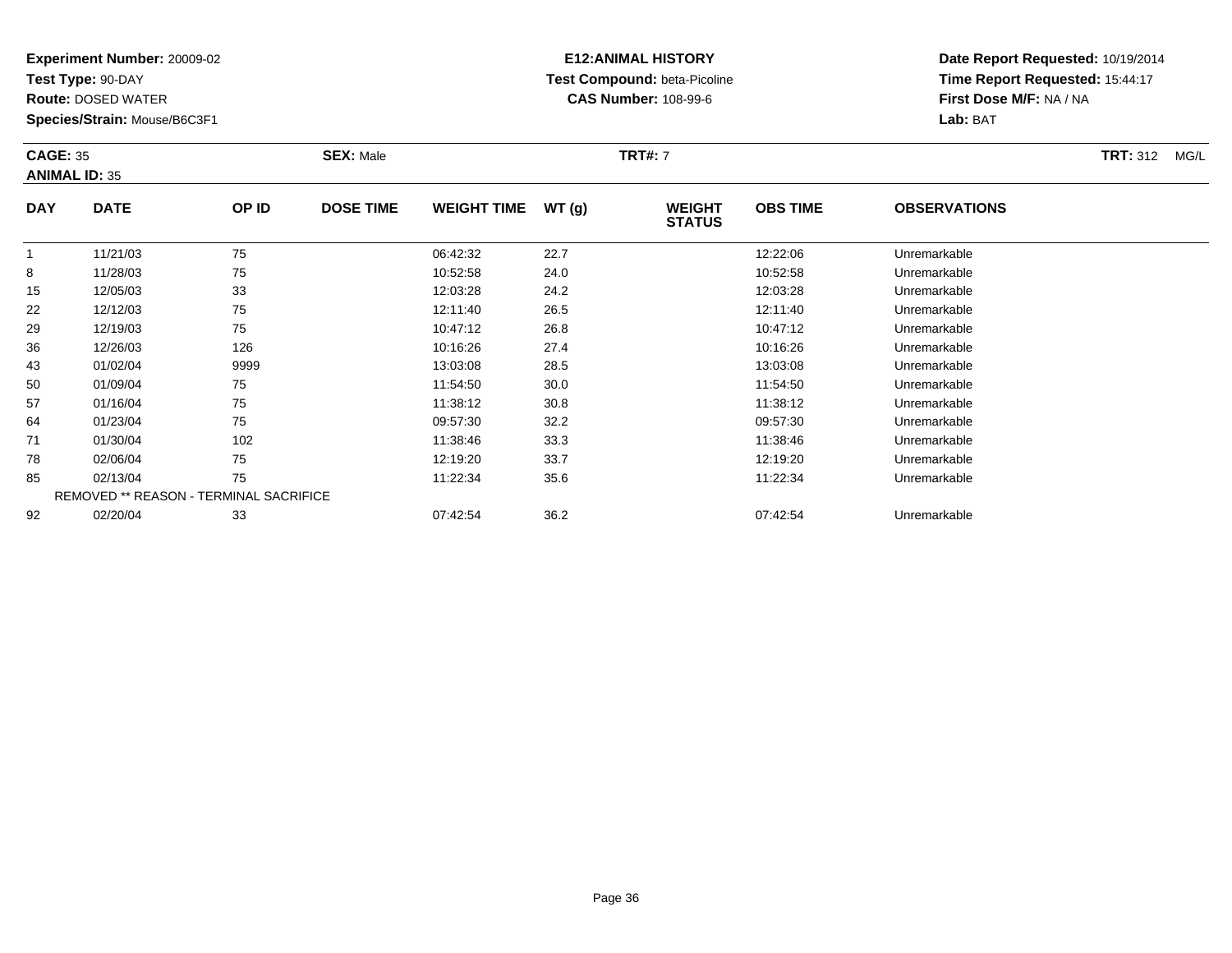**Test Type:** 90-DAY

71

78

85

92

**Route:** DOSED WATER

**Species/Strain:** Mouse/B6C3F1

REMOVED \*\* REASON - TERMINAL SACRIFICE

### **E12:ANIMAL HISTORY Test Compound:** beta-Picoline**CAS Number:** 108-99-6

**Date Report Requested:** 10/19/2014**Time Report Requested:** 15:44:17**First Dose M/F:** NA / NA**Lab:** BAT

| <b>CAGE: 36</b><br><b>ANIMAL ID: 36</b> |             |       | <b>SEX: Male</b> |                    |       | <b>TRT#: 7</b>                 |                 |                     | <b>TRT: 312</b><br>MG/L |
|-----------------------------------------|-------------|-------|------------------|--------------------|-------|--------------------------------|-----------------|---------------------|-------------------------|
| <b>DAY</b>                              | <b>DATE</b> | OP ID | <b>DOSE TIME</b> | <b>WEIGHT TIME</b> | WT(g) | <b>WEIGHT</b><br><b>STATUS</b> | <b>OBS TIME</b> | <b>OBSERVATIONS</b> |                         |
|                                         | 11/21/03    | 75    |                  | 06:43:34           | 21.9  |                                | 12:22:56        | Unremarkable        |                         |
| 8                                       | 11/28/03    | 75    |                  | 10:54:50           | 23.2  |                                | 10:54:50        | Unremarkable        |                         |
| 15                                      | 12/05/03    | 33    |                  | 12:04:56           | 24.8  |                                | 12:04:56        | Unremarkable        |                         |
| 22                                      | 12/12/03    | 75    |                  | 12:13:54           | 25.9  |                                | 12:13:54        | Unremarkable        |                         |
| 29                                      | 12/19/03    | 75    |                  | 10:49:50           | 26.9  |                                | 10:49:50        | Unremarkable        |                         |
| 36                                      | 12/26/03    | 126   |                  | 09:25:24           | 27.5  |                                | 09:25:24        | Unremarkable        |                         |
| 43                                      | 01/02/04    | 9999  |                  | 13:05:26           | 28.8  |                                | 13:05:26        | Unremarkable        |                         |
| 50                                      | 01/09/04    | 75    |                  | 12:00:46           | 29.8  |                                | 12:00:46        | Unremarkable        |                         |
| 57                                      | 01/16/04    | 75    |                  | 11:40:16           | 31.0  |                                | 11:40:16        | Unremarkable        |                         |
| 64                                      | 01/23/04    | 75    |                  | 09:59:34           | 31.6  |                                | 09:59:34        | Unremarkable        |                         |

01/30/04 <sup>102</sup> 11:46:56 32.6 11:46:56 Unremarkable

02/06/04 <sup>75</sup> 12:21:34 33.0 12:21:34 Unremarkable

02/13/04 <sup>75</sup> 11:25:14 34.0 11:25:14 Unremarkable

02/20/04 <sup>33</sup> 07:43:26 35.3 07:43:26 Unremarkable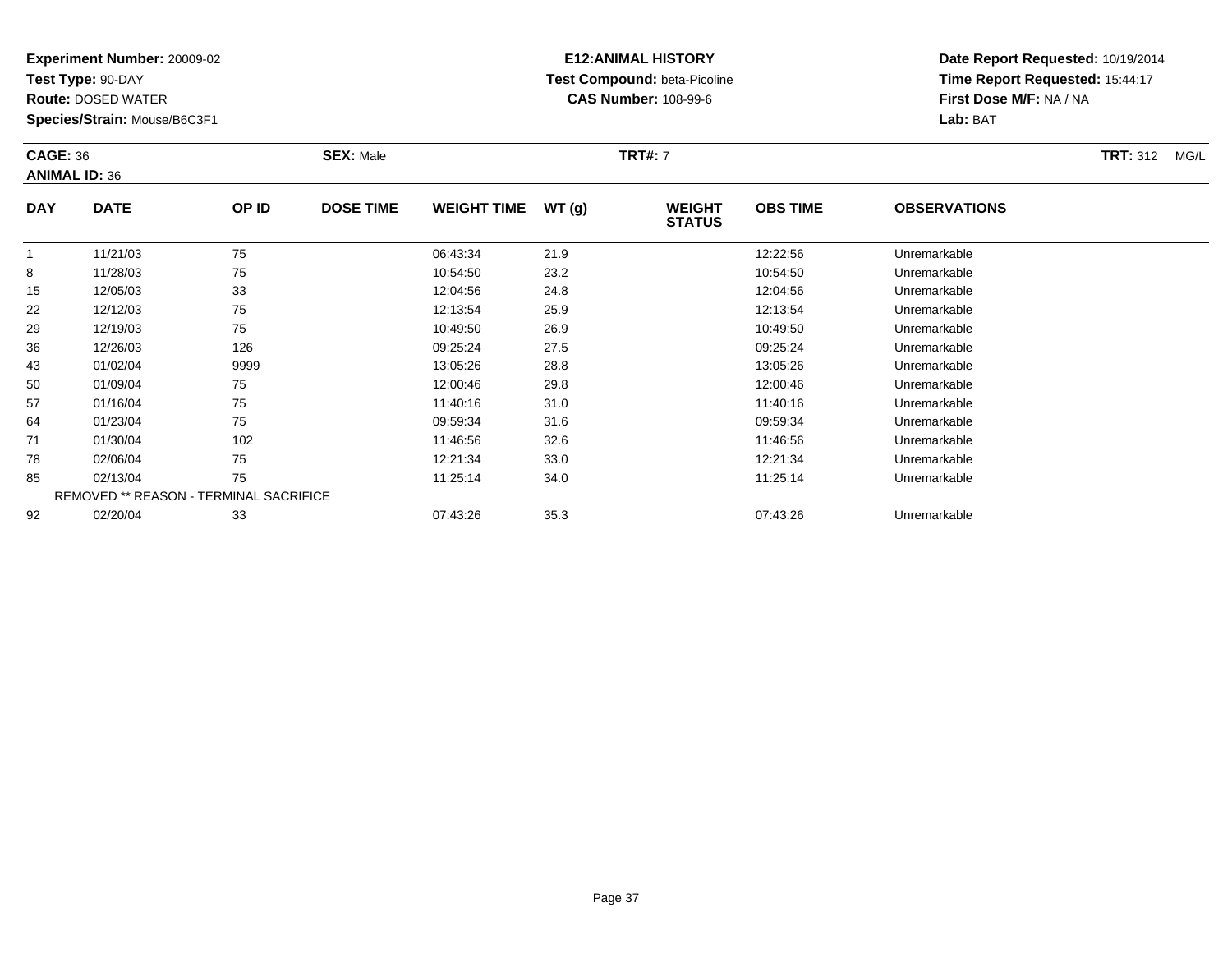**Test Type:** 90-DAY

64

71

78

85

92

**Route:** DOSED WATER

**Species/Strain:** Mouse/B6C3F1

REMOVED \*\* REASON - TERMINAL SACRIFICE

### **E12:ANIMAL HISTORY Test Compound:** beta-Picoline**CAS Number:** 108-99-6

**Date Report Requested:** 10/19/2014**Time Report Requested:** 15:44:17**First Dose M/F:** NA / NA**Lab:** BAT

| <b>CAGE: 37</b> | <b>ANIMAL ID: 37</b> |       | <b>SEX: Male</b> |                    |       | <b>TRT#: 7</b>                 |                 |                     | <b>TRT: 312</b><br>MG/L |
|-----------------|----------------------|-------|------------------|--------------------|-------|--------------------------------|-----------------|---------------------|-------------------------|
| <b>DAY</b>      | <b>DATE</b>          | OP ID | <b>DOSE TIME</b> | <b>WEIGHT TIME</b> | WT(g) | <b>WEIGHT</b><br><b>STATUS</b> | <b>OBS TIME</b> | <b>OBSERVATIONS</b> |                         |
|                 | 11/21/03             | 75    |                  | 06:44:04           | 20.4  |                                | 12:23:32        | Unremarkable        |                         |
| 8               | 11/28/03             | 75    |                  | 10:55:50           | 24.0  |                                | 10:55:50        | Unremarkable        |                         |
| 15              | 12/05/03             | 33    |                  | 12:06:04           | 25.8  |                                | 12:06:04        | Unremarkable        |                         |
| 22              | 12/12/03             | 75    |                  | 12:15:36           | 26.8  |                                | 12:15:36        | Unremarkable        |                         |
| 29              | 12/19/03             | 75    |                  | 10:51:38           | 29.2  |                                | 10:51:38        | Unremarkable        |                         |
| 36              | 12/26/03             | 126   |                  | 09:26:34           | 29.7  |                                | 09:26:34        | Unremarkable        |                         |
| 43              | 01/02/04             | 9999  |                  | 13:07:00           | 31.9  |                                | 13:07:00        | Unremarkable        |                         |
| 50              | 01/09/04             | 75    |                  | 12:02:24           | 35.7  |                                | 12:02:24        | Unremarkable        |                         |
| 57              | 01/16/04             | 75    |                  | 11:42:00           | 37.3  |                                | 11:42:00        | Unremarkable        |                         |

01/16/04 <sup>75</sup> 11:42:00 37.3 11:42:00 Unremarkable

01/23/04 <sup>75</sup> 10:01:10 38.8 10:01:10 Unremarkable

1 01/30/04 102 102 11:47:42 40.5 11:47:42 11:47:42 Unremarkable

8 02/06/04 75 75 12:23:06 42.2 12.23:06 13:23:06 12:23:06 02/06/04 Unremarkable

02/13/04 <sup>75</sup> 11:26:52 43.3 11:26:52 Unremarkable

02/20/04 <sup>33</sup> 07:44:02 44.9 07:44:02 Unremarkable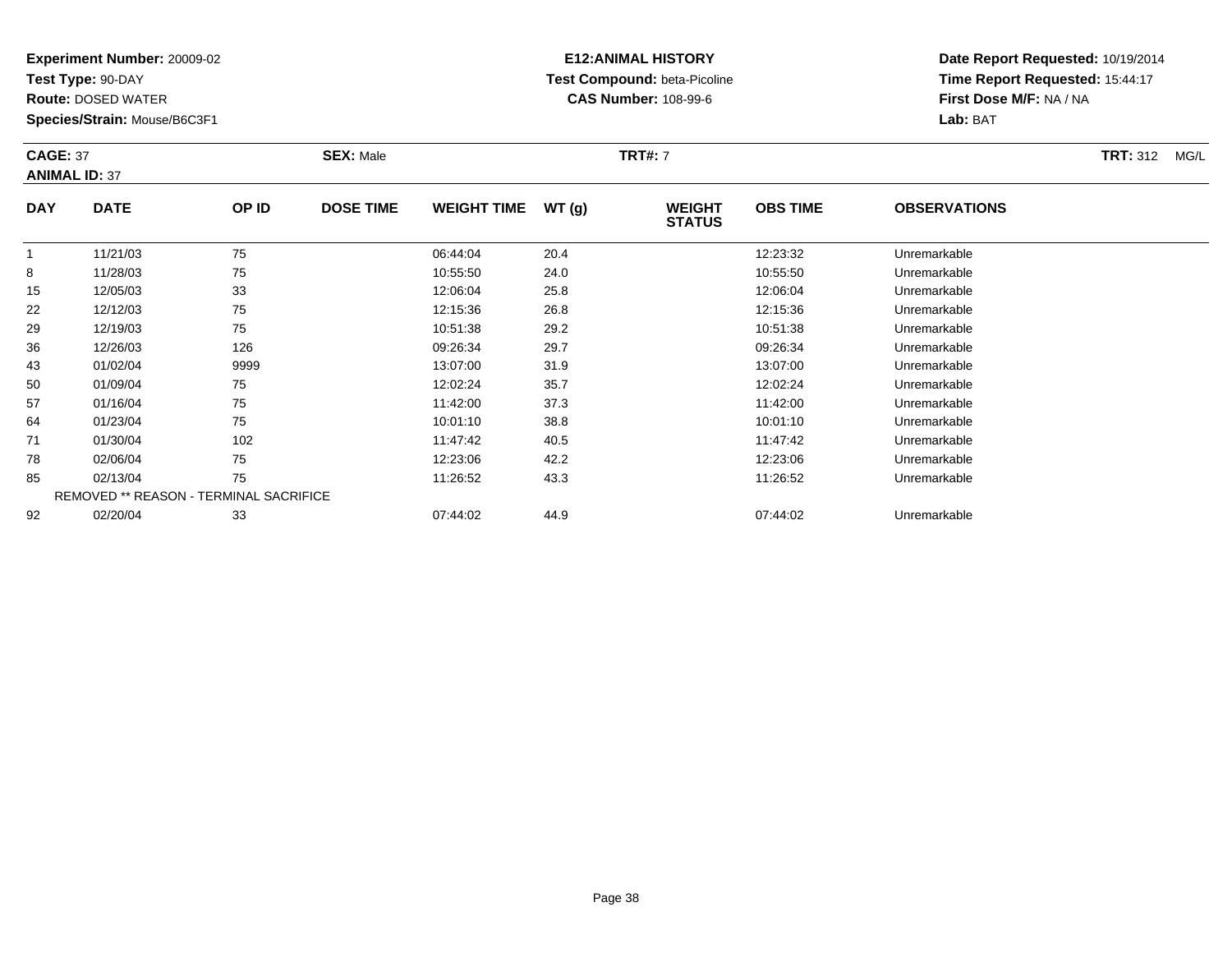**Test Type:** 90-DAY

92

**Route:** DOSED WATER

**Species/Strain:** Mouse/B6C3F1

### **E12:ANIMAL HISTORY Test Compound:** beta-Picoline**CAS Number:** 108-99-6

**Date Report Requested:** 10/19/2014**Time Report Requested:** 15:44:17**First Dose M/F:** NA / NA**Lab:** BAT

| <b>CAGE: 38</b> | <b>ANIMAL ID: 38</b> |       | <b>SEX: Male</b> |                    |       | <b>TRT#: 7</b>                 |                 |                     | <b>TRT: 312</b><br>MG/L |
|-----------------|----------------------|-------|------------------|--------------------|-------|--------------------------------|-----------------|---------------------|-------------------------|
| <b>DAY</b>      | <b>DATE</b>          | OP ID | <b>DOSE TIME</b> | <b>WEIGHT TIME</b> | WT(g) | <b>WEIGHT</b><br><b>STATUS</b> | <b>OBS TIME</b> | <b>OBSERVATIONS</b> |                         |
|                 | 11/21/03             | 75    |                  | 06:44:34           | 20.1  |                                | 12:24:20        | Unremarkable        |                         |
| 8               | 11/28/03             | 75    |                  | 10:56:58           | 22.1  |                                | 10:56:58        | Unremarkable        |                         |
| 15              | 12/05/03             | 33    |                  | 12:07:42           | 23.2  |                                | 12:07:42        | Unremarkable        |                         |
| 22              | 12/12/03             | 75    |                  | 12:17:28           | 24.5  |                                | 12:17:28        | Unremarkable        |                         |
| 29              | 12/19/03             | 75    |                  | 10:53:32           | 26.2  |                                | 10:53:32        | Unremarkable        |                         |
| 36              | 12/26/03             | 126   |                  | 09:28:20           | 27.6  |                                | 09:28:20        | Unremarkable        |                         |
| 43              | 01/02/04             | 9999  |                  | 13:08:38           | 28.3  |                                | 13:08:38        | Unremarkable        |                         |
| 50              | 01/09/04             | 75    |                  | 12:04:10           | 29.2  |                                | 12:04:10        | Unremarkable        |                         |
| 57              | 01/16/04             | 75    |                  | 11:43:44           | 30.5  |                                | 11.43.44        | Unremarkable        |                         |
| 64              | 01/23/04             | 75    |                  | 10:03:40           | 32.6  |                                | 10:03:40        | Unremarkable        |                         |
| 71              | 01/30/04             | 102   |                  | 11:48:26           | 33.1  |                                | 11:48:26        | Unremarkable        |                         |
| 78              | 02/06/04             | 75    |                  | 12:24:34           | 34.6  |                                | 12:24:34        | Unremarkable        |                         |
| 85              | 02/13/04             | 75    |                  | 11:28:16           | 35.5  |                                | 11:28:16        | Unremarkable        |                         |

| 02/13/04 | フド<br>ັບ                                      | 11:28:16 | 35.5 | 11:28:16 | Unremarkable |
|----------|-----------------------------------------------|----------|------|----------|--------------|
|          | <b>REMOVED ** REASON - TERMINAL SACRIFICE</b> |          |      |          |              |
| 02/20/04 | วว<br>JJ                                      | 07:44:40 | 37.0 | 07:44:40 | Unremarkable |

Page 39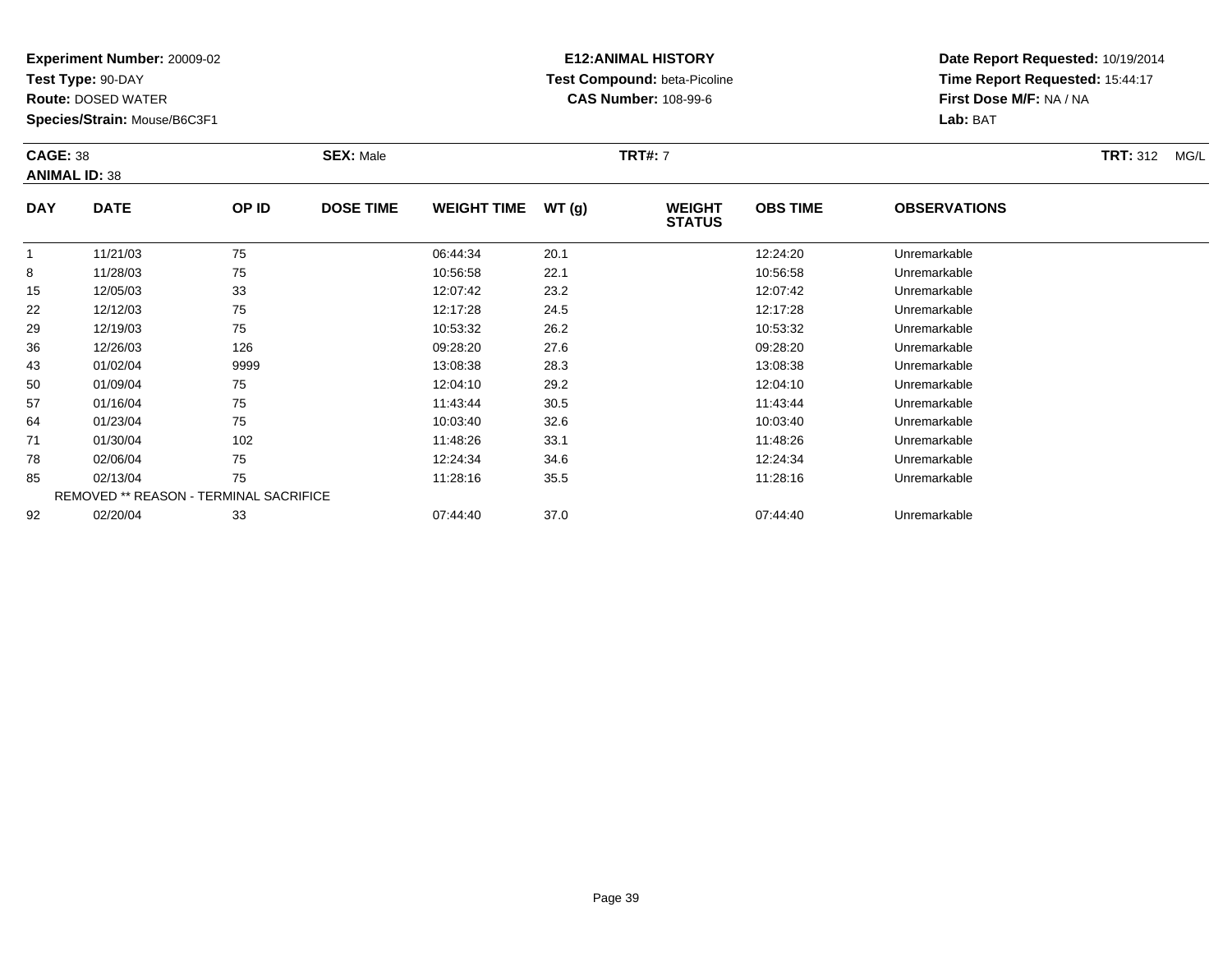**Test Type:** 90-DAY

78

85

92

**Route:** DOSED WATER

**Species/Strain:** Mouse/B6C3F1

REMOVED \*\* REASON - TERMINAL SACRIFICE

### **E12:ANIMAL HISTORY Test Compound:** beta-Picoline**CAS Number:** 108-99-6

**Date Report Requested:** 10/19/2014**Time Report Requested:** 15:44:17**First Dose M/F:** NA / NA**Lab:** BAT

| <b>CAGE: 39</b><br><b>ANIMAL ID: 39</b> |             |       | <b>SEX: Male</b> |                    |       | <b>TRT#: 7</b>                 |                 |                     | <b>TRT: 312</b><br>MG/L |
|-----------------------------------------|-------------|-------|------------------|--------------------|-------|--------------------------------|-----------------|---------------------|-------------------------|
| <b>DAY</b>                              | <b>DATE</b> | OP ID | <b>DOSE TIME</b> | <b>WEIGHT TIME</b> | WT(g) | <b>WEIGHT</b><br><b>STATUS</b> | <b>OBS TIME</b> | <b>OBSERVATIONS</b> |                         |
|                                         | 11/21/03    | 75    |                  | 06:45:02           | 19.8  |                                | 12:24:58        | Unremarkable        |                         |
| 8                                       | 11/28/03    | 75    |                  | 10:58:24           | 20.0  |                                | 10:58:24        | Unremarkable        |                         |
| 15                                      | 12/05/03    | 33    |                  | 12:09:04           | 23.0  |                                | 12:09:04        | Unremarkable        |                         |
| 22                                      | 12/12/03    | 75    |                  | 12:19:18           | 23.5  |                                | 12:19:18        | Unremarkable        |                         |
| 29                                      | 12/19/03    | 75    |                  | 10:55:12           | 25.2  |                                | 10:55:12        | Unremarkable        |                         |
| 36                                      | 12/26/03    | 126   |                  | 09:29:38           | 25.6  |                                | 09:29:38        | Unremarkable        |                         |
| 43                                      | 01/02/04    | 9999  |                  | 13:11:08           | 26.7  |                                | 13:11:08        | Unremarkable        |                         |
| 50                                      | 01/09/04    | 75    |                  | 12:05:52           | 27.7  |                                | 12:05:52        | Unremarkable        |                         |
| 57                                      | 01/16/04    | 75    |                  | 11:45:34           | 30.1  |                                | 11:45:34        | Unremarkable        |                         |
| 64                                      | 01/23/04    | 75    |                  | 10:05:46           | 31.0  |                                | 10:05:46        | Unremarkable        |                         |
| 71                                      | 01/30/04    | 102   |                  | 11:49:06           | 32.1  |                                | 11:49:06        | Unremarkable        |                         |

02/06/04 <sup>75</sup> 12:25:58 33.2 12:25:58 Unremarkable

02/13/04 <sup>75</sup> 11:29:40 34.7 11:29:40 Unremarkable

02/20/04 <sup>33</sup> 07:45:18 35.6 07:45:18 Unremarkable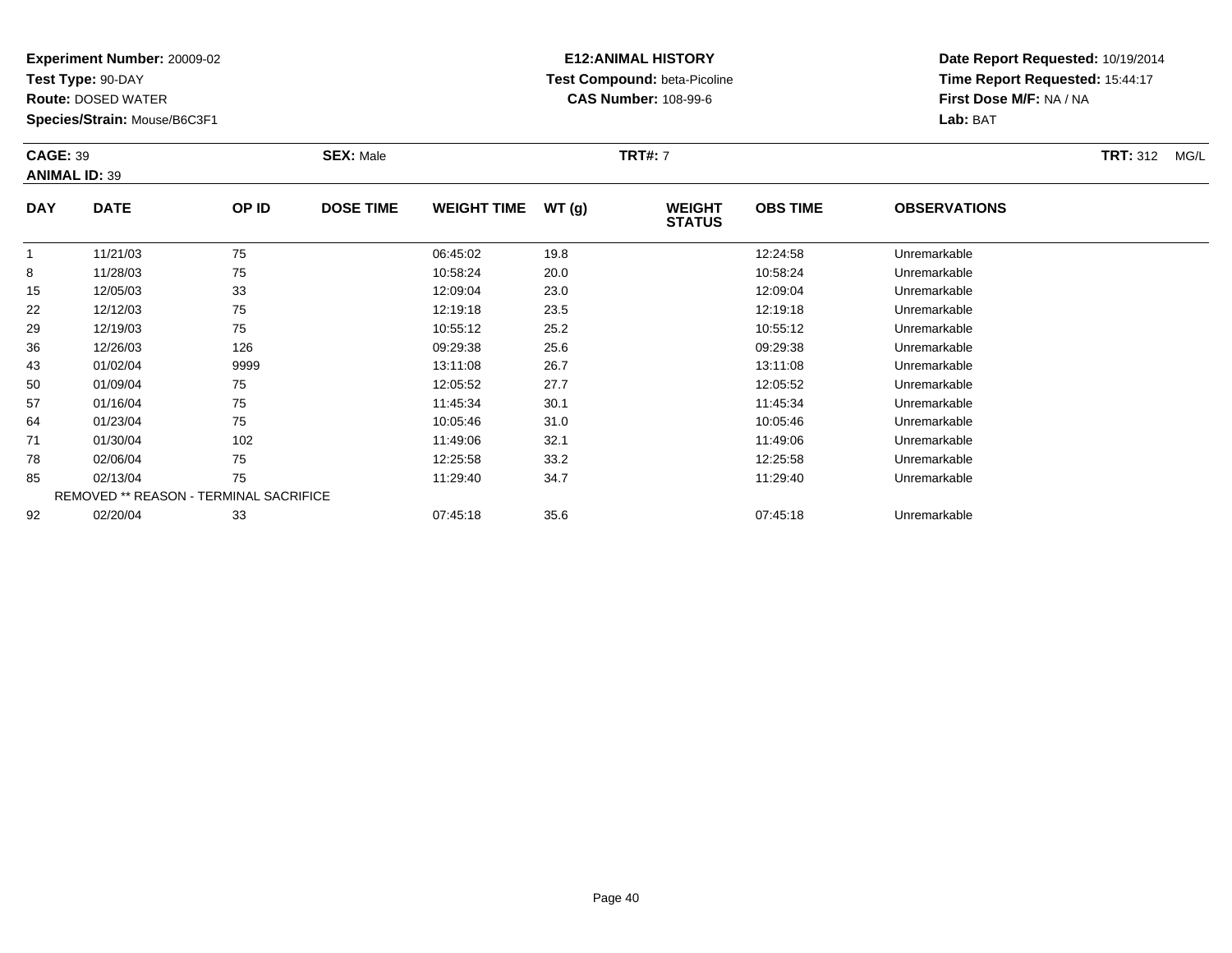**Test Type:** 90-DAY

64

71

78

85

92

**Route:** DOSED WATER

**Species/Strain:** Mouse/B6C3F1

REMOVED \*\* REASON - TERMINAL SACRIFICE

### **E12:ANIMAL HISTORY Test Compound:** beta-Picoline**CAS Number:** 108-99-6

**Date Report Requested:** 10/19/2014**Time Report Requested:** 15:44:17**First Dose M/F:** NA / NA**Lab:** BAT

|            | <b>CAGE: 40</b><br><b>ANIMAL ID: 40</b> |       | <b>SEX: Male</b> |                    |       | <b>TRT#: 7</b>                 | <b>TRT: 312</b><br>MG/L |                     |  |
|------------|-----------------------------------------|-------|------------------|--------------------|-------|--------------------------------|-------------------------|---------------------|--|
| <b>DAY</b> | <b>DATE</b>                             | OP ID | <b>DOSE TIME</b> | <b>WEIGHT TIME</b> | WT(q) | <b>WEIGHT</b><br><b>STATUS</b> | <b>OBS TIME</b>         | <b>OBSERVATIONS</b> |  |
|            | 11/21/03                                | 75    |                  | 06:45:28           | 21.5  |                                | 12:25:36                | Unremarkable        |  |
| 8          | 11/28/03                                | 75    |                  | 10:59:26           | 23.3  |                                | 10:59:26                | Unremarkable        |  |
| 15         | 12/05/03                                | 33    |                  | 12:10:26           | 25.3  |                                | 12:10:26                | Unremarkable        |  |
| 22         | 12/12/03                                | 75    |                  | 12:21:02           | 26.9  |                                | 12:21:02                | Unremarkable        |  |
| 29         | 12/19/03                                | 75    |                  | 10:57:10           | 28.9  |                                | 10:57:10                | Unremarkable        |  |
| 36         | 12/26/03                                | 126   |                  | 09:30:44           | 30.0  |                                | 09:30:44                | Unremarkable        |  |
| 43         | 01/02/04                                | 9999  |                  | 13:12:28           | 31.4  |                                | 13:12:28                | Unremarkable        |  |
| 50         | 01/09/04                                | 75    |                  | 12:07:50           | 33.4  |                                | 12:07:50                | Unremarkable        |  |
| 57         | 01/16/04                                | 75    |                  | 11:47:10           | 34.6  |                                | 11:47:10                | Unremarkable        |  |

01/16/04 <sup>75</sup> 11:47:10 34.6 11:47:10 Unremarkable

01/23/04 <sup>75</sup> 10:07:14 35.6 10:07:14 Unremarkable

1 01/30/04 102 102 11:49:52 36.1 11:49.52 36.1 11:49:52 Unremarkable

8 02/06/04 75 75 12:27:40 37.4 13.27 13.27 13.27:40 Dhremarkable

02/13/04 <sup>75</sup> 11:31:04 38.4 11:31:04 Unremarkable

02/20/04 <sup>33</sup> 07:46:02 40.0 07:46:02 Unremarkable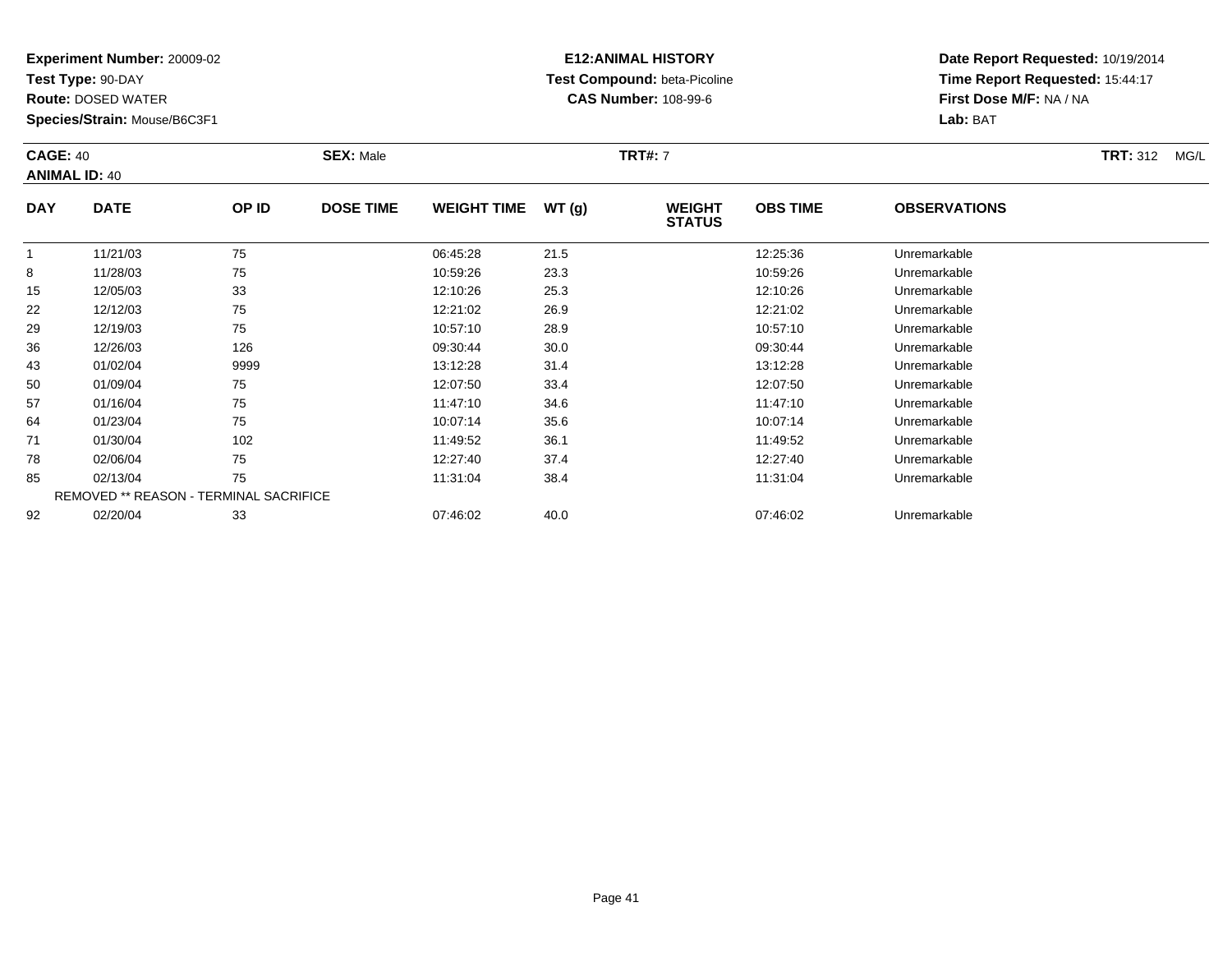**Test Type:** 90-DAY

71

78

85

92

**Route:** DOSED WATER

**Species/Strain:** Mouse/B6C3F1

REMOVED \*\* REASON - TERMINAL SACRIFICE

### **E12:ANIMAL HISTORY Test Compound:** beta-Picoline**CAS Number:** 108-99-6

**Date Report Requested:** 10/19/2014**Time Report Requested:** 15:44:17**First Dose M/F:** NA / NA**Lab:** BAT

| <b>CAGE: 41</b> | <b>ANIMAL ID: 41</b> |       | <b>SEX: Male</b> |                    |       | <b>TRT#: 9</b>                 | <b>TRT: 625</b><br>MG/L |                     |  |
|-----------------|----------------------|-------|------------------|--------------------|-------|--------------------------------|-------------------------|---------------------|--|
| <b>DAY</b>      | <b>DATE</b>          | OP ID | <b>DOSE TIME</b> | <b>WEIGHT TIME</b> | WT(g) | <b>WEIGHT</b><br><b>STATUS</b> | <b>OBS TIME</b>         | <b>OBSERVATIONS</b> |  |
|                 | 11/21/03             | 75    |                  | 06:46:14           | 24.7  |                                | 12:26:18                | Unremarkable        |  |
| 8               | 11/28/03             | 75    |                  | 11:00:42           | 25.6  |                                | 11:00:42                | Unremarkable        |  |
| 15              | 12/05/03             | 33    |                  | 12:12:06           | 27.5  |                                | 12:12:06                | Unremarkable        |  |
| 22              | 12/12/03             | 75    |                  | 12:24:28           | 28.8  |                                | 12:24:28                | Unremarkable        |  |
| 29              | 12/19/03             | 75    |                  | 12:06:34           | 30.6  |                                | 12:06:34                | Unremarkable        |  |
| 36              | 12/26/03             | 126   |                  | 09:32:06           | 32.4  |                                | 09:32:06                | Unremarkable        |  |
| 43              | 01/02/04             | 9999  |                  | 13:14:18           | 33.7  |                                | 13:14:18                | Unremarkable        |  |
| 50              | 01/09/04             | 75    |                  | 12:15:42           | 34.9  |                                | 12:15:42                | Unremarkable        |  |
| 57              | 01/16/04             | 75    |                  | 11:49:16           | 37.7  |                                | 11:49:16                | Unremarkable        |  |
| 64              | 01/23/04             | 75    |                  | 11:07:58           | 38.3  |                                | 11:07:58                | Unremarkable        |  |

01/30/04 <sup>102</sup> 11:54:00 39.7 11:54:00 Unremarkable

02/06/04 <sup>75</sup> 12:29:48 41.2 12:29:48 Unremarkable

02/13/04 <sup>75</sup> 11:33:38 42.2 11:33:38 Unremarkable

02/20/04 <sup>33</sup> 07:46:44 44.3 07:46:44 Unremarkable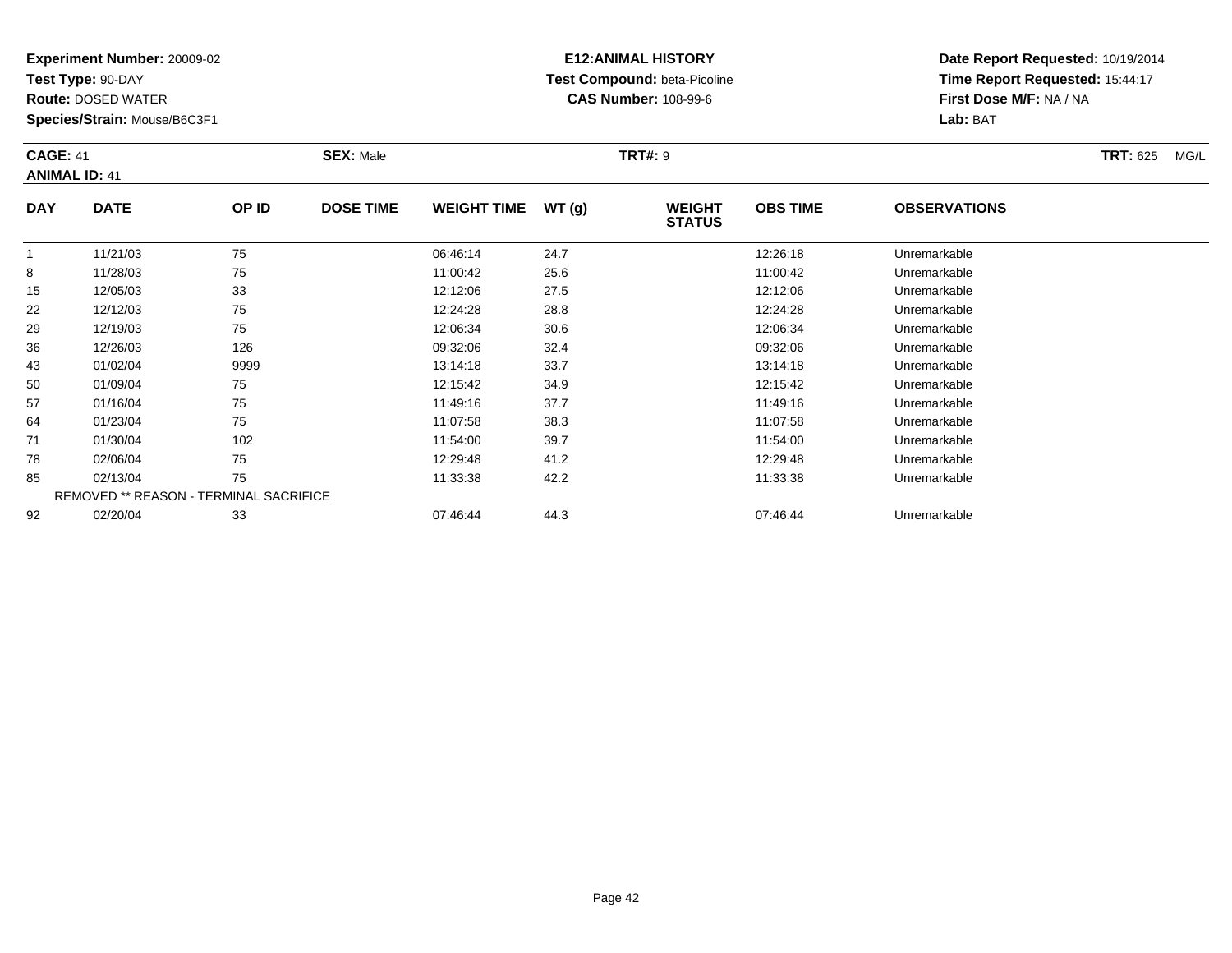**Test Type:** 90-DAY

50

57

64

71

78

85

92

**Route:** DOSED WATER

**Species/Strain:** Mouse/B6C3F1

REMOVED \*\* REASON - TERMINAL SACRIFICE

### **E12:ANIMAL HISTORY Test Compound:** beta-Picoline**CAS Number:** 108-99-6

**Date Report Requested:** 10/19/2014**Time Report Requested:** 15:44:17**First Dose M/F:** NA / NA**Lab:** BAT

|            | <b>CAGE: 42</b><br><b>ANIMAL ID: 42</b> |       | <b>SEX: Male</b> |                    |       | <b>TRT#: 9</b>                 |                 | <b>TRT: 625</b><br>MG/L |  |
|------------|-----------------------------------------|-------|------------------|--------------------|-------|--------------------------------|-----------------|-------------------------|--|
| <b>DAY</b> | <b>DATE</b>                             | OP ID | <b>DOSE TIME</b> | <b>WEIGHT TIME</b> | WT(g) | <b>WEIGHT</b><br><b>STATUS</b> | <b>OBS TIME</b> | <b>OBSERVATIONS</b>     |  |
|            | 11/21/03                                | 75    |                  | 06:46:42           | 22.3  |                                | 12:26:54        | Unremarkable            |  |
| 8          | 11/28/03                                | 75    |                  | 11:01:50           | 24.2  |                                | 11:01:50        | Unremarkable            |  |
| 15         | 12/05/03                                | 33    |                  | 12:13:26           | 25.2  |                                | 12:13:26        | Unremarkable            |  |
| 22         | 12/12/03                                | 75    |                  | 12:26:14           | 27.0  |                                | 12:26:14        | Unremarkable            |  |
| 29         | 12/19/03                                | 75    |                  | 12:08:04           | 27.8  |                                | 12:08:04        | Unremarkable            |  |
| 36         | 12/26/03                                | 126   |                  | 09:33:12           | 28.8  |                                | 09:33:12        | Unremarkable            |  |
| 43         | 01/02/04                                | 9999  |                  | 13:15:38           | 29.5  |                                | 13:15:38        | Unremarkable            |  |

0 01/09/04 75 75 12:18:10 31.7 31.7 12:18:10 12:18:10 Dhremarkable

01/16/04 <sup>75</sup> 11:51:48 33.0 11:51:48 Unremarkable

01/23/04 <sup>75</sup> 11:09:28 34.1 11:09:28 Unremarkable

01/30/04 <sup>102</sup> 11:54:36 35.0 11:54:36 Unremarkable

02/06/04 <sup>75</sup> 12:33:54 36.7 12:33:54 Unremarkable

02/13/04 <sup>75</sup> 11:35:08 37.8 11:35:08 Unremarkable

02/20/04 <sup>33</sup> 07:47:24 38.8 07:47:24 Unremarkable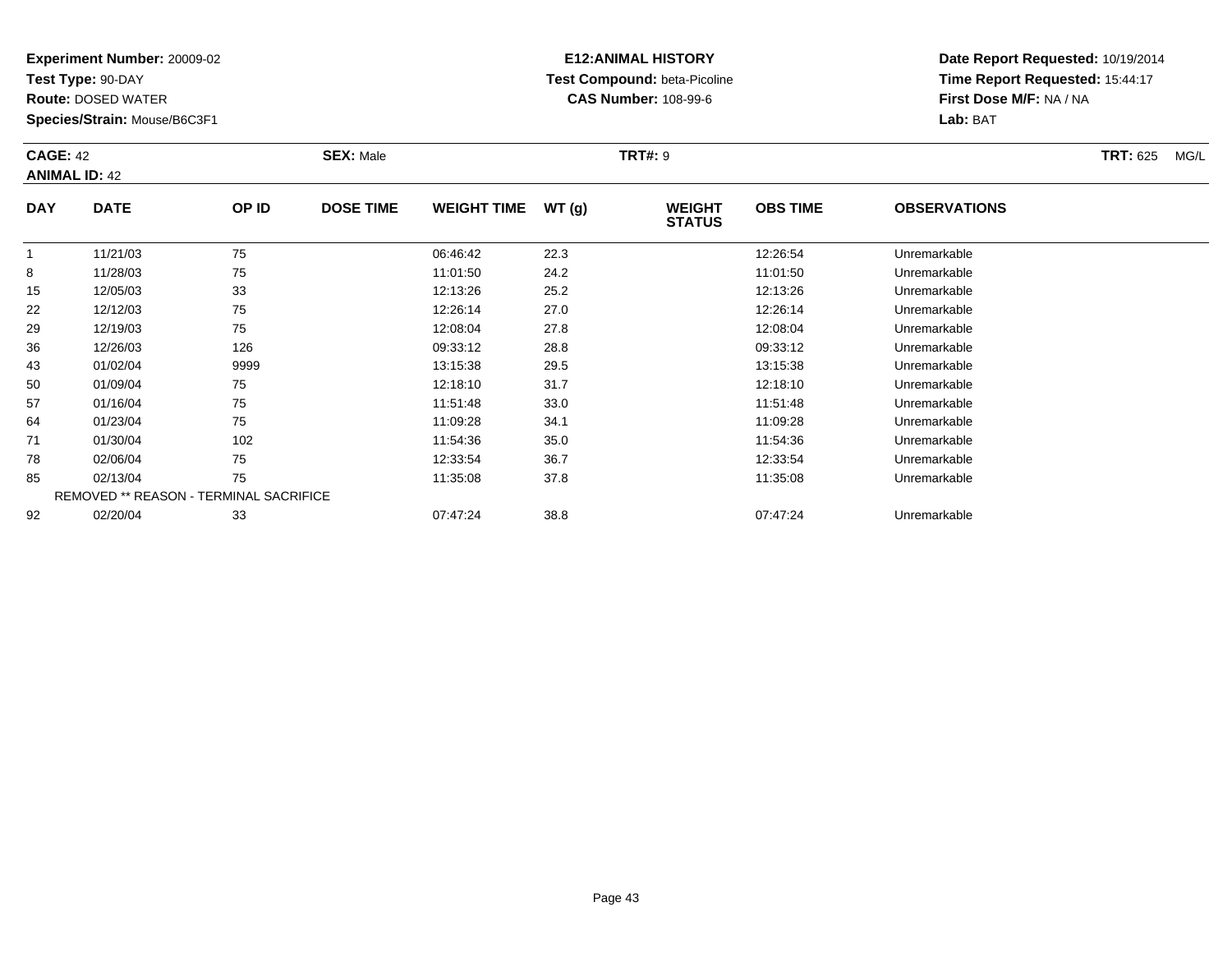**Test Type:** 90-DAY

78

85

92

**Route:** DOSED WATER

**Species/Strain:** Mouse/B6C3F1

REMOVED \*\* REASON - TERMINAL SACRIFICE

### **E12:ANIMAL HISTORY Test Compound:** beta-Picoline**CAS Number:** 108-99-6

**Date Report Requested:** 10/19/2014**Time Report Requested:** 15:44:17**First Dose M/F:** NA / NA**Lab:** BAT

| <b>CAGE: 43</b><br><b>ANIMAL ID: 43</b> |             |       | <b>SEX: Male</b> |                    |       | <b>TRT#: 9</b>                 |                 |                     | <b>TRT: 625</b> | MG/L |
|-----------------------------------------|-------------|-------|------------------|--------------------|-------|--------------------------------|-----------------|---------------------|-----------------|------|
| <b>DAY</b>                              | <b>DATE</b> | OP ID | <b>DOSE TIME</b> | <b>WEIGHT TIME</b> | WT(g) | <b>WEIGHT</b><br><b>STATUS</b> | <b>OBS TIME</b> | <b>OBSERVATIONS</b> |                 |      |
|                                         | 11/21/03    | 75    |                  | 06:47:12           | 23.5  |                                | 12:27:52        | Unremarkable        |                 |      |
| 8                                       | 11/28/03    | 75    |                  | 11:02:44           | 24.1  |                                | 11:02:44        | Unremarkable        |                 |      |
| 15                                      | 12/05/03    | 33    |                  | 12:14:48           | 24.7  |                                | 12:14:48        | Unremarkable        |                 |      |
| 22                                      | 12/12/03    | 75    |                  | 12:28:10           | 25.9  |                                | 12:28:10        | Unremarkable        |                 |      |
| 29                                      | 12/19/03    | 75    |                  | 12:09:56           | 26.2  |                                | 12:09:56        | Unremarkable        |                 |      |
| 36                                      | 12/26/03    | 126   |                  | 09:34:10           | 27.7  |                                | 09:34:10        | Unremarkable        |                 |      |
| 43                                      | 01/02/04    | 9999  |                  | 13:17:26           | 28.6  |                                | 13:17:26        | Unremarkable        |                 |      |
| 50                                      | 01/09/04    | 75    |                  | 12:19:38           | 29.2  |                                | 12:19:38        | Unremarkable        |                 |      |
| 57                                      | 01/16/04    | 75    |                  | 11:53:16           | 30.1  |                                | 11:53:16        | Unremarkable        |                 |      |
| 64                                      | 01/23/04    | 75    |                  | 11:11:06           | 30.7  |                                | 11:11:06        | Unremarkable        |                 |      |
| 71                                      | 01/30/04    | 102   |                  | 11:55:12           | 31.8  |                                | 11:55:12        | Unremarkable        |                 |      |

02/06/04 <sup>75</sup> 12:35:30 32.4 12:35:30 Unremarkable

02/13/04 <sup>75</sup> 11:36:48 33.8 11:36:48 Unremarkable

02/20/04 <sup>33</sup> 07:48:00 35.0 07:48:00 Unremarkable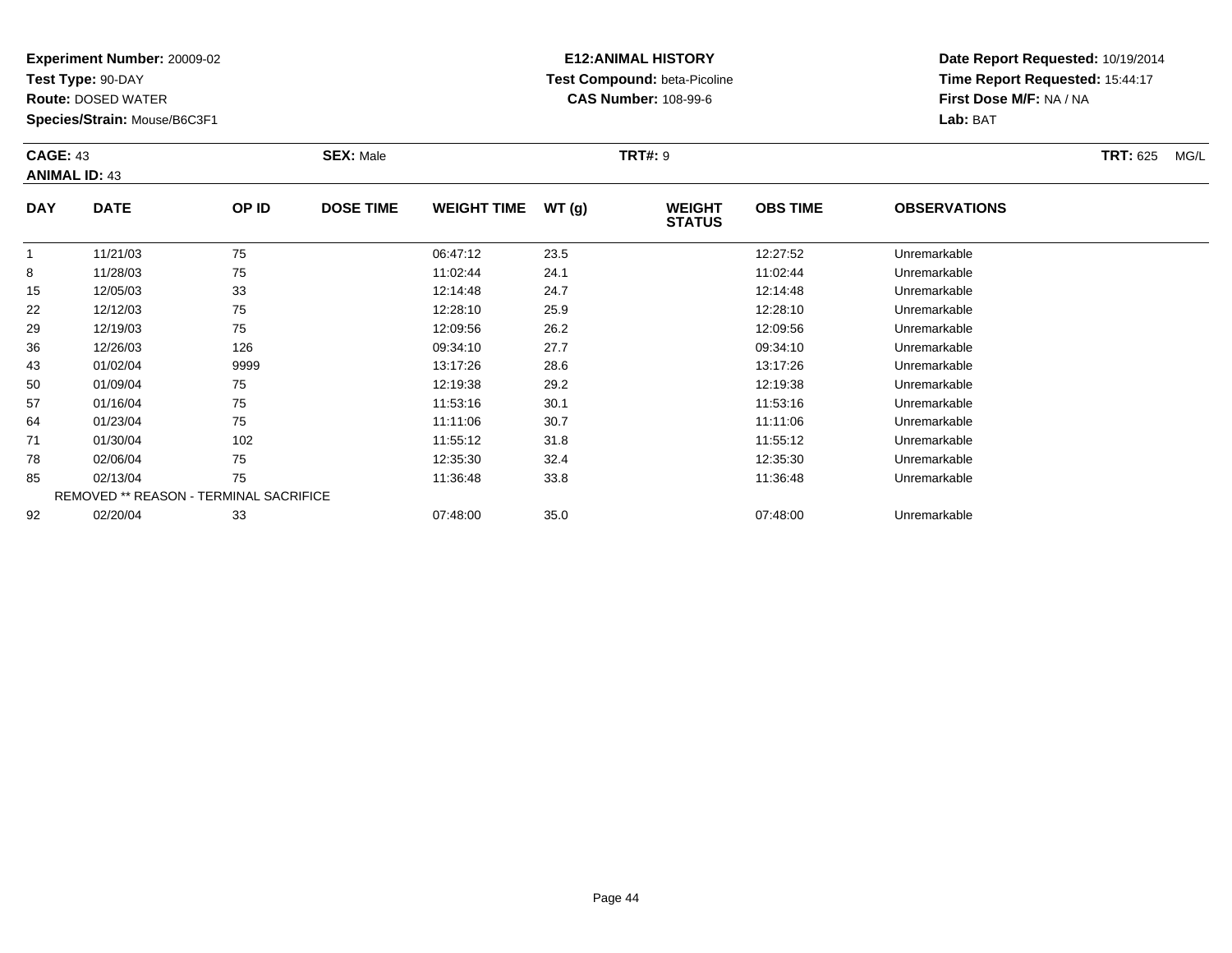**Test Type:** 90-DAY

92

**Route:** DOSED WATER

**Species/Strain:** Mouse/B6C3F1

REMOVED \*\* REASON - TERMINAL SACRIFICE

### **E12:ANIMAL HISTORY Test Compound:** beta-Picoline**CAS Number:** 108-99-6

**Date Report Requested:** 10/19/2014**Time Report Requested:** 15:44:17**First Dose M/F:** NA / NA**Lab:** BAT

| <b>CAGE: 44</b><br><b>ANIMAL ID: 44</b> |             |       | <b>SEX: Male</b> |                    |       | <b>TRT#: 9</b>                 |                 |                     | <b>TRT: 625</b> | MG/L |
|-----------------------------------------|-------------|-------|------------------|--------------------|-------|--------------------------------|-----------------|---------------------|-----------------|------|
| <b>DAY</b>                              | <b>DATE</b> | OP ID | <b>DOSE TIME</b> | <b>WEIGHT TIME</b> | WT(g) | <b>WEIGHT</b><br><b>STATUS</b> | <b>OBS TIME</b> | <b>OBSERVATIONS</b> |                 |      |
|                                         | 11/21/03    | 75    |                  | 06:47:46           | 19.7  |                                | 12:28:26        | Unremarkable        |                 |      |
| 8                                       | 11/28/03    | 75    |                  | 11:03:46           | 21.5  |                                | 11:03:46        | Unremarkable        |                 |      |
| 15                                      | 12/05/03    | 33    |                  | 12:16:12           | 22.1  |                                | 12:16:12        | Unremarkable        |                 |      |
| 22                                      | 12/12/03    | 75    |                  | 12:29:58           | 23.4  |                                | 12:29:58        | Unremarkable        |                 |      |
| 29                                      | 12/19/03    | 75    |                  | 12:11:26           | 24.4  |                                | 12:11:26        | Unremarkable        |                 |      |
| 36                                      | 12/26/03    | 126   |                  | 09:35:56           | 25.7  |                                | 09:35:56        | Unremarkable        |                 |      |
| 43                                      | 01/02/04    | 9999  |                  | 13:19:18           | 26.3  |                                | 13:19:18        | Unremarkable        |                 |      |
| 50                                      | 01/09/04    | 75    |                  | 12:21:06           | 27.5  |                                | 12:21:06        | Unremarkable        |                 |      |
| 57                                      | 01/16/04    | 75    |                  | 11:55:00           | 29.6  |                                | 11:55:00        | Unremarkable        |                 |      |
| 64                                      | 01/23/04    | 75    |                  | 11:12:32           | 30.7  |                                | 11:12:32        | Unremarkable        |                 |      |
| 71                                      | 01/30/04    | 102   |                  | 11:55:50           | 31.7  |                                | 11:55:50        | Unremarkable        |                 |      |
| 78                                      | 02/06/04    | 75    |                  | 12:36:54           | 33.8  |                                | 12:36:54        | Unremarkable        |                 |      |
| 85                                      | 02/13/04    | 75    |                  | 11:38:20           | 35.2  |                                | 11:38:20        | Unremarkable        |                 |      |

02/20/04 <sup>33</sup> 07:48:36 36.9 07:48:36 Unremarkable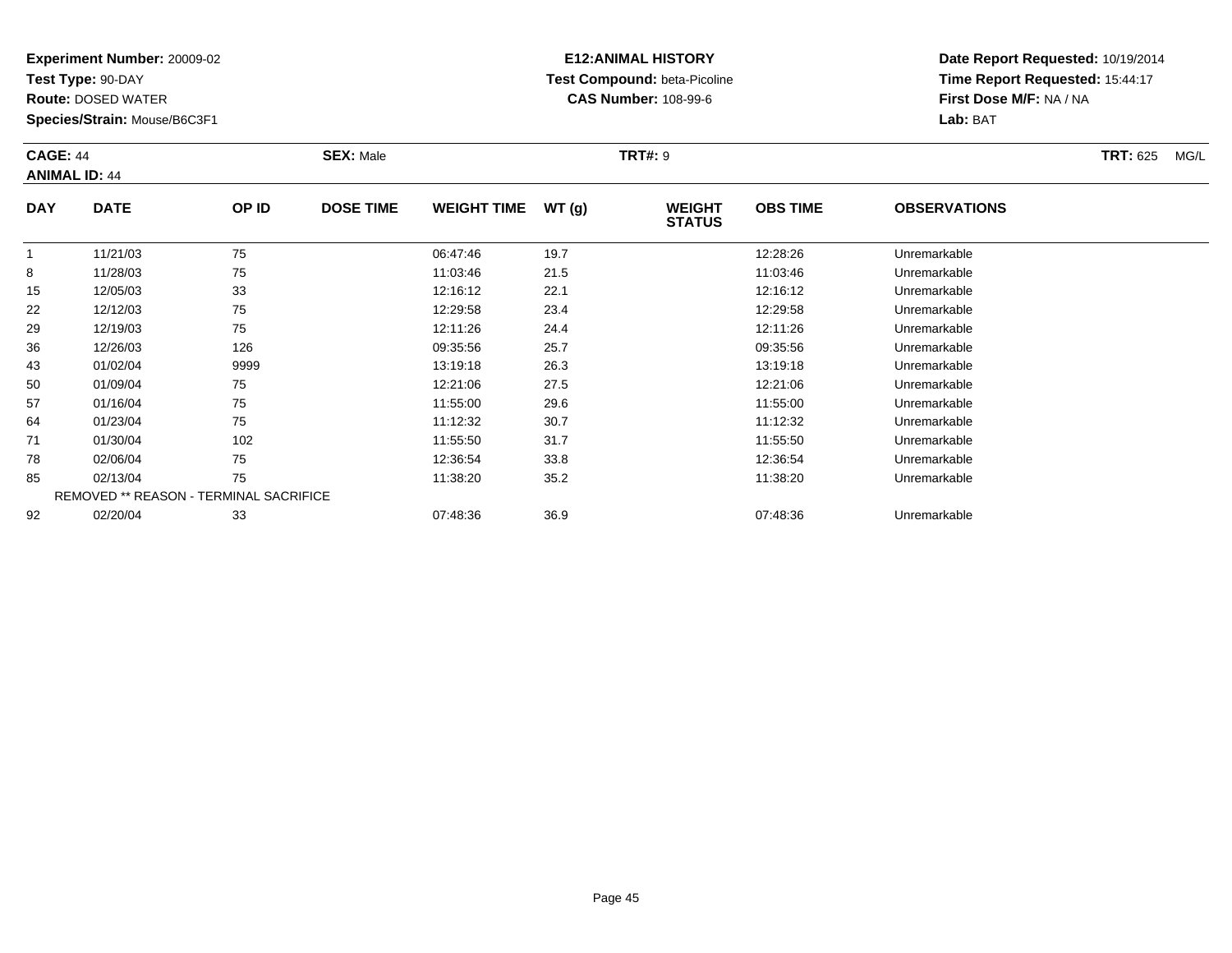**Test Type:** 90-DAY

85

92

**Route:** DOSED WATER

**Species/Strain:** Mouse/B6C3F1

REMOVED \*\* REASON - TERMINAL SACRIFICE

### **E12:ANIMAL HISTORY Test Compound:** beta-Picoline**CAS Number:** 108-99-6

**Date Report Requested:** 10/19/2014**Time Report Requested:** 15:44:17**First Dose M/F:** NA / NA**Lab:** BAT

| <b>CAGE: 45</b><br><b>ANIMAL ID: 45</b> |             |       | <b>SEX: Male</b> |                    |       | <b>TRT#: 9</b>                 |                 |                     | <b>TRT: 625</b> | MG/L |
|-----------------------------------------|-------------|-------|------------------|--------------------|-------|--------------------------------|-----------------|---------------------|-----------------|------|
| <b>DAY</b>                              | <b>DATE</b> | OP ID | <b>DOSE TIME</b> | <b>WEIGHT TIME</b> | WT(g) | <b>WEIGHT</b><br><b>STATUS</b> | <b>OBS TIME</b> | <b>OBSERVATIONS</b> |                 |      |
| $\mathbf{1}$                            | 11/21/03    | 75    |                  | 06:48:20           | 20.9  |                                | 12:29:08        | Unremarkable        |                 |      |
| 8                                       | 11/28/03    | 75    |                  | 11:05:10           | 22.7  |                                | 11:05:10        | Unremarkable        |                 |      |
| 15                                      | 12/05/03    | 33    |                  | 12:18:36           | 23.6  |                                | 12:18:36        | Unremarkable        |                 |      |
| 22                                      | 12/12/03    | 75    |                  | 12:31:52           | 25.7  |                                | 12:31:52        | Unremarkable        |                 |      |
| 29                                      | 12/19/03    | 75    |                  | 12:13:12           | 27.4  |                                | 12:13:12        | Unremarkable        |                 |      |
| 36                                      | 12/26/03    | 126   |                  | 09:36:48           | 28.1  |                                | 09:36:48        | Unremarkable        |                 |      |
| 43                                      | 01/02/04    | 9999  |                  | 13:20:46           | 29.4  |                                | 13:20:46        | Unremarkable        |                 |      |
| 50                                      | 01/09/04    | 75    |                  | 12:22:48           | 30.7  |                                | 12:22:48        | Unremarkable        |                 |      |
| 57                                      | 01/16/04    | 75    |                  | 11:56:28           | 31.6  |                                | 11:56:28        | Unremarkable        |                 |      |
| 64                                      | 01/23/04    | 75    |                  | 11:13:56           | 32.0  |                                | 11:13:56        | Unremarkable        |                 |      |
| 71                                      | 01/30/04    | 102   |                  | 11:56:50           | 32.4  |                                | 11:56:50        | Unremarkable        |                 |      |
| 78                                      | 02/06/04    | 75    |                  | 12:38:22           | 34.0  |                                | 12:38:22        | Unremarkable        |                 |      |

02/13/04 <sup>75</sup> 11:39:46 36.2 11:39:46 Unremarkable

02/20/04 <sup>33</sup> 07:49:16 37.0 07:49:16 Unremarkable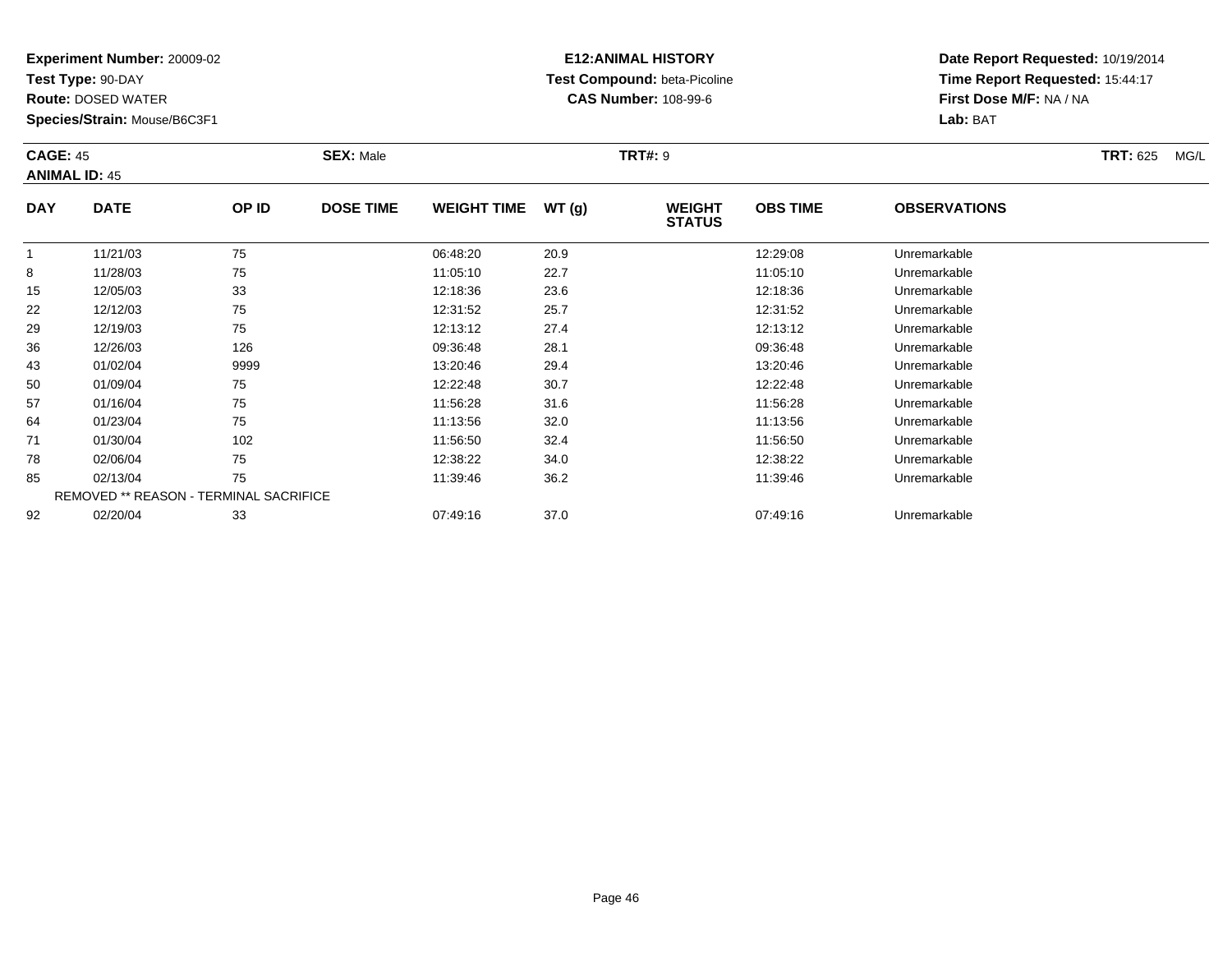**Test Type:** 90-DAY

92

**Route:** DOSED WATER

**Species/Strain:** Mouse/B6C3F1

# **E12:ANIMAL HISTORY Test Compound:** beta-Picoline**CAS Number:** 108-99-6

**Date Report Requested:** 10/19/2014**Time Report Requested:** 15:44:17**First Dose M/F:** NA / NA**Lab:** BAT

| <b>CAGE: 46</b> | <b>ANIMAL ID: 46</b>                          |       | <b>SEX: Male</b> |                    |        | <b>TRT#: 9</b>                 |                 |                     | <b>TRT: 625</b> | MG/L |
|-----------------|-----------------------------------------------|-------|------------------|--------------------|--------|--------------------------------|-----------------|---------------------|-----------------|------|
| <b>DAY</b>      | <b>DATE</b>                                   | OP ID | <b>DOSE TIME</b> | <b>WEIGHT TIME</b> | WT (g) | <b>WEIGHT</b><br><b>STATUS</b> | <b>OBS TIME</b> | <b>OBSERVATIONS</b> |                 |      |
|                 | 11/21/03                                      | 75    |                  | 06:49:08           | 19.3   |                                | 12:30:16        | Unremarkable        |                 |      |
| 8               | 11/28/03                                      | 75    |                  | 11:06:16           | 21.2   |                                | 11:06:16        | Unremarkable        |                 |      |
| 15              | 12/05/03                                      | 33    |                  | 12:20:10           | 22.0   |                                | 12:20:10        | Unremarkable        |                 |      |
| 22              | 12/12/03                                      | 75    |                  | 12:33:50           | 23.8   |                                | 12:33:50        | Unremarkable        |                 |      |
| 29              | 12/19/03                                      | 75    |                  | 12:14:40           | 25.5   |                                | 12:14:40        | Unremarkable        |                 |      |
| 36              | 12/26/03                                      | 126   |                  | 09:37:48           | 27.3   |                                | 09:37:48        | Unremarkable        |                 |      |
| 43              | 01/02/04                                      | 9999  |                  | 13:22:44           | 28.7   |                                | 13:22:44        | Unremarkable        |                 |      |
| 50              | 01/09/04                                      | 75    |                  | 12:24:36           | 31.2   |                                | 12:24:36        | Unremarkable        |                 |      |
| 57              | 01/16/04                                      | 75    |                  | 11:58:18           | 32.7   |                                | 11:58:18        | Unremarkable        |                 |      |
| 64              | 01/23/04                                      | 75    |                  | 11:15:48           | 34.1   |                                | 11:15:48        | Unremarkable        |                 |      |
| 71              | 01/30/04                                      | 102   |                  | 11:57:26           | 35.4   |                                | 11:57:26        | Unremarkable        |                 |      |
| 78              | 02/06/04                                      | 75    |                  | 12:40:02           | 37.4   |                                | 12:40:02        | Unremarkable        |                 |      |
| 85              | 02/13/04                                      | 75    |                  | 11:42:32           | 38.3   |                                | 11:42:32        | Unremarkable        |                 |      |
|                 | <b>REMOVED ** REASON - TERMINAL SACRIFICE</b> |       |                  |                    |        |                                |                 |                     |                 |      |

02/20/04 <sup>33</sup> 07:50:02 40.6 07:50:02 Unremarkable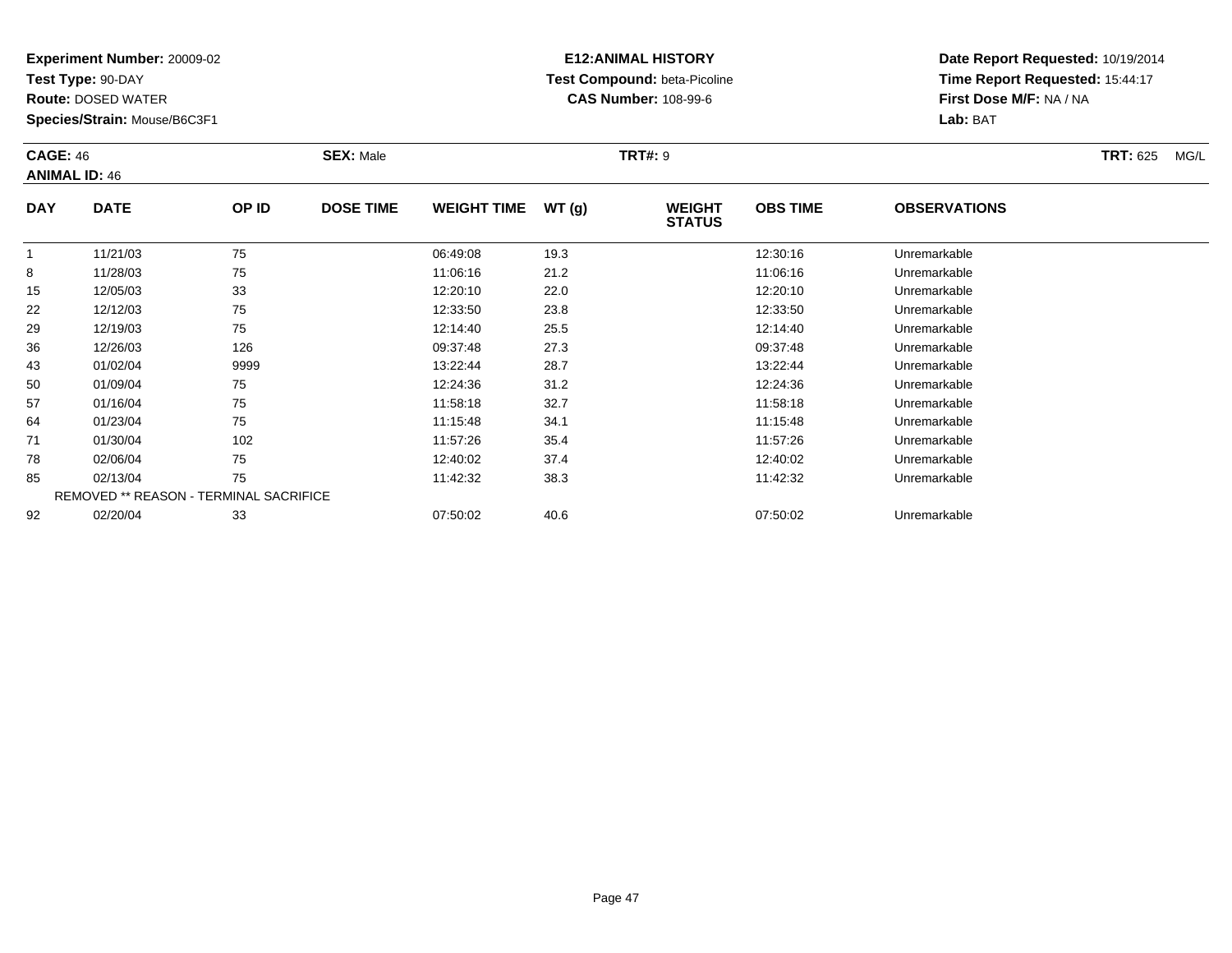**Test Type:** 90-DAY

71

78

85

92

**Route:** DOSED WATER

**Species/Strain:** Mouse/B6C3F1

REMOVED \*\* REASON - TERMINAL SACRIFICE

### **E12:ANIMAL HISTORY Test Compound:** beta-Picoline**CAS Number:** 108-99-6

**Date Report Requested:** 10/19/2014**Time Report Requested:** 15:44:17**First Dose M/F:** NA / NA**Lab:** BAT

| <b>CAGE: 47</b> | <b>ANIMAL ID: 47</b> |       | <b>SEX: Male</b> |                    |       | <b>TRT#: 9</b>                 |                 |                     | <b>TRT: 625</b> | MG/L |
|-----------------|----------------------|-------|------------------|--------------------|-------|--------------------------------|-----------------|---------------------|-----------------|------|
| <b>DAY</b>      | <b>DATE</b>          | OP ID | <b>DOSE TIME</b> | <b>WEIGHT TIME</b> | WT(g) | <b>WEIGHT</b><br><b>STATUS</b> | <b>OBS TIME</b> | <b>OBSERVATIONS</b> |                 |      |
|                 | 11/21/03             | 75    |                  | 06:49:46           | 20.6  |                                | 12:30:54        | Unremarkable        |                 |      |
| 8               | 11/28/03             | 75    |                  | 11:07:14           | 23.0  |                                | 11:07:14        | Unremarkable        |                 |      |
| 15              | 12/05/03             | 33    |                  | 12:21:28           | 24.2  |                                | 12:21:28        | Unremarkable        |                 |      |
| 22              | 12/12/03             | 75    |                  | 12:35:52           | 25.5  |                                | 12:35:52        | Unremarkable        |                 |      |
| 29              | 12/19/03             | 75    |                  | 12:16:26           | 26.8  |                                | 12:16:26        | Unremarkable        |                 |      |
| 36              | 12/26/03             | 126   |                  | 09:38:56           | 28.2  |                                | 09:38:56        | Unremarkable        |                 |      |
| 43              | 01/02/04             | 9999  |                  | 13:24:16           | 29.0  |                                | 13:24:16        | Unremarkable        |                 |      |
| 50              | 01/09/04             | 75    |                  | 12:26:42           | 31.0  |                                | 12:26:42        | Unremarkable        |                 |      |
| 57              | 01/16/04             | 75    |                  | 12:00:02           | 31.9  |                                | 12:00:02        | Unremarkable        |                 |      |
| 64              | 01/23/04             | 75    |                  | 11:18:30           | 33.6  |                                | 11:18:30        | Unremarkable        |                 |      |

01/23/04 <sup>75</sup> 11:18:30 33.6 11:18:30 Unremarkable

01/30/04 <sup>102</sup> 11:58:00 34.2 11:58:00 Unremarkable

8 02/06/04 75 75 12:41:28 35.5 13.12 12:41:28 Dhremarkable

5 02/13/04 75 75 11:44:06 36.1 12.05 11:44:06 Diremarkable

02/20/04 <sup>33</sup> 07:50:24 38.3 07:50:24 Unremarkable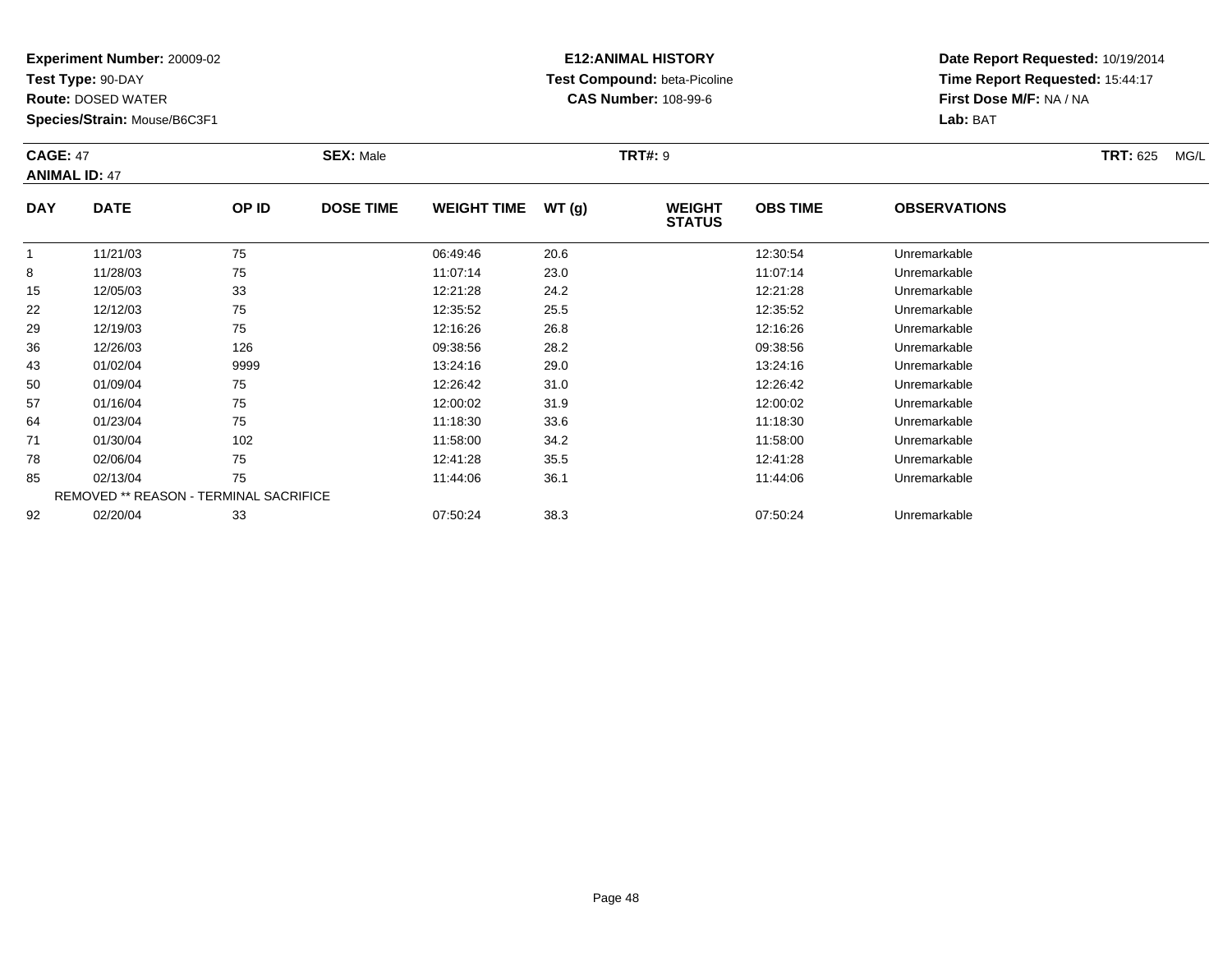**Test Type:** 90-DAY

92

**Route:** DOSED WATER

**Species/Strain:** Mouse/B6C3F1

### **E12:ANIMAL HISTORY Test Compound:** beta-Picoline**CAS Number:** 108-99-6

**Date Report Requested:** 10/19/2014**Time Report Requested:** 15:44:17**First Dose M/F:** NA / NA**Lab:** BAT

| <b>CAGE: 48</b> | <b>ANIMAL ID: 48</b>                          |       | <b>SEX: Male</b> |                    |       | <b>TRT#: 9</b>                 |                 |                     | <b>TRT: 625</b><br>MG/L |
|-----------------|-----------------------------------------------|-------|------------------|--------------------|-------|--------------------------------|-----------------|---------------------|-------------------------|
| <b>DAY</b>      | <b>DATE</b>                                   | OP ID | <b>DOSE TIME</b> | <b>WEIGHT TIME</b> | WT(g) | <b>WEIGHT</b><br><b>STATUS</b> | <b>OBS TIME</b> | <b>OBSERVATIONS</b> |                         |
|                 | 11/21/03                                      | 75    |                  | 06:50:06           | 22.0  |                                | 12:31:24        | Unremarkable        |                         |
| 8               | 11/28/03                                      | 75    |                  | 11:09:02           | 22.7  |                                | 11:09:02        | Unremarkable        |                         |
| 15              | 12/05/03                                      | 33    |                  | 12:22:54           | 23.4  |                                | 12:22:54        | Unremarkable        |                         |
| 22              | 12/12/03                                      | 75    |                  | 12:37:48           | 24.8  |                                | 12:37:48        | Unremarkable        |                         |
| 29              | 12/19/03                                      | 75    |                  | 12:18:36           | 25.9  |                                | 12:18:36        | Unremarkable        |                         |
| 36              | 12/26/03                                      | 126   |                  | 09:39:50           | 26.7  |                                | 09:39:50        | Unremarkable        |                         |
| 43              | 01/02/04                                      | 9999  |                  | 13:26:00           | 28.2  |                                | 13:26:00        | Unremarkable        |                         |
| 50              | 01/09/04                                      | 75    |                  | 12:28:14           | 30.4  |                                | 12:28:14        | Unremarkable        |                         |
| 57              | 01/16/04                                      | 75    |                  | 12:02:14           | 32.0  |                                | 12:02:14        | Unremarkable        |                         |
| 64              | 01/23/04                                      | 75    |                  | 11:21:48           | 32.9  |                                | 11:21:48        | Unremarkable        |                         |
| 71              | 01/30/04                                      | 102   |                  | 11:58:38           | 33.2  |                                | 11:58:38        | Unremarkable        |                         |
| 78              | 02/06/04                                      | 75    |                  | 12:43:10           | 34.6  |                                | 12:43:10        | Unremarkable        |                         |
| 85              | 02/13/04                                      | 75    |                  | 11:45:38           | 36.2  |                                | 11:45:38        | Unremarkable        |                         |
|                 | <b>REMOVED ** REASON - TERMINAL SACRIFICE</b> |       |                  |                    |       |                                |                 |                     |                         |

02/20/04 <sup>33</sup> 07:51:20 38.0 07:51:20 Unremarkable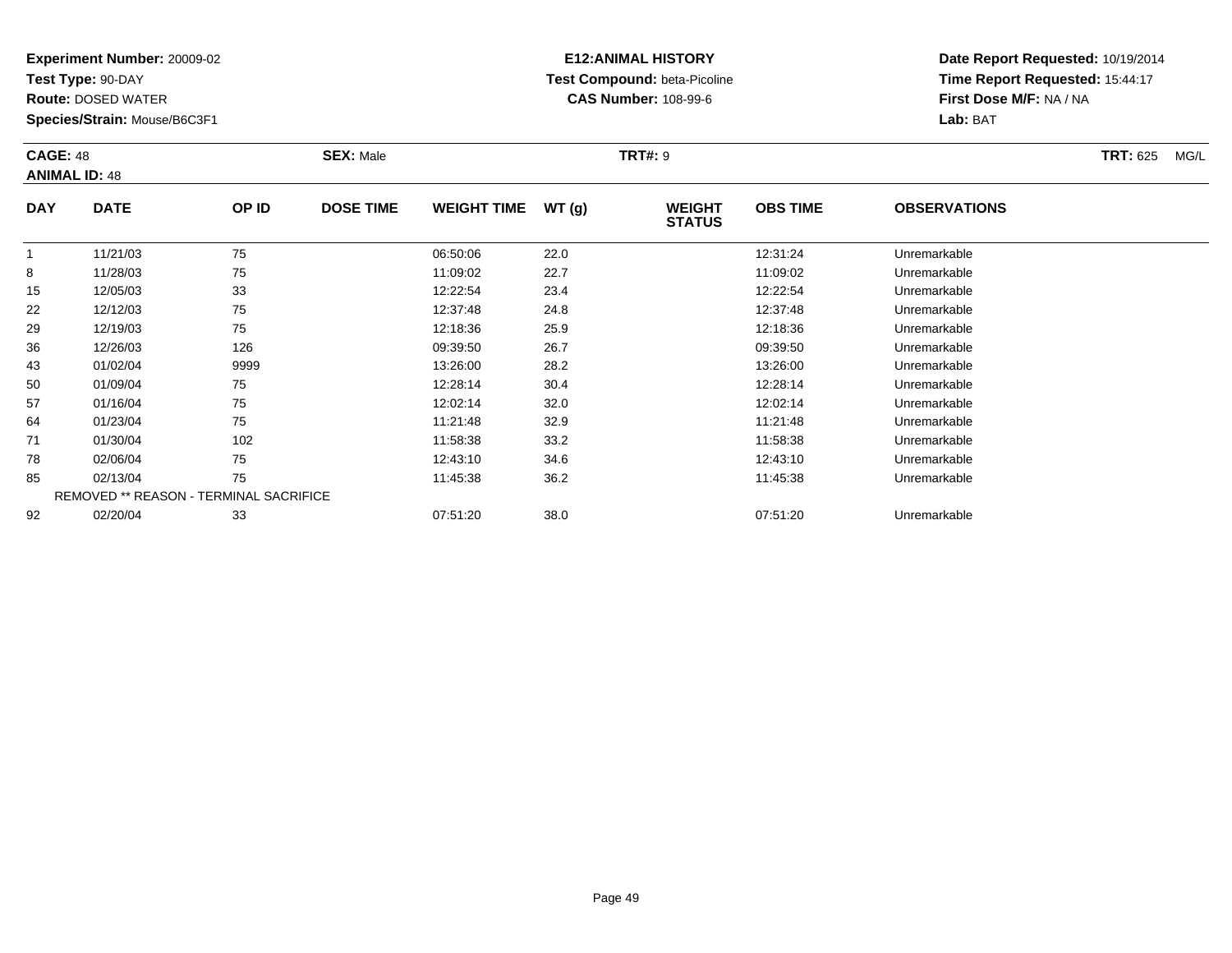**Test Type:** 90-DAY

92

**Route:** DOSED WATER

**Species/Strain:** Mouse/B6C3F1

REMOVED \*\* REASON - TERMINAL SACRIFICE

### **E12:ANIMAL HISTORY Test Compound:** beta-Picoline**CAS Number:** 108-99-6

**Date Report Requested:** 10/19/2014**Time Report Requested:** 15:44:17**First Dose M/F:** NA / NA**Lab:** BAT

| <b>CAGE: 49</b> | <b>ANIMAL ID: 49</b> |       | <b>SEX: Male</b> |                    |       | <b>TRT#: 9</b>                 |                 |                     | <b>TRT: 625</b> | MG/L |
|-----------------|----------------------|-------|------------------|--------------------|-------|--------------------------------|-----------------|---------------------|-----------------|------|
| <b>DAY</b>      | <b>DATE</b>          | OP ID | <b>DOSE TIME</b> | <b>WEIGHT TIME</b> | WT(g) | <b>WEIGHT</b><br><b>STATUS</b> | <b>OBS TIME</b> | <b>OBSERVATIONS</b> |                 |      |
|                 | 11/21/03             | 75    |                  | 06:50:30           | 22.9  |                                | 12:31:50        | Unremarkable        |                 |      |
| 8               | 11/28/03             | 75    |                  | 11:10:04           | 25.7  |                                | 11:10:04        | Unremarkable        |                 |      |
| 15              | 12/05/03             | 33    |                  | 12:24:22           | 26.3  |                                | 12:24:22        | Unremarkable        |                 |      |
| 22              | 12/12/03             | 75    |                  | 12:39:36           | 28.6  |                                | 12:39:36        | Unremarkable        |                 |      |
| 29              | 12/19/03             | 75    |                  | 12:20:44           | 29.7  |                                | 12:20:44        | Unremarkable        |                 |      |
| 36              | 12/26/03             | 126   |                  | 09:42:22           | 31.6  |                                | 09:42:22        | Unremarkable        |                 |      |
| 43              | 01/02/04             | 9999  |                  | 13:28:08           | 32.6  |                                | 13:28:08        | Unremarkable        |                 |      |
| 50              | 01/09/04             | 75    |                  | 12:29:46           | 33.6  |                                | 12:29:46        | Unremarkable        |                 |      |
| 57              | 01/16/04             | 75    |                  | 12:03:50           | 35.2  |                                | 12:03:50        | Unremarkable        |                 |      |
| 64              | 01/23/04             | 75    |                  | 11:23:16           | 36.2  |                                | 11:23:16        | Unremarkable        |                 |      |
| 71              | 01/30/04             | 102   |                  | 11:59:16           | 37.0  |                                | 11:59:16        | Unremarkable        |                 |      |
| 78              | 02/06/04             | 75    |                  | 12:44:38           | 38.1  |                                | 12:44:38        | Unremarkable        |                 |      |
| 85              | 02/13/04             | 75    |                  | 11:46:58           | 39.3  |                                | 11:46:58        | Unremarkable        |                 |      |

02/13/04 <sup>75</sup> 11:46:58 39.3 11:46:58 Unremarkable

02/20/04 <sup>33</sup> 07:52:04 41.4 07:52:04 Unremarkable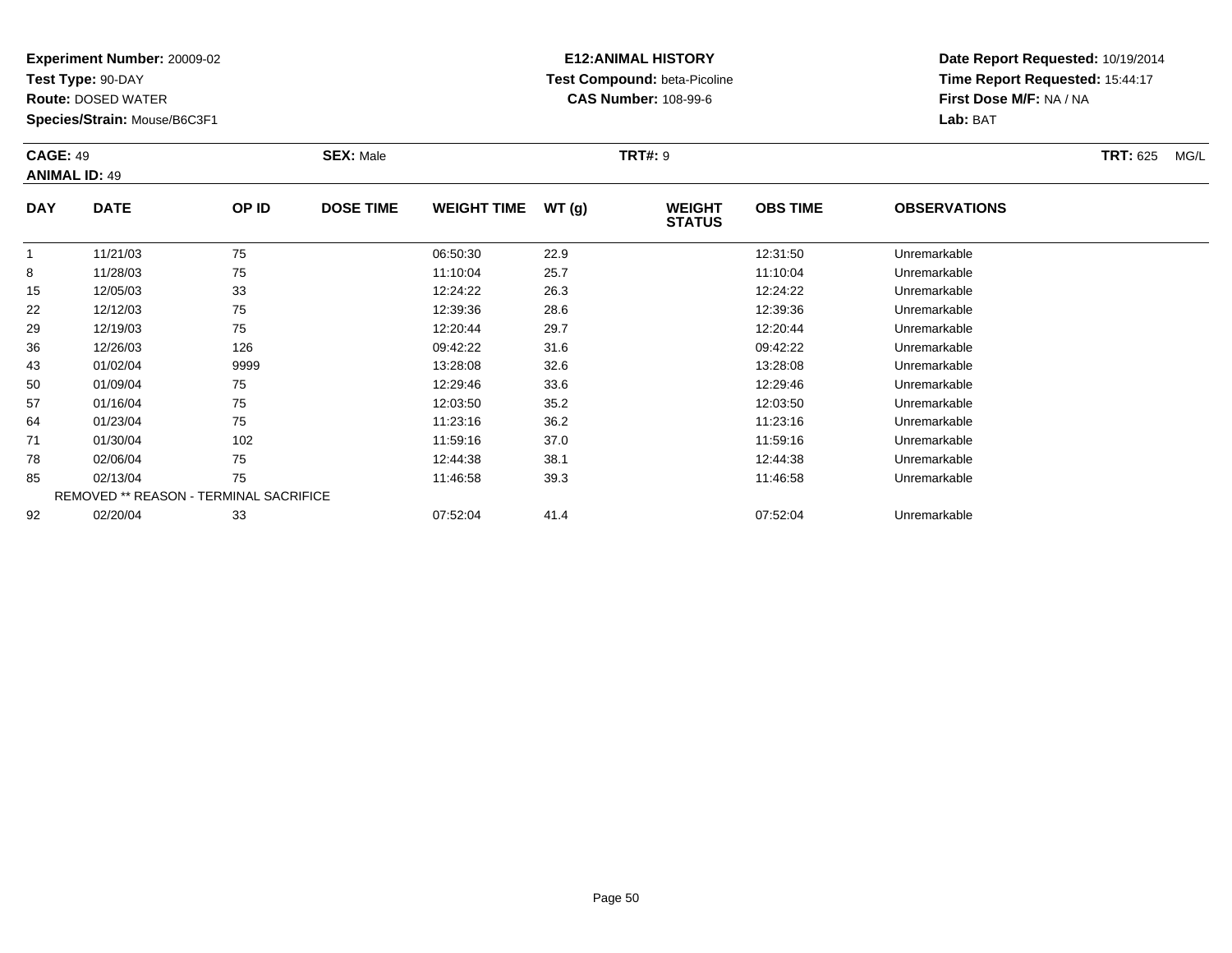**Test Type:** 90-DAY

92

**Route:** DOSED WATER

**Species/Strain:** Mouse/B6C3F1

REMOVED \*\* REASON - TERMINAL SACRIFICE

### **E12:ANIMAL HISTORY Test Compound:** beta-Picoline**CAS Number:** 108-99-6

**Date Report Requested:** 10/19/2014**Time Report Requested:** 15:44:17**First Dose M/F:** NA / NA**Lab:** BAT

| <b>CAGE: 50</b><br><b>ANIMAL ID: 50</b> |             |       | <b>SEX: Male</b> |                    |       | <b>TRT#: 9</b>                 |                 | <b>TRT: 625</b>     | MG/L |  |
|-----------------------------------------|-------------|-------|------------------|--------------------|-------|--------------------------------|-----------------|---------------------|------|--|
| <b>DAY</b>                              | <b>DATE</b> | OP ID | <b>DOSE TIME</b> | <b>WEIGHT TIME</b> | WT(g) | <b>WEIGHT</b><br><b>STATUS</b> | <b>OBS TIME</b> | <b>OBSERVATIONS</b> |      |  |
|                                         | 11/21/03    | 75    |                  | 06:50:52           | 22.2  |                                | 12:32:20        | Unremarkable        |      |  |
| 8                                       | 11/28/03    | 75    |                  | 11:11:06           | 25.8  |                                | 11:11:06        | Unremarkable        |      |  |
| 15                                      | 12/05/03    | 33    |                  | 12:26:42           | 27.8  |                                | 12:26:42        | Unremarkable        |      |  |
| 22                                      | 12/12/03    | 75    |                  | 12:42:36           | 29.2  |                                | 12:42:36        | Unremarkable        |      |  |
| 29                                      | 12/19/03    | 75    |                  | 12:23:36           | 31.5  |                                | 12:23:36        | Unremarkable        |      |  |
| 36                                      | 12/26/03    | 126   |                  | 09:43:16           | 33.3  |                                | 09:43:16        | Unremarkable        |      |  |
| 43                                      | 01/02/04    | 9999  |                  | 13:29:30           | 34.6  |                                | 13:29:30        | Unremarkable        |      |  |
| 50                                      | 01/09/04    | 75    |                  | 12:32:46           | 37.6  |                                | 12:32:46        | Unremarkable        |      |  |
| 57                                      | 01/16/04    | 75    |                  | 12:05:48           | 39.2  |                                | 12:05:48        | Unremarkable        |      |  |
| 64                                      | 01/23/04    | 75    |                  | 11:25:00           | 40.8  |                                | 11:25:00        | Unremarkable        |      |  |
| 71                                      | 01/30/04    | 102   |                  | 11:59:54           | 41.3  |                                | 11:59:54        | Unremarkable        |      |  |
| 78                                      | 02/06/04    | 75    |                  | 12:46:00           | 42.5  |                                | 12:46:00        | Unremarkable        |      |  |
| 85                                      | 02/13/04    | 75    |                  | 11:48:24           | 44.0  |                                | 11:48:24        | Unremarkable        |      |  |

02/20/04 <sup>33</sup> 07:52:46 45.7 07:52:46 Unremarkable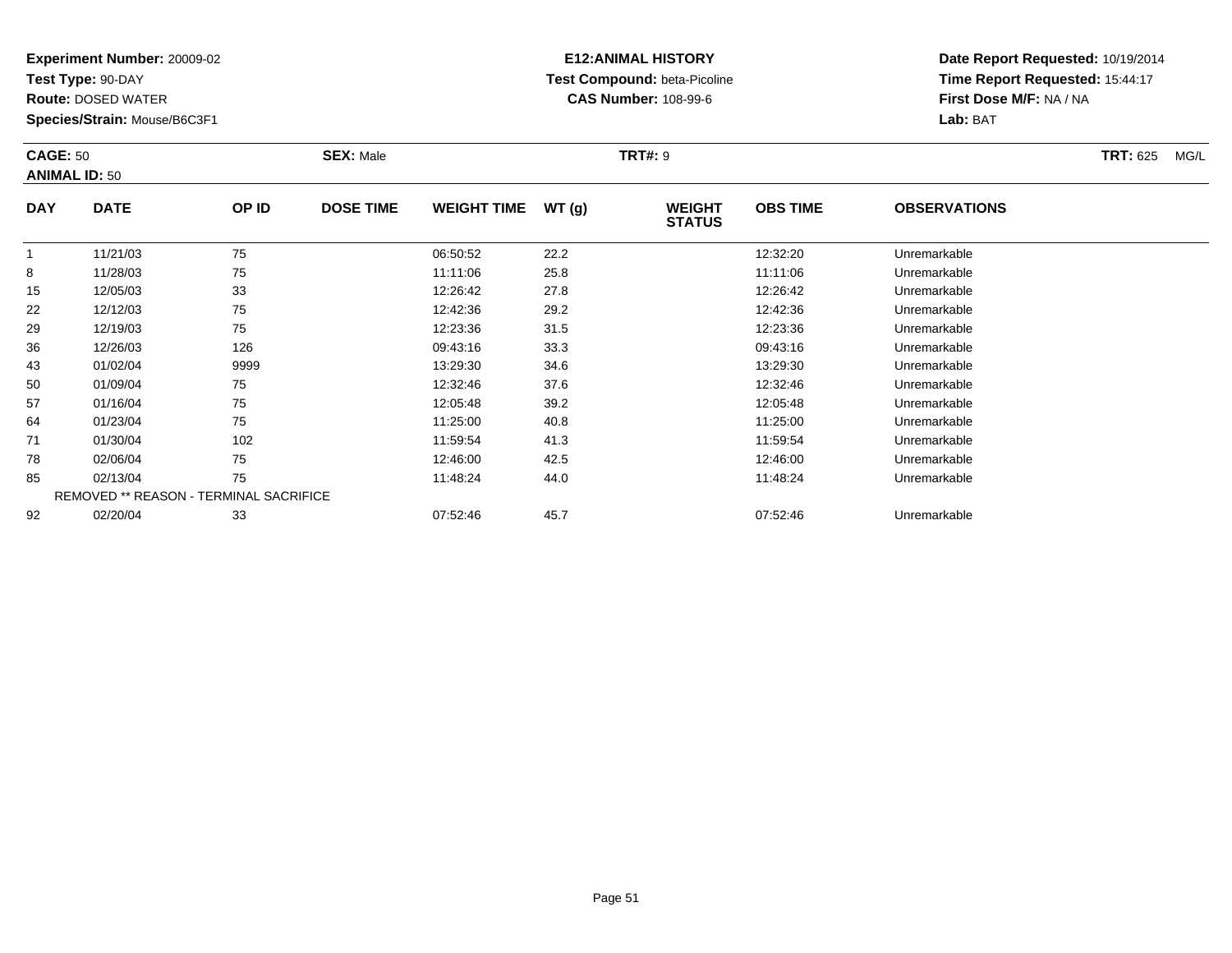**Test Type:** 90-DAY

78

85

92

**Route:** DOSED WATER

**Species/Strain:** Mouse/B6C3F1

REMOVED \*\* REASON - TERMINAL SACRIFICE

### **E12:ANIMAL HISTORY Test Compound:** beta-Picoline**CAS Number:** 108-99-6

**Date Report Requested:** 10/19/2014**Time Report Requested:** 15:44:17**First Dose M/F:** NA / NA**Lab:** BAT

| <b>CAGE: 51</b><br><b>ANIMAL ID: 51</b> |             |       | <b>SEX: Male</b> |                    |       | <b>TRT#: 11</b>                |                 |                     | TRT: 1250 MG/L |
|-----------------------------------------|-------------|-------|------------------|--------------------|-------|--------------------------------|-----------------|---------------------|----------------|
| <b>DAY</b>                              | <b>DATE</b> | OP ID | <b>DOSE TIME</b> | <b>WEIGHT TIME</b> | WT(g) | <b>WEIGHT</b><br><b>STATUS</b> | <b>OBS TIME</b> | <b>OBSERVATIONS</b> |                |
|                                         | 11/21/03    | 75    |                  | 06:51:54           | 24.4  |                                | 12:34:06        | Unremarkable        |                |
| 8                                       | 11/28/03    | 75    |                  | 11:12:30           | 25.7  |                                | 11:12:30        | Unremarkable        |                |
| 15                                      | 12/05/03    | 33    |                  | 12:28:08           | 26.0  |                                | 12:28:08        | Unremarkable        |                |
| 22                                      | 12/12/03    | 75    |                  | 12:47:02           | 27.5  |                                | 12:47:02        | Unremarkable        |                |
| 29                                      | 12/19/03    | 75    |                  | 12:28:20           | 29.1  |                                | 12:28:20        | Unremarkable        |                |
| 36                                      | 12/26/03    | 126   |                  | 09:54:20           | 30.6  |                                | 09:54:20        | Unremarkable        |                |
| 43                                      | 01/02/04    | 9999  |                  | 13:33:26           | 31.9  |                                | 13:33:26        | Unremarkable        |                |
| 50                                      | 01/09/04    | 75    |                  | 12:35:22           | 33.8  |                                | 12:35:22        | Unremarkable        |                |
| 57                                      | 01/16/04    | 75    |                  | 12:09:52           | 35.1  |                                | 12:09:52        | Unremarkable        |                |
| 64                                      | 01/23/04    | 75    |                  | 11:27:12           | 36.0  |                                | 11:27:12        | Unremarkable        |                |
| 71                                      | 01/30/04    | 102   |                  | 11:23:58           | 36.8  |                                | 11:23:58        | Unremarkable        |                |

02/06/04 <sup>75</sup> 12:48:24 37.4 12:48:24 Unremarkable

02/13/04 <sup>75</sup> 11:52:06 37.6 11:52:06 Unremarkable

02/20/04 <sup>33</sup> 07:53:52 39.4 07:53:52 Unremarkable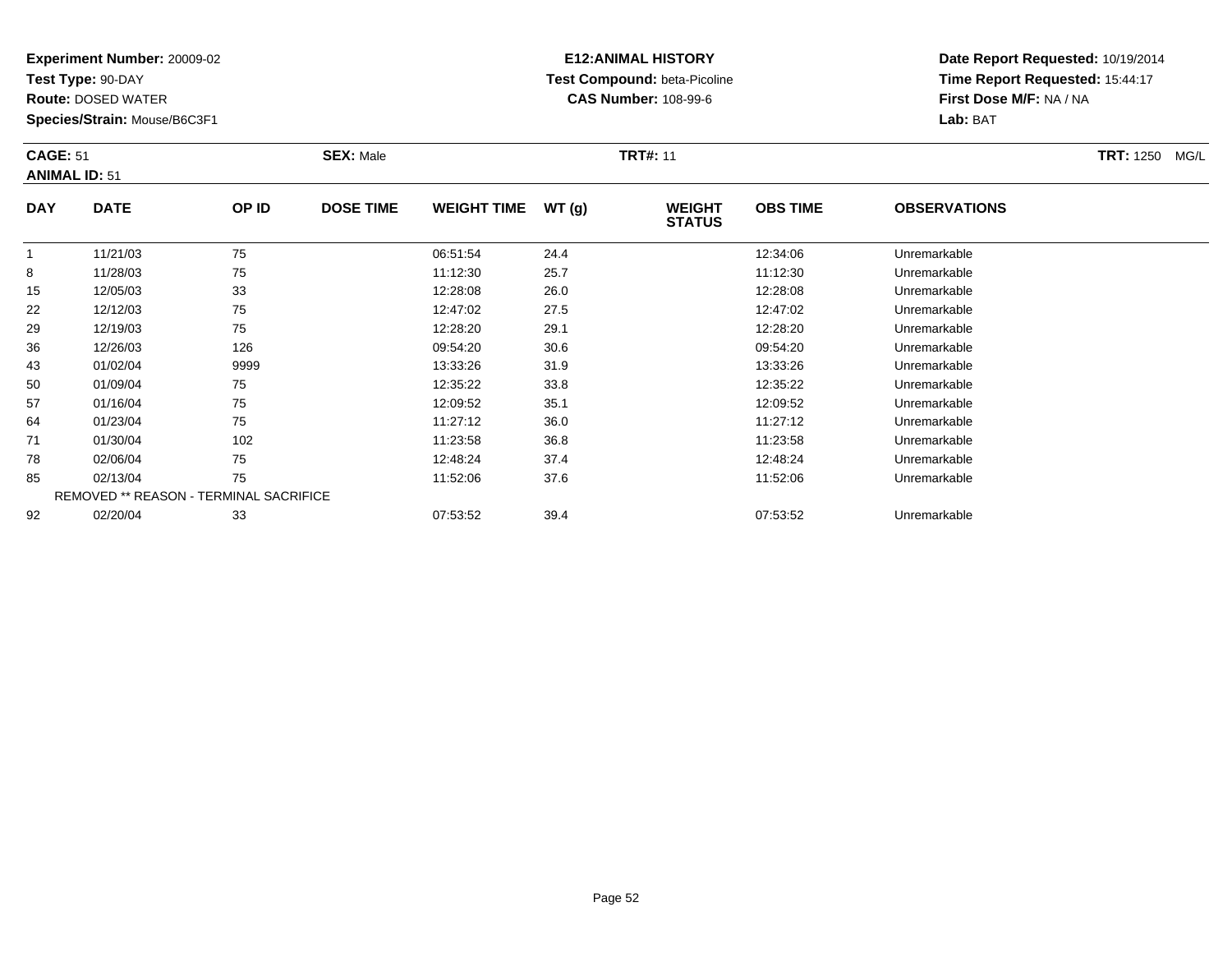**Test Type:** 90-DAY

85

92

**Route:** DOSED WATER

**Species/Strain:** Mouse/B6C3F1

REMOVED \*\* REASON - TERMINAL SACRIFICE

### **E12:ANIMAL HISTORY Test Compound:** beta-Picoline**CAS Number:** 108-99-6

**Date Report Requested:** 10/19/2014**Time Report Requested:** 15:44:17**First Dose M/F:** NA / NA**Lab:** BAT

|            | <b>CAGE: 52</b><br><b>ANIMAL ID: 52</b> |       | <b>SEX: Male</b> |                    |       | <b>TRT#: 11</b>                |                 | <b>TRT: 1250</b><br>MG/L |  |
|------------|-----------------------------------------|-------|------------------|--------------------|-------|--------------------------------|-----------------|--------------------------|--|
| <b>DAY</b> | <b>DATE</b>                             | OP ID | <b>DOSE TIME</b> | <b>WEIGHT TIME</b> | WT(g) | <b>WEIGHT</b><br><b>STATUS</b> | <b>OBS TIME</b> | <b>OBSERVATIONS</b>      |  |
|            | 11/21/03                                | 75    |                  | 06:52:14           | 23.9  |                                | 12:34:32        | Unremarkable             |  |
| 8          | 11/28/03                                | 75    |                  | 11:13:30           | 25.8  |                                | 11:13:30        | Unremarkable             |  |
| 15         | 12/05/03                                | 33    |                  | 12:29:22           | 26.4  |                                | 12:29:22        | Unremarkable             |  |
| 22         | 12/12/03                                | 75    |                  | 12:49:02           | 27.6  |                                | 12:49:02        | Unremarkable             |  |
| 29         | 12/19/03                                | 75    |                  | 12:30:14           | 29.7  |                                | 12:30:14        | Unremarkable             |  |
| 36         | 12/26/03                                | 126   |                  | 09:55:18           | 29.3  |                                | 09:55:18        | Unremarkable             |  |
| 43         | 01/02/04                                | 9999  |                  | 13:34:44           | 30.3  |                                | 13:34:44        | Unremarkable             |  |
| 50         | 01/09/04                                | 75    |                  | 12:37:02           | 32.0  |                                | 12:37:02        | Unremarkable             |  |
| 57         | 01/16/04                                | 75    |                  | 12:11:28           | 33.9  |                                | 12:11:28        | Unremarkable             |  |
| 64         | 01/23/04                                | 75    |                  | 11:28:46           | 34.9  |                                | 11:28:46        | Unremarkable             |  |
| 71         | 01/30/04                                | 102   |                  | 11:24:40           | 35.5  |                                | 11:24:40        | Unremarkable             |  |
| 78         | 02/06/04                                | 75    |                  | 12:50:14           | 36.7  |                                | 12:50:14        | Unremarkable             |  |

02/13/04 <sup>75</sup> 11:54:02 38.5 11:54:02 Unremarkable

02/20/04 <sup>33</sup> 07:54:24 39.5 07:54:24 Unremarkable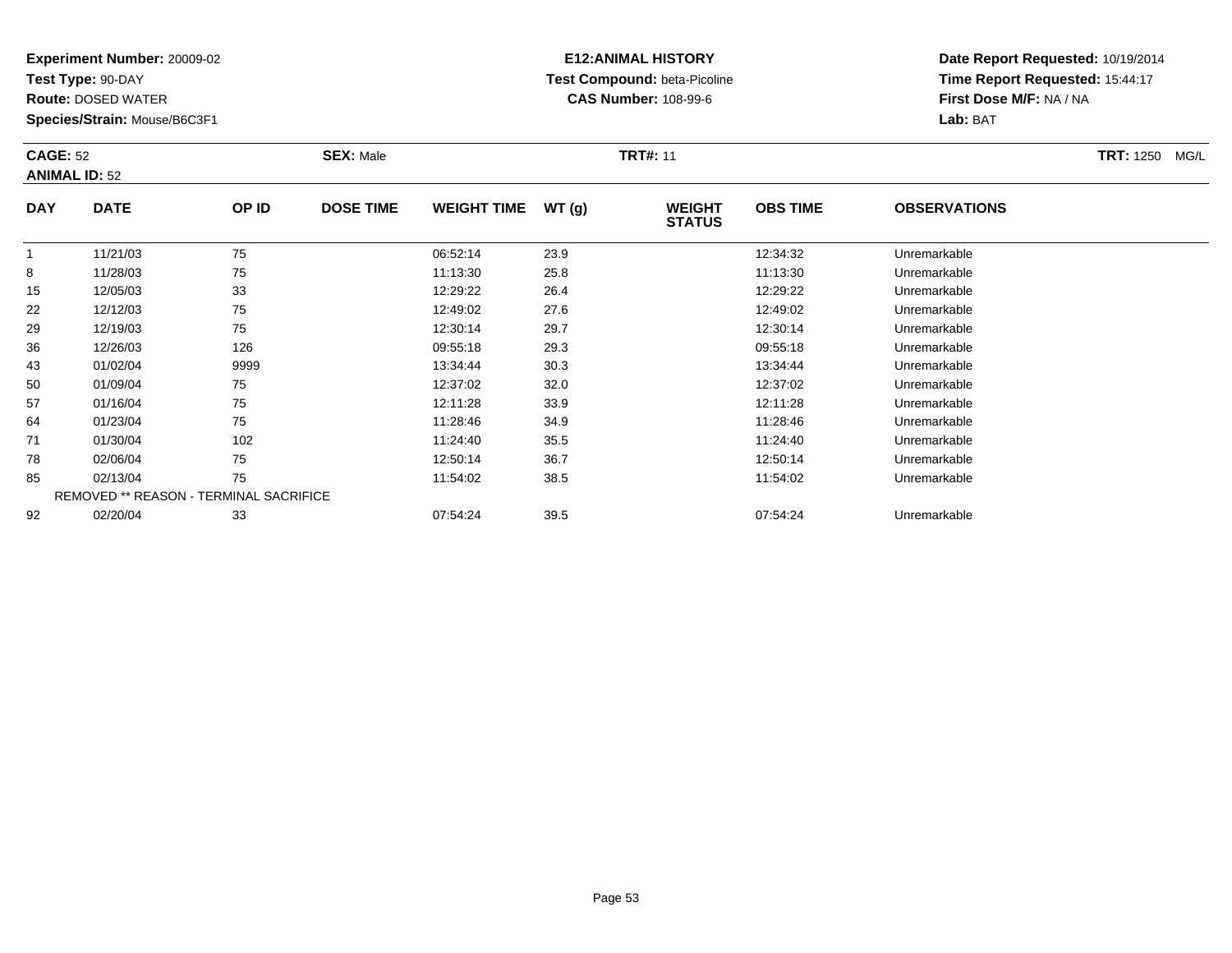**Test Type:** 90-DAY

92

**Route:** DOSED WATER

**Species/Strain:** Mouse/B6C3F1

### **E12:ANIMAL HISTORY Test Compound:** beta-Picoline**CAS Number:** 108-99-6

**Date Report Requested:** 10/19/2014**Time Report Requested:** 15:44:17**First Dose M/F:** NA / NA**Lab:** BAT

|            | <b>CAGE: 53</b><br><b>ANIMAL ID: 53</b>       |       | <b>SEX: Male</b> |                    |       | <b>TRT#: 11</b>                |                 | <b>TRT: 1250</b><br>MG/L |  |
|------------|-----------------------------------------------|-------|------------------|--------------------|-------|--------------------------------|-----------------|--------------------------|--|
| <b>DAY</b> | <b>DATE</b>                                   | OP ID | <b>DOSE TIME</b> | <b>WEIGHT TIME</b> | WT(g) | <b>WEIGHT</b><br><b>STATUS</b> | <b>OBS TIME</b> | <b>OBSERVATIONS</b>      |  |
|            | 11/21/03                                      | 75    |                  | 06:52:42           | 21.8  |                                | 12:35:04        | Unremarkable             |  |
| 8          | 11/28/03                                      | 75    |                  | 11:14:38           | 22.7  |                                | 11:14:38        | Unremarkable             |  |
| 15         | 12/05/03                                      | 33    |                  | 12:30:44           | 24.0  |                                | 12:30:44        | Unremarkable             |  |
| 22         | 12/12/03                                      | 75    |                  | 12:50:42           | 24.7  |                                | 12:50:42        | Unremarkable             |  |
| 29         | 12/19/03                                      | 75    |                  | 12:32:12           | 26.2  |                                | 12:32:12        | Unremarkable             |  |
| 36         | 12/26/03                                      | 126   |                  | 09:56:12           | 27.0  |                                | 09:56:12        | Unremarkable             |  |
| 43         | 01/02/04                                      | 9999  |                  | 13:36:02           | 27.2  |                                | 13:36:02        | Unremarkable             |  |
| 50         | 01/09/04                                      | 75    |                  | 12:39:08           | 28.1  |                                | 12:39:08        | Unremarkable             |  |
| 57         | 01/16/04                                      | 75    |                  | 12:13:02           | 29.3  |                                | 12:13:02        | Unremarkable             |  |
| 64         | 01/23/04                                      | 75    |                  | 11:30:04           | 30.1  |                                | 11:30:04        | Unremarkable             |  |
| 71         | 01/30/04                                      | 102   |                  | 11:25:20           | 31.2  |                                | 11:25:20        | Unremarkable             |  |
| 78         | 02/06/04                                      | 75    |                  | 12:51:48           | 32.2  |                                | 12:51:48        | Unremarkable             |  |
| 85         | 02/13/04                                      | 75    |                  | 11:55:34           | 33.3  |                                | 11:55:34        | Unremarkable             |  |
|            | <b>REMOVED ** REASON - TERMINAL SACRIFICE</b> |       |                  |                    |       |                                |                 |                          |  |

02/20/04 <sup>33</sup> 07:54:52 34.9 07:54:52 Unremarkable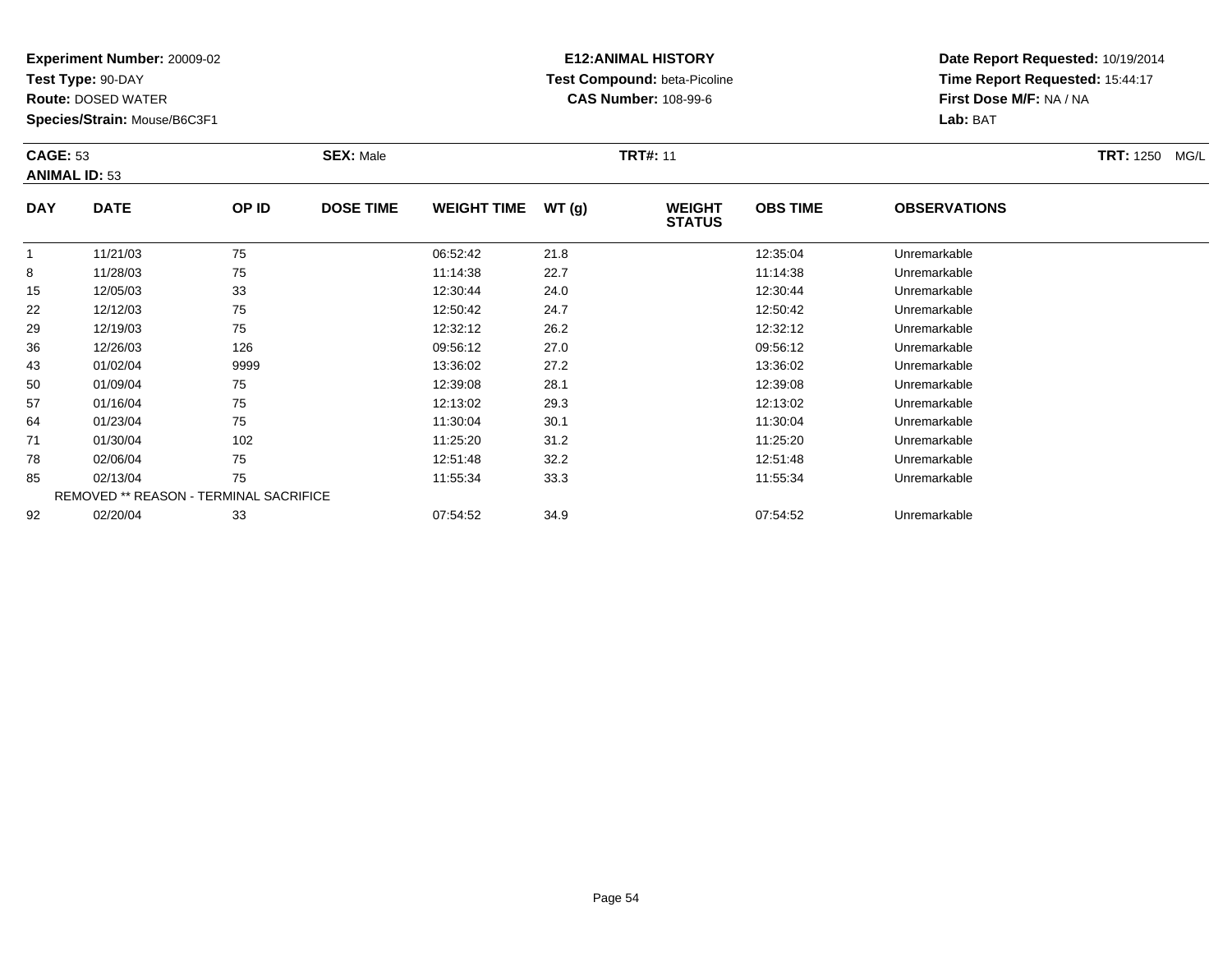**Test Type:** 90-DAY

92

**Route:** DOSED WATER

**Species/Strain:** Mouse/B6C3F1

REMOVED \*\* REASON - TERMINAL SACRIFICE

### **E12:ANIMAL HISTORY Test Compound:** beta-Picoline**CAS Number:** 108-99-6

**Date Report Requested:** 10/19/2014**Time Report Requested:** 15:44:17**First Dose M/F:** NA / NA**Lab:** BAT

|            | <b>CAGE: 54</b><br><b>ANIMAL ID: 54</b> |       | <b>SEX: Male</b> |                    | <b>TRT: 1250</b><br>MG/L |                                |                 |                     |  |
|------------|-----------------------------------------|-------|------------------|--------------------|--------------------------|--------------------------------|-----------------|---------------------|--|
| <b>DAY</b> | <b>DATE</b>                             | OP ID | <b>DOSE TIME</b> | <b>WEIGHT TIME</b> | WT(g)                    | <b>WEIGHT</b><br><b>STATUS</b> | <b>OBS TIME</b> | <b>OBSERVATIONS</b> |  |
|            | 11/21/03                                | 75    |                  | 06:53:04           | 21.1                     |                                | 12:35:38        | Unremarkable        |  |
| 8          | 11/28/03                                | 75    |                  | 11:15:28           | 23.5                     |                                | 11:15:28        | Unremarkable        |  |
| 15         | 12/05/03                                | 33    |                  | 12:31:56           | 24.0                     |                                | 12:31:56        | Unremarkable        |  |
| 22         | 12/12/03                                | 75    |                  | 12:52:46           | 25.9                     |                                | 12:52:46        | Unremarkable        |  |
| 29         | 12/19/03                                | 75    |                  | 12:33:54           | 27.1                     |                                | 12:33:54        | Unremarkable        |  |
| 36         | 12/26/03                                | 126   |                  | 09:57:14           | 27.8                     |                                | 09:57:14        | Unremarkable        |  |
| 43         | 01/02/04                                | 9999  |                  | 13:37:22           | 28.7                     |                                | 13:37:22        | Unremarkable        |  |
| 50         | 01/09/04                                | 75    |                  | 12:40:26           | 29.8                     |                                | 12:40:26        | Unremarkable        |  |
| 57         | 01/16/04                                | 75    |                  | 12:14:38           | 31.6                     |                                | 12:14:38        | Unremarkable        |  |
| 64         | 01/23/04                                | 75    |                  | 11:31:34           | 33.2                     |                                | 11:31:34        | Unremarkable        |  |
| 71         | 01/30/04                                | 102   |                  | 11:25:52           | 33.6                     |                                | 11:25:52        | Unremarkable        |  |
| 78         | 02/06/04                                | 75    |                  | 12:53:54           | 34.6                     |                                | 12:53:54        | Unremarkable        |  |
| 85         | 02/13/04                                | 75    |                  | 11:56:58           | 36.3                     |                                | 11:56:58        | Unremarkable        |  |

02/20/04 <sup>33</sup> 07:55:22 37.6 07:55:22 Unremarkable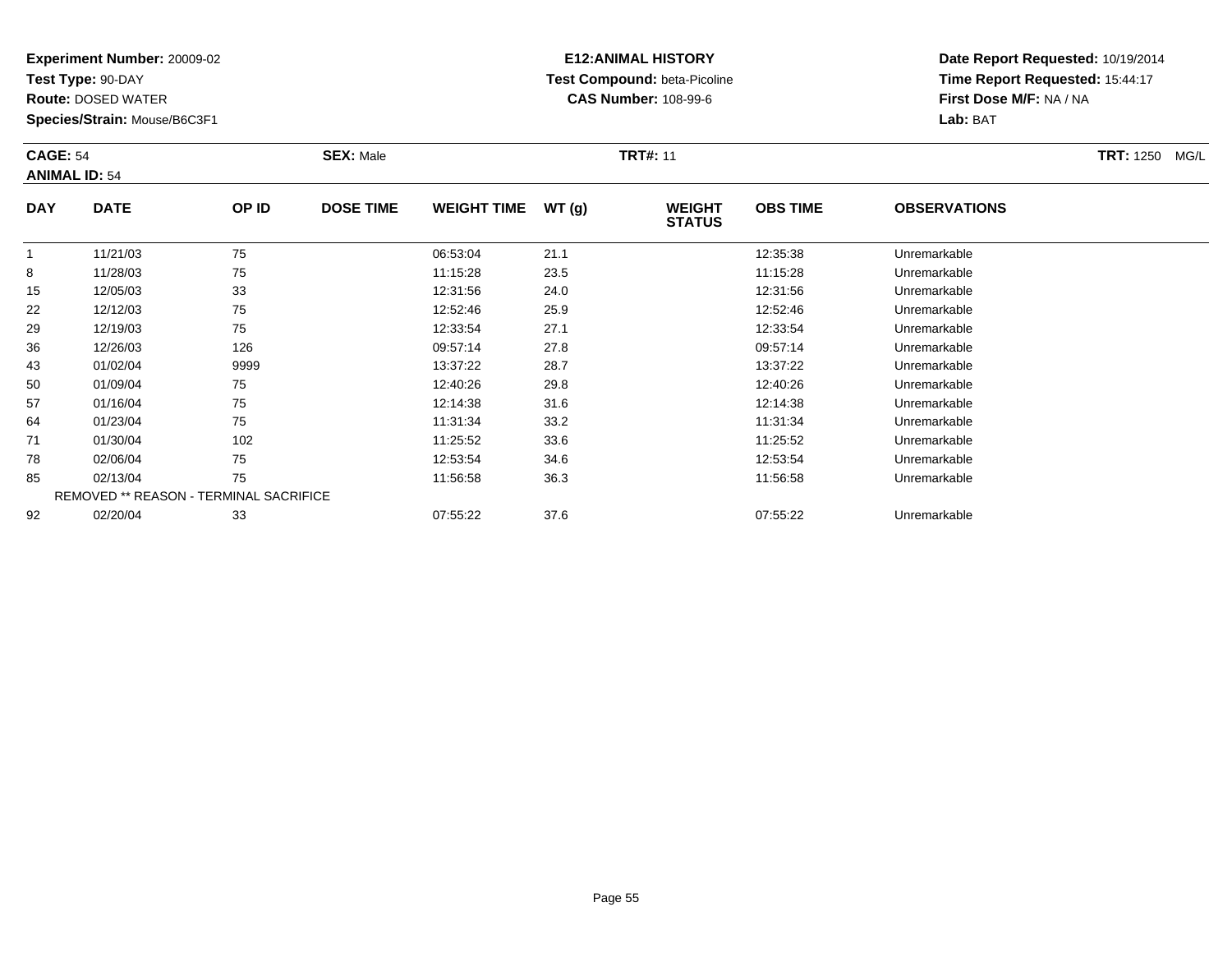**Test Type:** 90-DAY

92

**Route:** DOSED WATER

**Species/Strain:** Mouse/B6C3F1

### **E12:ANIMAL HISTORY Test Compound:** beta-Picoline**CAS Number:** 108-99-6

**Date Report Requested:** 10/19/2014**Time Report Requested:** 15:44:17**First Dose M/F:** NA / NA**Lab:** BAT

|            | <b>CAGE: 55</b><br><b>ANIMAL ID: 55</b>       |       | <b>SEX: Male</b> |                    |       | <b>TRT#: 11</b>                |                 | <b>TRT: 1250</b><br>MG/L |  |
|------------|-----------------------------------------------|-------|------------------|--------------------|-------|--------------------------------|-----------------|--------------------------|--|
| <b>DAY</b> | <b>DATE</b>                                   | OP ID | <b>DOSE TIME</b> | <b>WEIGHT TIME</b> | WT(g) | <b>WEIGHT</b><br><b>STATUS</b> | <b>OBS TIME</b> | <b>OBSERVATIONS</b>      |  |
|            | 11/21/03                                      | 75    |                  | 06:53:40           | 23.5  |                                | 12:36:14        | Unremarkable             |  |
| 8          | 11/28/03                                      | 75    |                  | 11:16:20           | 24.3  |                                | 11:16:20        | Unremarkable             |  |
| 15         | 12/05/03                                      | 33    |                  | 12:34:06           | 25.4  |                                | 12:34:06        | Unremarkable             |  |
| 22         | 12/12/03                                      | 75    |                  | 12:54:24           | 26.3  |                                | 12:54:24        | Unremarkable             |  |
| 29         | 12/19/03                                      | 75    |                  | 12:35:56           | 27.4  |                                | 12:35:56        | Unremarkable             |  |
| 36         | 12/26/03                                      | 126   |                  | 09:59:52           | 29.0  |                                | 09:59:52        | Unremarkable             |  |
| 43         | 01/02/04                                      | 9999  |                  | 13:38:50           | 29.9  |                                | 13:38:50        | Unremarkable             |  |
| 50         | 01/09/04                                      | 75    |                  | 12:42:22           | 31.4  |                                | 12:42:22        | Unremarkable             |  |
| 57         | 01/16/04                                      | 75    |                  | 12:17:38           | 32.7  |                                | 12:17:38        | Unremarkable             |  |
| 64         | 01/23/04                                      | 75    |                  | 11:33:58           | 34.0  |                                | 11:33:58        | Unremarkable             |  |
| 71         | 01/30/04                                      | 102   |                  | 11:26:32           | 34.6  |                                | 11:26:32        | Unremarkable             |  |
| 78         | 02/06/04                                      | 75    |                  | 12:55:42           | 35.5  |                                | 12:55:42        | Unremarkable             |  |
| 85         | 02/13/04                                      | 75    |                  | 11:58:38           | 36.4  |                                | 11:58:38        | Unremarkable             |  |
|            | <b>REMOVED ** REASON - TERMINAL SACRIFICE</b> |       |                  |                    |       |                                |                 |                          |  |

02/20/04 <sup>33</sup> 07:55:52 38.2 07:55:52 Unremarkable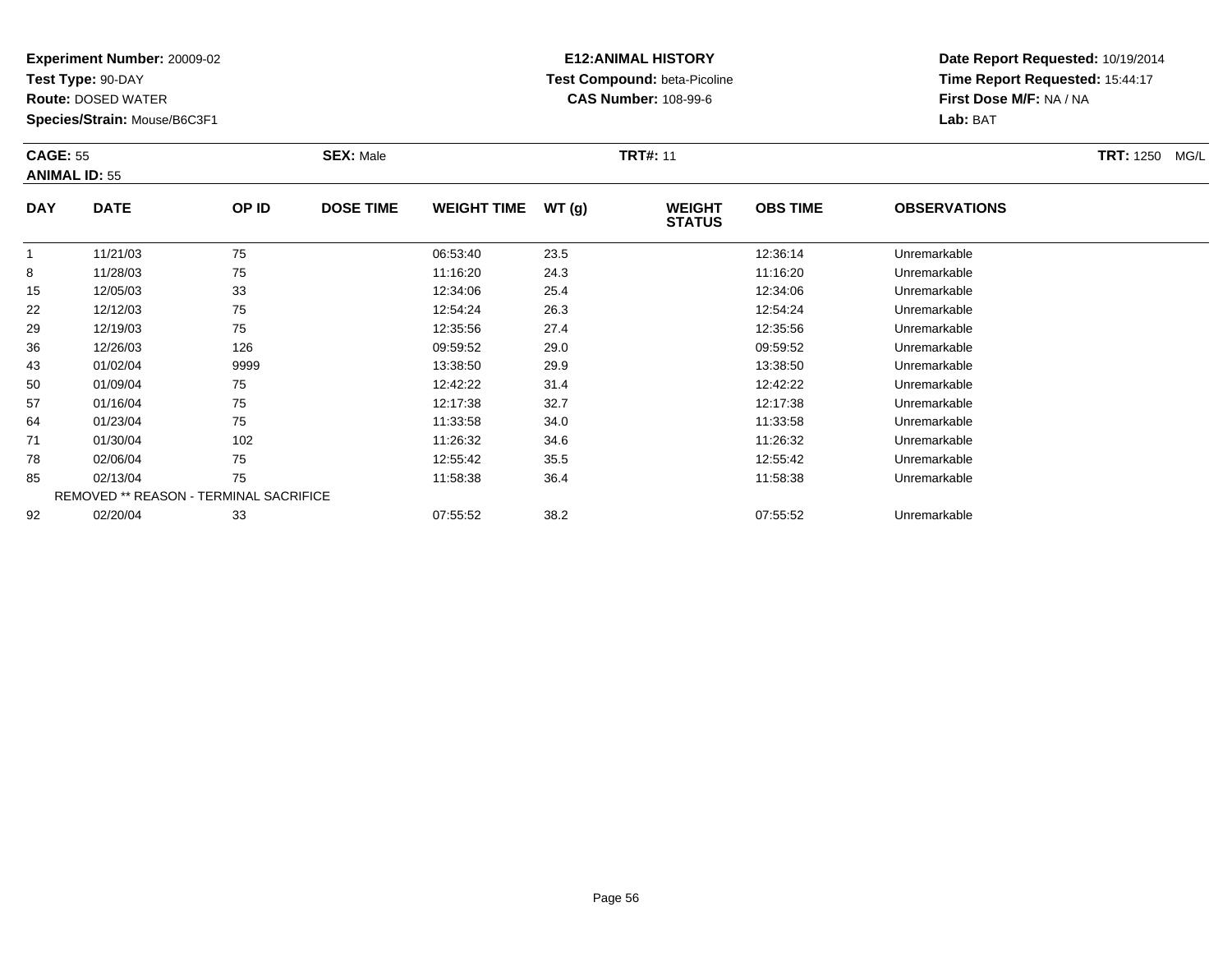**Test Type:** 90-DAY

92

**Route:** DOSED WATER

**Species/Strain:** Mouse/B6C3F1

# **E12:ANIMAL HISTORY Test Compound:** beta-Picoline**CAS Number:** 108-99-6

**Date Report Requested:** 10/19/2014**Time Report Requested:** 15:44:17**First Dose M/F:** NA / NA**Lab:** BAT

| <b>CAGE: 56</b> | <b>ANIMAL ID: 56</b>                          |       | <b>SEX: Male</b> |                    |       | <b>TRT#: 11</b>                |                 |                     | <b>TRT: 1250</b><br>MG/L |
|-----------------|-----------------------------------------------|-------|------------------|--------------------|-------|--------------------------------|-----------------|---------------------|--------------------------|
| <b>DAY</b>      | <b>DATE</b>                                   | OP ID | <b>DOSE TIME</b> | <b>WEIGHT TIME</b> | WT(g) | <b>WEIGHT</b><br><b>STATUS</b> | <b>OBS TIME</b> | <b>OBSERVATIONS</b> |                          |
| 1               | 11/21/03                                      | 75    |                  | 06:54:16           | 21.5  |                                | 12:36:52        | Unremarkable        |                          |
| 8               | 11/28/03                                      | 75    |                  | 11:17:26           | 23.2  |                                | 11:17:26        | Unremarkable        |                          |
| 15              | 12/05/03                                      | 33    |                  | 12:35:34           | 24.8  |                                | 12:35:34        | Unremarkable        |                          |
| 22              | 12/12/03                                      | 75    |                  | 12:56:08           | 26.2  |                                | 12:56:08        | Unremarkable        |                          |
| 29              | 12/19/03                                      | 75    |                  | 12:37:40           | 27.6  |                                | 12:37:40        | Unremarkable        |                          |
| 36              | 12/26/03                                      | 126   |                  | 10:00:52           | 29.4  |                                | 10:00:52        | Unremarkable        |                          |
| 43              | 01/02/04                                      | 9999  |                  | 13:40:28           | 30.2  |                                | 13:40:28        | Unremarkable        |                          |
| 50              | 01/09/04                                      | 75    |                  | 12:44:28           | 32.7  |                                | 12:44:28        | Unremarkable        |                          |
| 57              | 01/16/04                                      | 75    |                  | 12:19:38           | 34.9  |                                | 12:19:38        | Unremarkable        |                          |
| 64              | 01/23/04                                      | 75    |                  | 11:35:42           | 36.3  |                                | 11:35:42        | Unremarkable        |                          |
| 71              | 01/30/04                                      | 102   |                  | 11:20:24           | 37.3  |                                | 11:20:24        | Unremarkable        |                          |
| 78              | 02/06/04                                      | 75    |                  | 12:57:08           | 38.3  |                                | 12:57:08        | Unremarkable        |                          |
| 85              | 02/13/04                                      | 75    |                  | 12:00:26           | 39.7  |                                | 12:00:26        | Unremarkable        |                          |
|                 | <b>REMOVED ** REASON - TERMINAL SACRIFICE</b> |       |                  |                    |       |                                |                 |                     |                          |

02/20/04 <sup>33</sup> 07:56:24 41.7 07:56:24 Unremarkable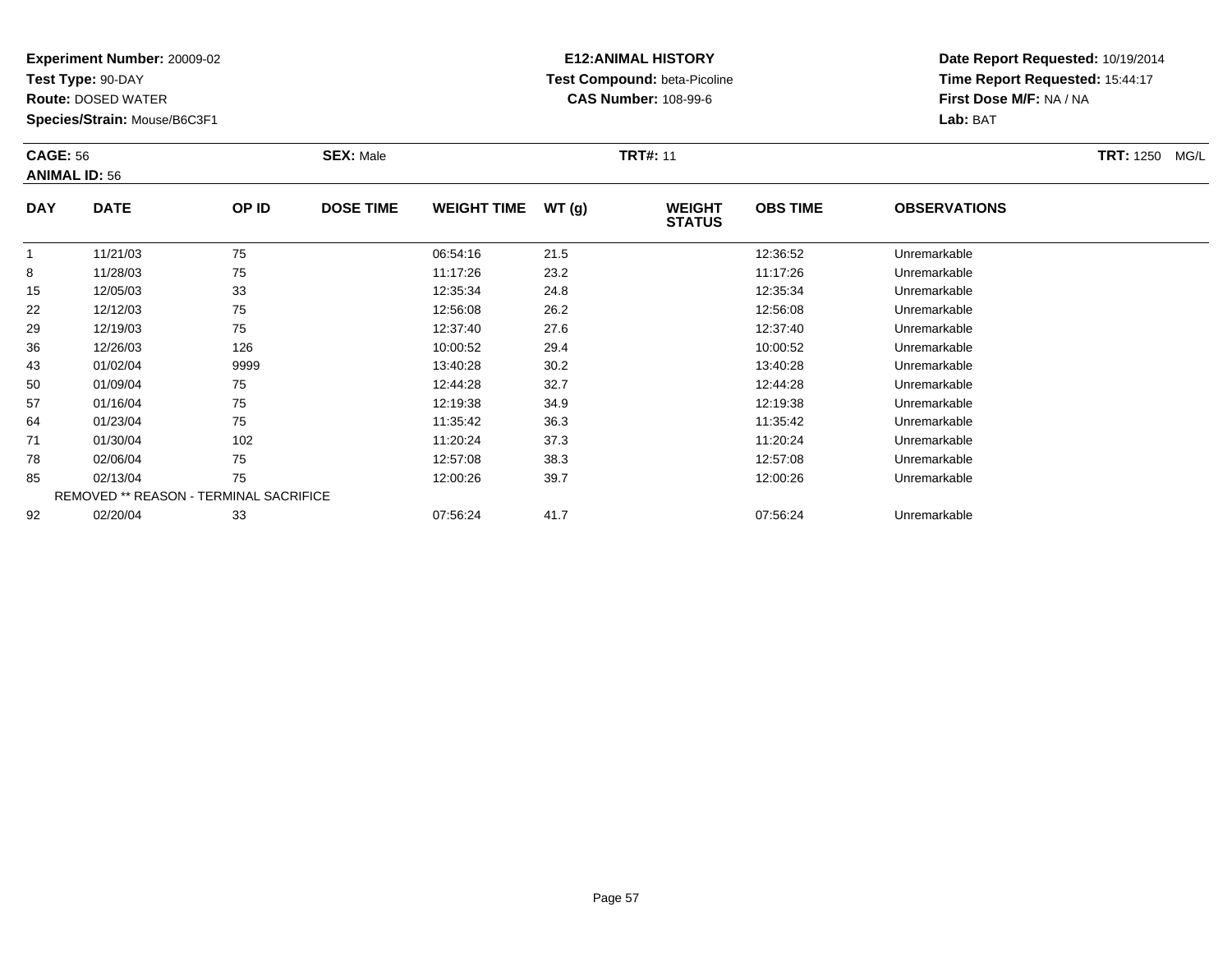**Test Type:** 90-DAY

64

71

78

85

92

**Route:** DOSED WATER

**Species/Strain:** Mouse/B6C3F1

REMOVED \*\* REASON - TERMINAL SACRIFICE

### **E12:ANIMAL HISTORY Test Compound:** beta-Picoline**CAS Number:** 108-99-6

**Date Report Requested:** 10/19/2014**Time Report Requested:** 15:44:17**First Dose M/F:** NA / NA**Lab:** BAT

|            | <b>CAGE: 57</b><br><b>ANIMAL ID: 57</b> |       | <b>SEX: Male</b> |                    | <b>TRT#: 11</b> |                                |                 |                     |  |  |
|------------|-----------------------------------------|-------|------------------|--------------------|-----------------|--------------------------------|-----------------|---------------------|--|--|
| <b>DAY</b> | <b>DATE</b>                             | OP ID | <b>DOSE TIME</b> | <b>WEIGHT TIME</b> | WT(g)           | <b>WEIGHT</b><br><b>STATUS</b> | <b>OBS TIME</b> | <b>OBSERVATIONS</b> |  |  |
|            | 11/21/03                                | 75    |                  | 06:54:46           | 20.1            |                                | 12:37:24        | Unremarkable        |  |  |
| 8          | 11/28/03                                | 75    |                  | 11:18:24           | 21.7            |                                | 11:18:24        | Unremarkable        |  |  |
| 15         | 12/05/03                                | 33    |                  | 12:36:46           | 22.4            |                                | 12:36:46        | Unremarkable        |  |  |
| 22         | 12/12/03                                | 75    |                  | 12:58:34           | 23.8            |                                | 12:58:34        | Unremarkable        |  |  |
| 29         | 12/19/03                                | 75    |                  | 12:39:44           | 25.1            |                                | 12:39:44        | Unremarkable        |  |  |
| 36         | 12/26/03                                | 126   |                  | 10:01:48           | 27.0            |                                | 10:01:48        | Unremarkable        |  |  |
| 43         | 01/02/04                                | 9999  |                  | 13:41:54           | 27.8            |                                | 13:41:54        | Unremarkable        |  |  |
| 50         | 01/09/04                                | 75    |                  | 12:46:00           | 29.5            |                                | 12:46:00        | Unremarkable        |  |  |
| 57         | 01/16/04                                | 75    |                  | 12:21:14           | 31.3            |                                | 12:21:14        | Unremarkable        |  |  |

01/23/04 <sup>75</sup> 11:37:08 30.8 11:37:08 Unremarkable

1 01/30/04 102 102 11:21:12 31.8 11:21:12 11:21:12 Unremarkable

02/06/04 <sup>75</sup> 12:58:38 33.4 12:58:38 Unremarkable

02/13/04 <sup>75</sup> 12:02:30 33.9 12:02:30 Unremarkable

02/20/04 <sup>33</sup> 07:56:54 34.1 07:56:54 Unremarkable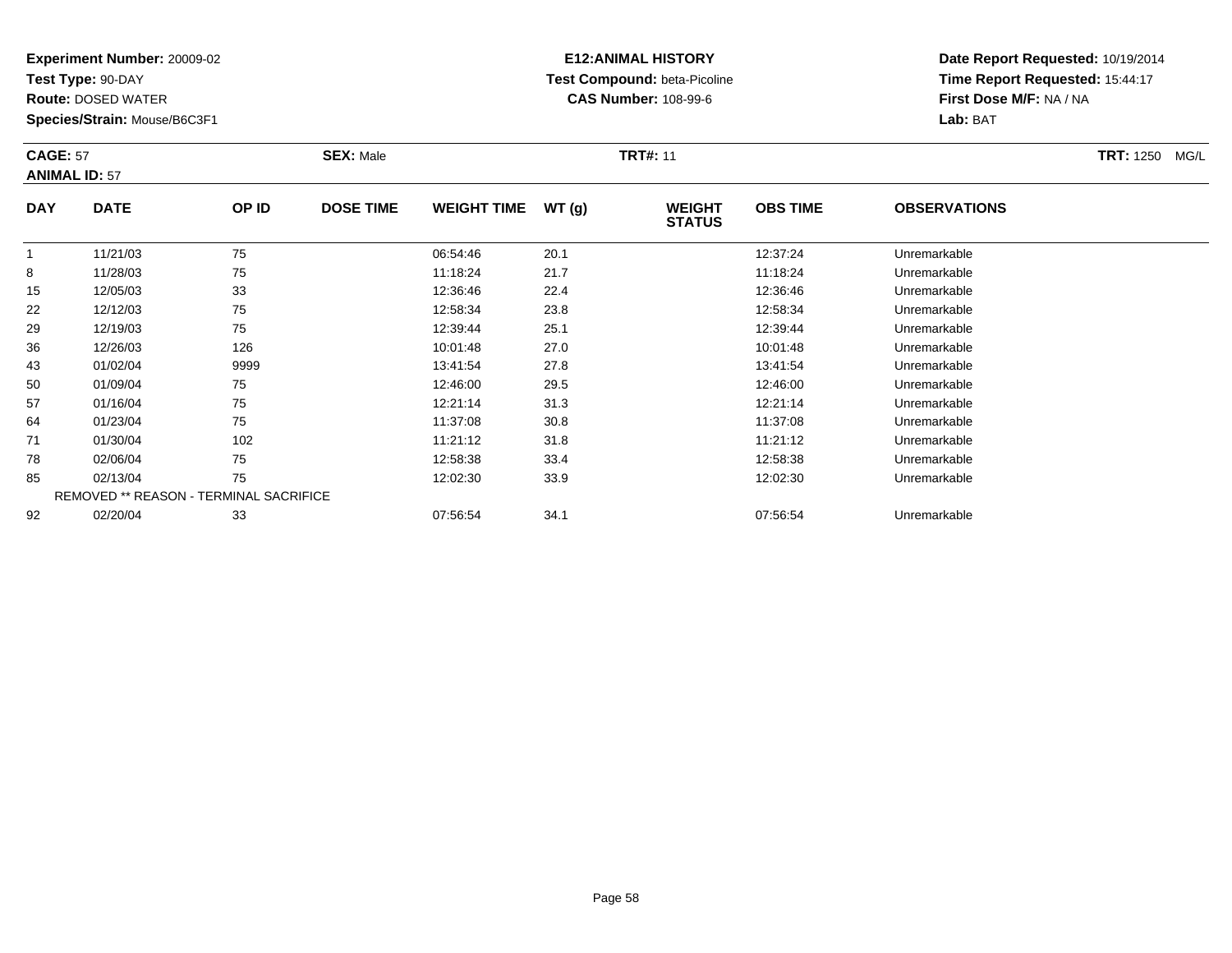**Test Type:** 90-DAY

**Route:** DOSED WATER

**Species/Strain:** Mouse/B6C3F1

# **E12:ANIMAL HISTORY Test Compound:** beta-Picoline**CAS Number:** 108-99-6

**Date Report Requested:** 10/19/2014**Time Report Requested:** 15:44:17**First Dose M/F:** NA / NA**Lab:** BAT

|            | <b>CAGE: 58</b><br><b>ANIMAL ID: 58</b>       |       | <b>SEX: Male</b> |                    |       | <b>TRT#: 11</b>                |                 | <b>TRT: 1250</b><br>MG/L |  |
|------------|-----------------------------------------------|-------|------------------|--------------------|-------|--------------------------------|-----------------|--------------------------|--|
| <b>DAY</b> | <b>DATE</b>                                   | OP ID | <b>DOSE TIME</b> | <b>WEIGHT TIME</b> | WT(g) | <b>WEIGHT</b><br><b>STATUS</b> | <b>OBS TIME</b> | <b>OBSERVATIONS</b>      |  |
|            | 11/21/03                                      | 75    |                  | 06:55:14           | 20.9  |                                | 12:37:54        | Unremarkable             |  |
| 8          | 11/28/03                                      | 75    |                  | 11:19:26           | 22.4  |                                | 11:19:26        | Unremarkable             |  |
| 15         | 12/05/03                                      | 33    |                  | 12:38:16           | 23.3  |                                | 12:38:16        | Unremarkable             |  |
| 22         | 12/12/03                                      | 75    |                  | 13:00:48           | 24.8  |                                | 13:00:48        | Unremarkable             |  |
| 29         | 12/19/03                                      | 75    |                  | 12:41:22           | 26.6  |                                | 12:41:22        | Unremarkable             |  |
| 36         | 12/26/03                                      | 126   |                  | 10:02:44           | 27.7  |                                | 10:02:44        | Unremarkable             |  |
| 43         | 01/02/04                                      | 9999  |                  | 13:43:16           | 29.3  |                                | 13:43:16        | Unremarkable             |  |
| 50         | 01/09/04                                      | 75    |                  | 12:48:06           | 30.5  |                                | 12:48:06        | Unremarkable             |  |
| 57         | 01/16/04                                      | 75    |                  | 12:22:46           | 31.9  |                                | 12:22:46        | Unremarkable             |  |
| 64         | 01/23/04                                      | 75    |                  | 11:39:30           | 33.5  |                                | 11:39:30        | Unremarkable             |  |
| 71         | 01/30/04                                      | 102   |                  | 11:22:00           | 34.9  |                                | 11:22:00        | Unremarkable             |  |
| 78         | 02/06/04                                      | 75    |                  | 13:00:18           | 37.2  |                                | 13:00:18        | Unremarkable             |  |
| 85         | 02/13/04                                      | 75    |                  | 12:03:58           | 38.5  |                                | 12:03:58        | Unremarkable             |  |
|            | <b>REMOVED ** REASON - TERMINAL SACRIFICE</b> |       |                  |                    |       |                                |                 |                          |  |
| 92         | 02/20/04                                      | 33    |                  | 07:57:22           | 38.6  |                                | 07:57:22        | Unremarkable             |  |

02/20/04 <sup>33</sup> 07:57:22 38.6 07:57:22 Unremarkable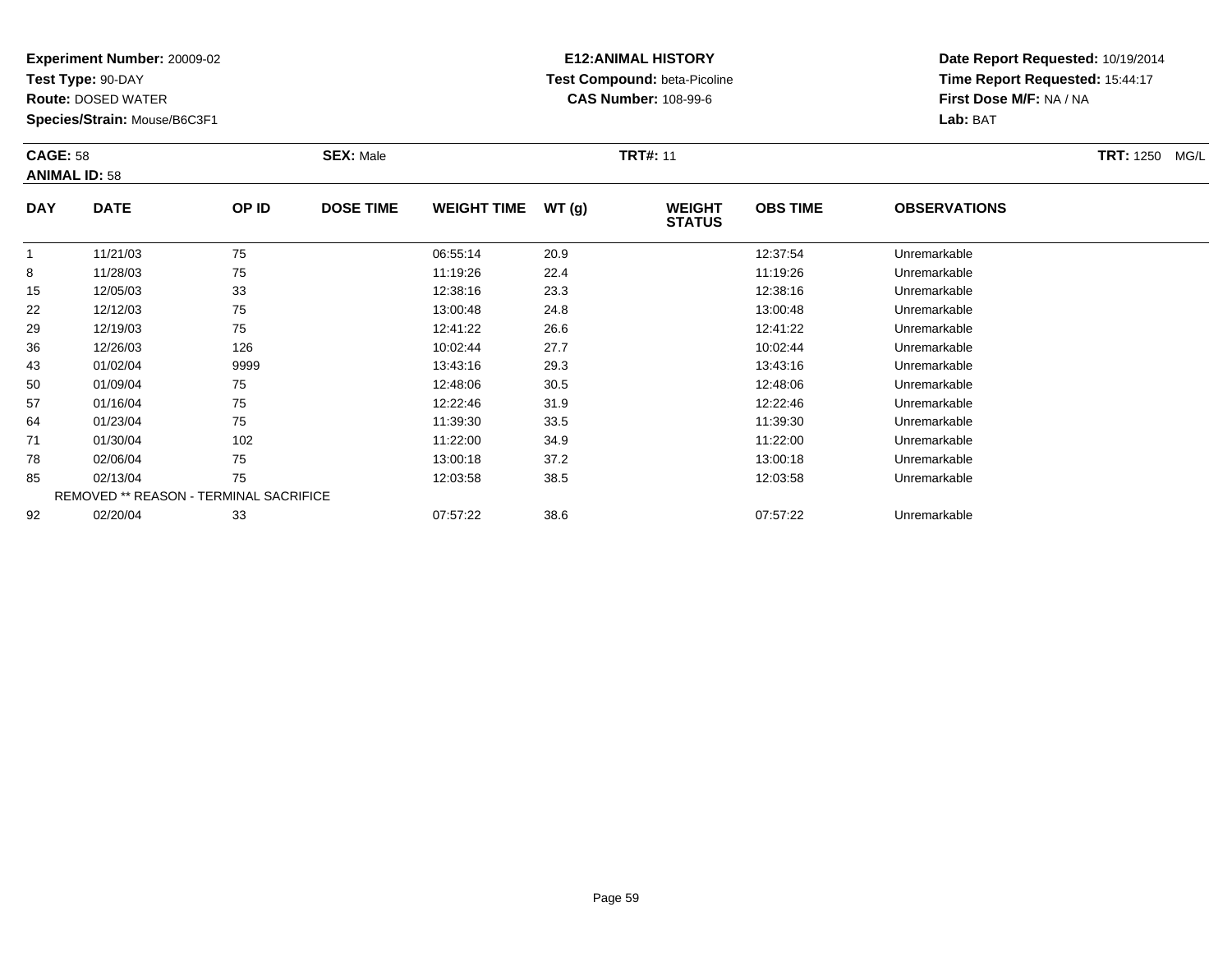**Test Type:** 90-DAY

92

**Route:** DOSED WATER

**Species/Strain:** Mouse/B6C3F1

# **E12:ANIMAL HISTORY Test Compound:** beta-Picoline**CAS Number:** 108-99-6

**Date Report Requested:** 10/19/2014**Time Report Requested:** 15:44:17**First Dose M/F:** NA / NA**Lab:** BAT

| <b>CAGE: 59</b> | <b>ANIMAL ID: 59</b>                          |       | <b>SEX: Male</b> |                    |       | <b>TRT#: 11</b>                |                 |                     | <b>TRT: 1250</b><br>MG/L |
|-----------------|-----------------------------------------------|-------|------------------|--------------------|-------|--------------------------------|-----------------|---------------------|--------------------------|
| <b>DAY</b>      | <b>DATE</b>                                   | OP ID | <b>DOSE TIME</b> | <b>WEIGHT TIME</b> | WT(g) | <b>WEIGHT</b><br><b>STATUS</b> | <b>OBS TIME</b> | <b>OBSERVATIONS</b> |                          |
|                 | 11/21/03                                      | 75    |                  | 06:55:40           | 23.2  |                                | 12:38:30        | Unremarkable        |                          |
| 8               | 11/28/03                                      | 75    |                  | 11:20:24           | 25.7  |                                | 11:20:24        | Unremarkable        |                          |
| 15              | 12/05/03                                      | 33    |                  | 12:40:20           | 26.6  |                                | 12:40:20        | Unremarkable        |                          |
| 22              | 12/12/03                                      | 75    |                  | 13:02:40           | 28.0  |                                | 13:02:40        | Unremarkable        |                          |
| 29              | 12/19/03                                      | 75    |                  | 12:43:10           | 29.7  |                                | 12:43:10        | Unremarkable        |                          |
| 36              | 12/26/03                                      | 126   |                  | 10:03:42           | 31.1  |                                | 10:03:42        | Unremarkable        |                          |
| 43              | 01/02/04                                      | 9999  |                  | 13:44:54           | 32.3  |                                | 13:44:54        | Unremarkable        |                          |
| 50              | 01/09/04                                      | 75    |                  | 12:50:30           | 34.4  |                                | 12:50:30        | Unremarkable        |                          |
| 57              | 01/16/04                                      | 75    |                  | 12:24:46           | 35.9  |                                | 12:24:46        | Unremarkable        |                          |
| 64              | 01/23/04                                      | 75    |                  | 11:40:50           | 37.2  |                                | 11:40:50        | Unremarkable        |                          |
| 71              | 01/30/04                                      | 102   |                  | 11:22:36           | 38.6  |                                | 11:22:36        | Unremarkable        |                          |
| 78              | 02/06/04                                      | 75    |                  | 13:01:54           | 38.9  |                                | 13:01:54        | Unremarkable        |                          |
| 85              | 02/13/04                                      | 75    |                  | 12:05:38           | 40.5  |                                | 12:05:38        | Unremarkable        |                          |
|                 | <b>REMOVED ** REASON - TERMINAL SACRIFICE</b> |       |                  |                    |       |                                |                 |                     |                          |

02/20/04 <sup>33</sup> 07:57:50 41.8 07:57:50 Unremarkable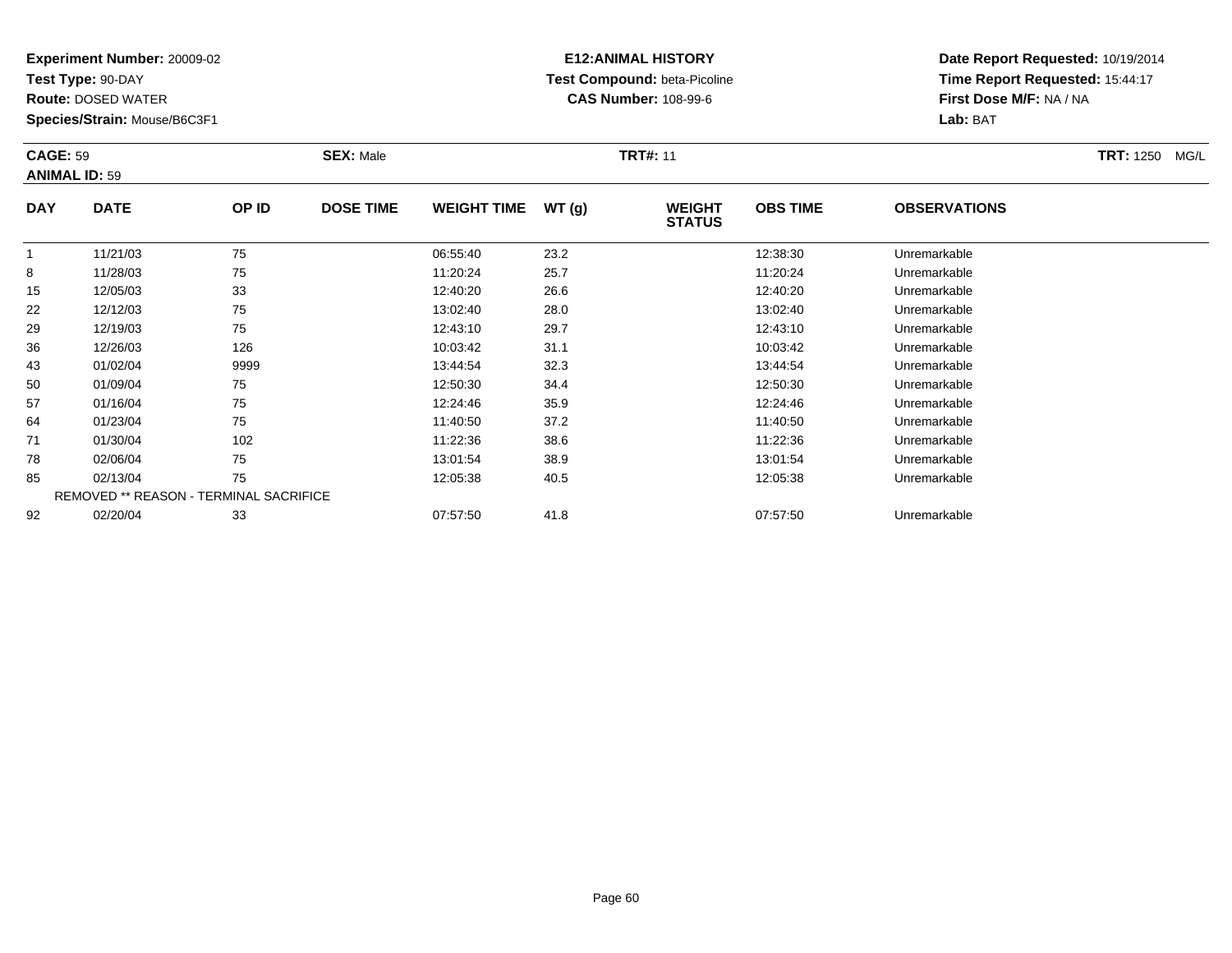**Test Type:** 90-DAY

92

**Route:** DOSED WATER

**Species/Strain:** Mouse/B6C3F1

# **E12:ANIMAL HISTORY Test Compound:** beta-Picoline**CAS Number:** 108-99-6

**Date Report Requested:** 10/19/2014**Time Report Requested:** 15:44:17**First Dose M/F:** NA / NA**Lab:** BAT

| <b>CAGE: 60</b> | <b>ANIMAL ID: 60</b>                          |       | <b>SEX: Male</b> |                    |       | <b>TRT#: 11</b>                |                 |                     | <b>TRT: 1250</b><br>MG/L |
|-----------------|-----------------------------------------------|-------|------------------|--------------------|-------|--------------------------------|-----------------|---------------------|--------------------------|
| <b>DAY</b>      | <b>DATE</b>                                   | OP ID | <b>DOSE TIME</b> | <b>WEIGHT TIME</b> | WT(g) | <b>WEIGHT</b><br><b>STATUS</b> | <b>OBS TIME</b> | <b>OBSERVATIONS</b> |                          |
|                 | 11/21/03                                      | 75    |                  | 06:56:06           | 21.1  |                                | 12:39:20        | Unremarkable        |                          |
| 8               | 11/28/03                                      | 75    |                  | 11:21:28           | 21.8  |                                | 11:21:28        | Unremarkable        |                          |
| 15              | 12/05/03                                      | 33    |                  | 12:43:24           | 23.7  |                                | 12:43:24        | Unremarkable        |                          |
| 22              | 12/12/03                                      | 75    |                  | 13:04:28           | 24.5  |                                | 13:04:28        | Unremarkable        |                          |
| 29              | 12/19/03                                      | 75    |                  | 12:45:04           | 26.0  |                                | 12:45:04        | Unremarkable        |                          |
| 36              | 12/26/03                                      | 126   |                  | 10:04:26           | 26.6  |                                | 10:04:26        | Unremarkable        |                          |
| 43              | 01/02/04                                      | 9999  |                  | 13:46:20           | 27.3  |                                | 13:46:20        | Unremarkable        |                          |
| 50              | 01/09/04                                      | 75    |                  | 12:52:12           | 28.2  |                                | 12:52:12        | Unremarkable        |                          |
| 57              | 01/16/04                                      | 75    |                  | 12:26:26           | 28.6  |                                | 12:26:26        | Unremarkable        |                          |
| 64              | 01/23/04                                      | 75    |                  | 11:42:20           | 29.3  |                                | 11:42:20        | Unremarkable        |                          |
| 71              | 01/30/04                                      | 102   |                  | 11:23:12           | 30.5  |                                | 11:23:12        | Unremarkable        |                          |
| 78              | 02/06/04                                      | 75    |                  | 13:03:34           | 30.6  |                                | 13:03:34        | Unremarkable        |                          |
| 85              | 02/13/04                                      | 75    |                  | 12:07:04           | 31.7  |                                | 12:07:04        | Unremarkable        |                          |
|                 | <b>REMOVED ** REASON - TERMINAL SACRIFICE</b> |       |                  |                    |       |                                |                 |                     |                          |

02/20/04 <sup>33</sup> 07:58:20 32.7 07:58:20 Unremarkable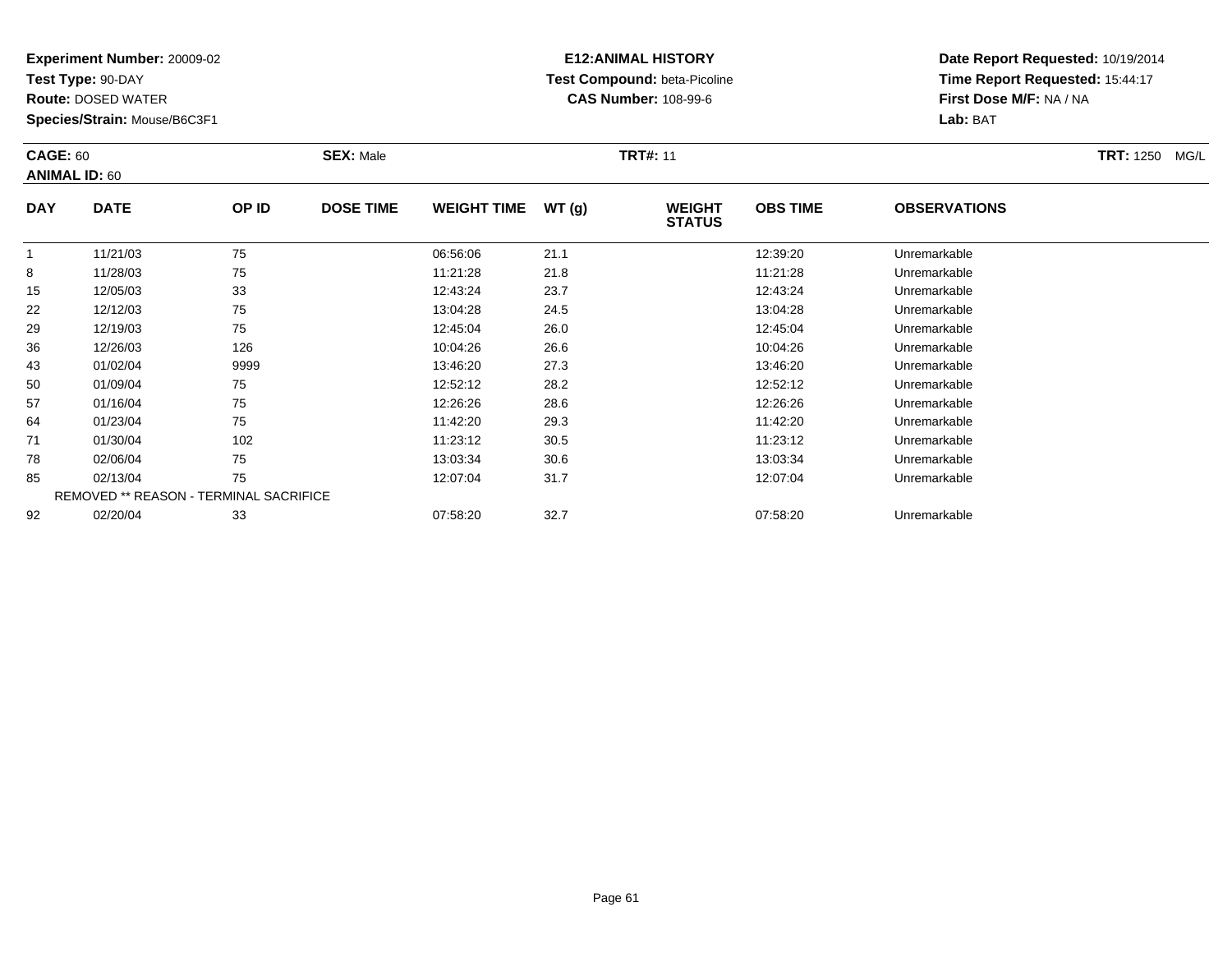**Test Type:** 90-DAY

**Route:** DOSED WATER

**Species/Strain:** Mouse/B6C3F1

### **E12:ANIMAL HISTORY Test Compound:** beta-Picoline**CAS Number:** 108-99-6

| <b>CAGE: 61</b> | <b>ANIMAL ID: 61</b>                          |       | <b>SEX: Female</b> |                    |       | <b>TRT#: 2</b>                 |                 |                     | TRT: 0<br>MG/L |
|-----------------|-----------------------------------------------|-------|--------------------|--------------------|-------|--------------------------------|-----------------|---------------------|----------------|
| <b>DAY</b>      | <b>DATE</b>                                   | OP ID | <b>DOSE TIME</b>   | <b>WEIGHT TIME</b> | WT(g) | <b>WEIGHT</b><br><b>STATUS</b> | <b>OBS TIME</b> | <b>OBSERVATIONS</b> |                |
|                 | 11/20/03                                      | 75    |                    | 06:41:40           | 17.7  |                                | 10:43:04        | Unremarkable        |                |
| 8               | 11/27/03                                      | 126   |                    | 16:14:30           | 17.8  |                                | 16:14:30        | Unremarkable        |                |
| 15              | 12/04/03                                      | 33    |                    | 10:03:56           | 19.2  |                                | 10:03:56        | Unremarkable        |                |
| 22              | 12/11/03                                      | 75    |                    | 09:18:16           | 20.0  |                                | 09:18:16        | Unremarkable        |                |
| 29              | 12/18/03                                      | 75    |                    | 10:13:10           | 20.9  |                                | 10:13:10        | Unremarkable        |                |
| 36              | 12/25/03                                      | 126   |                    | 13:07:24           | 20.9  |                                | 13:07:24        | Unremarkable        |                |
| 43              | 01/01/04                                      | 75    |                    | 10:11:20           | 23.1  |                                | 10:11:20        | Unremarkable        |                |
| 50              | 01/08/04                                      | 75    |                    | 09:31:46           | 22.0  |                                | 09:31:46        | Unremarkable        |                |
| 57              | 01/15/04                                      | 75    |                    | 09:18:58           | 24.5  |                                | 09:18:58        | Unremarkable        |                |
| 64              | 01/22/04                                      | 75    |                    | 09:07:58           | 23.6  |                                | 09:07:58        | Unremarkable        |                |
| 71              | 01/29/04                                      | 102   |                    | 10:40:52           | 23.6  |                                | 10:40:52        | Unremarkable        |                |
| 78              | 02/05/04                                      | 75    |                    | 09:40:58           | 23.8  |                                | 09:40:58        | Unremarkable        |                |
| 85              | 02/12/04                                      | 75    |                    | 09:08:34           | 24.3  |                                | 09:08:34        | Unremarkable        |                |
|                 | <b>REMOVED ** REASON - TERMINAL SACRIFICE</b> |       |                    |                    |       |                                |                 |                     |                |
| 92              | 02/19/04                                      | 33    |                    | 07:10:24           | 24.7  |                                | 07:10:24        | Unremarkable        |                |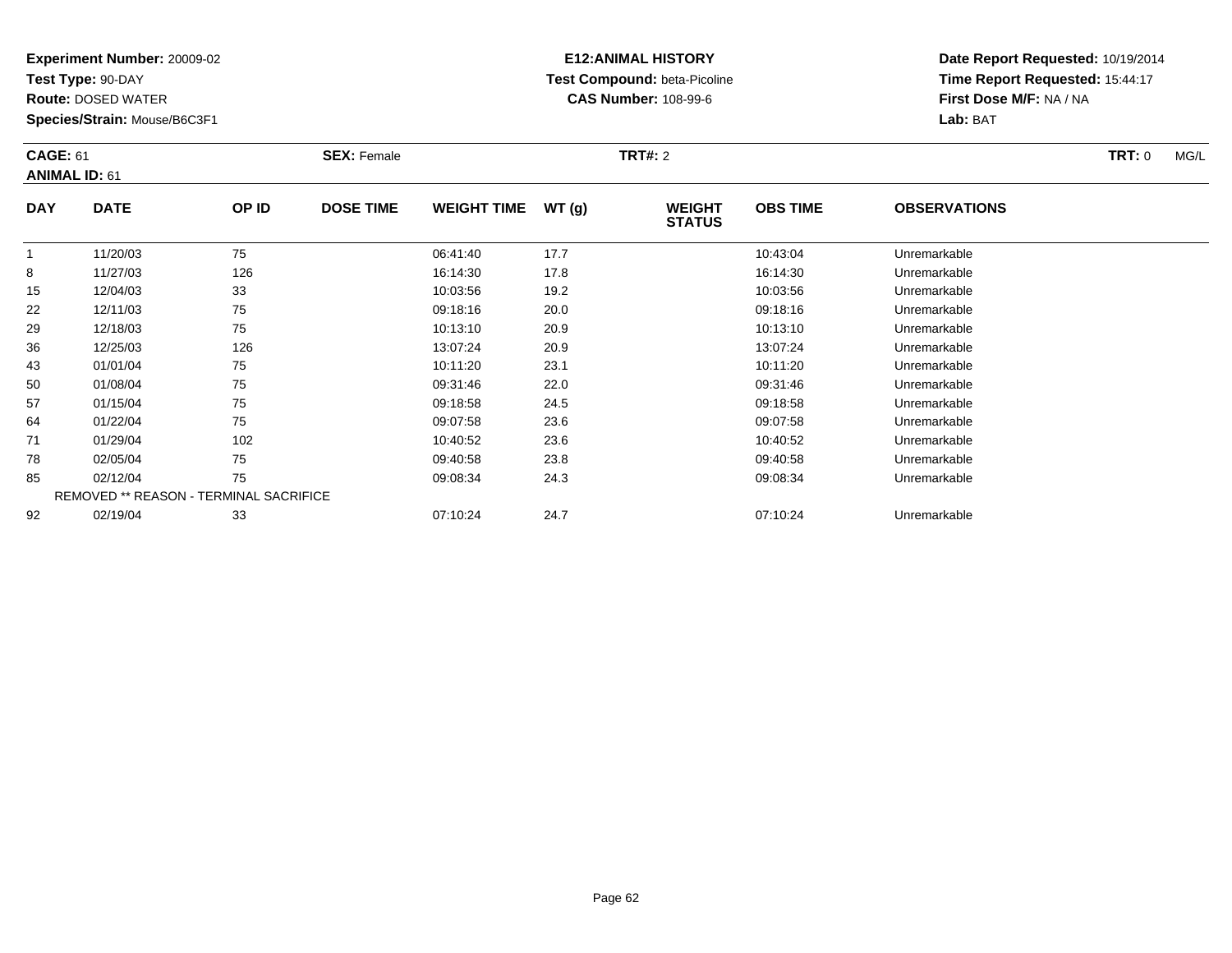**Test Type:** 90-DAY

**Route:** DOSED WATER

**Species/Strain:** Mouse/B6C3F1

# **E12:ANIMAL HISTORY Test Compound:** beta-Picoline**CAS Number:** 108-99-6

| <b>CAGE: 61</b> | <b>ANIMAL ID: 62</b>                          |       | <b>SEX: Female</b> |                    |       | <b>TRT#: 2</b>                 |                 |                     | <b>TRT: 0</b><br>MG/L |
|-----------------|-----------------------------------------------|-------|--------------------|--------------------|-------|--------------------------------|-----------------|---------------------|-----------------------|
| <b>DAY</b>      | <b>DATE</b>                                   | OP ID | <b>DOSE TIME</b>   | <b>WEIGHT TIME</b> | WT(g) | <b>WEIGHT</b><br><b>STATUS</b> | <b>OBS TIME</b> | <b>OBSERVATIONS</b> |                       |
|                 | 11/20/03                                      | 75    |                    | 06:41:40           | 18.7  |                                | 10:43:04        | Unremarkable        |                       |
| 8               | 11/27/03                                      | 126   |                    | 16:14:30           | 19.5  |                                | 16:14:30        | Unremarkable        |                       |
| 15              | 12/04/03                                      | 33    |                    | 10:03:56           | 20.8  |                                | 10:03:56        | Unremarkable        |                       |
| 22              | 12/11/03                                      | 75    |                    | 09:18:16           | 21.0  |                                | 09:18:16        | Unremarkable        |                       |
| 29              | 12/18/03                                      | 75    |                    | 10:13:10           | 21.7  |                                | 10:13:10        | Unremarkable        |                       |
| 36              | 12/25/03                                      | 126   |                    | 13:07:24           | 21.9  |                                | 13:07:24        | Unremarkable        |                       |
| 43              | 01/01/04                                      | 75    |                    | 10:11:20           | 23.2  |                                | 10:11:20        | Unremarkable        |                       |
| 50              | 01/08/04                                      | 75    |                    | 09:31:46           | 22.7  |                                | 09:31:46        | Unremarkable        |                       |
| 57              | 01/15/04                                      | 75    |                    | 09:18:58           | 24.2  |                                | 09:18:58        | Unremarkable        |                       |
| 64              | 01/22/04                                      | 75    |                    | 09:07:58           | 25.1  |                                | 09:07:58        | Unremarkable        |                       |
| 71              | 01/29/04                                      | 102   |                    | 10:40:52           | 23.9  |                                | 10:40:52        | Unremarkable        |                       |
| 78              | 02/05/04                                      | 75    |                    | 09:40:58           | 24.5  |                                | 09:40:58        | Unremarkable        |                       |
| 85              | 02/12/04                                      | 75    |                    | 09:08:34           | 25.9  |                                | 09:08:34        | Unremarkable        |                       |
|                 | <b>REMOVED ** REASON - TERMINAL SACRIFICE</b> |       |                    |                    |       |                                |                 |                     |                       |
| 92              | 02/19/04                                      | 33    |                    | 07:10:24           | 25.5  |                                | 07:10:24        | Unremarkable        |                       |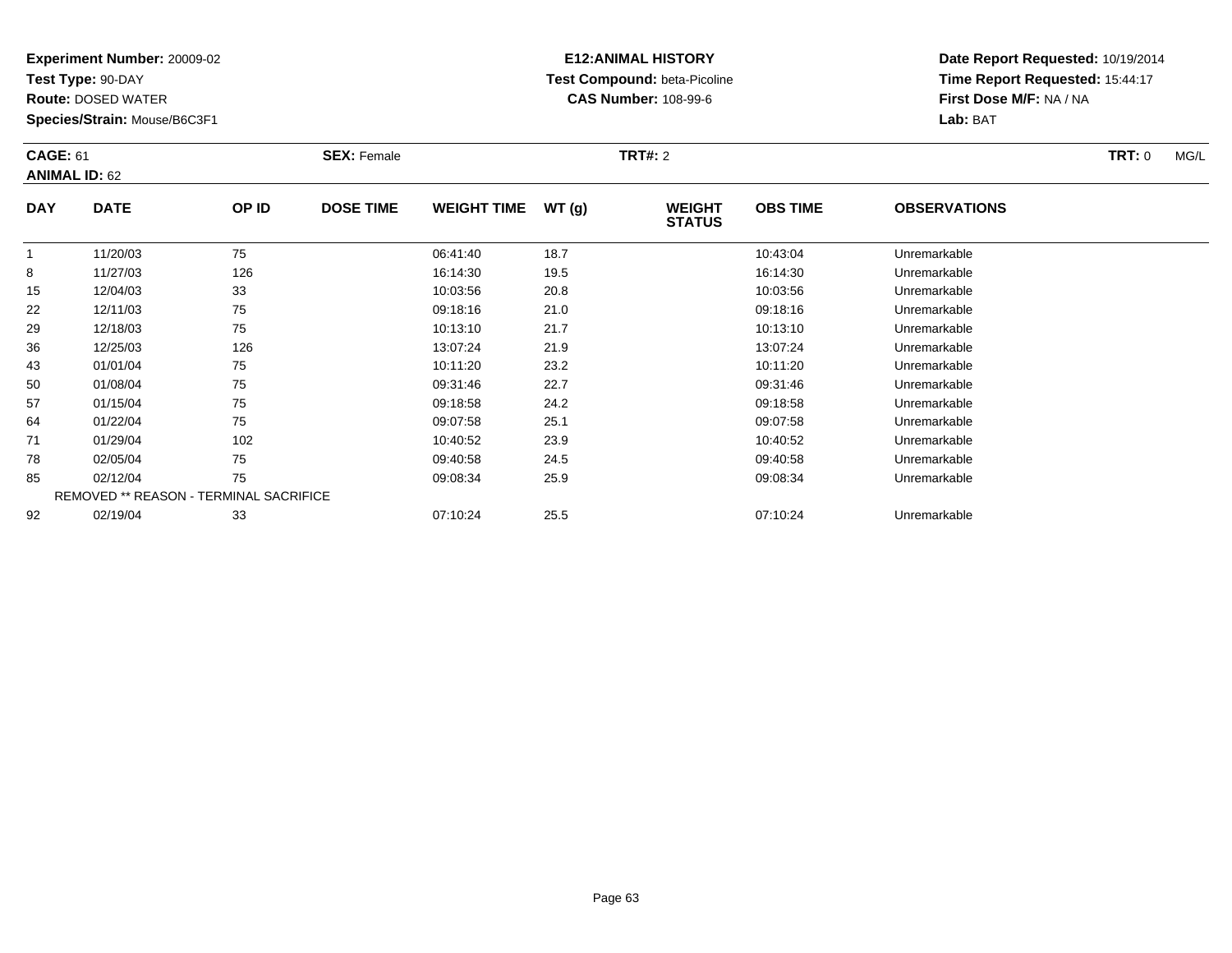**Test Type:** 90-DAY

**Route:** DOSED WATER

**Species/Strain:** Mouse/B6C3F1

### **E12:ANIMAL HISTORY Test Compound:** beta-Picoline**CAS Number:** 108-99-6

| <b>CAGE: 61</b> | <b>ANIMAL ID: 63</b>                          |       | <b>SEX: Female</b> |                    |       | <b>TRT#: 2</b>                 |                 |                     | <b>TRT:</b> 0<br>MG/L |
|-----------------|-----------------------------------------------|-------|--------------------|--------------------|-------|--------------------------------|-----------------|---------------------|-----------------------|
| <b>DAY</b>      | <b>DATE</b>                                   | OP ID | <b>DOSE TIME</b>   | <b>WEIGHT TIME</b> | WT(g) | <b>WEIGHT</b><br><b>STATUS</b> | <b>OBS TIME</b> | <b>OBSERVATIONS</b> |                       |
|                 | 11/20/03                                      | 75    |                    | 06:41:40           | 20.2  |                                | 10:43:04        | Unremarkable        |                       |
| 8               | 11/27/03                                      | 126   |                    | 16:14:30           | 20.0  |                                | 16:14:30        | Unremarkable        |                       |
| 15              | 12/04/03                                      | 33    |                    | 10:03:56           | 21.6  |                                | 10:03:56        | Unremarkable        |                       |
| 22              | 12/11/03                                      | 75    |                    | 09:18:16           | 22.0  |                                | 09:18:16        | Unremarkable        |                       |
| 29              | 12/18/03                                      | 75    |                    | 10:13:10           | 22.5  |                                | 10:13:10        | Unremarkable        |                       |
| 36              | 12/25/03                                      | 126   |                    | 13:07:24           | 23.5  |                                | 13:07:24        | Unremarkable        |                       |
| 43              | 01/01/04                                      | 75    |                    | 10:11:20           | 25.4  |                                | 10:11:20        | Unremarkable        |                       |
| 50              | 01/08/04                                      | 75    |                    | 09:31:46           | 24.7  |                                | 09:31:46        | Unremarkable        |                       |
| 57              | 01/15/04                                      | 75    |                    | 09:18:58           | 25.6  |                                | 09:18:58        | Unremarkable        |                       |
| 64              | 01/22/04                                      | 75    |                    | 09:07:58           | 28.6  |                                | 09:07:58        | Unremarkable        |                       |
| 71              | 01/29/04                                      | 102   |                    | 10:40:52           | 25.6  |                                | 10:40:52        | Unremarkable        |                       |
| 78              | 02/05/04                                      | 75    |                    | 09:40:58           | 27.1  |                                | 09:40:58        | Unremarkable        |                       |
| 85              | 02/12/04                                      | 75    |                    | 09:08:34           | 29.3  |                                | 09:08:34        | Unremarkable        |                       |
|                 | <b>REMOVED ** REASON - TERMINAL SACRIFICE</b> |       |                    |                    |       |                                |                 |                     |                       |
| 92              | 02/19/04                                      | 33    |                    | 07:10:24           | 28.2  |                                | 07:10:24        | Unremarkable        |                       |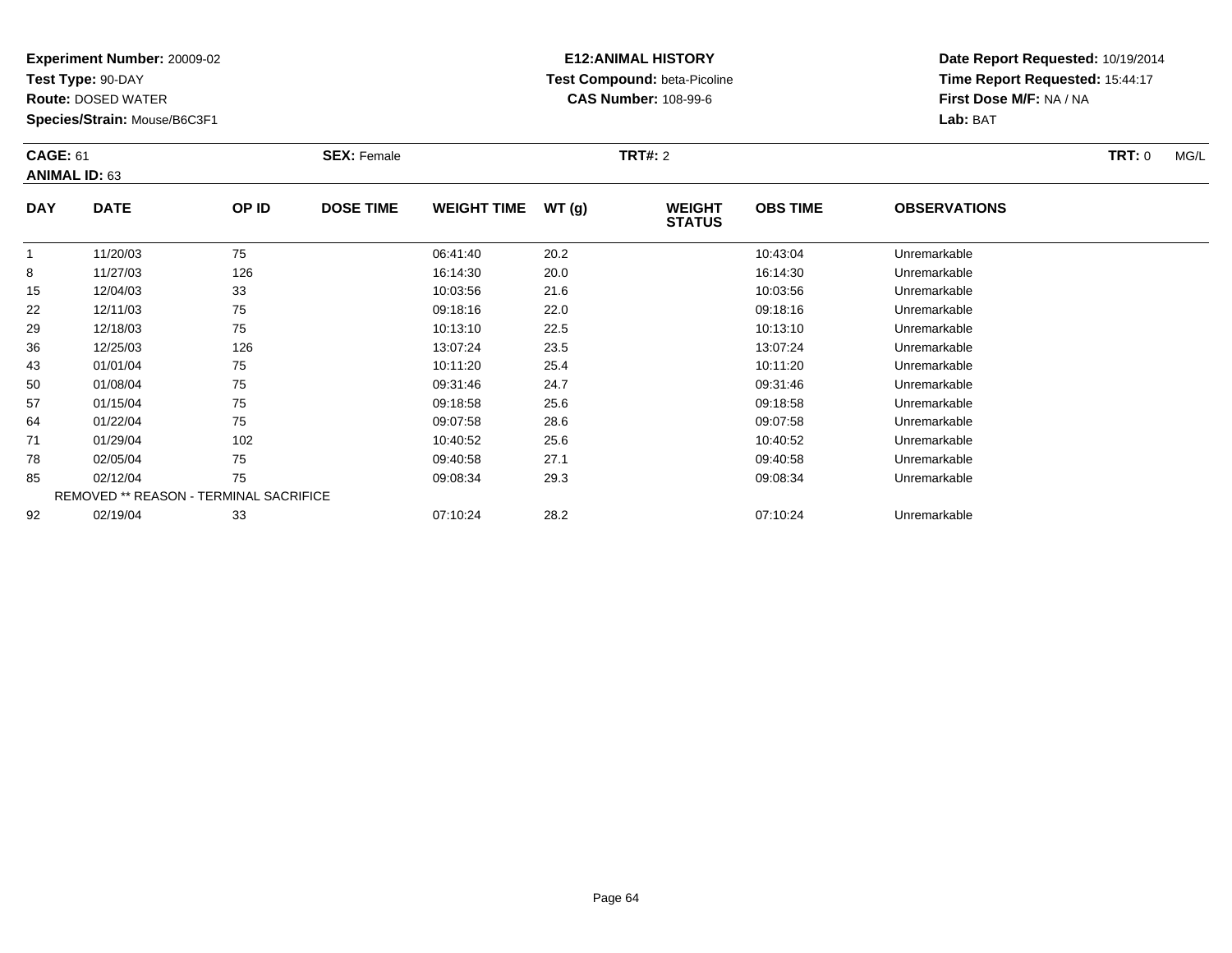**Test Type:** 90-DAY

**Route:** DOSED WATER

**Species/Strain:** Mouse/B6C3F1

# **E12:ANIMAL HISTORY Test Compound:** beta-Picoline**CAS Number:** 108-99-6

| <b>CAGE: 61</b> | <b>ANIMAL ID: 64</b>                   |       | <b>SEX: Female</b> |                    |       | <b>TRT#: 2</b>                 |                 |                     | TRT: 0<br>MG/L |
|-----------------|----------------------------------------|-------|--------------------|--------------------|-------|--------------------------------|-----------------|---------------------|----------------|
| <b>DAY</b>      | <b>DATE</b>                            | OP ID | <b>DOSE TIME</b>   | <b>WEIGHT TIME</b> | WT(g) | <b>WEIGHT</b><br><b>STATUS</b> | <b>OBS TIME</b> | <b>OBSERVATIONS</b> |                |
| 1               | 11/20/03                               | 75    |                    | 06:41:40           | 20.9  |                                | 10:43:04        | Unremarkable        |                |
| 8               | 11/27/03                               | 126   |                    | 16:14:30           | 20.7  |                                | 16:29:38        | Unremarkable        |                |
| 15              | 12/04/03                               | 33    |                    | 10:03:56           | 21.4  |                                | 10:03:56        | Unremarkable        |                |
| 22              | 12/11/03                               | 75    |                    | 09:18:16           | 22.3  |                                | 09:18:16        | Unremarkable        |                |
| 29              | 12/18/03                               | 75    |                    | 10:13:10           | 22.8  |                                | 10:13:10        | Unremarkable        |                |
| 36              | 12/25/03                               | 126   |                    | 13:07:24           | 22.7  |                                | 13:07:24        | Unremarkable        |                |
| 43              | 01/01/04                               | 75    |                    | 10:11:20           | 24.8  |                                | 10:11:20        | Unremarkable        |                |
| 50              | 01/08/04                               | 75    |                    | 09:31:46           | 24.5  |                                | 09:31:46        | Unremarkable        |                |
| 57              | 01/15/04                               | 75    |                    | 09:18:58           | 25.5  |                                | 09:18:58        | Unremarkable        |                |
| 64              | 01/22/04                               | 75    |                    | 09:07:58           | 26.3  |                                | 09:07:58        | Unremarkable        |                |
| 71              | 01/29/04                               | 102   |                    | 10:40:52           | 27.4  |                                | 10:40:52        | Unremarkable        |                |
| 78              | 02/05/04                               | 75    |                    | 09:40:58           | 27.6  |                                | 09:40:58        | Unremarkable        |                |
| 85              | 02/12/04                               | 75    |                    | 09:08:34           | 29.2  |                                | 09:08:34        | Unremarkable        |                |
|                 | REMOVED ** REASON - TERMINAL SACRIFICE |       |                    |                    |       |                                |                 |                     |                |
| 92              | 02/19/04                               | 33    |                    | 07:10:24           | 24.7  |                                | 07:10:24        | Unremarkable        |                |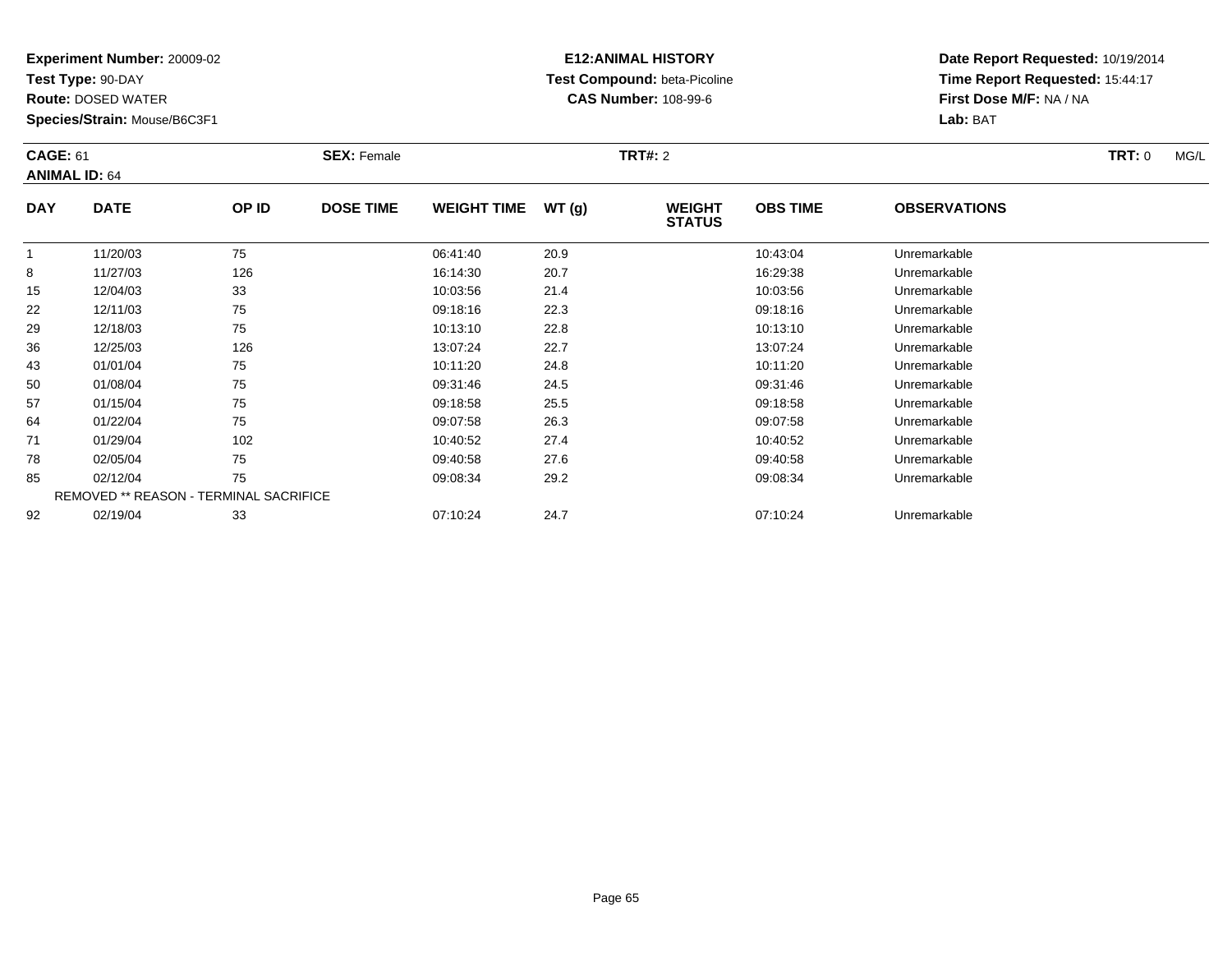**Test Type:** 90-DAY

**Route:** DOSED WATER

**Species/Strain:** Mouse/B6C3F1

# **E12:ANIMAL HISTORY Test Compound:** beta-Picoline**CAS Number:** 108-99-6

| <b>CAGE: 61</b> | <b>ANIMAL ID: 65</b>                   |       | <b>SEX: Female</b> |                    |       | <b>TRT#: 2</b>                 |                 |                     | <b>TRT:</b> 0<br>MG/L |
|-----------------|----------------------------------------|-------|--------------------|--------------------|-------|--------------------------------|-----------------|---------------------|-----------------------|
| <b>DAY</b>      | <b>DATE</b>                            | OP ID | <b>DOSE TIME</b>   | <b>WEIGHT TIME</b> | WT(g) | <b>WEIGHT</b><br><b>STATUS</b> | <b>OBS TIME</b> | <b>OBSERVATIONS</b> |                       |
|                 | 11/20/03                               | 75    |                    | 06:41:40           | 15.6  |                                | 10:43:04        | Unremarkable        |                       |
| 8               | 11/27/03                               | 126   |                    | 16:14:30           | 17.1  |                                | 16:14:30        | Unremarkable        |                       |
| 15              | 12/04/03                               | 33    |                    | 10:03:56           | 19.1  |                                | 10:03:56        | Unremarkable        |                       |
| 22              | 12/11/03                               | 75    |                    | 09:18:16           | 19.9  |                                | 09:18:16        | Unremarkable        |                       |
| 29              | 12/18/03                               | 75    |                    | 10:13:10           | 21.3  |                                | 10:13:10        | Unremarkable        |                       |
| 36              | 12/25/03                               | 126   |                    | 13:07:24           | 21.2  |                                | 13:07:24        | Unremarkable        |                       |
| 43              | 01/01/04                               | 75    |                    | 10:11:20           | 23.1  |                                | 10:11:20        | Unremarkable        |                       |
| 50              | 01/08/04                               | 75    |                    | 09:31:46           | 23.7  |                                | 09:31:46        | Unremarkable        |                       |
| 57              | 01/15/04                               | 75    |                    | 09:18:58           | 25.3  |                                | 09:18:58        | Unremarkable        |                       |
| 64              | 01/22/04                               | 75    |                    | 09:07:58           | 24.6  |                                | 09:07:58        | Unremarkable        |                       |
| 71              | 01/29/04                               | 102   |                    | 10:40:52           | 24.5  |                                | 10:40:52        | Unremarkable        |                       |
| 78              | 02/05/04                               | 75    |                    | 09:40:58           | 25.2  |                                | 09:40:58        | Unremarkable        |                       |
| 85              | 02/12/04                               | 75    |                    | 09:08:34           | 25.2  |                                | 09:08:34        | Unremarkable        |                       |
|                 | REMOVED ** REASON - TERMINAL SACRIFICE |       |                    |                    |       |                                |                 |                     |                       |
| 92              | 02/19/04                               | 33    |                    | 07:10:24           | 25.0  |                                | 07:10:24        | Unremarkable        |                       |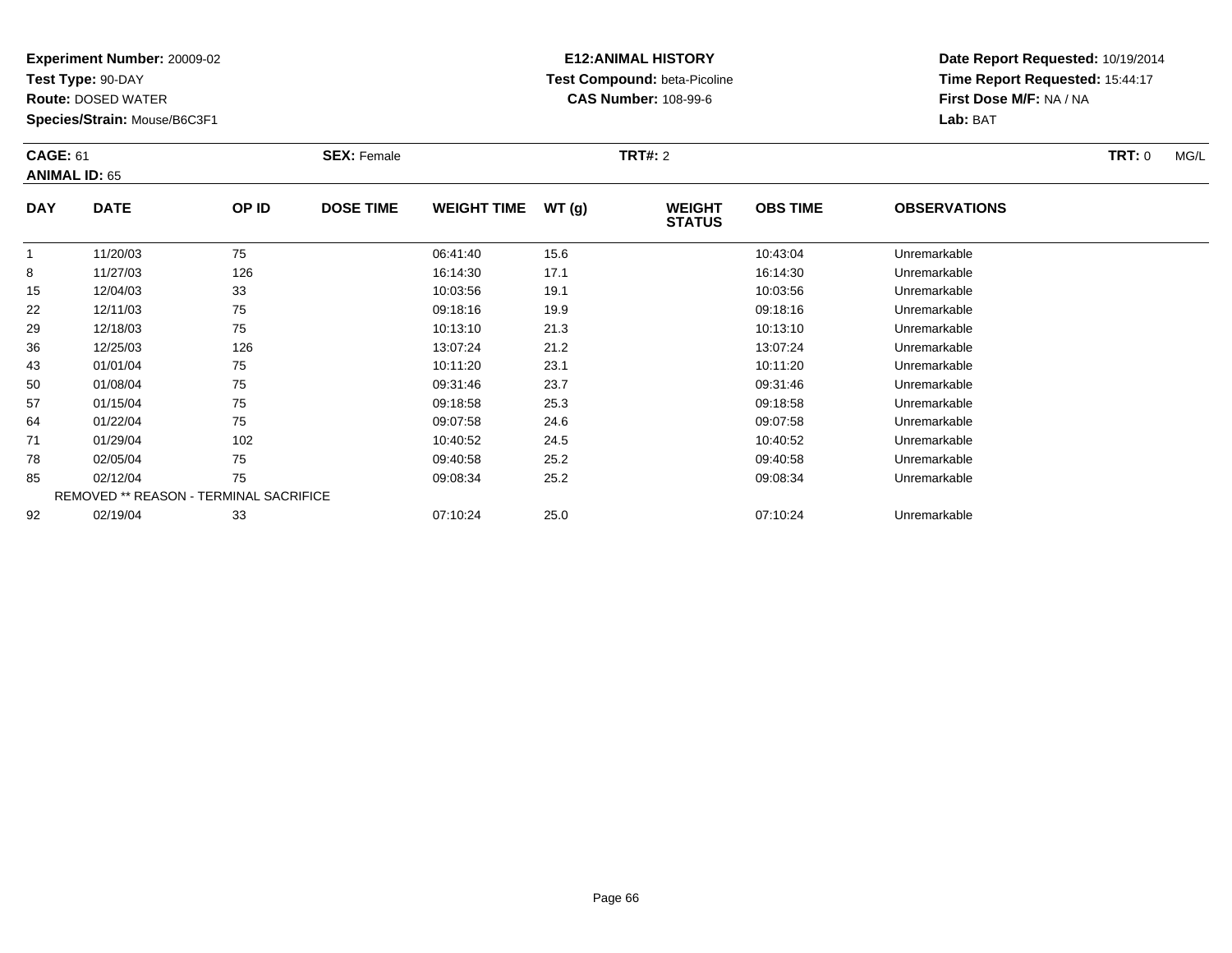**Test Type:** 90-DAY

**Route:** DOSED WATER

**Species/Strain:** Mouse/B6C3F1

# **E12:ANIMAL HISTORY Test Compound:** beta-Picoline**CAS Number:** 108-99-6

|            | <b>CAGE: 62</b><br><b>ANIMAL ID: 66</b> |       | <b>SEX: Female</b> |                    |       | <b>TRT#: 2</b>                 |                 | <b>TRT: 0</b><br>MG/L |  |
|------------|-----------------------------------------|-------|--------------------|--------------------|-------|--------------------------------|-----------------|-----------------------|--|
| <b>DAY</b> | <b>DATE</b>                             | OP ID | <b>DOSE TIME</b>   | <b>WEIGHT TIME</b> | WT(g) | <b>WEIGHT</b><br><b>STATUS</b> | <b>OBS TIME</b> | <b>OBSERVATIONS</b>   |  |
|            | 11/20/03                                | 75    |                    | 06:45:16           | 18.4  |                                | 10:45:18        | Unremarkable          |  |
| 8          | 11/27/03                                | 126   |                    | 16:18:04           | 18.2  |                                | 16:18:04        | Unremarkable          |  |
| 15         | 12/04/03                                | 33    |                    | 10:00:20           | 20.4  |                                | 10:00:20        | Unremarkable          |  |
| 22         | 12/11/03                                | 75    |                    | 09:23:42           | 22.7  |                                | 09:23:42        | Unremarkable          |  |
| 29         | 12/18/03                                | 75    |                    | 10:17:06           | 22.6  |                                | 10:17:06        | Unremarkable          |  |
| 36         | 12/25/03                                | 126   |                    | 13:04:40           | 24.7  |                                | 13:04:40        | Unremarkable          |  |
| 43         | 01/01/04                                | 75    |                    | 10:16:06           | 26.1  |                                | 10:16:06        | Unremarkable          |  |
| 50         | 01/08/04                                | 75    |                    | 09:36:32           | 27.6  |                                | 09:36:32        | Unremarkable          |  |
| 57         | 01/15/04                                | 75    |                    | 09:23:14           | 29.0  |                                | 09:23:14        | Unremarkable          |  |
| 64         | 01/22/04                                | 75    |                    | 09:12:30           | 28.6  |                                | 09:12:30        | Unremarkable          |  |
| 71         | 01/29/04                                | 102   |                    | 10:38:42           | 29.4  |                                | 10:38:42        | Unremarkable          |  |
| 78         | 02/05/04                                | 75    |                    | 09:47:44           | 32.5  |                                | 09:47:44        | Unremarkable          |  |
| 85         | 02/12/04                                | 75    |                    | 09:12:36           | 29.8  |                                | 09:12:36        | Unremarkable          |  |
|            | REMOVED ** REASON - TERMINAL SACRIFICE  |       |                    |                    |       |                                |                 |                       |  |
| 92         | 02/19/04                                | 33    |                    | 07:14:00           | 30.8  |                                | 07:14:00        | Unremarkable          |  |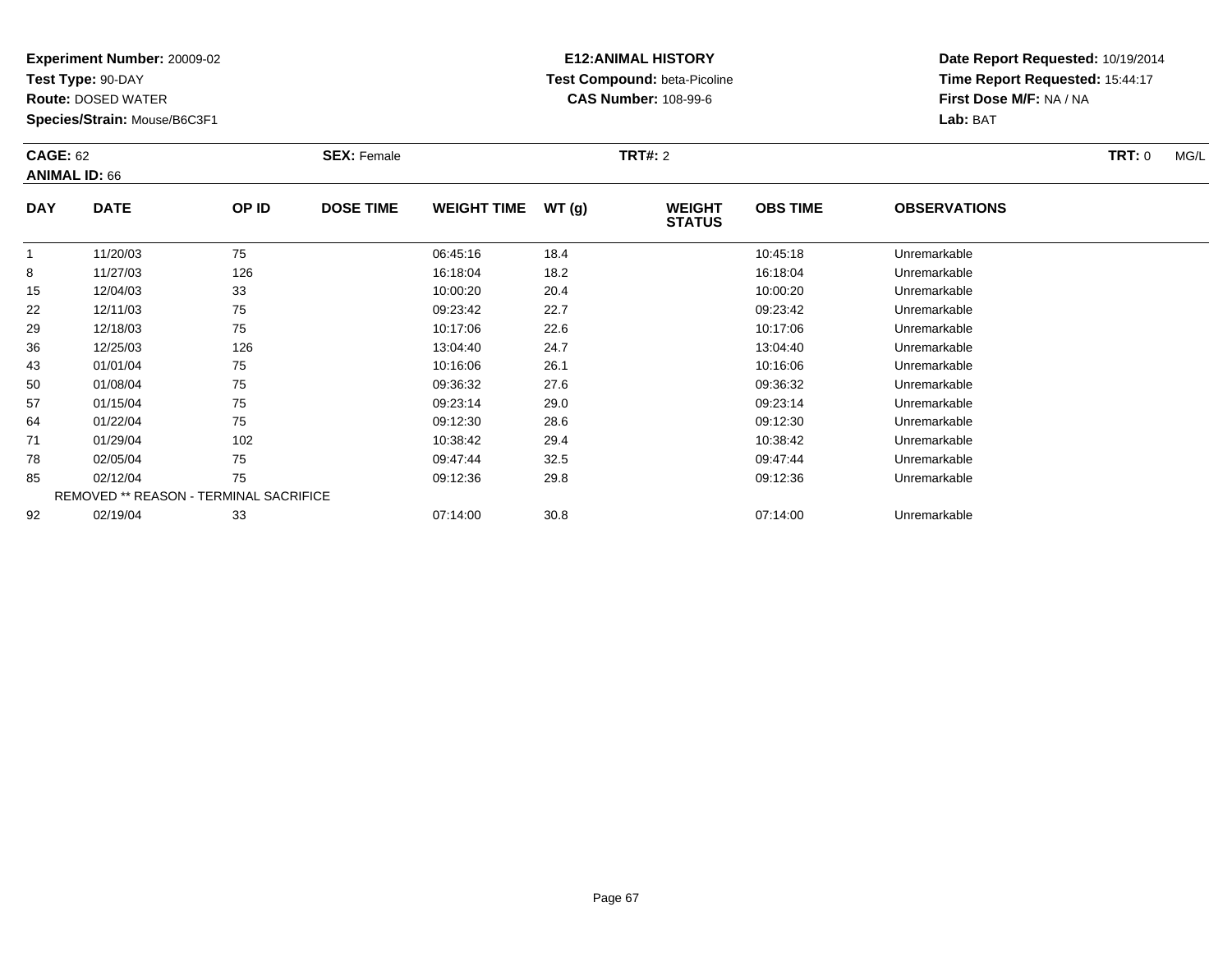**Test Type:** 90-DAY

**Route:** DOSED WATER

**Species/Strain:** Mouse/B6C3F1

# **E12:ANIMAL HISTORY Test Compound:** beta-Picoline**CAS Number:** 108-99-6

|            | <b>CAGE: 62</b><br><b>ANIMAL ID: 67</b> |       | <b>SEX: Female</b> |                    |       | <b>TRT#: 2</b>                 |                 | <b>TRT: 0</b><br>MG/L |  |
|------------|-----------------------------------------|-------|--------------------|--------------------|-------|--------------------------------|-----------------|-----------------------|--|
| <b>DAY</b> | <b>DATE</b>                             | OP ID | <b>DOSE TIME</b>   | <b>WEIGHT TIME</b> | WT(g) | <b>WEIGHT</b><br><b>STATUS</b> | <b>OBS TIME</b> | <b>OBSERVATIONS</b>   |  |
|            | 11/20/03                                | 75    |                    | 06:45:16           | 16.5  |                                | 10:45:18        | Unremarkable          |  |
| 8          | 11/27/03                                | 126   |                    | 16:18:04           | 18.4  |                                | 16:18:04        | Unremarkable          |  |
| 15         | 12/04/03                                | 33    |                    | 10:00:20           | 19.9  |                                | 10:00:20        | Unremarkable          |  |
| 22         | 12/11/03                                | 75    |                    | 09:23:42           | 21.5  |                                | 09:23:42        | Unremarkable          |  |
| 29         | 12/18/03                                | 75    |                    | 10:17:06           | 22.4  |                                | 10:17:06        | Unremarkable          |  |
| 36         | 12/25/03                                | 126   |                    | 13:04:40           | 24.5  |                                | 13:04:40        | Unremarkable          |  |
| 43         | 01/01/04                                | 75    |                    | 10:16:06           | 23.3  |                                | 10:16:06        | Unremarkable          |  |
| 50         | 01/08/04                                | 75    |                    | 09:36:32           | 25.6  |                                | 09:36:32        | Unremarkable          |  |
| 57         | 01/15/04                                | 75    |                    | 09:23:14           | 26.0  |                                | 09:23:14        | Unremarkable          |  |
| 64         | 01/22/04                                | 75    |                    | 09:12:30           | 27.3  |                                | 09:12:30        | Unremarkable          |  |
| 71         | 01/29/04                                | 102   |                    | 10:38:42           | 26.3  |                                | 10:38:42        | Unremarkable          |  |
| 78         | 02/05/04                                | 75    |                    | 09:47:44           | 28.4  |                                | 09:47:44        | Unremarkable          |  |
| 85         | 02/12/04                                | 75    |                    | 09:12:36           | 27.2  |                                | 09:12:36        | Unremarkable          |  |
|            | REMOVED ** REASON - TERMINAL SACRIFICE  |       |                    |                    |       |                                |                 |                       |  |
| 92         | 02/19/04                                | 33    |                    | 07:14:00           | 27.7  |                                | 07:14:00        | Unremarkable          |  |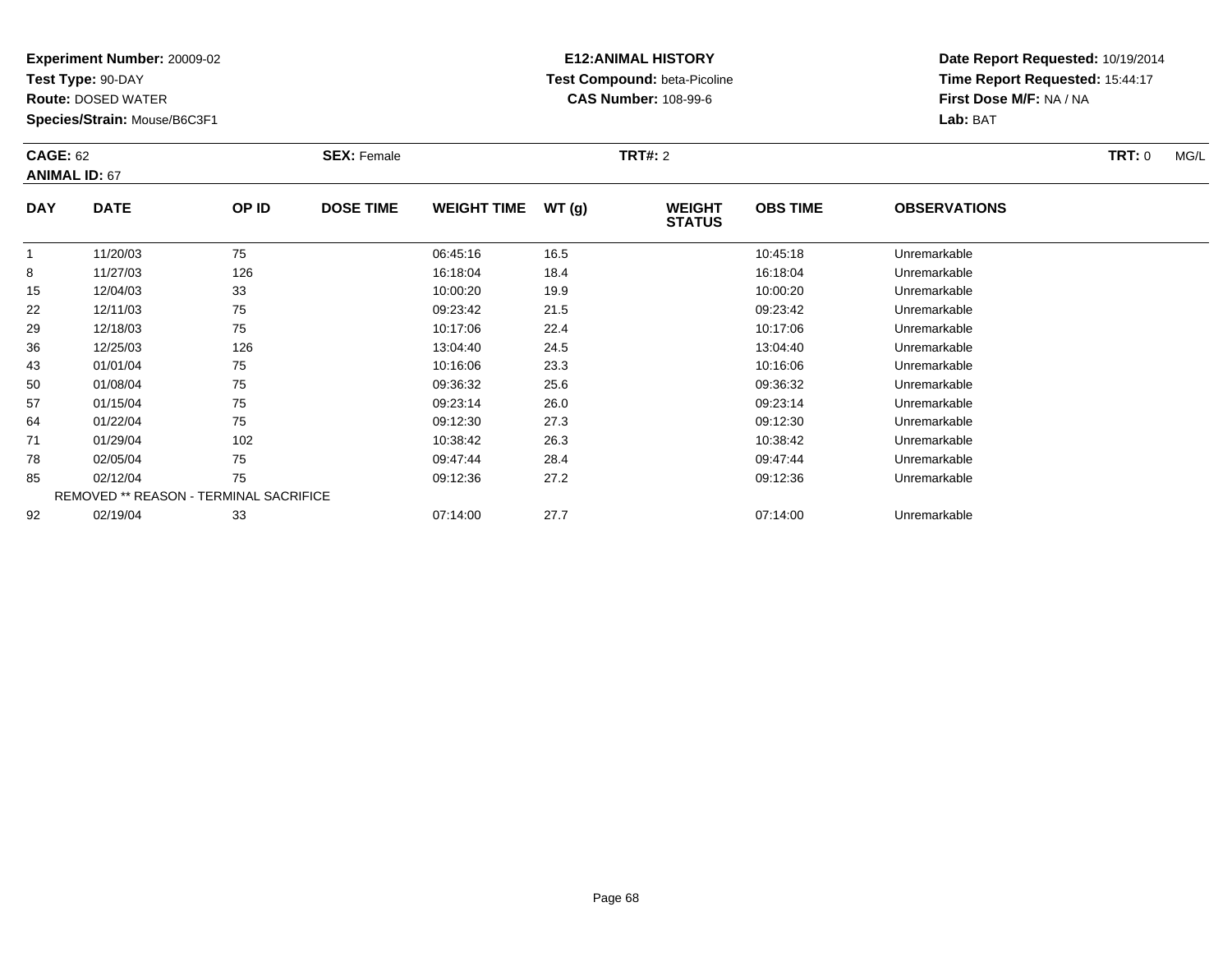**Test Type:** 90-DAY

**Route:** DOSED WATER

**Species/Strain:** Mouse/B6C3F1

# **E12:ANIMAL HISTORY Test Compound:** beta-Picoline**CAS Number:** 108-99-6

| <b>CAGE: 62</b> | <b>ANIMAL ID: 68</b>                   |       | <b>SEX: Female</b> |                    |       | <b>TRT#: 2</b>                 |                 |                     | <b>TRT:</b> 0<br>MG/L |
|-----------------|----------------------------------------|-------|--------------------|--------------------|-------|--------------------------------|-----------------|---------------------|-----------------------|
| <b>DAY</b>      | <b>DATE</b>                            | OP ID | <b>DOSE TIME</b>   | <b>WEIGHT TIME</b> | WT(g) | <b>WEIGHT</b><br><b>STATUS</b> | <b>OBS TIME</b> | <b>OBSERVATIONS</b> |                       |
|                 | 11/20/03                               | 75    |                    | 06:45:16           | 20.3  |                                | 10:45:18        | Unremarkable        |                       |
| 8               | 11/27/03                               | 126   |                    | 16:18:04           | 20.4  |                                | 16:18:04        | Unremarkable        |                       |
| 15              | 12/04/03                               | 33    |                    | 10:00:20           | 21.6  |                                | 10:00:20        | Unremarkable        |                       |
| 22              | 12/11/03                               | 75    |                    | 09:23:42           | 22.6  |                                | 09:23:42        | Unremarkable        |                       |
| 29              | 12/18/03                               | 75    |                    | 10:17:06           | 23.4  |                                | 10:17:06        | Unremarkable        |                       |
| 36              | 12/25/03                               | 126   |                    | 13:04:40           | 24.1  |                                | 13:04:40        | Unremarkable        |                       |
| 43              | 01/01/04                               | 75    |                    | 10:16:06           | 24.6  |                                | 10:16:06        | Unremarkable        |                       |
| 50              | 01/08/04                               | 75    |                    | 09:36:32           | 25.4  |                                | 09:36:32        | Unremarkable        |                       |
| 57              | 01/15/04                               | 75    |                    | 09:23:14           | 25.3  |                                | 09:23:14        | Unremarkable        |                       |
| 64              | 01/22/04                               | 75    |                    | 09:12:30           | 27.7  |                                | 09:12:30        | Unremarkable        |                       |
| 71              | 01/29/04                               | 102   |                    | 10:38:42           | 27.3  |                                | 10:38:42        | Unremarkable        |                       |
| 78              | 02/05/04                               | 75    |                    | 09:47:44           | 27.1  |                                | 09:47:44        | Unremarkable        |                       |
| 85              | 02/12/04                               | 75    |                    | 09:12:36           | 27.9  |                                | 09:12:36        | Unremarkable        |                       |
|                 | REMOVED ** REASON - TERMINAL SACRIFICE |       |                    |                    |       |                                |                 |                     |                       |
| 92              | 02/19/04                               | 33    |                    | 07:14:00           | 28.8  |                                | 07:14:00        | Unremarkable        |                       |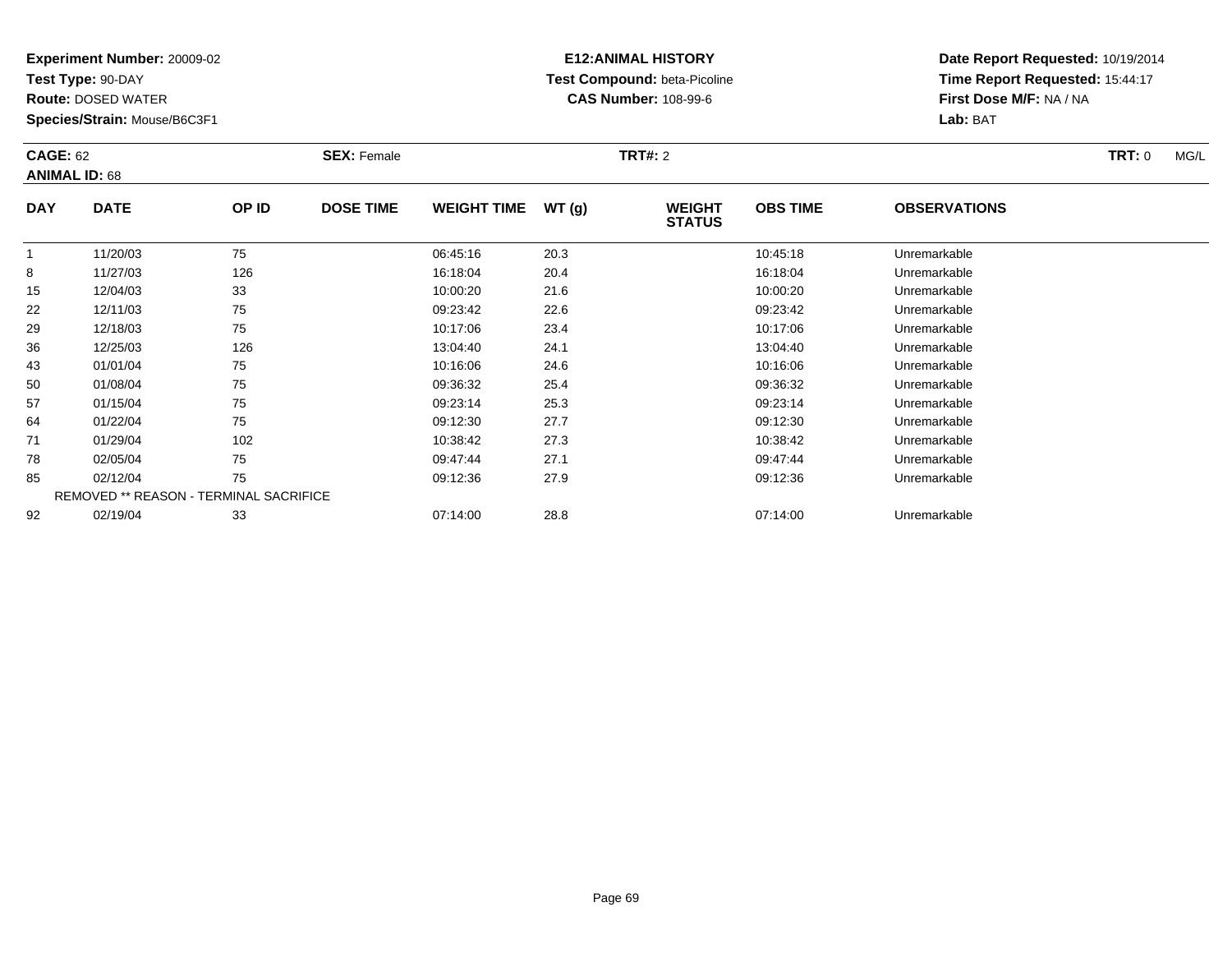**Test Type:** 90-DAY

**Route:** DOSED WATER

**Species/Strain:** Mouse/B6C3F1

# **E12:ANIMAL HISTORY Test Compound:** beta-Picoline**CAS Number:** 108-99-6

| <b>CAGE: 62</b> | <b>ANIMAL ID: 69</b>                   |       | <b>SEX: Female</b> |                    |       | TRT#: 2                        |                 |                     | <b>TRT:</b> 0<br>MG/L |
|-----------------|----------------------------------------|-------|--------------------|--------------------|-------|--------------------------------|-----------------|---------------------|-----------------------|
| <b>DAY</b>      | <b>DATE</b>                            | OP ID | <b>DOSE TIME</b>   | <b>WEIGHT TIME</b> | WT(g) | <b>WEIGHT</b><br><b>STATUS</b> | <b>OBS TIME</b> | <b>OBSERVATIONS</b> |                       |
| 1               | 11/20/03                               | 75    |                    | 06:45:16           | 15.9  |                                | 10:45:18        | Unremarkable        |                       |
| 8               | 11/27/03                               | 126   |                    | 16:18:04           | 17.5  |                                | 16:18:04        | Unremarkable        |                       |
| 15              | 12/04/03                               | 33    |                    | 10:00:20           | 18.2  |                                | 10:00:20        | Unremarkable        |                       |
| 22              | 12/11/03                               | 75    |                    | 09:23:42           | 19.1  |                                | 09:23:42        | Unremarkable        |                       |
| 29              | 12/18/03                               | 75    |                    | 10:17:06           | 21.6  |                                | 10:17:06        | Unremarkable        |                       |
| 36              | 12/25/03                               | 126   |                    | 13:04:40           | 22.0  |                                | 13:04:40        | Unremarkable        |                       |
| 43              | 01/01/04                               | 75    |                    | 10:16:06           | 21.7  |                                | 10:16:06        | Unremarkable        |                       |
| 50              | 01/08/04                               | 75    |                    | 09:36:32           | 23.8  |                                | 09:36:32        | Unremarkable        |                       |
| 57              | 01/15/04                               | 75    |                    | 09:23:14           | 22.6  |                                | 09:23:14        | Unremarkable        |                       |
| 64              | 01/22/04                               | 75    |                    | 09:12:30           | 24.6  |                                | 09:12:30        | Unremarkable        |                       |
| 71              | 01/29/04                               | 102   |                    | 10:38:42           | 24.4  |                                | 10:38:42        | Unremarkable        |                       |
| 78              | 02/05/04                               | 75    |                    | 09:47:44           | 25.3  |                                | 09:47:44        | Unremarkable        |                       |
| 85              | 02/12/04                               | 75    |                    | 09:12:36           | 23.9  |                                | 09:12:36        | Unremarkable        |                       |
|                 | REMOVED ** REASON - TERMINAL SACRIFICE |       |                    |                    |       |                                |                 |                     |                       |
| 92              | 02/19/04                               | 33    |                    | 07:14:00           | 23.7  |                                | 07:14:00        | Unremarkable        |                       |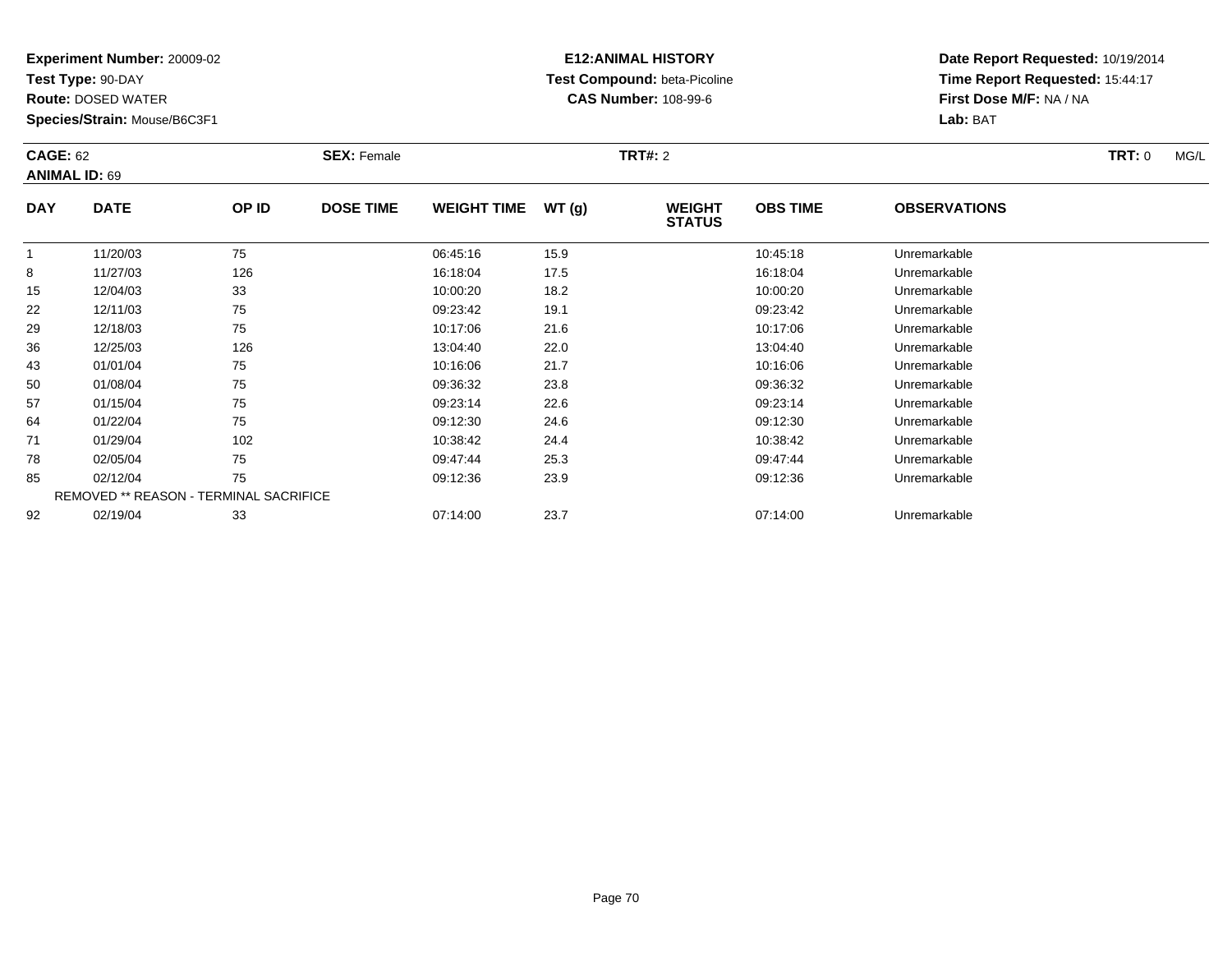**Test Type:** 90-DAY

**Route:** DOSED WATER

**Species/Strain:** Mouse/B6C3F1

# **E12:ANIMAL HISTORY Test Compound:** beta-Picoline**CAS Number:** 108-99-6

| <b>CAGE: 62</b> | <b>ANIMAL ID: 70</b>                   |       | <b>SEX: Female</b> |                    |       | <b>TRT#: 2</b>                 |                 |                     | <b>TRT: 0</b><br>MG/L |
|-----------------|----------------------------------------|-------|--------------------|--------------------|-------|--------------------------------|-----------------|---------------------|-----------------------|
| <b>DAY</b>      | <b>DATE</b>                            | OP ID | <b>DOSE TIME</b>   | <b>WEIGHT TIME</b> | WT(g) | <b>WEIGHT</b><br><b>STATUS</b> | <b>OBS TIME</b> | <b>OBSERVATIONS</b> |                       |
|                 | 11/20/03                               | 75    |                    | 06:45:16           | 19.1  |                                | 10:45:18        | Unremarkable        |                       |
| 8               | 11/27/03                               | 126   |                    | 16:18:04           | 19.8  |                                | 16:18:04        | Unremarkable        |                       |
| 15              | 12/04/03                               | 33    |                    | 10:00:20           | 20.8  |                                | 10:00:20        | Unremarkable        |                       |
| 22              | 12/11/03                               | 75    |                    | 09:23:42           | 22.3  |                                | 09:23:42        | Unremarkable        |                       |
| 29              | 12/18/03                               | 75    |                    | 10:17:06           | 23.3  |                                | 10:17:06        | Unremarkable        |                       |
| 36              | 12/25/03                               | 126   |                    | 13:04:40           | 24.1  |                                | 13:04:40        | Unremarkable        |                       |
| 43              | 01/01/04                               | 75    |                    | 10:16:06           | 25.3  |                                | 10:16:06        | Unremarkable        |                       |
| 50              | 01/08/04                               | 75    |                    | 09:36:32           | 26.1  |                                | 09:36:32        | Unremarkable        |                       |
| 57              | 01/15/04                               | 75    |                    | 09:23:14           | 27.7  |                                | 09:23:14        | Unremarkable        |                       |
| 64              | 01/22/04                               | 75    |                    | 09:12:30           | 29.5  |                                | 09:12:30        | Unremarkable        |                       |
| 71              | 01/29/04                               | 102   |                    | 10:38:42           | 29.8  |                                | 10:38:42        | Unremarkable        |                       |
| 78              | 02/05/04                               | 75    |                    | 09:47:44           | 30.9  |                                | 09:47:44        | Unremarkable        |                       |
| 85              | 02/12/04                               | 75    |                    | 09:12:36           | 31.7  |                                | 09:12:36        | Unremarkable        |                       |
|                 | REMOVED ** REASON - TERMINAL SACRIFICE |       |                    |                    |       |                                |                 |                     |                       |
| 92              | 02/19/04                               | 33    |                    | 07:14:00           | 32.6  |                                | 07:14:00        | Unremarkable        |                       |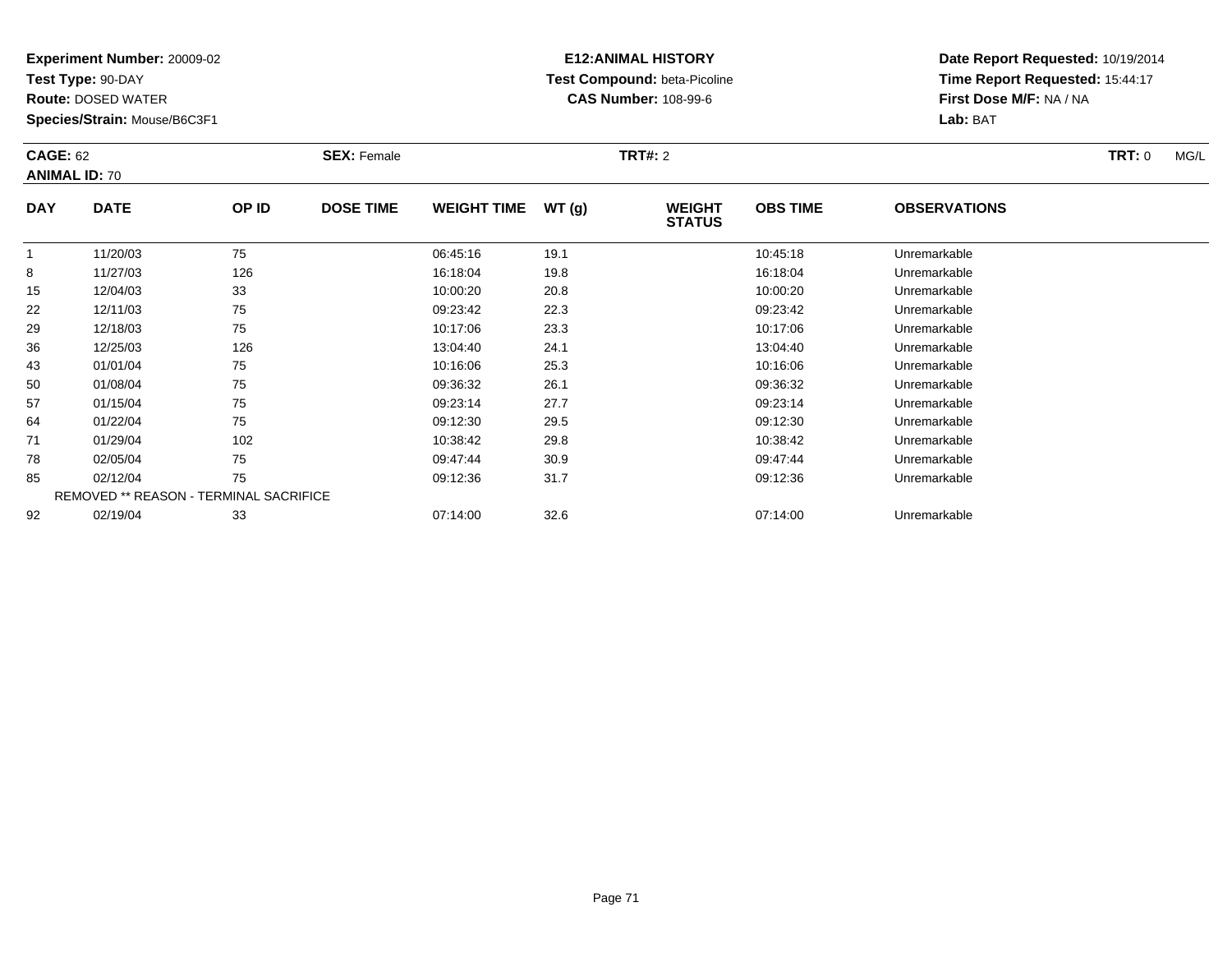**Test Type:** 90-DAY

**Route:** DOSED WATER

**Species/Strain:** Mouse/B6C3F1

# **E12:ANIMAL HISTORY Test Compound:** beta-Picoline**CAS Number:** 108-99-6

| <b>CAGE: 63</b><br><b>ANIMAL ID: 71</b> |                                               |       | <b>SEX: Female</b> | <b>TRT#: 4</b>     |       |                                |                 |                     | <b>TRT: 78</b><br>MG/L |
|-----------------------------------------|-----------------------------------------------|-------|--------------------|--------------------|-------|--------------------------------|-----------------|---------------------|------------------------|
| <b>DAY</b>                              | <b>DATE</b>                                   | OP ID | <b>DOSE TIME</b>   | <b>WEIGHT TIME</b> | WT(g) | <b>WEIGHT</b><br><b>STATUS</b> | <b>OBS TIME</b> | <b>OBSERVATIONS</b> |                        |
|                                         | 11/20/03                                      | 75    |                    | 06:47:44           | 19.1  |                                | 10:49:48        | Unremarkable        |                        |
| 8                                       | 11/27/03                                      | 126   |                    | 14:07:14           | 19.1  |                                | 14:07:14        | Unremarkable        |                        |
| 15                                      | 12/04/03                                      | 33    |                    | 10:16:16           | 20.7  |                                | 10:16:16        | Unremarkable        |                        |
| 22                                      | 12/11/03                                      | 75    |                    | 09:28:52           | 21.5  |                                | 09:28:52        | Unremarkable        |                        |
| 29                                      | 12/18/03                                      | 75    |                    | 10:22:12           | 23.6  |                                | 10:22:12        | Unremarkable        |                        |
| 36                                      | 12/25/03                                      | 126   |                    | 13:19:28           | 23.3  |                                | 13:19:28        | Unremarkable        |                        |
| 43                                      | 01/01/04                                      | 75    |                    | 10:20:08           | 25.1  |                                | 10:20:08        | Unremarkable        |                        |
| 50                                      | 01/08/04                                      | 75    |                    | 09:40:32           | 25.0  |                                | 09:40:32        | Unremarkable        |                        |
| 57                                      | 01/15/04                                      | 75    |                    | 09:29:36           | 26.3  |                                | 09:29:36        | Unremarkable        |                        |
| 64                                      | 01/22/04                                      | 75    |                    | 09:16:32           | 26.9  |                                | 09:16:32        | Unremarkable        |                        |
| 71                                      | 01/29/04                                      | 102   |                    | 10:25:10           | 29.8  |                                | 10:25:10        | Unremarkable        |                        |
| 78                                      | 02/05/04                                      | 75    |                    | 09:52:20           | 26.8  |                                | 09:52:20        | Unremarkable        |                        |
| 85                                      | 02/12/04                                      | 75    |                    | 09:16:30           | 29.6  |                                | 09:16:30        | Unremarkable        |                        |
|                                         | <b>REMOVED ** REASON - TERMINAL SACRIFICE</b> |       |                    |                    |       |                                |                 |                     |                        |
| 92                                      | 02/19/04                                      | 33    |                    | 07:16:48           | 31.0  |                                | 07:16:48        | Unremarkable        |                        |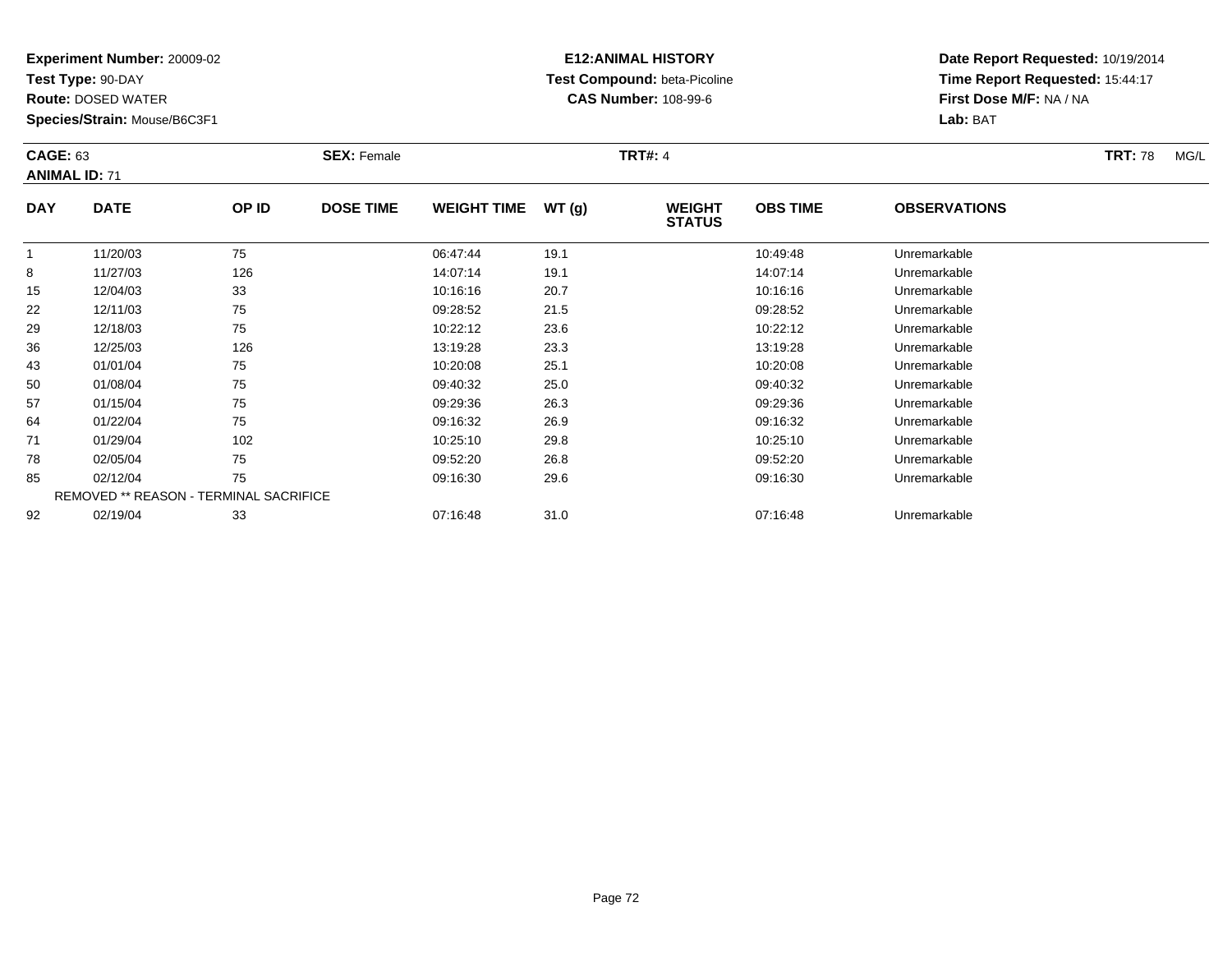**Test Type:** 90-DAY

**Route:** DOSED WATER

**Species/Strain:** Mouse/B6C3F1

## **E12:ANIMAL HISTORY Test Compound:** beta-Picoline**CAS Number:** 108-99-6

| <b>CAGE: 63</b> | <b>ANIMAL ID: 72</b>                          |       | <b>SEX: Female</b> |                    |       | <b>TRT#: 4</b>                 |                 |                     | <b>TRT: 78</b><br>MG/L |
|-----------------|-----------------------------------------------|-------|--------------------|--------------------|-------|--------------------------------|-----------------|---------------------|------------------------|
| <b>DAY</b>      | <b>DATE</b>                                   | OP ID | <b>DOSE TIME</b>   | <b>WEIGHT TIME</b> | WT(g) | <b>WEIGHT</b><br><b>STATUS</b> | <b>OBS TIME</b> | <b>OBSERVATIONS</b> |                        |
|                 | 11/20/03                                      | 75    |                    | 06:47:44           | 16.2  |                                | 10:49:48        | Unremarkable        |                        |
| 8               | 11/27/03                                      | 126   |                    | 14:07:14           | 17.4  |                                | 14:07:14        | Unremarkable        |                        |
| 15              | 12/04/03                                      | 33    |                    | 10:16:16           | 18.4  |                                | 10:16:16        | Unremarkable        |                        |
| 22              | 12/11/03                                      | 75    |                    | 09:28:52           | 19.0  |                                | 09:28:52        | Unremarkable        |                        |
| 29              | 12/18/03                                      | 75    |                    | 10:22:12           | 19.2  |                                | 10:22:12        | Unremarkable        |                        |
| 36              | 12/25/03                                      | 126   |                    | 13:19:28           | 19.7  |                                | 13:19:28        | Unremarkable        |                        |
| 43              | 01/01/04                                      | 75    |                    | 10:20:08           | 21.1  |                                | 10:20:08        | Unremarkable        |                        |
| 50              | 01/08/04                                      | 75    |                    | 09:40:32           | 22.2  |                                | 09:40:32        | Unremarkable        |                        |
| 57              | 01/15/04                                      | 75    |                    | 09:34:00           | 22.0  |                                | 09:29:36        | Unremarkable        |                        |
| 64              | 01/22/04                                      | 75    |                    | 09:16:32           | 22.6  |                                | 09:16:32        | Unremarkable        |                        |
| 71              | 01/29/04                                      | 102   |                    | 10:25:10           | 22.0  |                                | 10:25:10        | Unremarkable        |                        |
| 78              | 02/05/04                                      | 75    |                    | 09:52:20           | 24.2  |                                | 09:52:20        | Unremarkable        |                        |
| 85              | 02/12/04                                      | 75    |                    | 09:16:30           | 23.4  |                                | 09:16:30        | Unremarkable        |                        |
|                 | <b>REMOVED ** REASON - TERMINAL SACRIFICE</b> |       |                    |                    |       |                                |                 |                     |                        |
| 92              | 02/19/04                                      | 33    |                    | 07:16:48           | 25.3  |                                | 07:16:48        | Unremarkable        |                        |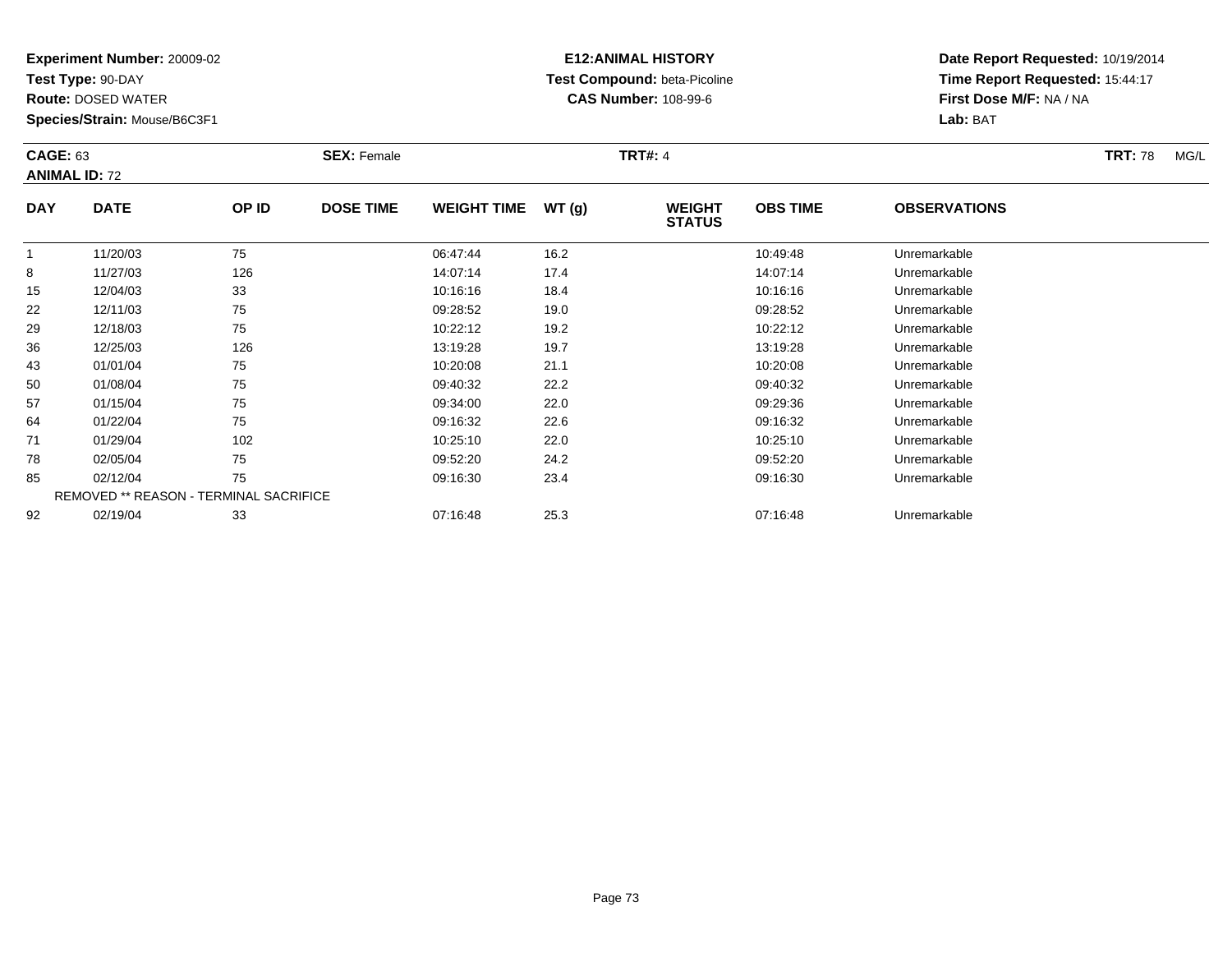**Test Type:** 90-DAY

**Route:** DOSED WATER

**Species/Strain:** Mouse/B6C3F1

# **E12:ANIMAL HISTORY Test Compound:** beta-Picoline**CAS Number:** 108-99-6

| <b>CAGE: 63</b> | <b>ANIMAL ID: 73</b>                   |       | <b>SEX: Female</b> |                    |       | <b>TRT#: 4</b>                 |                 |                     | <b>TRT: 78</b><br>MG/L |
|-----------------|----------------------------------------|-------|--------------------|--------------------|-------|--------------------------------|-----------------|---------------------|------------------------|
| <b>DAY</b>      | <b>DATE</b>                            | OP ID | <b>DOSE TIME</b>   | <b>WEIGHT TIME</b> | WT(g) | <b>WEIGHT</b><br><b>STATUS</b> | <b>OBS TIME</b> | <b>OBSERVATIONS</b> |                        |
|                 | 11/20/03                               | 75    |                    | 06:47:44           | 15.2  |                                | 10:49:48        | Unremarkable        |                        |
| 8               | 11/27/03                               | 126   |                    | 14:07:14           | 17.1  |                                | 14:07:14        | Unremarkable        |                        |
| 15              | 12/04/03                               | 33    |                    | 10:16:16           | 17.7  |                                | 10:16:16        | Unremarkable        |                        |
| 22              | 12/11/03                               | 75    |                    | 09:28:52           | 18.7  |                                | 09:28:52        | Unremarkable        |                        |
| 29              | 12/18/03                               | 75    |                    | 10:22:12           | 20.6  |                                | 10:22:12        | Unremarkable        |                        |
| 36              | 12/25/03                               | 126   |                    | 13:19:28           | 21.0  |                                | 13:19:28        | Unremarkable        |                        |
| 43              | 01/01/04                               | 75    |                    | 10:20:08           | 21.5  |                                | 10:20:08        | Unremarkable        |                        |
| 50              | 01/08/04                               | 75    |                    | 09:40:32           | 22.9  |                                | 09:40:32        | Unremarkable        |                        |
| 57              | 01/15/04                               | 75    |                    | 09:29:36           | 22.6  |                                | 09:29:36        | Unremarkable        |                        |
| 64              | 01/22/04                               | 75    |                    | 09:16:32           | 24.4  |                                | 09:16:32        | Unremarkable        |                        |
| 71              | 01/29/04                               | 102   |                    | 10:25:10           | 23.0  |                                | 10:25:10        | Unremarkable        |                        |
| 78              | 02/05/04                               | 75    |                    | 09:52:20           | 23.5  |                                | 09:52:20        | Unremarkable        |                        |
| 85              | 02/12/04                               | 75    |                    | 09:16:30           | 26.2  |                                | 09:16:30        | Unremarkable        |                        |
|                 | REMOVED ** REASON - TERMINAL SACRIFICE |       |                    |                    |       |                                |                 |                     |                        |
| 92              | 02/19/04                               | 33    |                    | 07:16:48           | 24.0  |                                | 07:16:48        | Unremarkable        |                        |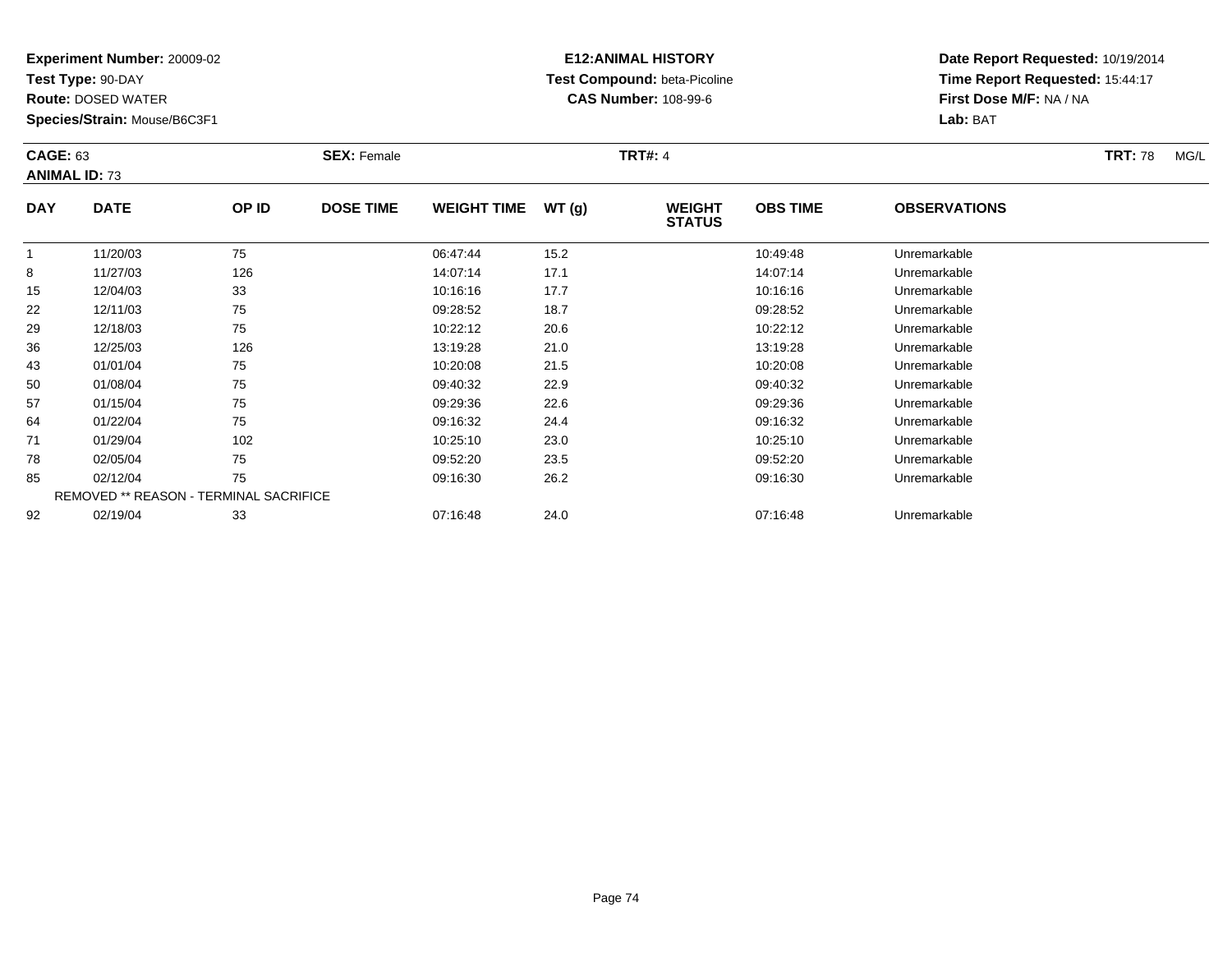**Test Type:** 90-DAY

**Route:** DOSED WATER

**Species/Strain:** Mouse/B6C3F1

# **E12:ANIMAL HISTORY Test Compound:** beta-Picoline**CAS Number:** 108-99-6

| <b>CAGE: 63</b> | <b>ANIMAL ID: 74</b>                          |       | <b>SEX: Female</b> |                    |       | <b>TRT#: 4</b>                 |                 |                     | <b>TRT: 78</b><br>MG/L |
|-----------------|-----------------------------------------------|-------|--------------------|--------------------|-------|--------------------------------|-----------------|---------------------|------------------------|
| <b>DAY</b>      | <b>DATE</b>                                   | OP ID | <b>DOSE TIME</b>   | <b>WEIGHT TIME</b> | WT(g) | <b>WEIGHT</b><br><b>STATUS</b> | <b>OBS TIME</b> | <b>OBSERVATIONS</b> |                        |
|                 | 11/20/03                                      | 75    |                    | 06:47:44           | 19.1  |                                | 10:49:48        | Unremarkable        |                        |
| 8               | 11/27/03                                      | 126   |                    | 14:07:14           | 19.0  |                                | 14:07:14        | Unremarkable        |                        |
| 15              | 12/04/03                                      | 33    |                    | 10:16:16           | 20.1  |                                | 10:16:16        | Unremarkable        |                        |
| 22              | 12/11/03                                      | 75    |                    | 09:28:52           | 21.5  |                                | 09:28:52        | Unremarkable        |                        |
| 29              | 12/18/03                                      | 75    |                    | 10:22:12           | 22.6  |                                | 10:22:12        | Unremarkable        |                        |
| 36              | 12/25/03                                      | 126   |                    | 13:19:28           | 22.3  |                                | 13:19:28        | Unremarkable        |                        |
| 43              | 01/01/04                                      | 75    |                    | 10:20:08           | 23.2  |                                | 10:20:08        | Unremarkable        |                        |
| 50              | 01/08/04                                      | 75    |                    | 09:40:32           | 24.6  |                                | 09:40:32        | Unremarkable        |                        |
| 57              | 01/15/04                                      | 75    |                    | 09:29:36           | 24.9  |                                | 09:29:36        | Unremarkable        |                        |
| 64              | 01/22/04                                      | 75    |                    | 09:16:32           | 25.7  |                                | 09:16:32        | Unremarkable        |                        |
| 71              | 01/29/04                                      | 102   |                    | 10:25:10           | 26.6  |                                | 10:25:10        | Unremarkable        |                        |
| 78              | 02/05/04                                      | 75    |                    | 09:52:20           | 25.1  |                                | 09:52:20        | Unremarkable        |                        |
| 85              | 02/12/04                                      | 75    |                    | 09:16:30           | 25.4  |                                | 09:16:30        | Unremarkable        |                        |
|                 | <b>REMOVED ** REASON - TERMINAL SACRIFICE</b> |       |                    |                    |       |                                |                 |                     |                        |
| 92              | 02/19/04                                      | 33    |                    | 07:16:48           | 25.5  |                                | 07:16:48        | Unremarkable        |                        |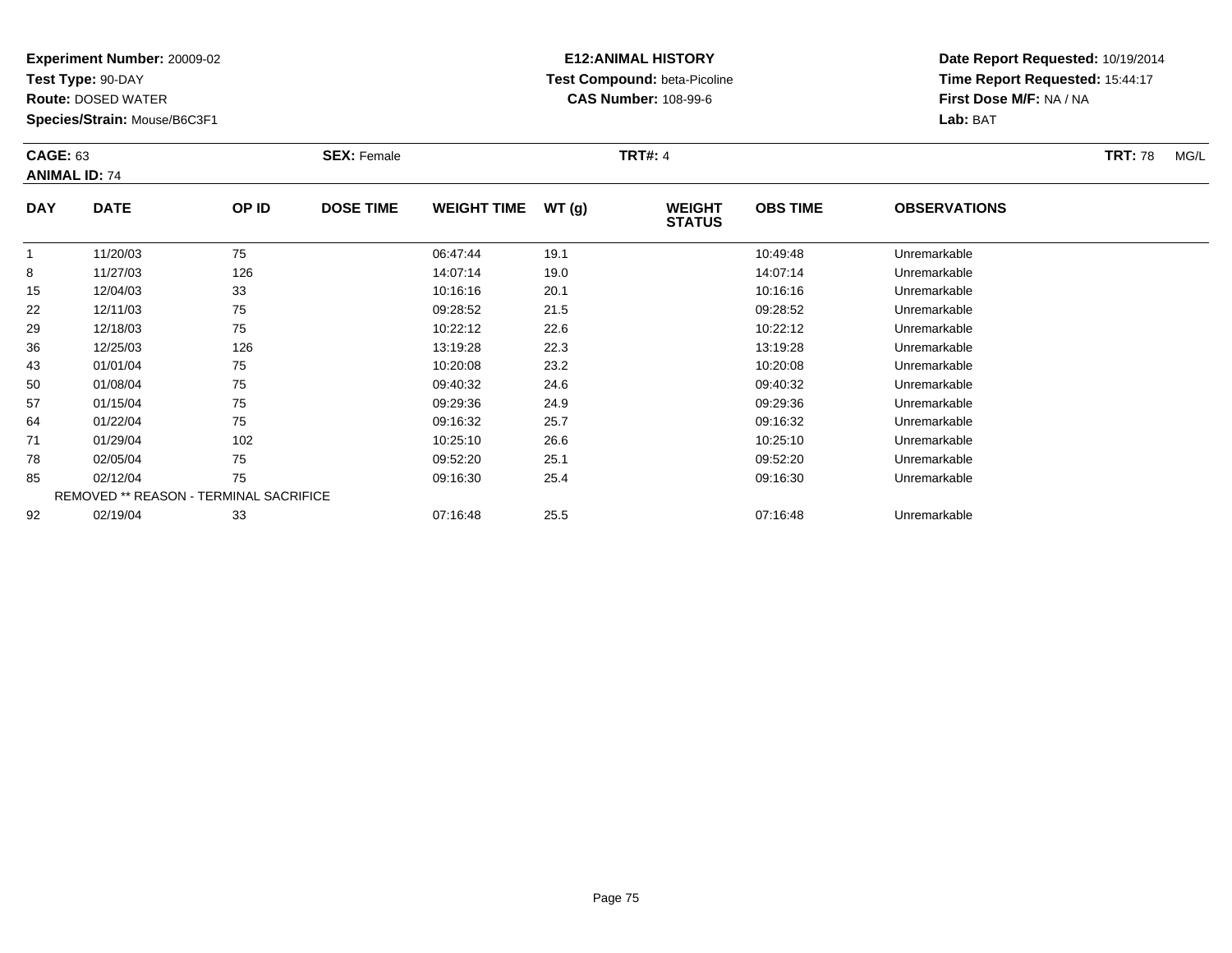**Test Type:** 90-DAY

**Route:** DOSED WATER

**Species/Strain:** Mouse/B6C3F1

# **E12:ANIMAL HISTORY Test Compound:** beta-Picoline**CAS Number:** 108-99-6

| <b>CAGE: 63</b> | <b>ANIMAL ID: 75</b>                   |       | <b>SEX: Female</b> |                    |       | <b>TRT#: 4</b>                 |                 |                     | <b>TRT: 78</b><br>MG/L |
|-----------------|----------------------------------------|-------|--------------------|--------------------|-------|--------------------------------|-----------------|---------------------|------------------------|
| <b>DAY</b>      | <b>DATE</b>                            | OP ID | <b>DOSE TIME</b>   | <b>WEIGHT TIME</b> | WT(g) | <b>WEIGHT</b><br><b>STATUS</b> | <b>OBS TIME</b> | <b>OBSERVATIONS</b> |                        |
|                 | 11/20/03                               | 75    |                    | 06:47:44           | 18.6  |                                | 10:49:48        | Unremarkable        |                        |
| 8               | 11/27/03                               | 126   |                    | 14:07:14           | 19.2  |                                | 14:07:14        | Unremarkable        |                        |
| 15              | 12/04/03                               | 33    |                    | 10:16:16           | 19.8  |                                | 10:16:16        | Unremarkable        |                        |
| 22              | 12/11/03                               | 75    |                    | 09:28:52           | 21.1  |                                | 09:28:52        | Unremarkable        |                        |
| 29              | 12/18/03                               | 75    |                    | 10:22:12           | 22.9  |                                | 10:22:12        | Unremarkable        |                        |
| 36              | 12/25/03                               | 126   |                    | 13:19:28           | 25.0  |                                | 13:19:28        | Unremarkable        |                        |
| 43              | 01/01/04                               | 75    |                    | 10:20:08           | 24.4  |                                | 10:20:08        | Unremarkable        |                        |
| 50              | 01/08/04                               | 75    |                    | 09:40:32           | 25.6  |                                | 09:40:32        | Unremarkable        |                        |
| 57              | 01/15/04                               | 75    |                    | 09:29:36           | 26.7  |                                | 09:29:36        | Unremarkable        |                        |
| 64              | 01/22/04                               | 75    |                    | 09:16:32           | 27.7  |                                | 09:16:32        | Unremarkable        |                        |
| 71              | 01/29/04                               | 102   |                    | 10:25:10           | 27.1  |                                | 10:25:10        | Unremarkable        |                        |
| 78              | 02/05/04                               | 75    |                    | 09:52:20           | 27.1  |                                | 09:52:20        | Unremarkable        |                        |
| 85              | 02/12/04                               | 75    |                    | 09:16:30           | 30.8  |                                | 09:16:30        | Unremarkable        |                        |
|                 | REMOVED ** REASON - TERMINAL SACRIFICE |       |                    |                    |       |                                |                 |                     |                        |
| 92              | 02/19/04                               | 33    |                    | 07:16:48           | 30.0  |                                | 07:16:48        | Unremarkable        |                        |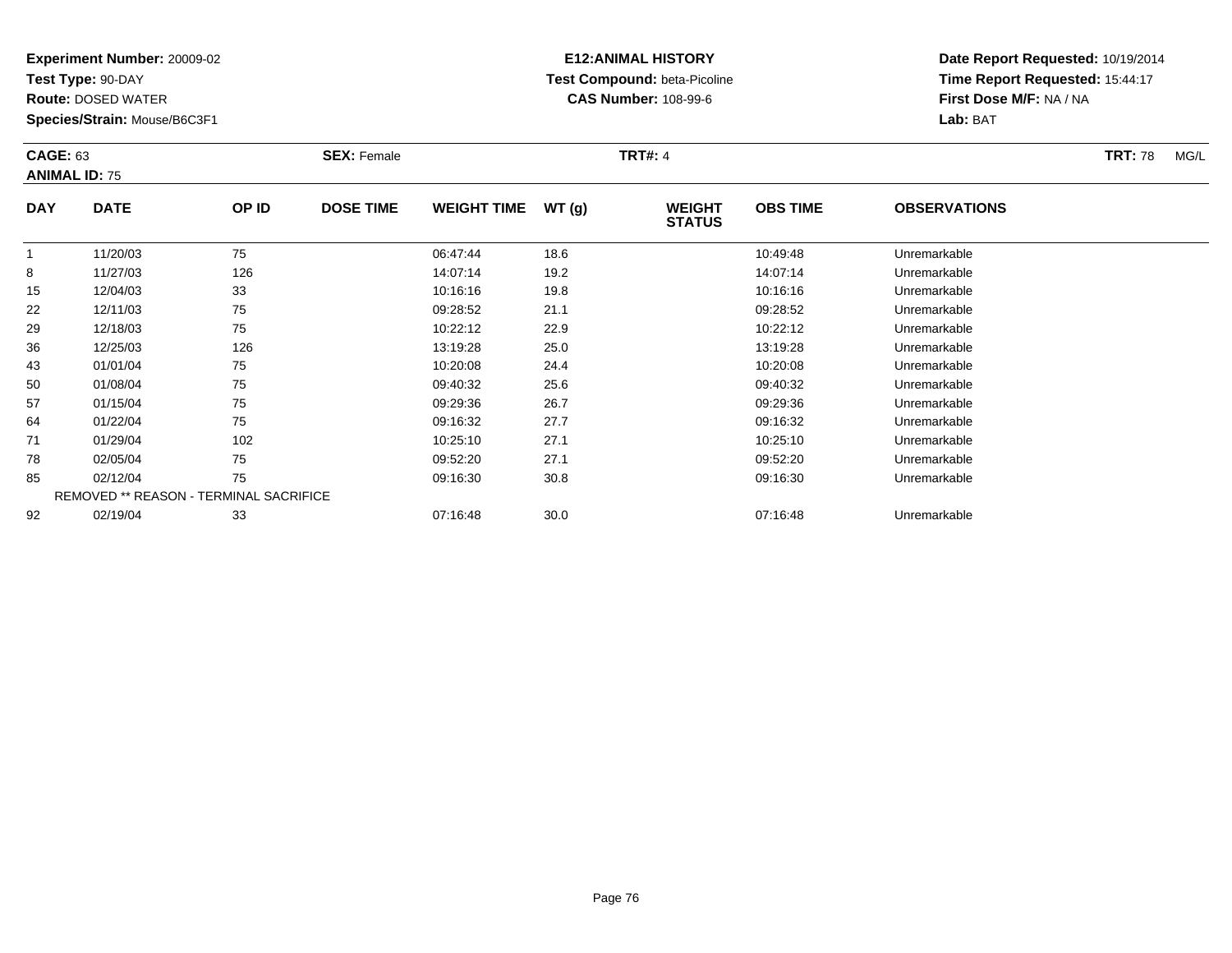**Test Type:** 90-DAY

**Route:** DOSED WATER

**Species/Strain:** Mouse/B6C3F1

# **E12:ANIMAL HISTORY Test Compound:** beta-Picoline**CAS Number:** 108-99-6

| <b>CAGE: 64</b> | <b>ANIMAL ID: 76</b>                   |       | <b>SEX: Female</b> |                    |       | <b>TRT#: 4</b>                 |                 |                     | <b>TRT: 78</b><br>MG/L |
|-----------------|----------------------------------------|-------|--------------------|--------------------|-------|--------------------------------|-----------------|---------------------|------------------------|
| <b>DAY</b>      | <b>DATE</b>                            | OP ID | <b>DOSE TIME</b>   | <b>WEIGHT TIME</b> | WT(g) | <b>WEIGHT</b><br><b>STATUS</b> | <b>OBS TIME</b> | <b>OBSERVATIONS</b> |                        |
| 1               | 11/20/03                               | 75    |                    | 06:50:12           | 16.5  |                                | 10:52:18        | Unremarkable        |                        |
| 8               | 11/27/03                               | 126   |                    | 15:50:12           | 17.1  |                                | 15:50:12        | Unremarkable        |                        |
| 15              | 12/04/03                               | 33    |                    | 10:19:18           | 18.6  |                                | 10:19:18        | Unremarkable        |                        |
| 22              | 12/11/03                               | 75    |                    | 09:33:22           | 19.7  |                                | 09:33:22        | Unremarkable        |                        |
| 29              | 12/18/03                               | 75    |                    | 10:26:52           | 19.2  |                                | 10:26:52        | Unremarkable        |                        |
| 36              | 12/25/03                               | 126   |                    | 13:22:20           | 20.0  |                                | 13:22:20        | Unremarkable        |                        |
| 43              | 01/01/04                               | 75    |                    | 10:24:38           | 20.5  |                                | 10:24:38        | Unremarkable        |                        |
| 50              | 01/08/04                               | 75    |                    | 09:45:04           | 21.7  |                                | 09:45:04        | Unremarkable        |                        |
| 57              | 01/15/04                               | 75    |                    | 09:40:00           | 22.2  |                                | 09:40:00        | Unremarkable        |                        |
| 64              | 01/22/04                               | 75    |                    | 09:20:52           | 22.6  |                                | 09:20:52        | Unremarkable        |                        |
| 71              | 01/29/04                               | 102   |                    | 10:22:20           | 22.4  |                                | 10:22:20        | Unremarkable        |                        |
| 78              | 02/05/04                               | 75    |                    | 09:56:34           | 23.7  |                                | 09:56:34        | Unremarkable        |                        |
| 85              | 02/12/04                               | 75    |                    | 09:20:52           | 23.5  |                                | 09:20:52        | Unremarkable        |                        |
|                 | REMOVED ** REASON - TERMINAL SACRIFICE |       |                    |                    |       |                                |                 |                     |                        |
| 92              | 02/19/04                               | 33    |                    | 07:19:28           | 24.2  |                                | 07:19:28        | Unremarkable        |                        |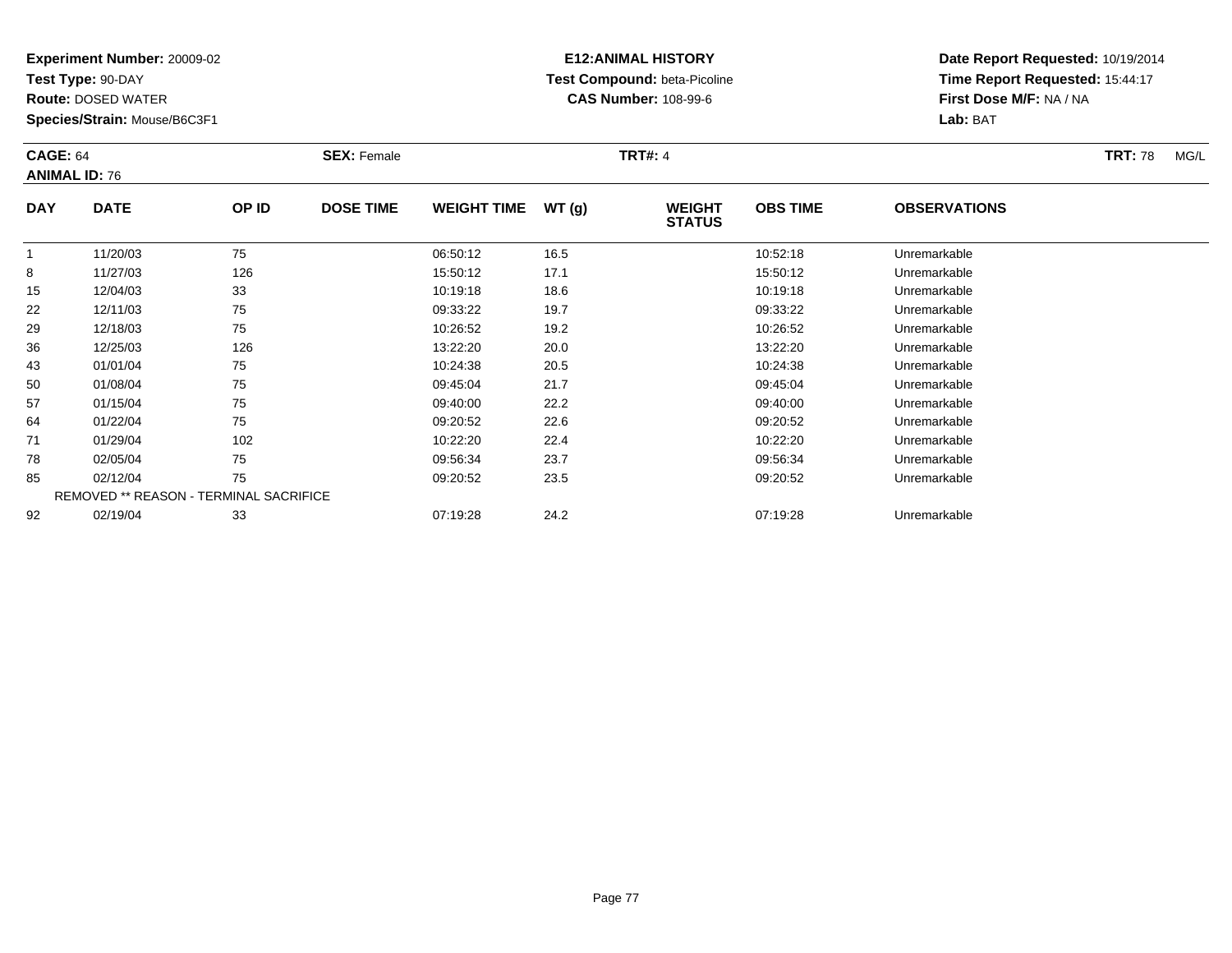**Test Type:** 90-DAY

92

**Route:** DOSED WATER

**Species/Strain:** Mouse/B6C3F1

# **E12:ANIMAL HISTORY Test Compound:** beta-Picoline**CAS Number:** 108-99-6

**Date Report Requested:** 10/19/2014**Time Report Requested:** 15:44:17**First Dose M/F:** NA / NA**Lab:** BAT

| <b>CAGE: 64</b> | <b>ANIMAL ID: 77</b>                   |       | <b>SEX: Female</b> |                    |       | <b>TRT#: 4</b>                 |                 |                     | <b>TRT: 78</b> | MG/L |
|-----------------|----------------------------------------|-------|--------------------|--------------------|-------|--------------------------------|-----------------|---------------------|----------------|------|
| <b>DAY</b>      | <b>DATE</b>                            | OP ID | <b>DOSE TIME</b>   | <b>WEIGHT TIME</b> | WT(g) | <b>WEIGHT</b><br><b>STATUS</b> | <b>OBS TIME</b> | <b>OBSERVATIONS</b> |                |      |
|                 | 11/20/03                               | 75    |                    | 06:50:12           | 18.5  |                                | 10:52:18        | Unremarkable        |                |      |
| 8               | 11/27/03                               | 126   |                    | 15:50:12           | 19.6  |                                | 15:50:12        | Unremarkable        |                |      |
| 15              | 12/04/03                               | 33    |                    | 10:19:18           | 20.5  |                                | 10:19:18        | Unremarkable        |                |      |
| 22              | 12/11/03                               | 75    |                    | 09:33:22           | 21.4  |                                | 09:33:22        | Unremarkable        |                |      |
| 29              | 12/18/03                               | 75    |                    | 10:26:52           | 21.4  |                                | 10:26:52        | Unremarkable        |                |      |
| 36              | 12/25/03                               | 126   |                    | 13:22:20           | 21.5  |                                | 13:22:20        | Unremarkable        |                |      |
| 43              | 01/01/04                               | 75    |                    | 10:24:38           | 22.6  |                                | 10:24:38        | Unremarkable        |                |      |
| 50              | 01/08/04                               | 75    |                    | 09:45:04           | 23.0  |                                | 09:45:04        | Unremarkable        |                |      |
| 57              | 01/15/04                               | 75    |                    | 09:40:00           | 23.7  |                                | 09:40:00        | Unremarkable        |                |      |
| 64              | 01/22/04                               | 75    |                    | 09:20:52           | 24.3  |                                | 09:20:52        | Unremarkable        |                |      |
| 71              | 01/29/04                               | 102   |                    | 10:22:20           | 25.8  |                                | 10:22:20        | Unremarkable        |                |      |
| 78              | 02/05/04                               | 75    |                    | 09:56:34           | 24.5  |                                | 09:56:34        | Unremarkable        |                |      |
| 85              | 02/12/04                               | 75    |                    | 09:20:52           | 25.2  |                                | 09:20:52        | Unremarkable        |                |      |
|                 | REMOVED ** REASON - TERMINAL SACRIFICE |       |                    |                    |       |                                |                 |                     |                |      |

02/19/04 <sup>33</sup> 07:19:28 25.6 07:19:28 Unremarkable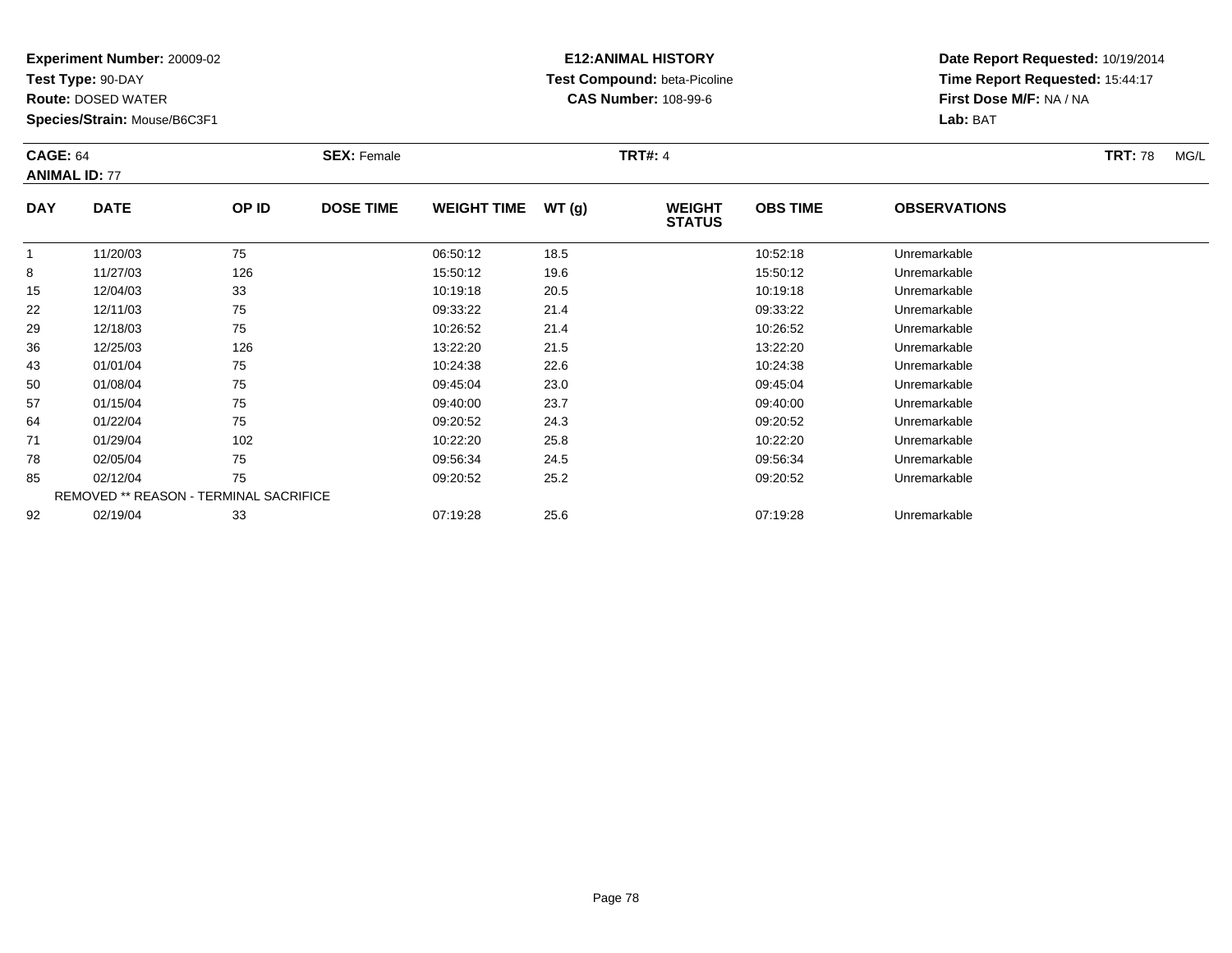**Test Type:** 90-DAY

**Route:** DOSED WATER

**Species/Strain:** Mouse/B6C3F1

# **E12:ANIMAL HISTORY Test Compound:** beta-Picoline**CAS Number:** 108-99-6

| <b>CAGE: 64</b><br><b>ANIMAL ID: 78</b> |                                               |       | <b>SEX: Female</b> |                    |       | <b>TRT#: 4</b>                 |                 |                     | <b>TRT: 78</b><br>MG/L |
|-----------------------------------------|-----------------------------------------------|-------|--------------------|--------------------|-------|--------------------------------|-----------------|---------------------|------------------------|
| <b>DAY</b>                              | <b>DATE</b>                                   | OP ID | <b>DOSE TIME</b>   | <b>WEIGHT TIME</b> | WT(g) | <b>WEIGHT</b><br><b>STATUS</b> | <b>OBS TIME</b> | <b>OBSERVATIONS</b> |                        |
|                                         | 11/20/03                                      | 75    |                    | 06:50:12           | 18.5  |                                | 10:52:18        | Unremarkable        |                        |
| 8                                       | 11/27/03                                      | 126   |                    | 15:50:12           | 18.2  |                                | 15:50:12        | Unremarkable        |                        |
| 15                                      | 12/04/03                                      | 33    |                    | 10:19:18           | 19.4  |                                | 10:19:18        | Unremarkable        |                        |
| 22                                      | 12/11/03                                      | 75    |                    | 09:33:22           | 20.3  |                                | 09:33:22        | Unremarkable        |                        |
| 29                                      | 12/18/03                                      | 75    |                    | 10:26:52           | 21.3  |                                | 10:26:52        | Unremarkable        |                        |
| 36                                      | 12/25/03                                      | 126   |                    | 13:22:20           | 21.7  |                                | 13:22:20        | Unremarkable        |                        |
| 43                                      | 01/01/04                                      | 75    |                    | 10:24:38           | 23.2  |                                | 10:24:38        | Unremarkable        |                        |
| 50                                      | 01/08/04                                      | 75    |                    | 09:45:04           | 23.8  |                                | 09:45:04        | Unremarkable        |                        |
| 57                                      | 01/15/04                                      | 75    |                    | 09:40:00           | 27.6  |                                | 09:40:00        | Unremarkable        |                        |
| 64                                      | 01/22/04                                      | 75    |                    | 09:20:52           | 24.7  |                                | 09:20:52        | Unremarkable        |                        |
| 71                                      | 01/29/04                                      | 102   |                    | 10:22:20           | 28.7  |                                | 10:22:20        | Unremarkable        |                        |
| 78                                      | 02/05/04                                      | 75    |                    | 09:56:34           | 28.1  |                                | 09:56:34        | Unremarkable        |                        |
| 85                                      | 02/12/04                                      | 75    |                    | 09:20:52           | 29.4  |                                | 09:20:52        | Unremarkable        |                        |
|                                         | <b>REMOVED ** REASON - TERMINAL SACRIFICE</b> |       |                    |                    |       |                                |                 |                     |                        |
| 92                                      | 02/19/04                                      | 33    |                    | 07:19:28           | 32.0  |                                | 07:19:28        | Unremarkable        |                        |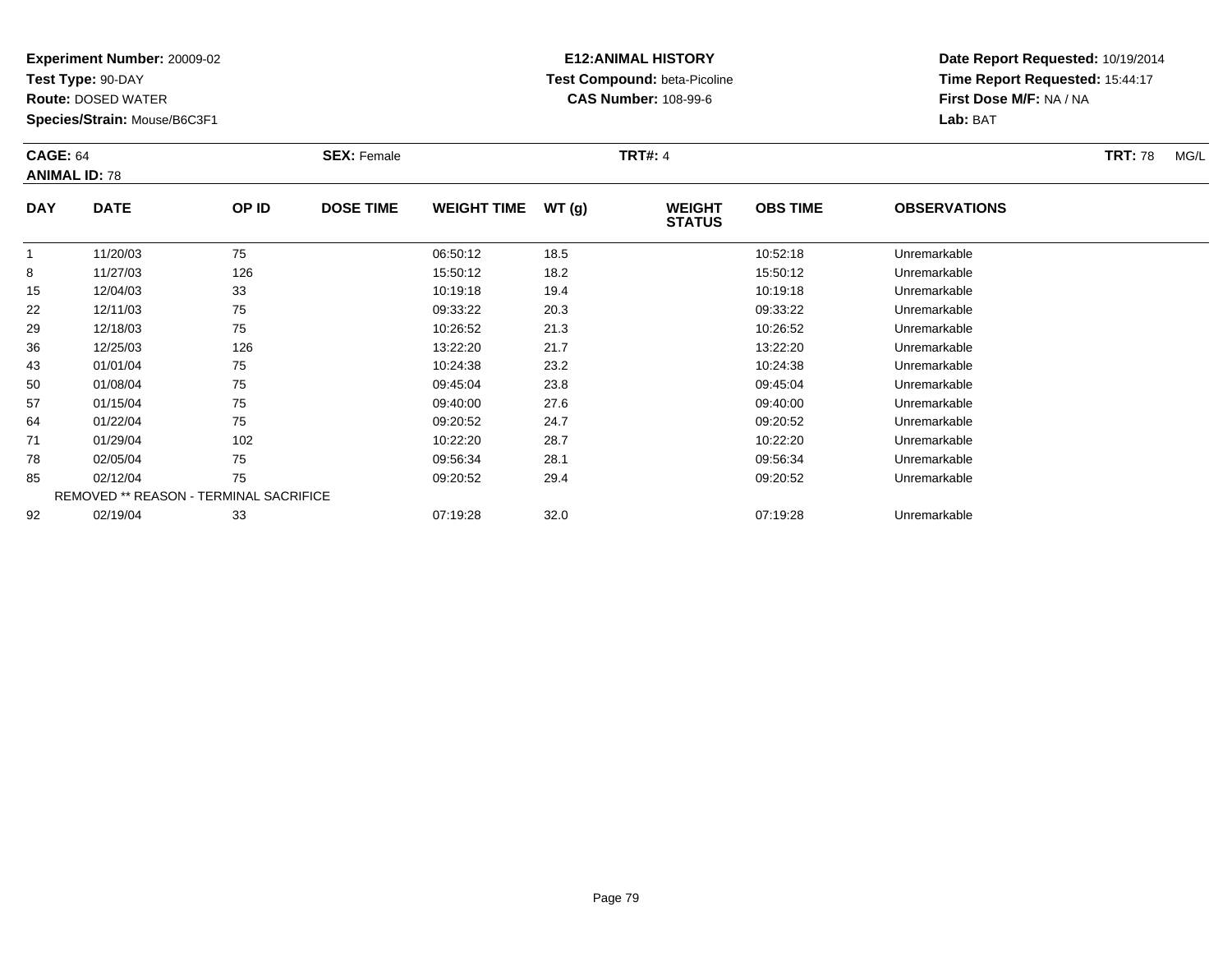**Test Type:** 90-DAY

**Route:** DOSED WATER

**Species/Strain:** Mouse/B6C3F1

# **E12:ANIMAL HISTORY Test Compound:** beta-Picoline**CAS Number:** 108-99-6

| <b>CAGE: 64</b> | <b>ANIMAL ID: 79</b>                   |       | <b>SEX: Female</b> |                    |       | <b>TRT#: 4</b>                 |                 |                     | <b>TRT: 78</b><br>MG/L |
|-----------------|----------------------------------------|-------|--------------------|--------------------|-------|--------------------------------|-----------------|---------------------|------------------------|
| <b>DAY</b>      | <b>DATE</b>                            | OP ID | <b>DOSE TIME</b>   | <b>WEIGHT TIME</b> | WT(g) | <b>WEIGHT</b><br><b>STATUS</b> | <b>OBS TIME</b> | <b>OBSERVATIONS</b> |                        |
| 1               | 11/20/03                               | 75    |                    | 06:50:12           | 19.0  |                                | 10:52:18        | Unremarkable        |                        |
| 8               | 11/27/03                               | 126   |                    | 15:50:12           | 19.8  |                                | 15:50:12        | Unremarkable        |                        |
| 15              | 12/04/03                               | 33    |                    | 10:19:18           | 21.0  |                                | 10:19:18        | Unremarkable        |                        |
| 22              | 12/11/03                               | 75    |                    | 09:33:22           | 21.7  |                                | 09:33:22        | Unremarkable        |                        |
| 29              | 12/18/03                               | 75    |                    | 10:26:52           | 21.6  |                                | 10:26:52        | Unremarkable        |                        |
| 36              | 12/25/03                               | 126   |                    | 13:22:20           | 23.3  |                                | 13:22:20        | Unremarkable        |                        |
| 43              | 01/01/04                               | 75    |                    | 10:24:38           | 23.7  |                                | 10:24:38        | Unremarkable        |                        |
| 50              | 01/08/04                               | 75    |                    | 09:45:04           | 24.2  |                                | 09:45:04        | Unremarkable        |                        |
| 57              | 01/15/04                               | 75    |                    | 09:40:00           | 26.5  |                                | 09:40:00        | Unremarkable        |                        |
| 64              | 01/22/04                               | 75    |                    | 09:20:52           | 27.1  |                                | 09:20:52        | Unremarkable        |                        |
| 71              | 01/29/04                               | 102   |                    | 10:22:20           | 27.2  |                                | 10:22:20        | Unremarkable        |                        |
| 78              | 02/05/04                               | 75    |                    | 09:56:34           | 28.1  |                                | 09:56:34        | Unremarkable        |                        |
| 85              | 02/12/04                               | 75    |                    | 09:20:52           | 29.1  |                                | 09:20:52        | Unremarkable        |                        |
|                 | REMOVED ** REASON - TERMINAL SACRIFICE |       |                    |                    |       |                                |                 |                     |                        |
| 92              | 02/19/04                               | 33    |                    | 07:19:28           | 30.0  |                                | 07:19:28        | Unremarkable        |                        |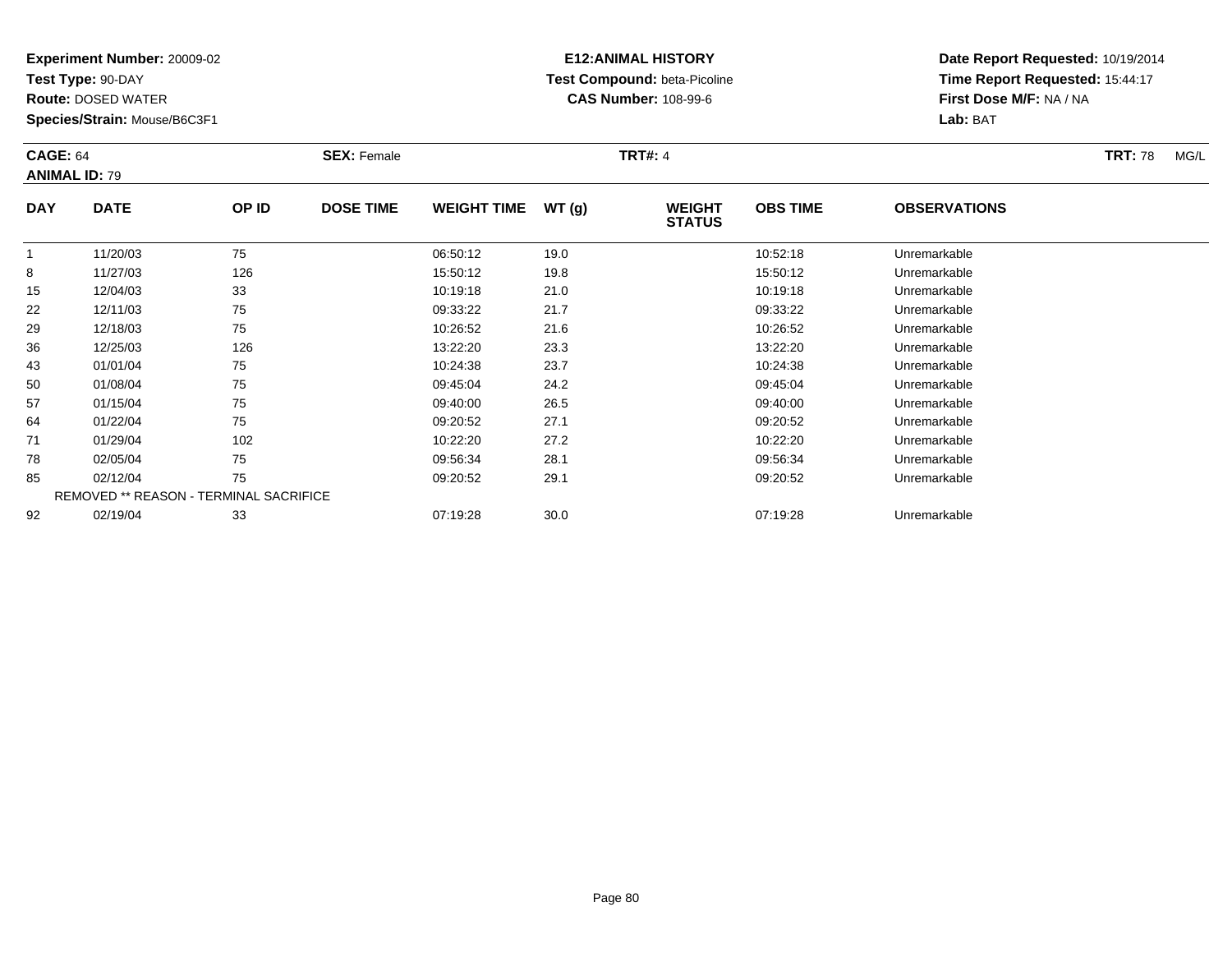**Test Type:** 90-DAY

**Route:** DOSED WATER

**Species/Strain:** Mouse/B6C3F1

# **E12:ANIMAL HISTORY Test Compound:** beta-Picoline**CAS Number:** 108-99-6

| <b>CAGE: 64</b><br><b>ANIMAL ID: 80</b> |                                        |       | <b>SEX: Female</b> |                    |       | <b>TRT#: 4</b>                 |                 |                     | <b>TRT: 78</b><br>MG/L |
|-----------------------------------------|----------------------------------------|-------|--------------------|--------------------|-------|--------------------------------|-----------------|---------------------|------------------------|
| <b>DAY</b>                              | <b>DATE</b>                            | OP ID | <b>DOSE TIME</b>   | <b>WEIGHT TIME</b> | WT(g) | <b>WEIGHT</b><br><b>STATUS</b> | <b>OBS TIME</b> | <b>OBSERVATIONS</b> |                        |
|                                         | 11/20/03                               | 75    |                    | 06:50:12           | 18.0  |                                | 10:52:18        | Unremarkable        |                        |
| 8                                       | 11/27/03                               | 126   |                    | 15:50:12           | 18.7  |                                | 15:50:12        | Unremarkable        |                        |
| 15                                      | 12/04/03                               | 33    |                    | 10:19:18           | 19.3  |                                | 10:19:18        | Unremarkable        |                        |
| 22                                      | 12/11/03                               | 75    |                    | 09:33:22           | 20.1  |                                | 09:33:22        | Unremarkable        |                        |
| 29                                      | 12/18/03                               | 75    |                    | 10:26:52           | 20.4  |                                | 10:26:52        | Unremarkable        |                        |
| 36                                      | 12/25/03                               | 126   |                    | 13:22:20           | 21.6  |                                | 13:22:20        | Unremarkable        |                        |
| 43                                      | 01/01/04                               | 75    |                    | 10:24:38           | 22.3  |                                | 10:24:38        | Unremarkable        |                        |
| 50                                      | 01/08/04                               | 75    |                    | 09:45:04           | 22.9  |                                | 09:45:04        | Unremarkable        |                        |
| 57                                      | 01/15/04                               | 75    |                    | 09:40:00           | 23.3  |                                | 09:40:00        | Unremarkable        |                        |
| 64                                      | 01/22/04                               | 75    |                    | 09:20:52           | 24.4  |                                | 09:20:52        | Unremarkable        |                        |
| 71                                      | 01/29/04                               | 102   |                    | 10:22:20           | 24.5  |                                | 10:22:20        | Unremarkable        |                        |
| 78                                      | 02/05/04                               | 75    |                    | 09:56:34           | 25.2  |                                | 09:56:34        | Unremarkable        |                        |
| 85                                      | 02/12/04                               | 75    |                    | 09:20:52           | 25.5  |                                | 09:20:52        | Unremarkable        |                        |
|                                         | REMOVED ** REASON - TERMINAL SACRIFICE |       |                    |                    |       |                                |                 |                     |                        |
| 92                                      | 02/19/04                               | 33    |                    | 07:19:28           | 28.4  |                                | 07:19:28        | Unremarkable        |                        |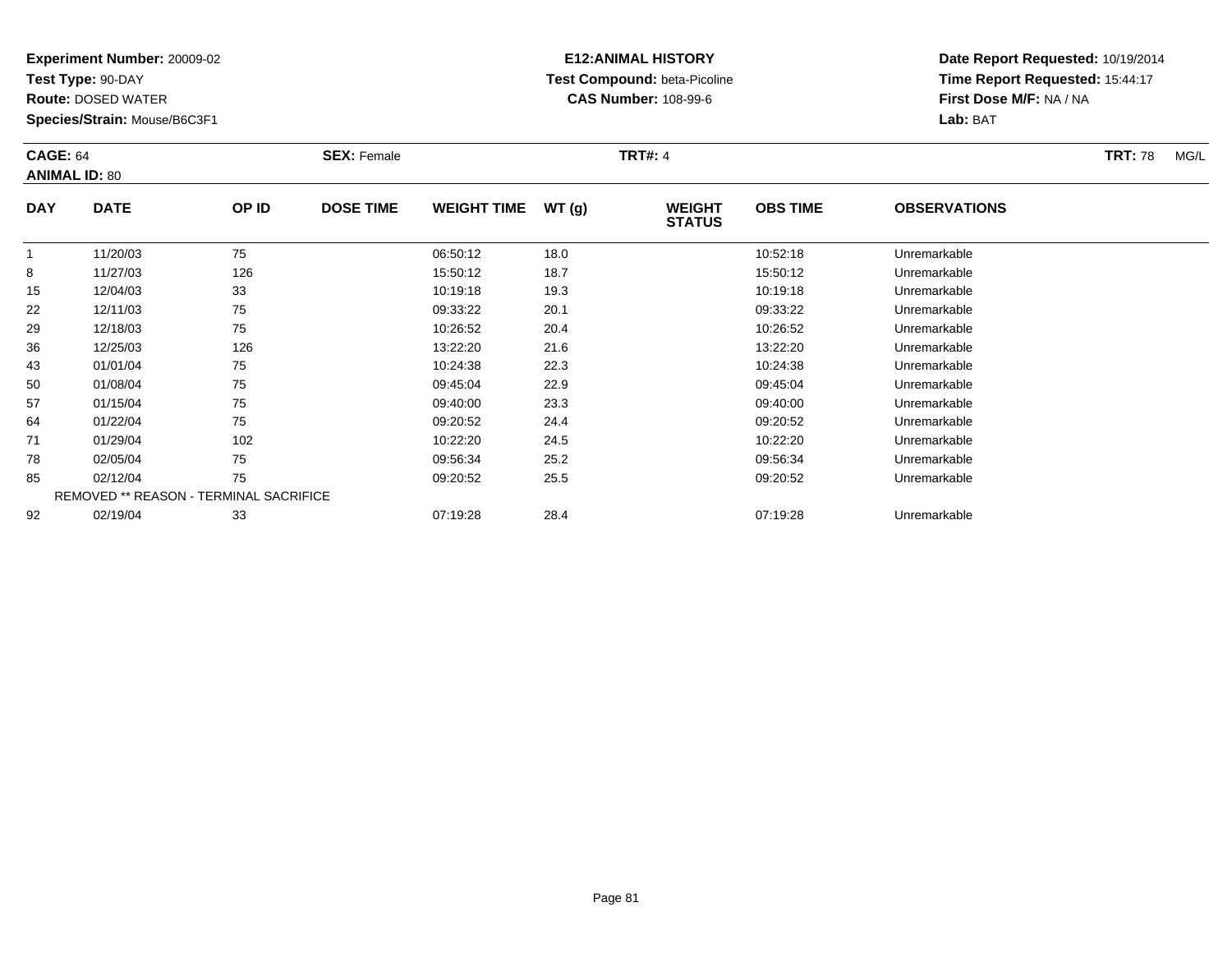**Test Type:** 90-DAY

**Route:** DOSED WATER

**Species/Strain:** Mouse/B6C3F1

# **E12:ANIMAL HISTORY Test Compound:** beta-Picoline**CAS Number:** 108-99-6

| <b>CAGE: 65</b><br><b>ANIMAL ID: 81</b> |                                               |       | <b>SEX: Female</b> |                    |       | TRT#: 6                        |                 |                     | <b>TRT:</b> 156<br>MG/L |
|-----------------------------------------|-----------------------------------------------|-------|--------------------|--------------------|-------|--------------------------------|-----------------|---------------------|-------------------------|
| <b>DAY</b>                              | <b>DATE</b>                                   | OP ID | <b>DOSE TIME</b>   | <b>WEIGHT TIME</b> | WT(g) | <b>WEIGHT</b><br><b>STATUS</b> | <b>OBS TIME</b> | <b>OBSERVATIONS</b> |                         |
|                                         | 11/20/03                                      | 75    |                    | 06:53:16           | 18.6  |                                | 10:56:04        | Unremarkable        |                         |
| 8                                       | 11/27/03                                      | 126   |                    | 16:26:08           | 19.1  |                                | 16:26:08        | Unremarkable        |                         |
| 15                                      | 12/04/03                                      | 33    |                    | 10:09:46           | 19.6  |                                | 10:09:46        | Unremarkable        |                         |
| 22                                      | 12/11/03                                      | 75    |                    | 09:38:58           | 21.3  |                                | 09:38:58        | Unremarkable        |                         |
| 29                                      | 12/18/03                                      | 75    |                    | 10:31:40           | 22.0  |                                | 10:31:40        | Unremarkable        |                         |
| 36                                      | 12/25/03                                      | 126   |                    | 13:13:10           | 21.5  |                                | 13:13:10        | Unremarkable        |                         |
| 43                                      | 01/01/04                                      | 75    |                    | 11:19:10           | 23.6  |                                | 11:19:10        | Unremarkable        |                         |
| 50                                      | 01/08/04                                      | 75    |                    | 09:49:52           | 24.2  |                                | 09:49:52        | Unremarkable        |                         |
| 57                                      | 01/15/04                                      | 75    |                    | 09:44:02           | 26.5  |                                | 09:44:02        | Unremarkable        |                         |
| 64                                      | 01/22/04                                      | 75    |                    | 09:25:12           | 27.6  |                                | 09:25:12        | Unremarkable        |                         |
| 71                                      | 01/29/04                                      | 102   |                    | 10:36:40           | 26.2  |                                | 10:36:40        | Unremarkable        |                         |
| 78                                      | 02/05/04                                      | 75    |                    | 10:01:14           | 28.8  |                                | 10:01:14        | Unremarkable        |                         |
| 85                                      | 02/12/04                                      | 75    |                    | 09:25:50           | 28.8  |                                | 09:25:50        | Unremarkable        |                         |
|                                         | <b>REMOVED ** REASON - TERMINAL SACRIFICE</b> |       |                    |                    |       |                                |                 |                     |                         |
| 92                                      | 02/19/04                                      | 33    |                    | 07:22:06           | 28.6  |                                | 07:22:06        | Unremarkable        |                         |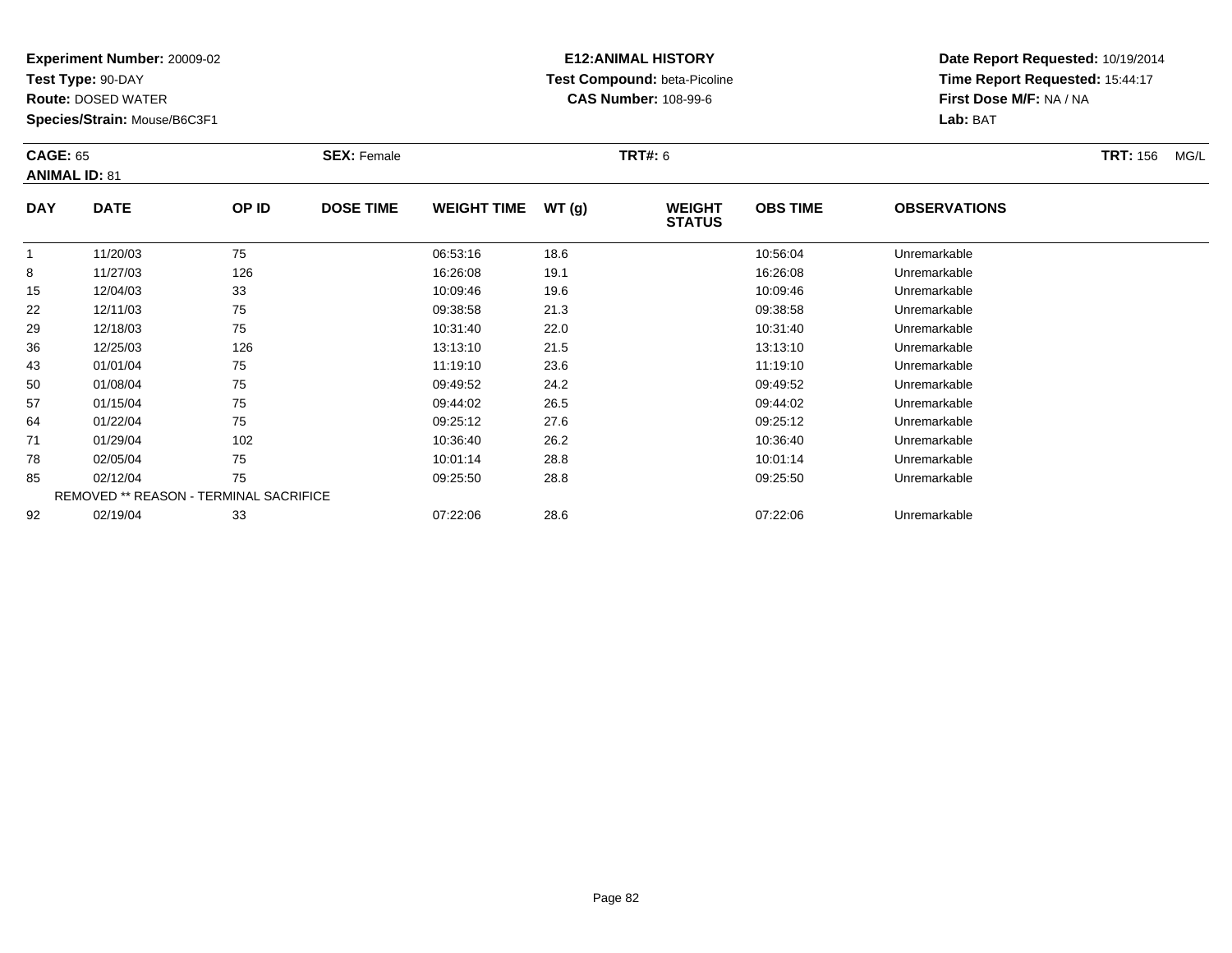**Test Type:** 90-DAY

**Route:** DOSED WATER

**Species/Strain:** Mouse/B6C3F1

# **E12:ANIMAL HISTORY Test Compound:** beta-Picoline**CAS Number:** 108-99-6

| <b>CAGE: 65</b><br><b>ANIMAL ID: 82</b> |                                        |       | <b>SEX: Female</b> |                    |       | <b>TRT#: 6</b>                 |                 |                     | <b>TRT: 156</b><br>MG/L |
|-----------------------------------------|----------------------------------------|-------|--------------------|--------------------|-------|--------------------------------|-----------------|---------------------|-------------------------|
| <b>DAY</b>                              | <b>DATE</b>                            | OP ID | <b>DOSE TIME</b>   | <b>WEIGHT TIME</b> | WT(g) | <b>WEIGHT</b><br><b>STATUS</b> | <b>OBS TIME</b> | <b>OBSERVATIONS</b> |                         |
| -1                                      | 11/20/03                               | 75    |                    | 06:53:16           | 19.4  |                                | 10:56:04        | Unremarkable        |                         |
| 8                                       | 11/27/03                               | 126   |                    | 16:23:00           | 19.6  |                                | 16:23:00        | Unremarkable        |                         |
| 15                                      | 12/04/03                               | 33    |                    | 10:09:46           | 20.4  |                                | 10:09:46        | Unremarkable        |                         |
| 22                                      | 12/11/03                               | 75    |                    | 09:38:58           | 21.6  |                                | 09:38:58        | Unremarkable        |                         |
| 29                                      | 12/18/03                               | 75    |                    | 10:31:40           | 22.1  |                                | 10:31:40        | Unremarkable        |                         |
| 36                                      | 12/25/03                               | 126   |                    | 13:13:10           | 22.0  |                                | 13:13:10        | Unremarkable        |                         |
| 43                                      | 01/01/04                               | 75    |                    | 11:19:10           | 23.5  |                                | 11:19:10        | Unremarkable        |                         |
| 50                                      | 01/08/04                               | 75    |                    | 09:49:52           | 24.0  |                                | 09:49:52        | Unremarkable        |                         |
| 57                                      | 01/15/04                               | 75    |                    | 09:44:02           | 26.2  |                                | 09:44:02        | Unremarkable        |                         |
| 64                                      | 01/22/04                               | 75    |                    | 09:25:12           | 25.8  |                                | 09:25:12        | Unremarkable        |                         |
| 71                                      | 01/29/04                               | 102   |                    | 10:36:40           | 25.7  |                                | 10:36:40        | Unremarkable        |                         |
| 78                                      | 02/05/04                               | 75    |                    | 10:01:14           | 26.9  |                                | 10:01:14        | Unremarkable        |                         |
| 85                                      | 02/12/04                               | 75    |                    | 09:25:50           | 29.3  |                                | 09:25:50        | Unremarkable        |                         |
|                                         | REMOVED ** REASON - TERMINAL SACRIFICE |       |                    |                    |       |                                |                 |                     |                         |
| 92                                      | 02/19/04                               | 33    |                    | 07:22:06           | 30.0  |                                | 07:22:06        | Unremarkable        |                         |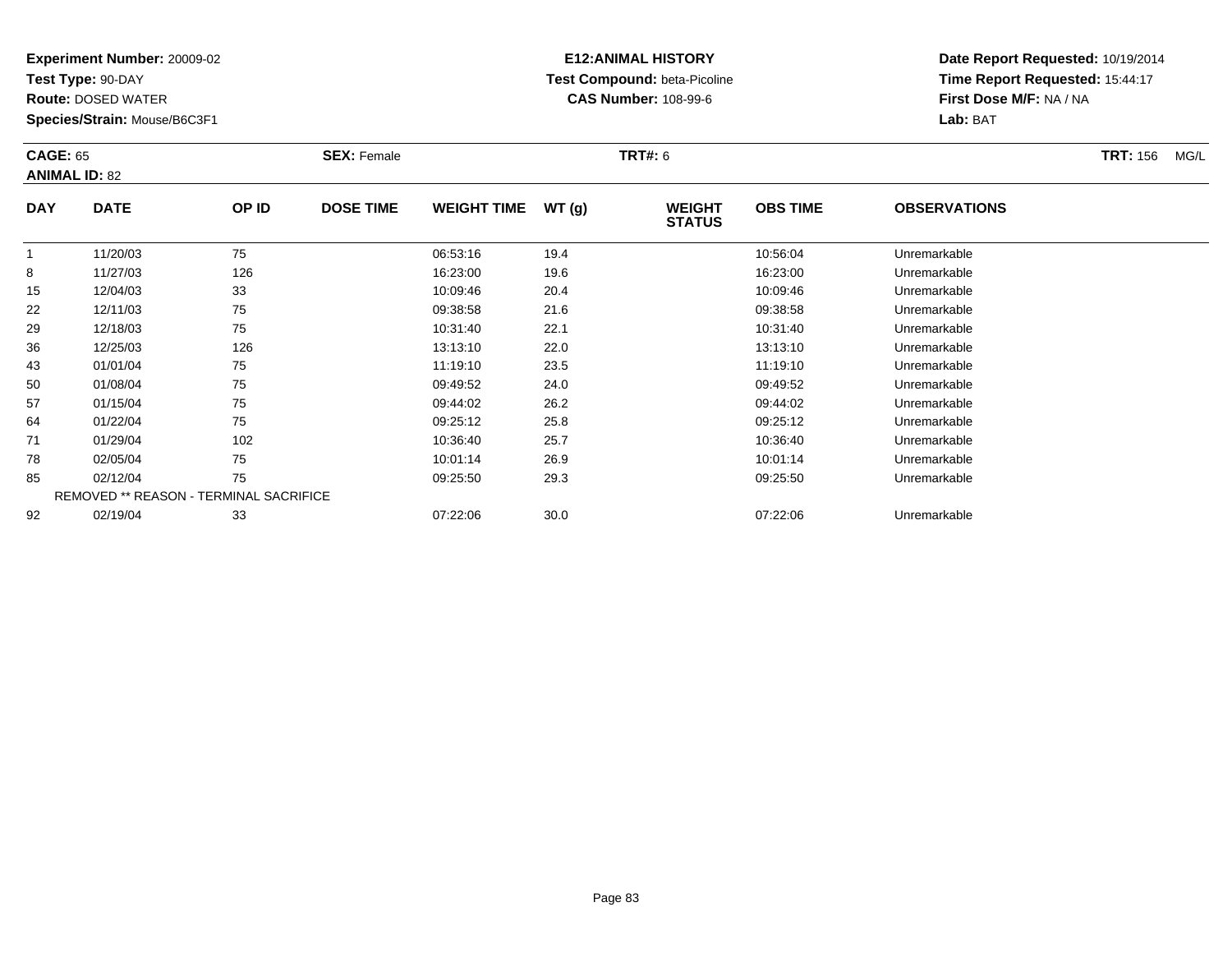**Test Type:** 90-DAY

**Route:** DOSED WATER

**Species/Strain:** Mouse/B6C3F1

# **E12:ANIMAL HISTORY Test Compound:** beta-Picoline**CAS Number:** 108-99-6

| <b>CAGE: 65</b><br><b>ANIMAL ID: 83</b> |                                        |       | <b>SEX: Female</b> |                    |       | <b>TRT#:</b> 6                 |                 |                     | <b>TRT:</b> 156<br>MG/L |
|-----------------------------------------|----------------------------------------|-------|--------------------|--------------------|-------|--------------------------------|-----------------|---------------------|-------------------------|
| <b>DAY</b>                              | <b>DATE</b>                            | OP ID | <b>DOSE TIME</b>   | <b>WEIGHT TIME</b> | WT(g) | <b>WEIGHT</b><br><b>STATUS</b> | <b>OBS TIME</b> | <b>OBSERVATIONS</b> |                         |
| -1                                      | 11/20/03                               | 75    |                    | 06:53:16           | 20.3  |                                | 10:56:04        | Unremarkable        |                         |
| 8                                       | 11/27/03                               | 126   |                    | 16:26:08           | 19.6  |                                | 16:26:08        | Unremarkable        |                         |
| 15                                      | 12/04/03                               | 33    |                    | 10:09:46           | 21.5  |                                | 10:09:46        | Unremarkable        |                         |
| 22                                      | 12/11/03                               | 75    |                    | 09:38:58           | 22.2  |                                | 09:38:58        | Unremarkable        |                         |
| 29                                      | 12/18/03                               | 75    |                    | 10:31:40           | 24.0  |                                | 10:31:40        | Unremarkable        |                         |
| 36                                      | 12/25/03                               | 126   |                    | 13:13:10           | 26.1  |                                | 13:13:10        | Unremarkable        |                         |
| 43                                      | 01/01/04                               | 75    |                    | 11:19:10           | 25.3  |                                | 11:19:10        | Unremarkable        |                         |
| 50                                      | 01/08/04                               | 75    |                    | 09:49:52           | 25.6  |                                | 09:49:52        | Unremarkable        |                         |
| 57                                      | 01/15/04                               | 75    |                    | 09:44:02           | 29.3  |                                | 09:44:02        | Unremarkable        |                         |
| 64                                      | 01/22/04                               | 75    |                    | 09:25:12           | 30.7  |                                | 09:25:12        | Unremarkable        |                         |
| 71                                      | 01/29/04                               | 102   |                    | 10:36:40           | 29.1  |                                | 10:36:40        | Unremarkable        |                         |
| 78                                      | 02/05/04                               | 75    |                    | 10:01:14           | 30.9  |                                | 10:01:14        | Unremarkable        |                         |
| 85                                      | 02/12/04                               | 75    |                    | 09:25:50           | 34.9  |                                | 09:25:50        | Unremarkable        |                         |
|                                         | REMOVED ** REASON - TERMINAL SACRIFICE |       |                    |                    |       |                                |                 |                     |                         |
| 92                                      | 02/19/04                               | 33    |                    | 07:22:06           | 34.4  |                                | 07:22:06        | Unremarkable        |                         |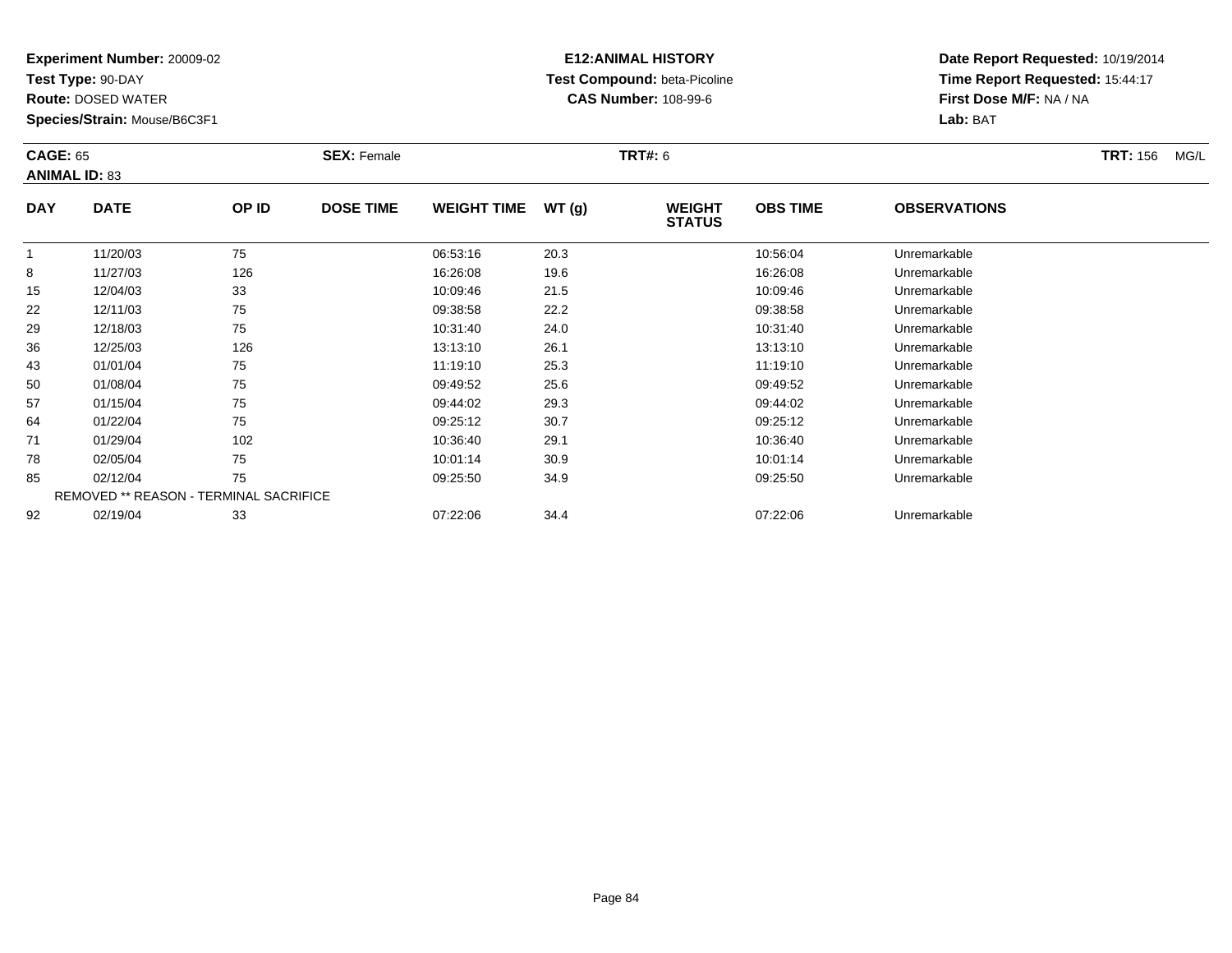**Test Type:** 90-DAY

**Route:** DOSED WATER

**Species/Strain:** Mouse/B6C3F1

# **E12:ANIMAL HISTORY Test Compound:** beta-Picoline**CAS Number:** 108-99-6

| <b>CAGE: 65</b><br><b>ANIMAL ID: 84</b> |                                               |       | <b>SEX: Female</b> |                    |       | <b>TRT#:</b> 6                 |                 |                     | <b>TRT:</b> 156<br>MG/L |
|-----------------------------------------|-----------------------------------------------|-------|--------------------|--------------------|-------|--------------------------------|-----------------|---------------------|-------------------------|
| <b>DAY</b>                              | <b>DATE</b>                                   | OP ID | <b>DOSE TIME</b>   | <b>WEIGHT TIME</b> | WT(g) | <b>WEIGHT</b><br><b>STATUS</b> | <b>OBS TIME</b> | <b>OBSERVATIONS</b> |                         |
|                                         | 11/20/03                                      | 75    |                    | 06:53:16           | 18.7  |                                | 10:56:04        | Unremarkable        |                         |
| 8                                       | 11/27/03                                      | 126   |                    | 16:26:08           | 18.2  |                                | 16:26:08        | Unremarkable        |                         |
| 15                                      | 12/04/03                                      | 33    |                    | 10:09:46           | 20.3  |                                | 10:09:46        | Unremarkable        |                         |
| 22                                      | 12/11/03                                      | 75    |                    | 09:38:58           | 20.8  |                                | 09:38:58        | Unremarkable        |                         |
| 29                                      | 12/18/03                                      | 75    |                    | 10:31:40           | 21.0  |                                | 10:31:40        | Unremarkable        |                         |
| 36                                      | 12/25/03                                      | 126   |                    | 13:13:10           | 21.5  |                                | 13:13:10        | Unremarkable        |                         |
| 43                                      | 01/01/04                                      | 75    |                    | 11:19:10           | 23.4  |                                | 11:19:10        | Unremarkable        |                         |
| 50                                      | 01/08/04                                      | 75    |                    | 09:49:52           | 23.4  |                                | 09:49:52        | Unremarkable        |                         |
| 57                                      | 01/15/04                                      | 75    |                    | 09:44:02           | 25.4  |                                | 09:44:02        | Unremarkable        |                         |
| 64                                      | 01/22/04                                      | 75    |                    | 09:25:12           | 26.0  |                                | 09:25:12        | Unremarkable        |                         |
| 71                                      | 01/29/04                                      | 102   |                    | 10:36:40           | 27.3  |                                | 10:36:40        | Unremarkable        |                         |
| 78                                      | 02/05/04                                      | 75    |                    | 10:01:14           | 28.8  |                                | 10:01:14        | Unremarkable        |                         |
| 85                                      | 02/12/04                                      | 75    |                    | 09:25:50           | 31.5  |                                | 09:25:50        | Unremarkable        |                         |
|                                         | <b>REMOVED ** REASON - TERMINAL SACRIFICE</b> |       |                    |                    |       |                                |                 |                     |                         |
| 92                                      | 02/19/04                                      | 33    |                    | 07:22:06           | 32.7  |                                | 07:22:06        | Unremarkable        |                         |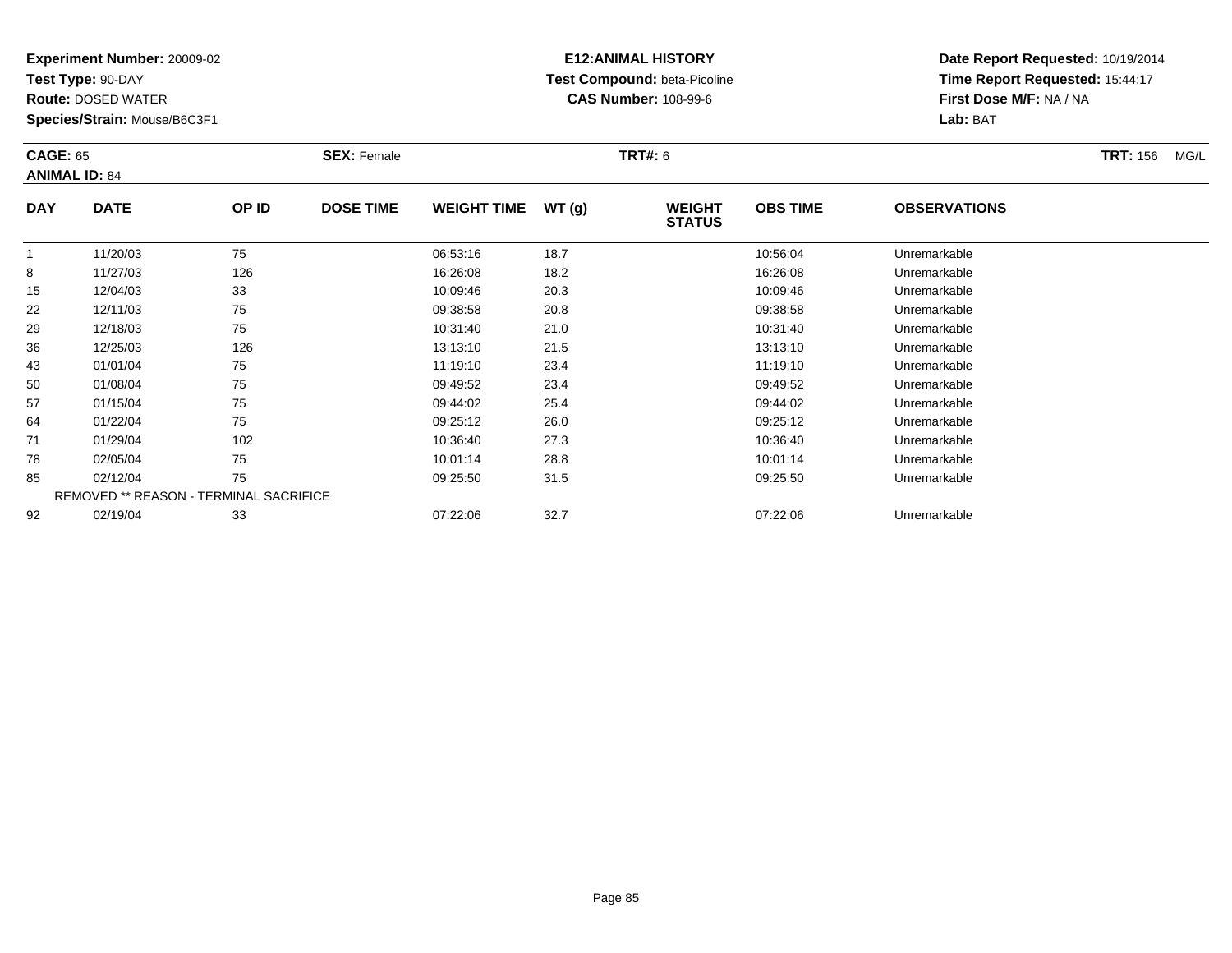**Test Type:** 90-DAY

**Route:** DOSED WATER

**Species/Strain:** Mouse/B6C3F1

# **E12:ANIMAL HISTORY Test Compound:** beta-Picoline**CAS Number:** 108-99-6

| <b>CAGE: 65</b> | <b>ANIMAL ID: 85</b>                          |       | <b>SEX: Female</b> |                    |       | <b>TRT#:</b> 6                 |                 |                     | <b>TRT:</b> 156<br>MG/L |
|-----------------|-----------------------------------------------|-------|--------------------|--------------------|-------|--------------------------------|-----------------|---------------------|-------------------------|
| <b>DAY</b>      | <b>DATE</b>                                   | OP ID | <b>DOSE TIME</b>   | <b>WEIGHT TIME</b> | WT(g) | <b>WEIGHT</b><br><b>STATUS</b> | <b>OBS TIME</b> | <b>OBSERVATIONS</b> |                         |
|                 | 11/20/03                                      | 75    |                    | 06:53:16           | 19.7  |                                | 10:56:04        | Unremarkable        |                         |
| 8               | 11/27/03                                      | 126   |                    | 16:26:08           | 18.6  |                                | 16:26:08        | Unremarkable        |                         |
| 15              | 12/04/03                                      | 33    |                    | 10:09:46           | 20.6  |                                | 10:09:46        | Unremarkable        |                         |
| 22              | 12/11/03                                      | 75    |                    | 09:38:58           | 21.0  |                                | 09:38:58        | Unremarkable        |                         |
| 29              | 12/18/03                                      | 75    |                    | 10:31:40           | 21.4  |                                | 10:31:40        | Unremarkable        |                         |
| 36              | 12/25/03                                      | 126   |                    | 13:13:10           | 21.7  |                                | 13:13:10        | Unremarkable        |                         |
| 43              | 01/01/04                                      | 75    |                    | 11:19:10           | 23.2  |                                | 11:19:10        | Unremarkable        |                         |
| 50              | 01/08/04                                      | 75    |                    | 09:49:52           | 25.0  |                                | 09:49:52        | Unremarkable        |                         |
| 57              | 01/15/04                                      | 75    |                    | 09:44:02           | 25.0  |                                | 09:44:02        | Unremarkable        |                         |
| 64              | 01/22/04                                      | 75    |                    | 09:25:12           | 24.0  |                                | 09:25:12        | Unremarkable        |                         |
| 71              | 01/29/04                                      | 102   |                    | 10:36:40           | 25.1  |                                | 10:36:40        | Unremarkable        |                         |
| 78              | 02/05/04                                      | 75    |                    | 10:01:14           | 26.0  |                                | 10:01:14        | Unremarkable        |                         |
| 85              | 02/12/04                                      | 75    |                    | 09:25:50           | 28.1  |                                | 09:25:50        | Unremarkable        |                         |
|                 | <b>REMOVED ** REASON - TERMINAL SACRIFICE</b> |       |                    |                    |       |                                |                 |                     |                         |
| 92              | 02/19/04                                      | 33    |                    | 07:22:06           | 29.6  |                                | 07:22:06        | Unremarkable        |                         |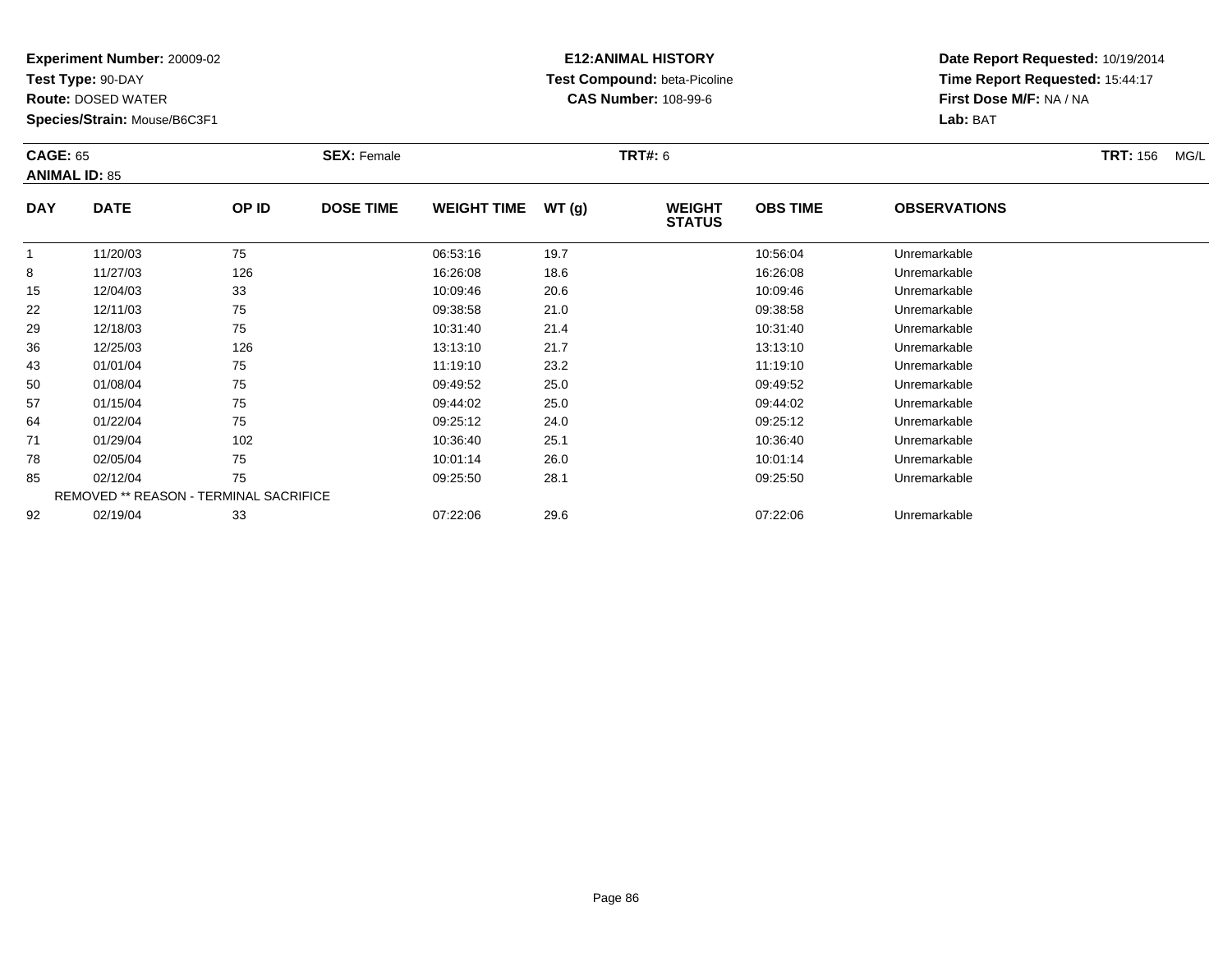**Test Type:** 90-DAY

**Route:** DOSED WATER

**Species/Strain:** Mouse/B6C3F1

# **E12:ANIMAL HISTORY Test Compound:** beta-Picoline**CAS Number:** 108-99-6

| <b>CAGE: 66</b> | <b>ANIMAL ID: 86</b>                   |       | <b>SEX: Female</b> |                    |       | <b>TRT#: 6</b>                 |                 |                     | <b>TRT: 156</b><br>MG/L |
|-----------------|----------------------------------------|-------|--------------------|--------------------|-------|--------------------------------|-----------------|---------------------|-------------------------|
| <b>DAY</b>      | <b>DATE</b>                            | OP ID | <b>DOSE TIME</b>   | <b>WEIGHT TIME</b> | WT(g) | <b>WEIGHT</b><br><b>STATUS</b> | <b>OBS TIME</b> | <b>OBSERVATIONS</b> |                         |
| $\overline{1}$  | 11/20/03                               | 75    |                    | 06:57:06           | 17.0  |                                | 10:57:34        | Unremarkable        |                         |
| 8               | 11/27/03                               | 126   |                    | 16:28:52           | 16.6  |                                | 16:28:52        | Unremarkable        |                         |
| 15              | 12/04/03                               | 33    |                    | 10:12:48           | 19.7  |                                | 10:12:48        | Unremarkable        |                         |
| 22              | 12/11/03                               | 75    |                    | 09:44:14           | 20.3  |                                | 09:44:14        | Unremarkable        |                         |
| 29              | 12/18/03                               | 75    |                    | 10:36:20           | 21.7  |                                | 10:36:20        | Unremarkable        |                         |
| 36              | 12/25/03                               | 126   |                    | 13:16:00           | 23.6  |                                | 13:16:00        | Unremarkable        |                         |
| 43              | 01/01/04                               | 75    |                    | 11:23:30           | 21.6  |                                | 11:23:30        | Unremarkable        |                         |
| 50              | 01/08/04                               | 75    |                    | 09:58:38           | 24.5  |                                | 09:58:38        | Unremarkable        |                         |
| 57              | 01/15/04                               | 75    |                    | 09:48:50           | 25.0  |                                | 09:48:50        | Unremarkable        |                         |
| 64              | 01/22/04                               | 75    |                    | 09:30:34           | 24.8  |                                | 09:30:34        | Unremarkable        |                         |
| 71              | 01/29/04                               | 102   |                    | 10:34:54           | 27.2  |                                | 10:34:54        | Unremarkable        |                         |
| 78              | 02/05/04                               | 75    |                    | 10:06:56           | 25.7  |                                | 10:06:56        | Unremarkable        |                         |
| 85              | 02/12/04                               | 75    |                    | 09:31:00           | 27.3  |                                | 09:31:00        | Unremarkable        |                         |
|                 | REMOVED ** REASON - TERMINAL SACRIFICE |       |                    |                    |       |                                |                 |                     |                         |
| 92              | 02/19/04                               | 33    |                    | 07:27:20           | 29.2  |                                | 07:27:20        | Unremarkable        |                         |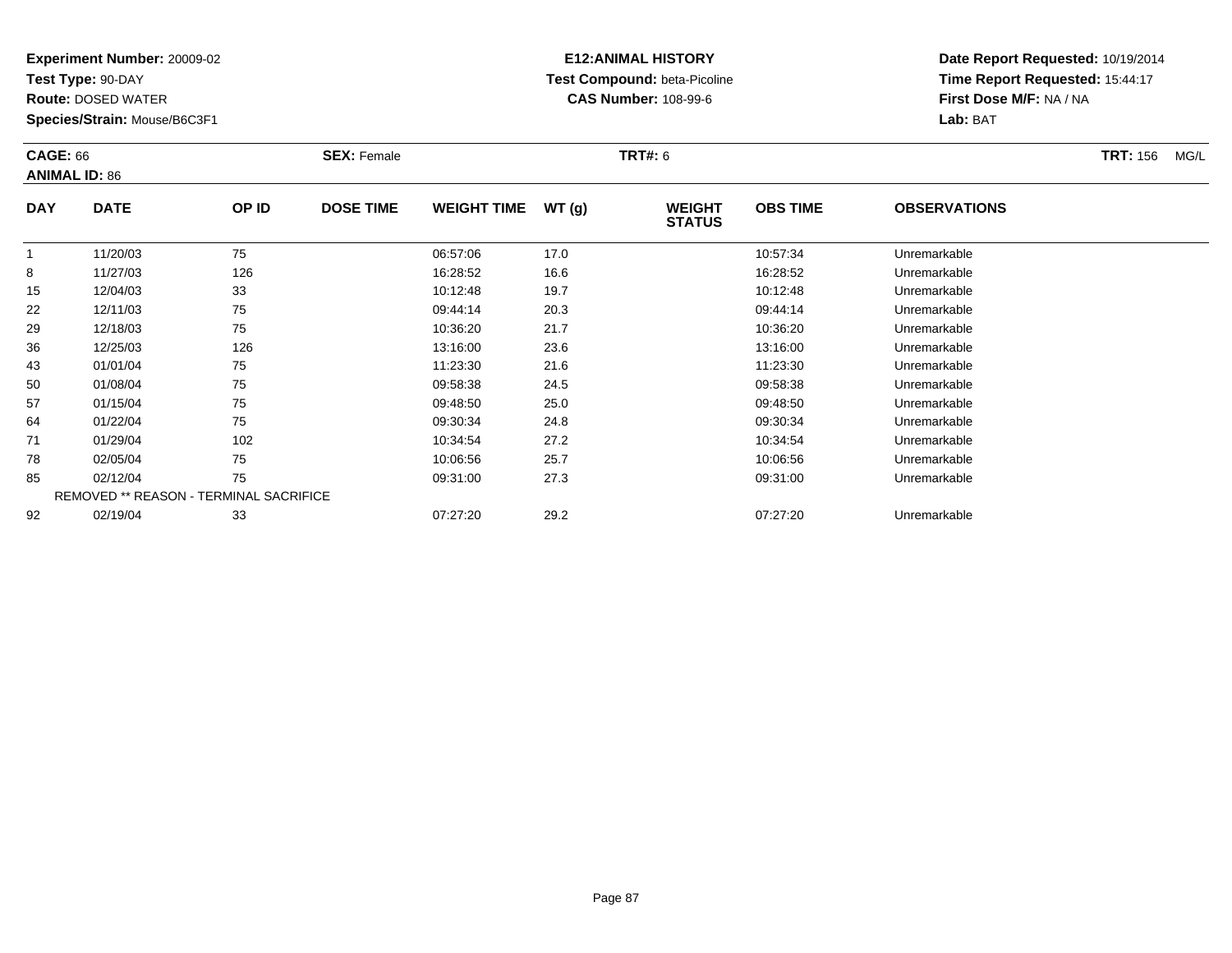**Test Type:** 90-DAY

**Route:** DOSED WATER

**Species/Strain:** Mouse/B6C3F1

# **E12:ANIMAL HISTORY Test Compound:** beta-Picoline**CAS Number:** 108-99-6

| <b>CAGE: 66</b> | <b>ANIMAL ID: 87</b>                   |       | <b>SEX: Female</b> |                    |       | <b>TRT#: 6</b>                 |                 |                     | <b>TRT: 156</b><br>MG/L |
|-----------------|----------------------------------------|-------|--------------------|--------------------|-------|--------------------------------|-----------------|---------------------|-------------------------|
| <b>DAY</b>      | <b>DATE</b>                            | OP ID | <b>DOSE TIME</b>   | <b>WEIGHT TIME</b> | WT(g) | <b>WEIGHT</b><br><b>STATUS</b> | <b>OBS TIME</b> | <b>OBSERVATIONS</b> |                         |
| $\mathbf{1}$    | 11/20/03                               | 75    |                    | 06:57:06           | 19.4  |                                | 10:57:34        | Unremarkable        |                         |
| 8               | 11/27/03                               | 126   |                    | 16:28:52           | 19.9  |                                | 16:28:52        | Unremarkable        |                         |
| 15              | 12/04/03                               | 33    |                    | 10:12:48           | 20.7  |                                | 10:12:48        | Unremarkable        |                         |
| 22              | 12/11/03                               | 75    |                    | 09:44:14           | 21.1  |                                | 09:44:14        | Unremarkable        |                         |
| 29              | 12/18/03                               | 75    |                    | 10:36:20           | 22.3  |                                | 10:36:20        | Unremarkable        |                         |
| 36              | 12/25/03                               | 126   |                    | 13:16:00           | 23.1  |                                | 13:16:00        | Unremarkable        |                         |
| 43              | 01/01/04                               | 75    |                    | 11:23:30           | 23.7  |                                | 11:23:30        | Unremarkable        |                         |
| 50              | 01/08/04                               | 75    |                    | 09:58:38           | 26.1  |                                | 09:58:38        | Unremarkable        |                         |
| 57              | 01/15/04                               | 75    |                    | 09:48:50           | 27.4  |                                | 09:48:50        | Unremarkable        |                         |
| 64              | 01/22/04                               | 75    |                    | 09:30:34           | 26.0  |                                | 09:30:34        | Unremarkable        |                         |
| 71              | 01/29/04                               | 102   |                    | 10:34:54           | 28.3  |                                | 10:34:54        | Unremarkable        |                         |
| 78              | 02/05/04                               | 75    |                    | 10:06:56           | 30.0  |                                | 10:06:56        | Unremarkable        |                         |
| 85              | 02/12/04                               | 75    |                    | 09:31:00           | 31.6  |                                | 09:31:00        | Unremarkable        |                         |
|                 | REMOVED ** REASON - TERMINAL SACRIFICE |       |                    |                    |       |                                |                 |                     |                         |
| 92              | 02/19/04                               | 33    |                    | 07:27:20           | 34.9  |                                | 07:27:20        | Unremarkable        |                         |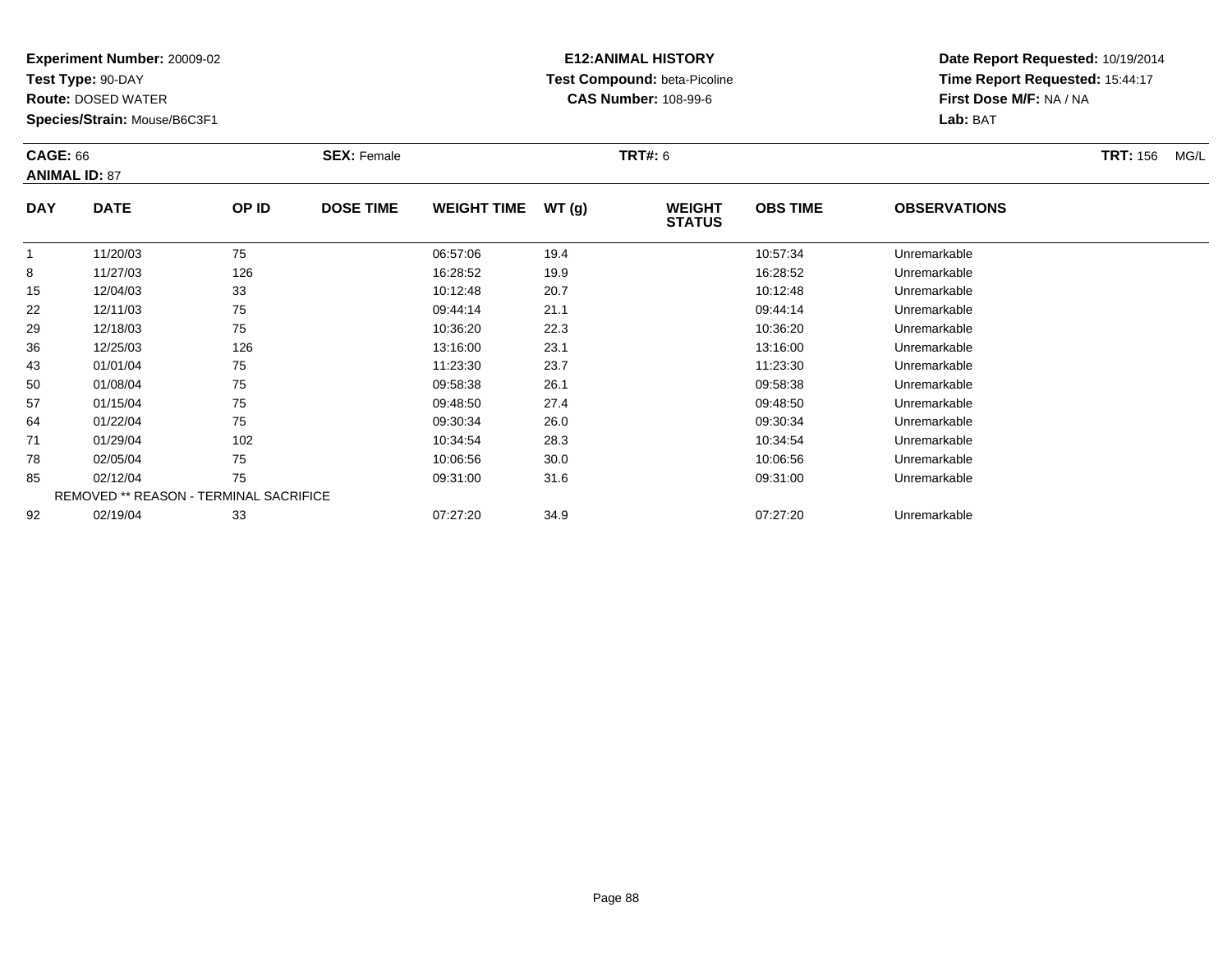**Test Type:** 90-DAY

**Route:** DOSED WATER

**Species/Strain:** Mouse/B6C3F1

# **E12:ANIMAL HISTORY Test Compound:** beta-Picoline**CAS Number:** 108-99-6

| <b>CAGE: 66</b> | <b>ANIMAL ID: 88</b>                          |       | <b>SEX: Female</b> |                    |       | <b>TRT#: 6</b>                 |                 |                     | <b>TRT: 156</b><br>MG/L |
|-----------------|-----------------------------------------------|-------|--------------------|--------------------|-------|--------------------------------|-----------------|---------------------|-------------------------|
| <b>DAY</b>      | <b>DATE</b>                                   | OP ID | <b>DOSE TIME</b>   | <b>WEIGHT TIME</b> | WT(g) | <b>WEIGHT</b><br><b>STATUS</b> | <b>OBS TIME</b> | <b>OBSERVATIONS</b> |                         |
|                 | 11/20/03                                      | 75    |                    | 06:57:06           | 15.0  |                                | 10:57:34        | Unremarkable        |                         |
| 8               | 11/27/03                                      | 126   |                    | 16:28:52           | 17.6  |                                | 16:28:52        | Unremarkable        |                         |
| 15              | 12/04/03                                      | 33    |                    | 10:12:48           | 18.8  |                                | 10:12:48        | Unremarkable        |                         |
| 22              | 12/11/03                                      | 75    |                    | 09:44:14           | 19.5  |                                | 09:44:14        | Unremarkable        |                         |
| 29              | 12/18/03                                      | 75    |                    | 10:36:20           | 20.2  |                                | 10:36:20        | Unremarkable        |                         |
| 36              | 12/25/03                                      | 126   |                    | 13:16:00           | 21.4  |                                | 13:16:00        | Unremarkable        |                         |
| 43              | 01/01/04                                      | 75    |                    | 11:23:30           | 23.2  |                                | 11:23:30        | Unremarkable        |                         |
| 50              | 01/08/04                                      | 75    |                    | 09:58:38           | 22.1  |                                | 09:58:38        | Unremarkable        |                         |
| 57              | 01/15/04                                      | 75    |                    | 09:48:50           | 23.3  |                                | 09:48:50        | Unremarkable        |                         |
| 64              | 01/22/04                                      | 75    |                    | 09:30:34           | 22.4  |                                | 09:30:34        | Unremarkable        |                         |
| 71              | 01/29/04                                      | 102   |                    | 10:34:54           | 22.9  |                                | 10:34:54        | Unremarkable        |                         |
| 78              | 02/05/04                                      | 75    |                    | 10:06:56           | 26.1  |                                | 10:06:56        | Unremarkable        |                         |
| 85              | 02/12/04                                      | 75    |                    | 09:31:00           | 24.3  |                                | 09:31:00        | Unremarkable        |                         |
|                 | <b>REMOVED ** REASON - TERMINAL SACRIFICE</b> |       |                    |                    |       |                                |                 |                     |                         |
| 92              | 02/19/04                                      | 33    |                    | 07:27:20           | 25.9  |                                | 07:27:20        | Unremarkable        |                         |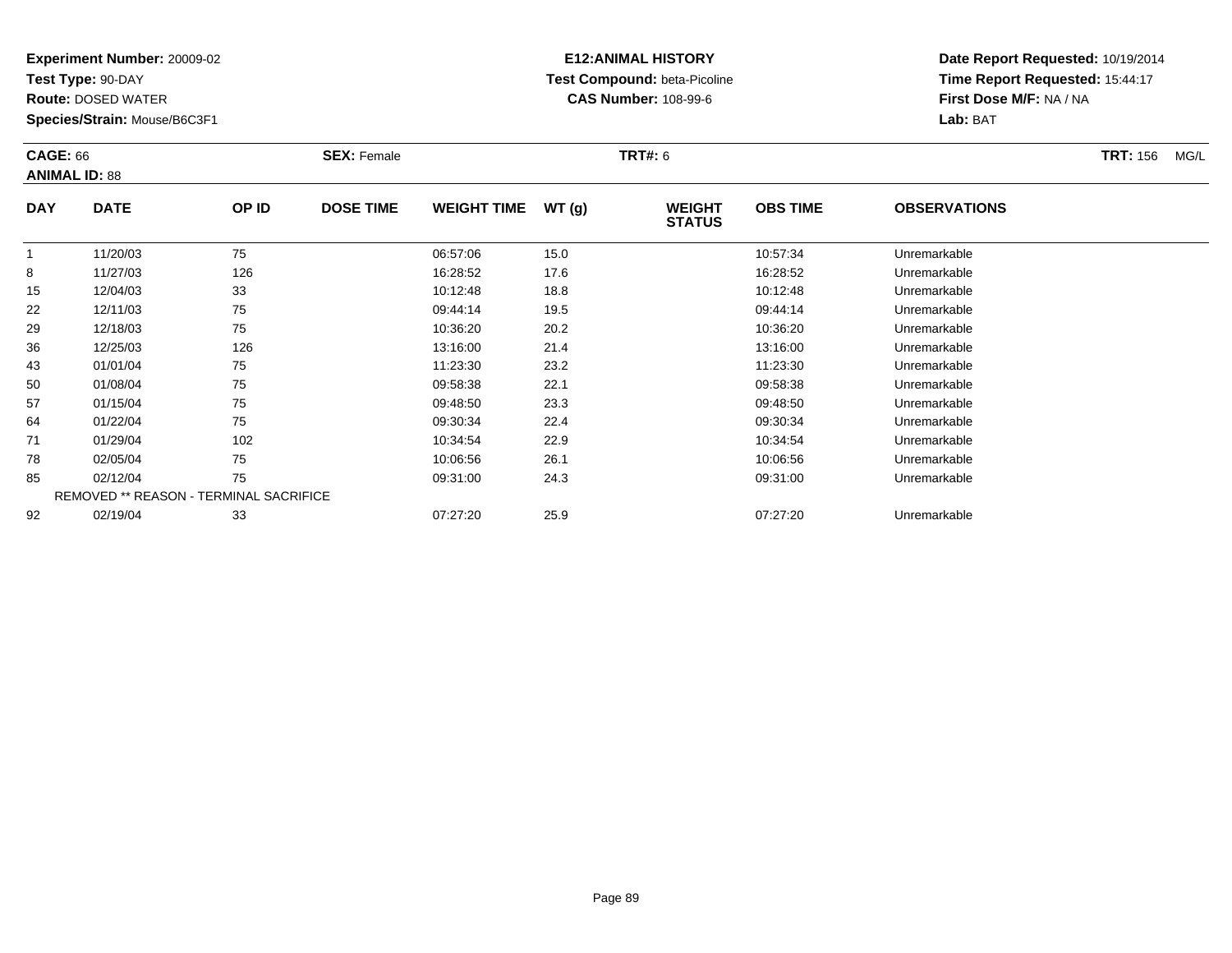**Test Type:** 90-DAY

**Route:** DOSED WATER

**Species/Strain:** Mouse/B6C3F1

# **E12:ANIMAL HISTORY Test Compound:** beta-Picoline**CAS Number:** 108-99-6

| <b>CAGE: 66</b> | <b>ANIMAL ID: 89</b>                          |       | <b>SEX: Female</b> |                    |       | <b>TRT#:</b> 6                 |                 |                     | <b>TRT:</b> 156<br>MG/L |
|-----------------|-----------------------------------------------|-------|--------------------|--------------------|-------|--------------------------------|-----------------|---------------------|-------------------------|
| <b>DAY</b>      | <b>DATE</b>                                   | OP ID | <b>DOSE TIME</b>   | <b>WEIGHT TIME</b> | WT(g) | <b>WEIGHT</b><br><b>STATUS</b> | <b>OBS TIME</b> | <b>OBSERVATIONS</b> |                         |
|                 | 11/20/03                                      | 75    |                    | 06:57:06           | 17.4  |                                | 10:57:34        | Unremarkable        |                         |
| 8               | 11/27/03                                      | 126   |                    | 16:28:52           | 17.5  |                                | 16:28:52        | Unremarkable        |                         |
| 15              | 12/04/03                                      | 33    |                    | 10:12:48           | 20.1  |                                | 10:12:48        | Unremarkable        |                         |
| 22              | 12/11/03                                      | 75    |                    | 09:44:14           | 20.6  |                                | 09:44:14        | Unremarkable        |                         |
| 29              | 12/18/03                                      | 75    |                    | 10:36:20           | 21.7  |                                | 10:36:20        | Unremarkable        |                         |
| 36              | 12/25/03                                      | 126   |                    | 13:16:00           | 21.5  |                                | 13:16:00        | Unremarkable        |                         |
| 43              | 01/01/04                                      | 75    |                    | 11:23:30           | 22.2  |                                | 11:23:30        | Unremarkable        |                         |
| 50              | 01/08/04                                      | 75    |                    | 09:58:38           | 24.6  |                                | 09:58:38        | Unremarkable        |                         |
| 57              | 01/15/04                                      | 75    |                    | 09:48:50           | 23.6  |                                | 09:48:50        | Unremarkable        |                         |
| 64              | 01/22/04                                      | 75    |                    | 09:30:34           | 23.3  |                                | 09:30:34        | Unremarkable        |                         |
| 71              | 01/29/04                                      | 102   |                    | 10:34:54           | 23.8  |                                | 10:34:54        | Unremarkable        |                         |
| 78              | 02/05/04                                      | 75    |                    | 10:06:56           | 24.0  |                                | 10:06:56        | Unremarkable        |                         |
| 85              | 02/12/04                                      | 75    |                    | 09:31:00           | 24.9  |                                | 09:31:00        | Unremarkable        |                         |
|                 | <b>REMOVED ** REASON - TERMINAL SACRIFICE</b> |       |                    |                    |       |                                |                 |                     |                         |
| 92              | 02/19/04                                      | 33    |                    | 07:27:20           | 26.5  |                                | 07:27:20        | Unremarkable        |                         |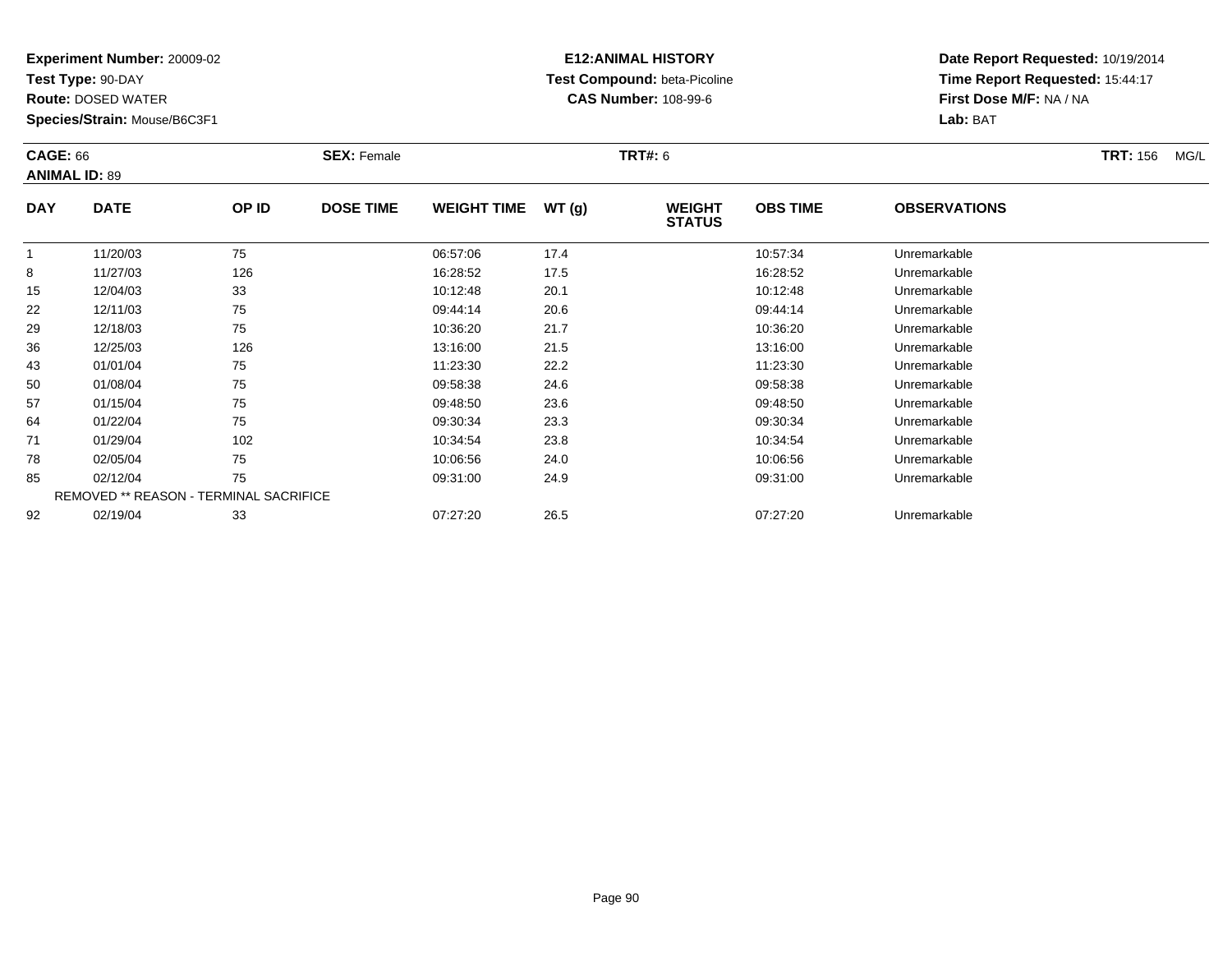**Test Type:** 90-DAY

**Route:** DOSED WATER

**Species/Strain:** Mouse/B6C3F1

# **E12:ANIMAL HISTORY Test Compound:** beta-Picoline**CAS Number:** 108-99-6

| <b>CAGE: 66</b> | <b>ANIMAL ID: 90</b>                          |       | <b>SEX: Female</b> |                    |       | <b>TRT#:</b> 6                 |                 |                     | <b>TRT:</b> 156<br>MG/L |
|-----------------|-----------------------------------------------|-------|--------------------|--------------------|-------|--------------------------------|-----------------|---------------------|-------------------------|
| <b>DAY</b>      | <b>DATE</b>                                   | OP ID | <b>DOSE TIME</b>   | <b>WEIGHT TIME</b> | WT(g) | <b>WEIGHT</b><br><b>STATUS</b> | <b>OBS TIME</b> | <b>OBSERVATIONS</b> |                         |
|                 | 11/20/03                                      | 75    |                    | 06:57:06           | 20.4  |                                | 10:57:34        | Unremarkable        |                         |
| 8               | 11/27/03                                      | 126   |                    | 16:28:52           | 19.1  |                                | 16:28:52        | Unremarkable        |                         |
| 15              | 12/04/03                                      | 33    |                    | 10:12:48           | 20.8  |                                | 10:12:48        | Unremarkable        |                         |
| 22              | 12/11/03                                      | 75    |                    | 09:44:14           | 22.6  |                                | 09:44:14        | Unremarkable        |                         |
| 29              | 12/18/03                                      | 75    |                    | 10:36:20           | 22.7  |                                | 10:36:20        | Unremarkable        |                         |
| 36              | 12/25/03                                      | 126   |                    | 13:16:00           | 22.6  |                                | 13:16:00        | Unremarkable        |                         |
| 43              | 01/01/04                                      | 75    |                    | 11:23:30           | 23.4  |                                | 11:23:30        | Unremarkable        |                         |
| 50              | 01/08/04                                      | 75    |                    | 09:58:38           | 24.7  |                                | 09:58:38        | Unremarkable        |                         |
| 57              | 01/15/04                                      | 75    |                    | 09:48:50           | 25.1  |                                | 09:48:50        | Unremarkable        |                         |
| 64              | 01/22/04                                      | 75    |                    | 09:30:34           | 25.1  |                                | 09:30:34        | Unremarkable        |                         |
| 71              | 01/29/04                                      | 102   |                    | 10:34:54           | 25.4  |                                | 10:34:54        | Unremarkable        |                         |
| 78              | 02/05/04                                      | 75    |                    | 10:06:56           | 26.0  |                                | 10:06:56        | Unremarkable        |                         |
| 85              | 02/12/04                                      | 75    |                    | 09:31:00           | 27.5  |                                | 09:31:00        | Unremarkable        |                         |
|                 | <b>REMOVED ** REASON - TERMINAL SACRIFICE</b> |       |                    |                    |       |                                |                 |                     |                         |
| 92              | 02/19/04                                      | 33    |                    | 07:27:20           | 28.7  |                                | 07:27:20        | Unremarkable        |                         |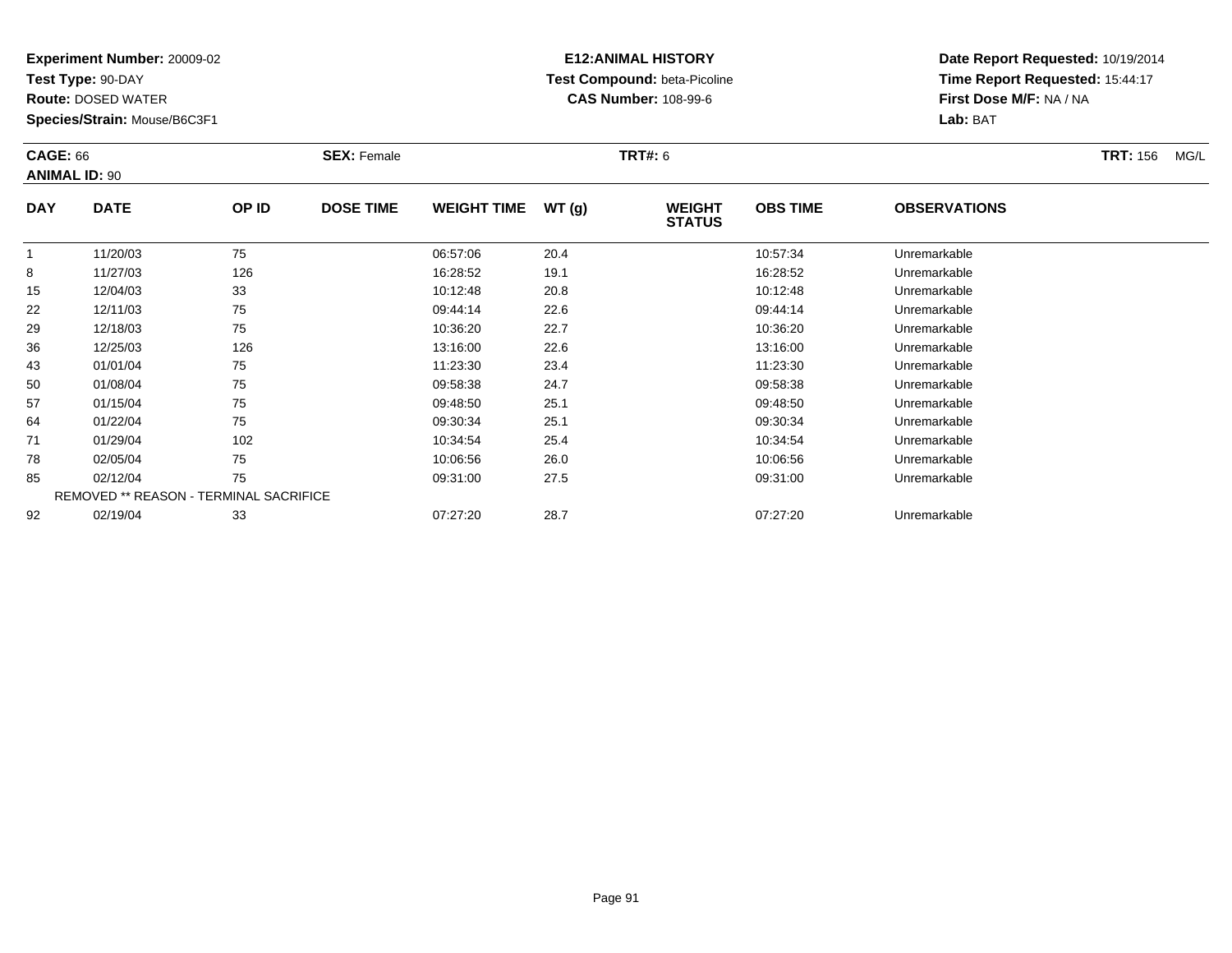**Test Type:** 90-DAY

**Route:** DOSED WATER

**Species/Strain:** Mouse/B6C3F1

# **E12:ANIMAL HISTORY Test Compound:** beta-Picoline**CAS Number:** 108-99-6

| <b>CAGE: 67</b><br><b>ANIMAL ID: 91</b> |                                               |       | <b>SEX: Female</b> |                    |       | <b>TRT#: 8</b>                 |                 |                     | <b>TRT: 312</b><br>MG/L |
|-----------------------------------------|-----------------------------------------------|-------|--------------------|--------------------|-------|--------------------------------|-----------------|---------------------|-------------------------|
| <b>DAY</b>                              | <b>DATE</b>                                   | OP ID | <b>DOSE TIME</b>   | <b>WEIGHT TIME</b> | WT(g) | <b>WEIGHT</b><br><b>STATUS</b> | <b>OBS TIME</b> | <b>OBSERVATIONS</b> |                         |
|                                         | 11/20/03                                      | 75    |                    | 06:59:44           | 20.1  |                                | 11:00:24        | Unremarkable        |                         |
| 8                                       | 11/27/03                                      | 126   |                    | 15:53:52           | 19.4  |                                | 15:53:52        | Unremarkable        |                         |
| 15                                      | 12/04/03                                      | 33    |                    | 10:22:14           | 21.2  |                                | 10:22:14        | Unremarkable        |                         |
| 22                                      | 12/11/03                                      | 75    |                    | 09:50:02           | 21.8  |                                | 09:50:02        | Unremarkable        |                         |
| 29                                      | 12/18/03                                      | 75    |                    | 11:36:22           | 23.0  |                                | 11:36:22        | Unremarkable        |                         |
| 36                                      | 12/25/03                                      | 126   |                    | 13:25:38           | 23.0  |                                | 13:25:38        | Unremarkable        |                         |
| 43                                      | 01/01/04                                      | 75    |                    | 11:28:02           | 23.4  |                                | 11:28:02        | Unremarkable        |                         |
| 50                                      | 01/08/04                                      | 75    |                    | 10:02:50           | 23.5  |                                | 10:02:50        | Unremarkable        |                         |
| 57                                      | 01/15/04                                      | 75    |                    | 09:54:26           | 24.5  |                                | 09:54:26        | Unremarkable        |                         |
| 64                                      | 01/22/04                                      | 75    |                    | 09:36:56           | 25.0  |                                | 09:36:56        | Unremarkable        |                         |
| 71                                      | 01/29/04                                      | 102   |                    | 10:20:14           | 26.6  |                                | 10:20:14        | Unremarkable        |                         |
| 78                                      | 02/05/04                                      | 75    |                    | 10:11:36           | 26.3  |                                | 10:11:36        | Unremarkable        |                         |
| 85                                      | 02/12/04                                      | 75    |                    | 09:35:16           | 26.9  |                                | 09:35:16        | Unremarkable        |                         |
|                                         | <b>REMOVED ** REASON - TERMINAL SACRIFICE</b> |       |                    |                    |       |                                |                 |                     |                         |
| 92                                      | 02/19/04                                      | 33    |                    | 07:30:02           | 27.6  |                                | 07:30:02        | Unremarkable        |                         |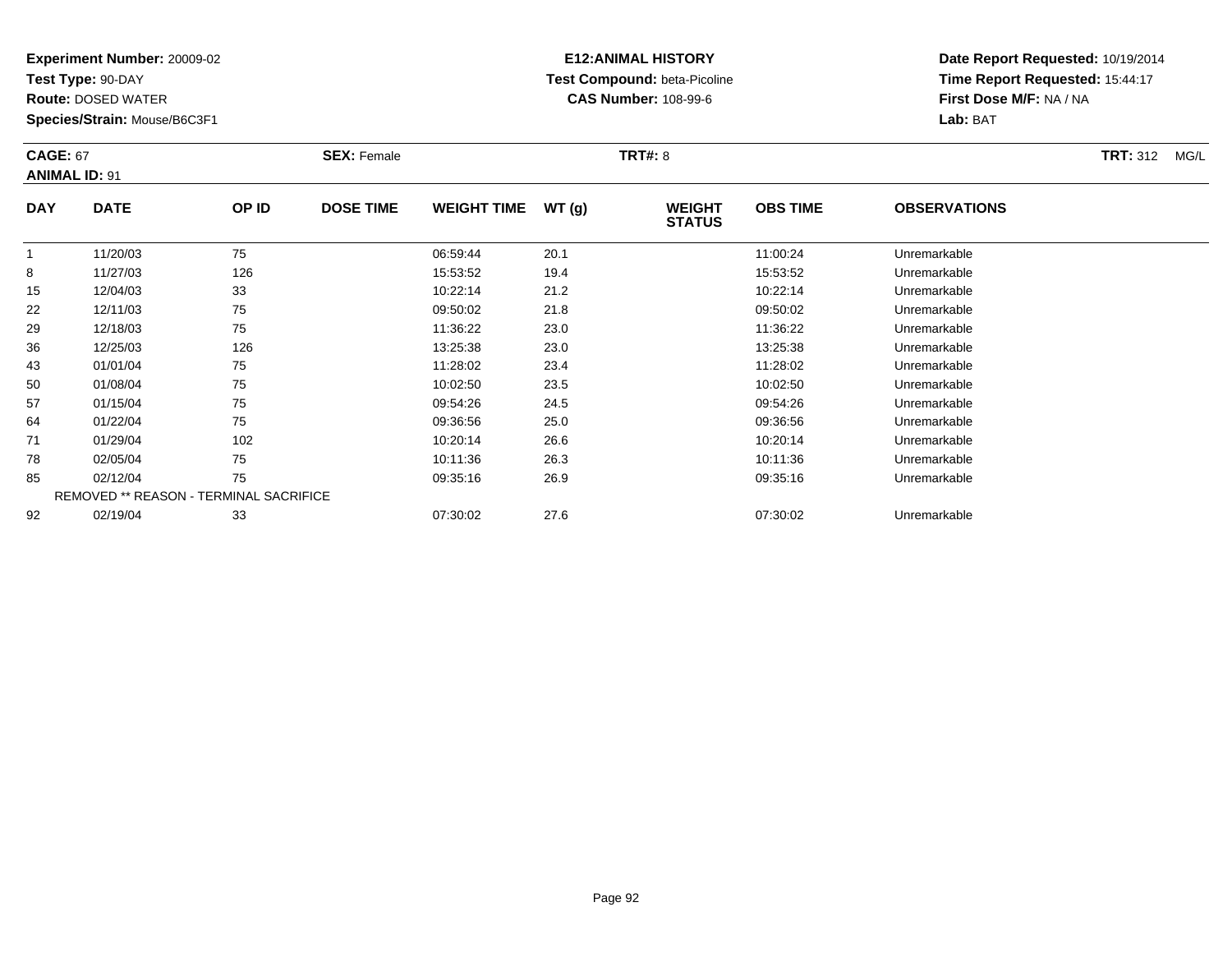**Test Type:** 90-DAY

**Route:** DOSED WATER

**Species/Strain:** Mouse/B6C3F1

# **E12:ANIMAL HISTORY Test Compound:** beta-Picoline**CAS Number:** 108-99-6

**Date Report Requested:** 10/19/2014**Time Report Requested:** 15:44:18**First Dose M/F:** NA / NA**Lab:** BAT

| <b>CAGE: 67</b> | <b>ANIMAL ID: 92</b>                          |       | <b>SEX: Female</b> |                    |       | <b>TRT#: 8</b>                 |                 |                     | <b>TRT: 312</b><br>MG/L |
|-----------------|-----------------------------------------------|-------|--------------------|--------------------|-------|--------------------------------|-----------------|---------------------|-------------------------|
| <b>DAY</b>      | <b>DATE</b>                                   | OP ID | <b>DOSE TIME</b>   | <b>WEIGHT TIME</b> | WT(g) | <b>WEIGHT</b><br><b>STATUS</b> | <b>OBS TIME</b> | <b>OBSERVATIONS</b> |                         |
| 1               | 11/20/03                                      | 75    |                    | 06:59:44           | 15.6  |                                | 11:00:24        | Unremarkable        |                         |
| 8               | 11/27/03                                      | 126   |                    | 15:53:52           | 16.4  |                                | 15:53:52        | Unremarkable        |                         |
| 15              | 12/04/03                                      | 33    |                    | 10:22:14           | 17.0  |                                | 10:22:14        | Unremarkable        |                         |
| 22              | 12/11/03                                      | 75    |                    | 09:50:02           | 17.9  |                                | 09:50:02        | Unremarkable        |                         |
| 29              | 12/18/03                                      | 75    |                    | 11:36:22           | 17.8  |                                | 11:36:22        | Unremarkable        |                         |
| 36              | 12/25/03                                      | 126   |                    | 13:25:38           | 18.4  |                                | 13:25:38        | Unremarkable        |                         |
| 43              | 01/01/04                                      | 75    |                    | 11:28:02           | 19.5  |                                | 11:28:02        | Unremarkable        |                         |
| 50              | 01/08/04                                      | 75    |                    | 10:02:50           | 20.1  |                                | 10:02:50        | Unremarkable        |                         |
| 57              | 01/15/04                                      | 75    |                    | 09:54:26           | 21.2  |                                | 09:54:26        | Unremarkable        |                         |
| 64              | 01/22/04                                      | 75    |                    | 09:36:56           | 21.5  |                                | 09:36:56        | Unremarkable        |                         |
| 71              | 01/29/04                                      | 102   |                    | 10:20:14           | 21.8  |                                | 10:20:14        | Unremarkable        |                         |
| 78              | 02/05/04                                      | 75    |                    | 10:11:36           | 23.0  |                                | 10:11:36        | Unremarkable        |                         |
| 85              | 02/12/04                                      | 75    |                    | 09:35:16           | 23.3  |                                | 09:35:16        | Unremarkable        |                         |
|                 | <b>REMOVED ** REASON - TERMINAL SACRIFICE</b> |       |                    |                    |       |                                |                 |                     |                         |
| 92              | 02/19/04                                      | 33    |                    | 07:30:02           | 22.9  |                                | 07:30:02        | Unremarkable        |                         |

02/19/04 <sup>33</sup> 07:30:02 22.9 07:30:02 Unremarkable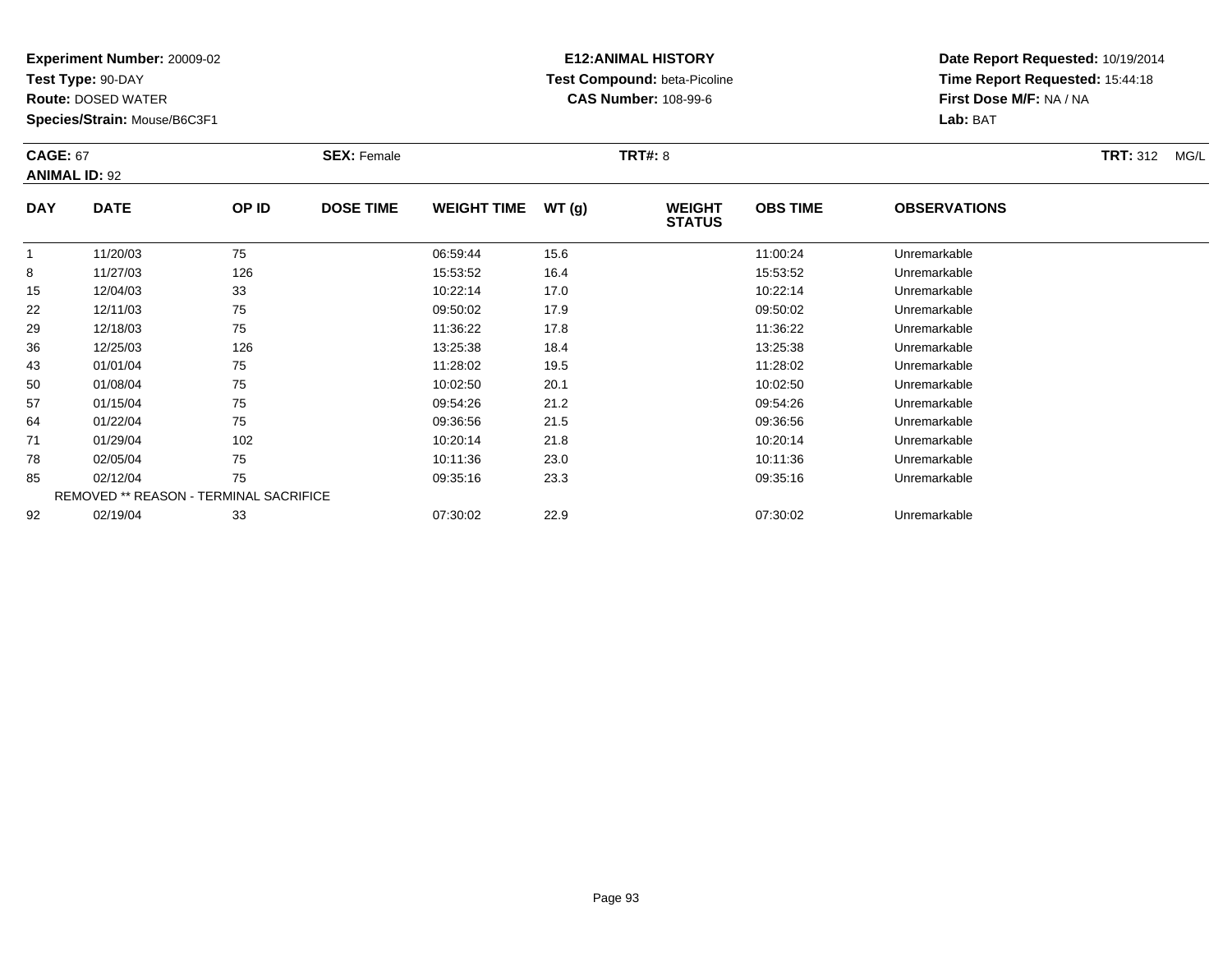**Test Type:** 90-DAY

92

**Route:** DOSED WATER

**Species/Strain:** Mouse/B6C3F1

# **E12:ANIMAL HISTORY Test Compound:** beta-Picoline**CAS Number:** 108-99-6

**Date Report Requested:** 10/19/2014**Time Report Requested:** 15:44:18**First Dose M/F:** NA / NA**Lab:** BAT

|            | <b>CAGE: 67</b><br><b>ANIMAL ID: 93</b> |       | <b>SEX: Female</b> |                    |       | <b>TRT#: 8</b>                 |                 | <b>TRT: 312</b><br>MG/L |  |
|------------|-----------------------------------------|-------|--------------------|--------------------|-------|--------------------------------|-----------------|-------------------------|--|
| <b>DAY</b> | <b>DATE</b>                             | OP ID | <b>DOSE TIME</b>   | <b>WEIGHT TIME</b> | WT(g) | <b>WEIGHT</b><br><b>STATUS</b> | <b>OBS TIME</b> | <b>OBSERVATIONS</b>     |  |
|            | 11/20/03                                | 75    |                    | 06:59:44           | 19.7  |                                | 11:00:24        | Unremarkable            |  |
| 8          | 11/27/03                                | 126   |                    | 15:53:52           | 19.3  |                                | 15:53:52        | Unremarkable            |  |
| 15         | 12/04/03                                | 33    |                    | 10:22:14           | 20.8  |                                | 10:22:14        | Unremarkable            |  |
| 22         | 12/11/03                                | 75    |                    | 09:50:02           | 21.5  |                                | 09:50:02        | Unremarkable            |  |
| 29         | 12/18/03                                | 75    |                    | 11:36:22           | 22.2  |                                | 11:36:22        | Unremarkable            |  |
| 36         | 12/25/03                                | 126   |                    | 13:25:38           | 22.4  |                                | 13:25:38        | Unremarkable            |  |
| 43         | 01/01/04                                | 75    |                    | 11:28:02           | 23.6  |                                | 11:28:02        | Unremarkable            |  |
| 50         | 01/08/04                                | 75    |                    | 10:02:50           | 25.0  |                                | 10:02:50        | Unremarkable            |  |
| 57         | 01/15/04                                | 75    |                    | 09:54:26           | 26.4  |                                | 09:54:26        | Unremarkable            |  |
| 64         | 01/22/04                                | 75    |                    | 09:36:56           | 27.5  |                                | 09:36:56        | Unremarkable            |  |
| 71         | 01/29/04                                | 102   |                    | 10:20:14           | 31.0  |                                | 10:20:14        | Unremarkable            |  |
| 78         | 02/05/04                                | 75    |                    | 10:11:36           | 28.8  |                                | 10:11:36        | Unremarkable            |  |
| 85         | 02/12/04                                | 75    |                    | 09:35:16           | 31.4  |                                | 09:35:16        | Unremarkable            |  |
|            | REMOVED ** REASON - TERMINAL SACRIFICE  |       |                    |                    |       |                                |                 |                         |  |

02/19/04 <sup>33</sup> 07:30:02 32.3 07:30:02 Unremarkable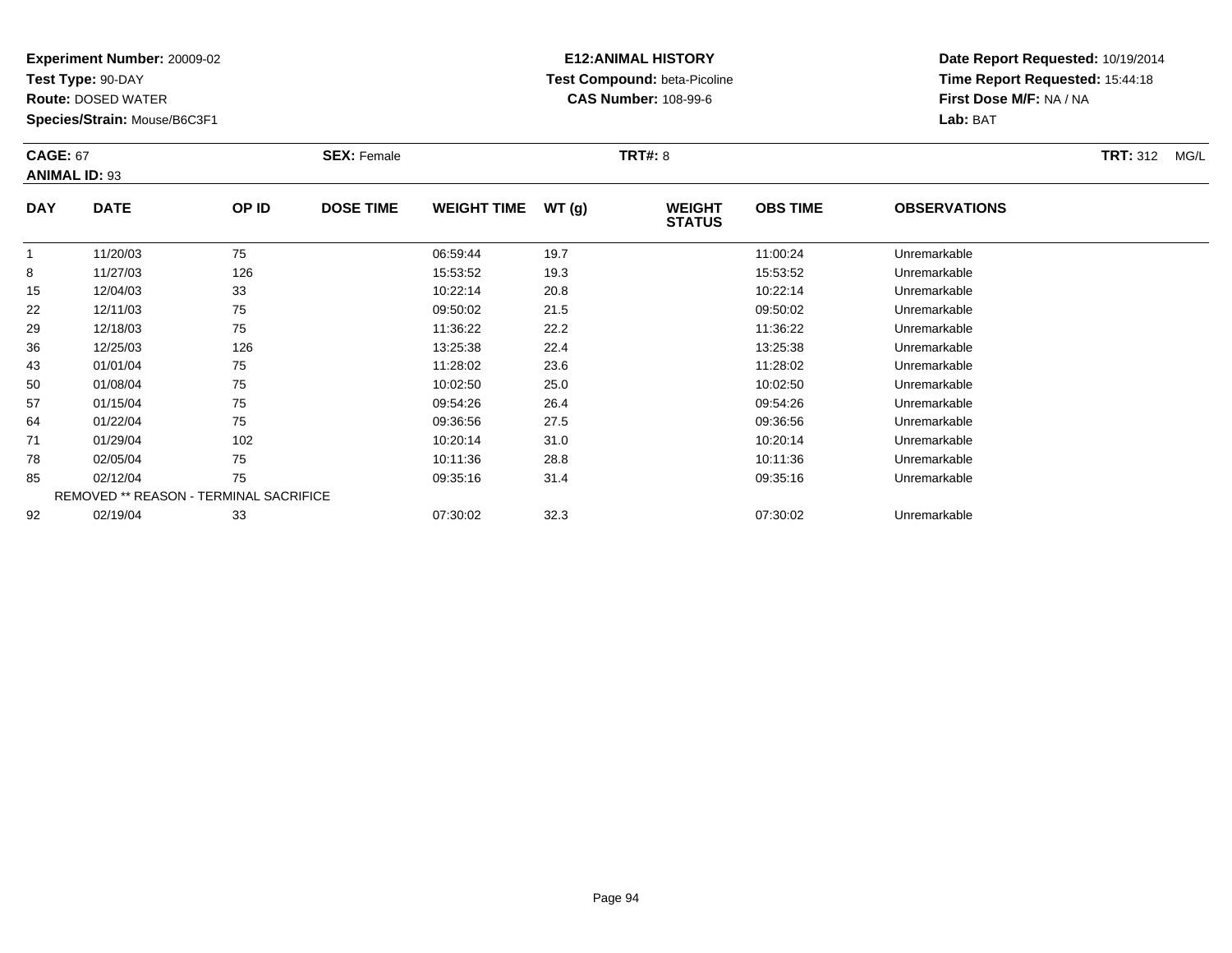**Test Type:** 90-DAY

**Route:** DOSED WATER

**Species/Strain:** Mouse/B6C3F1

## **E12:ANIMAL HISTORY Test Compound:** beta-Picoline**CAS Number:** 108-99-6

| <b>CAGE: 67</b> | <b>ANIMAL ID: 94</b>                   |       | <b>SEX: Female</b> |                    |       | <b>TRT#: 8</b>                 |                 |                     | <b>TRT: 312</b><br>MG/L |
|-----------------|----------------------------------------|-------|--------------------|--------------------|-------|--------------------------------|-----------------|---------------------|-------------------------|
| <b>DAY</b>      | <b>DATE</b>                            | OP ID | <b>DOSE TIME</b>   | <b>WEIGHT TIME</b> | WT(g) | <b>WEIGHT</b><br><b>STATUS</b> | <b>OBS TIME</b> | <b>OBSERVATIONS</b> |                         |
| $\mathbf{1}$    | 11/20/03                               | 75    |                    | 06:59:44           | 17.4  |                                | 11:00:24        | Unremarkable        |                         |
| 8               | 11/27/03                               | 126   |                    | 15:53:52           | 17.3  |                                | 15:53:52        | Unremarkable        |                         |
| 15              | 12/04/03                               | 33    |                    | 10:22:14           | 19.0  |                                | 10:22:14        | Unremarkable        |                         |
| 22              | 12/11/03                               | 75    |                    | 09:50:02           | 19.8  |                                | 09:50:02        | Unremarkable        |                         |
| 29              | 12/18/03                               | 75    |                    | 11:36:22           | 19.4  |                                | 11:36:22        | Unremarkable        |                         |
| 36              | 12/25/03                               | 126   |                    | 13:25:38           | 20.1  |                                | 13:25:38        | Unremarkable        |                         |
| 43              | 01/01/04                               | 75    |                    | 11:28:02           | 21.3  |                                | 11:28:02        | Unremarkable        |                         |
| 50              | 01/08/04                               | 75    |                    | 10:02:50           | 21.3  |                                | 10:02:50        | Unremarkable        |                         |
| 57              | 01/15/04                               | 75    |                    | 09:54:26           | 21.9  |                                | 09:54:26        | Unremarkable        |                         |
| 64              | 01/22/04                               | 75    |                    | 09:36:56           | 22.2  |                                | 09:36:56        | Unremarkable        |                         |
| 71              | 01/29/04                               | 102   |                    | 10:20:14           | 23.3  |                                | 10:20:14        | Unremarkable        |                         |
| 78              | 02/05/04                               | 75    |                    | 10:11:36           | 22.9  |                                | 10:11:36        | Unremarkable        |                         |
| 85              | 02/12/04                               | 75    |                    | 09:35:16           | 26.3  |                                | 09:35:16        | Unremarkable        |                         |
|                 | REMOVED ** REASON - TERMINAL SACRIFICE |       |                    |                    |       |                                |                 |                     |                         |
| 92              | 02/19/04                               | 33    |                    | 07:30:02           | 23.5  |                                | 07:30:02        | Unremarkable        |                         |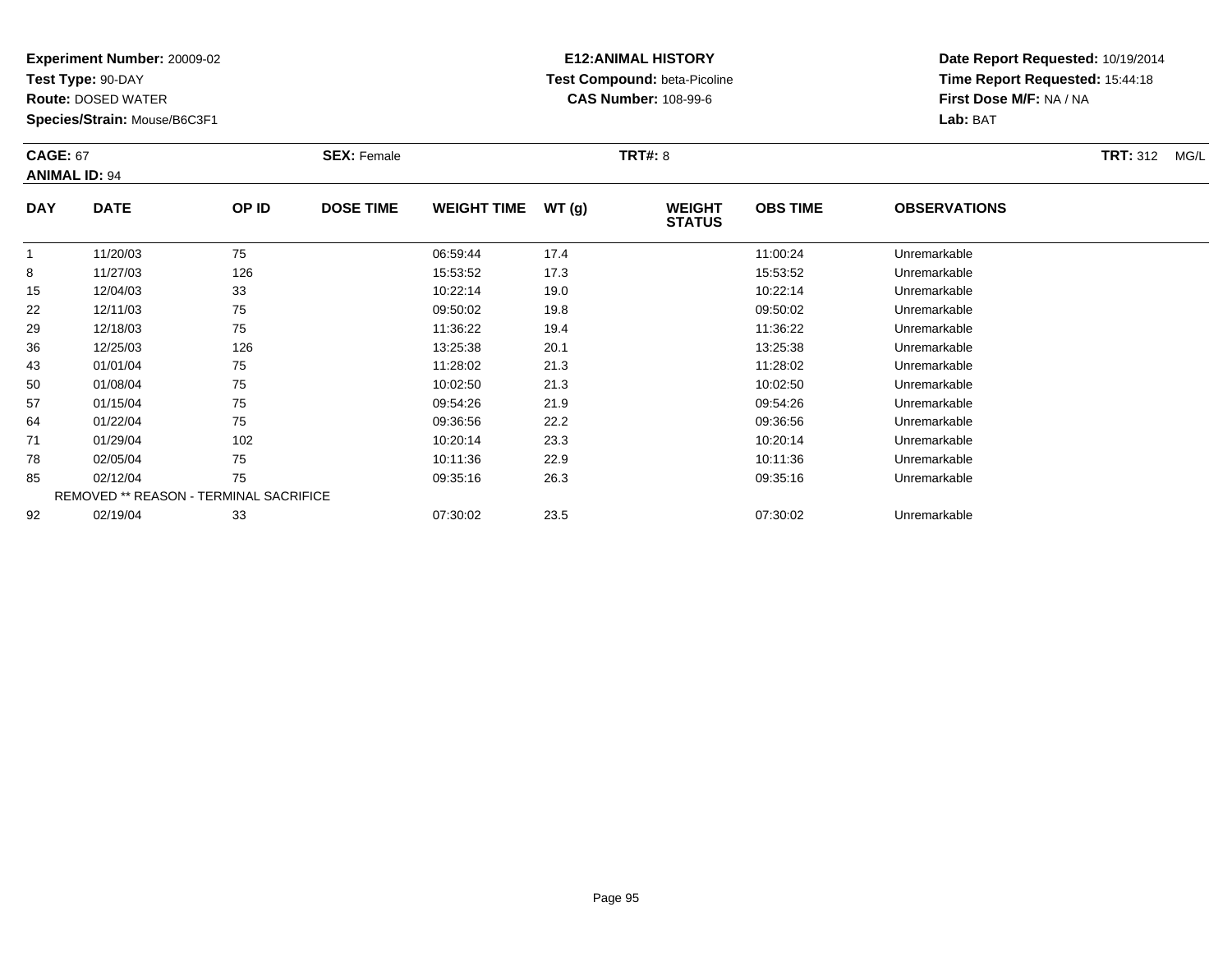**Test Type:** 90-DAY

**Route:** DOSED WATER

**Species/Strain:** Mouse/B6C3F1

# **E12:ANIMAL HISTORY Test Compound:** beta-Picoline**CAS Number:** 108-99-6

**Date Report Requested:** 10/19/2014**Time Report Requested:** 15:44:18**First Dose M/F:** NA / NA**Lab:** BAT

| <b>CAGE: 67</b> | <b>ANIMAL ID: 95</b>                          |       | <b>SEX: Female</b> |                    |       | <b>TRT#: 8</b>                 |                 |                     | <b>TRT: 312</b><br>MG/L |
|-----------------|-----------------------------------------------|-------|--------------------|--------------------|-------|--------------------------------|-----------------|---------------------|-------------------------|
| <b>DAY</b>      | <b>DATE</b>                                   | OP ID | <b>DOSE TIME</b>   | <b>WEIGHT TIME</b> | WT(g) | <b>WEIGHT</b><br><b>STATUS</b> | <b>OBS TIME</b> | <b>OBSERVATIONS</b> |                         |
| 1               | 11/20/03                                      | 75    |                    | 06:59:44           | 17.9  |                                | 11:00:24        | Unremarkable        |                         |
| 8               | 11/27/03                                      | 126   |                    | 15:53:52           | 18.4  |                                | 15:53:52        | Unremarkable        |                         |
| 15              | 12/04/03                                      | 33    |                    | 10:22:14           | 19.8  |                                | 10:22:14        | Unremarkable        |                         |
| 22              | 12/11/03                                      | 75    |                    | 09:50:02           | 20.9  |                                | 09:50:02        | Unremarkable        |                         |
| 29              | 12/18/03                                      | 75    |                    | 11:36:22           | 20.8  |                                | 11:36:22        | Unremarkable        |                         |
| 36              | 12/25/03                                      | 126   |                    | 13:25:38           | 21.6  |                                | 13:25:38        | Unremarkable        |                         |
| 43              | 01/01/04                                      | 75    |                    | 11:28:02           | 22.9  |                                | 11:28:02        | Unremarkable        |                         |
| 50              | 01/08/04                                      | 75    |                    | 10:02:50           | 23.8  |                                | 10:02:50        | Unremarkable        |                         |
| 57              | 01/15/04                                      | 75    |                    | 09:54:26           | 24.8  |                                | 09:54:26        | Unremarkable        |                         |
| 64              | 01/22/04                                      | 75    |                    | 09:36:56           | 24.8  |                                | 09:36:56        | Unremarkable        |                         |
| 71              | 01/29/04                                      | 102   |                    | 10:20:14           | 26.2  |                                | 10:20:14        | Unremarkable        |                         |
| 78              | 02/05/04                                      | 75    |                    | 10:11:36           | 27.0  |                                | 10:11:36        | Unremarkable        |                         |
| 85              | 02/12/04                                      | 75    |                    | 09:35:16           | 27.3  |                                | 09:35:16        | Unremarkable        |                         |
|                 | <b>REMOVED ** REASON - TERMINAL SACRIFICE</b> |       |                    |                    |       |                                |                 |                     |                         |
| 92              | 02/19/04                                      | 33    |                    | 07:30:02           | 27.2  |                                | 07:30:02        | Unremarkable        |                         |

02/19/04 <sup>33</sup> 07:30:02 27.2 07:30:02 Unremarkable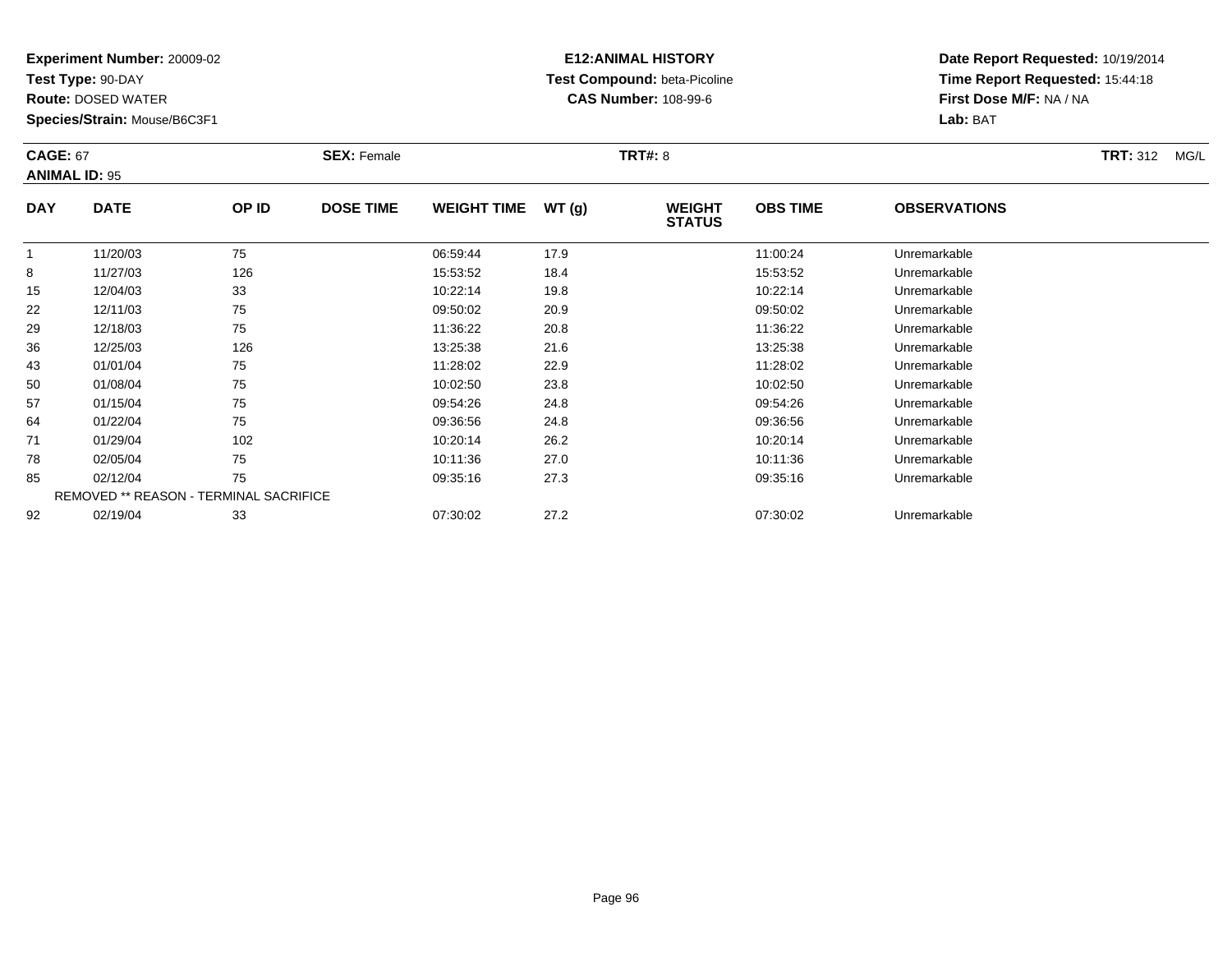**Test Type:** 90-DAY

**Route:** DOSED WATER

**Species/Strain:** Mouse/B6C3F1

# **E12:ANIMAL HISTORY Test Compound:** beta-Picoline**CAS Number:** 108-99-6

| <b>CAGE: 68</b> | <b>ANIMAL ID: 96</b>                   |       | <b>SEX: Female</b> |                    |       | <b>TRT#: 8</b>                 |                 |                     | <b>TRT: 312</b><br>MG/L |
|-----------------|----------------------------------------|-------|--------------------|--------------------|-------|--------------------------------|-----------------|---------------------|-------------------------|
| <b>DAY</b>      | <b>DATE</b>                            | OP ID | <b>DOSE TIME</b>   | <b>WEIGHT TIME</b> | WT(g) | <b>WEIGHT</b><br><b>STATUS</b> | <b>OBS TIME</b> | <b>OBSERVATIONS</b> |                         |
|                 | 11/20/03                               | 75    |                    | 07:01:40           | 19.6  |                                | 11:01:30        | Unremarkable        |                         |
| 8               | 11/27/03                               | 126   |                    | 15:57:02           | 17.7  |                                | 15:57:02        | Unremarkable        |                         |
| 15              | 12/04/03                               | 33    |                    | 10:25:14           | 21.4  |                                | 10:25:14        | Unremarkable        |                         |
| 22              | 12/11/03                               | 75    |                    | 09:54:26           | 22.9  |                                | 09:54:26        | Unremarkable        |                         |
| 29              | 12/18/03                               | 75    |                    | 11:40:18           | 23.4  |                                | 11:40:18        | Unremarkable        |                         |
| 36              | 12/25/03                               | 126   |                    | 13:28:10           | 24.1  |                                | 13:28:10        | Unremarkable        |                         |
| 43              | 01/01/04                               | 75    |                    | 11:31:54           | 26.1  |                                | 11:31:54        | Unremarkable        |                         |
| 50              | 01/08/04                               | 75    |                    | 10:07:52           | 25.5  |                                | 10:07:52        | Unremarkable        |                         |
| 57              | 01/15/04                               | 75    |                    | 09:58:18           | 27.9  |                                | 09:58:18        | Unremarkable        |                         |
| 64              | 01/22/04                               | 75    |                    | 09:42:06           | 27.7  |                                | 09:42:06        | Unremarkable        |                         |
| 71              | 01/29/04                               | 102   |                    | 10:18:16           | 27.9  |                                | 10:18:16        | Unremarkable        |                         |
| 78              | 02/05/04                               | 75    |                    | 10:15:26           | 30.0  |                                | 10:15:26        | Unremarkable        |                         |
| 85              | 02/12/04                               | 75    |                    | 09:39:26           | 31.1  |                                | 09:39:26        | Unremarkable        |                         |
|                 | REMOVED ** REASON - TERMINAL SACRIFICE |       |                    |                    |       |                                |                 |                     |                         |
| 92              | 02/19/04                               | 33    |                    | 07:33:22           | 32.9  |                                | 07:33:22        | Unremarkable        |                         |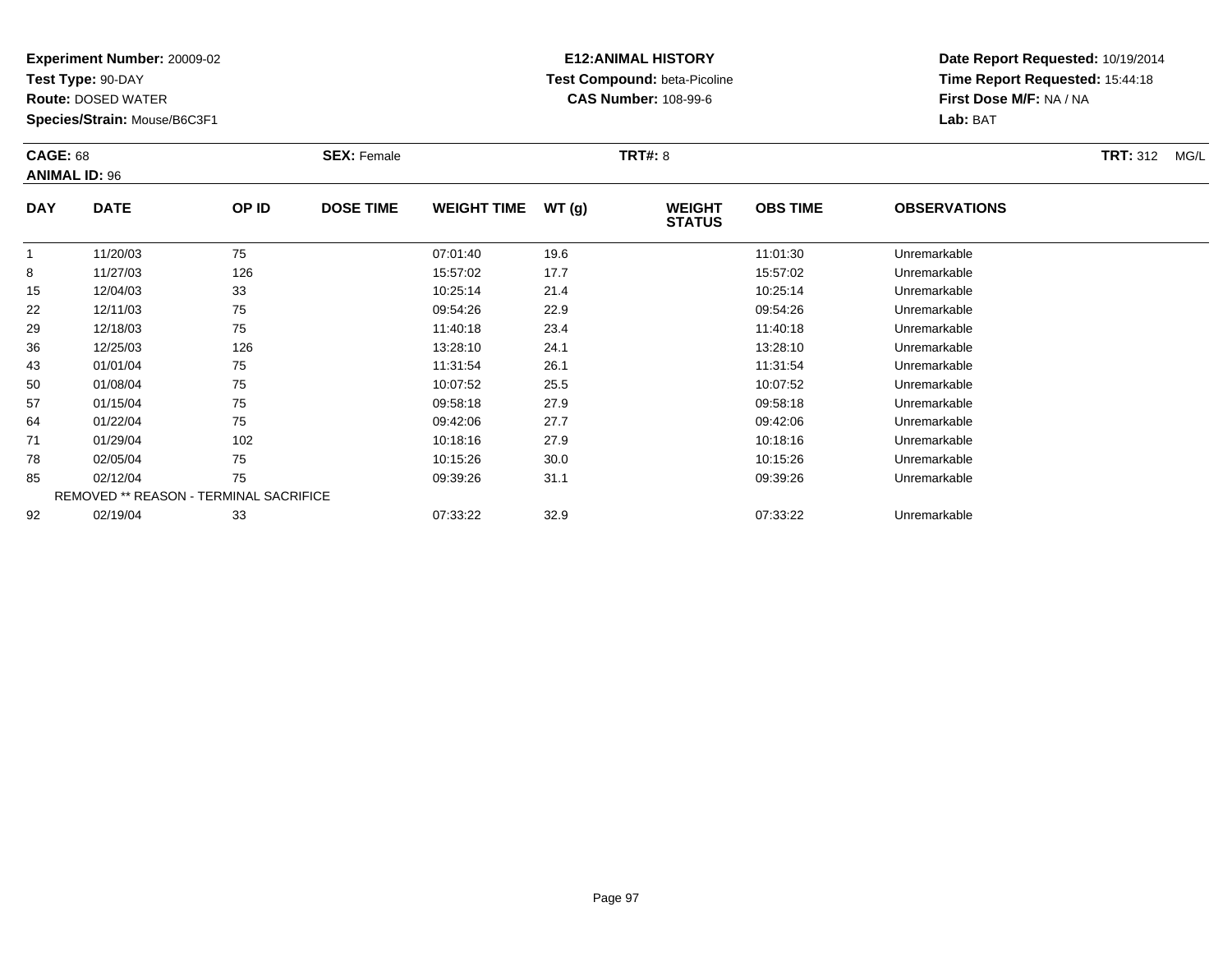**Test Type:** 90-DAY

**Route:** DOSED WATER

**Species/Strain:** Mouse/B6C3F1

# **E12:ANIMAL HISTORY Test Compound:** beta-Picoline**CAS Number:** 108-99-6

| <b>CAGE: 68</b> | <b>ANIMAL ID: 97</b>                   |       | <b>SEX: Female</b> |                    |       | <b>TRT#: 8</b>                 |                 |                     | <b>TRT: 312</b><br>MG/L |
|-----------------|----------------------------------------|-------|--------------------|--------------------|-------|--------------------------------|-----------------|---------------------|-------------------------|
| <b>DAY</b>      | <b>DATE</b>                            | OP ID | <b>DOSE TIME</b>   | <b>WEIGHT TIME</b> | WT(g) | <b>WEIGHT</b><br><b>STATUS</b> | <b>OBS TIME</b> | <b>OBSERVATIONS</b> |                         |
|                 | 11/20/03                               | 75    |                    | 07:01:40           | 17.9  |                                | 11:01:30        | Unremarkable        |                         |
| 8               | 11/27/03                               | 126   |                    | 15:57:02           | 18.0  |                                | 15:57:02        | Unremarkable        |                         |
| 15              | 12/04/03                               | 33    |                    | 10:25:14           | 19.3  |                                | 10:25:14        | Unremarkable        |                         |
| 22              | 12/11/03                               | 75    |                    | 09:54:26           | 21.0  |                                | 09:54:26        | Unremarkable        |                         |
| 29              | 12/18/03                               | 75    |                    | 11:40:18           | 20.7  |                                | 11:40:18        | Unremarkable        |                         |
| 36              | 12/25/03                               | 126   |                    | 13:28:10           | 21.8  |                                | 13:28:10        | Unremarkable        |                         |
| 43              | 01/01/04                               | 75    |                    | 11:31:54           | 22.5  |                                | 11:31:54        | Unremarkable        |                         |
| 50              | 01/08/04                               | 75    |                    | 10:07:52           | 22.9  |                                | 10:07:52        | Unremarkable        |                         |
| 57              | 01/15/04                               | 75    |                    | 09:58:18           | 24.0  |                                | 09:58:18        | Unremarkable        |                         |
| 64              | 01/22/04                               | 75    |                    | 09:42:06           | 24.7  |                                | 09:42:06        | Unremarkable        |                         |
| 71              | 01/29/04                               | 102   |                    | 10:18:16           | 25.0  |                                | 10:18:16        | Unremarkable        |                         |
| 78              | 02/05/04                               | 75    |                    | 10:15:26           | 26.6  |                                | 10:15:26        | Unremarkable        |                         |
| 85              | 02/12/04                               | 75    |                    | 09:39:26           | 28.3  |                                | 09:39:26        | Unremarkable        |                         |
|                 | REMOVED ** REASON - TERMINAL SACRIFICE |       |                    |                    |       |                                |                 |                     |                         |
| 92              | 02/19/04                               | 33    |                    | 07:33:22           | 30.2  |                                | 07:33:22        | Unremarkable        |                         |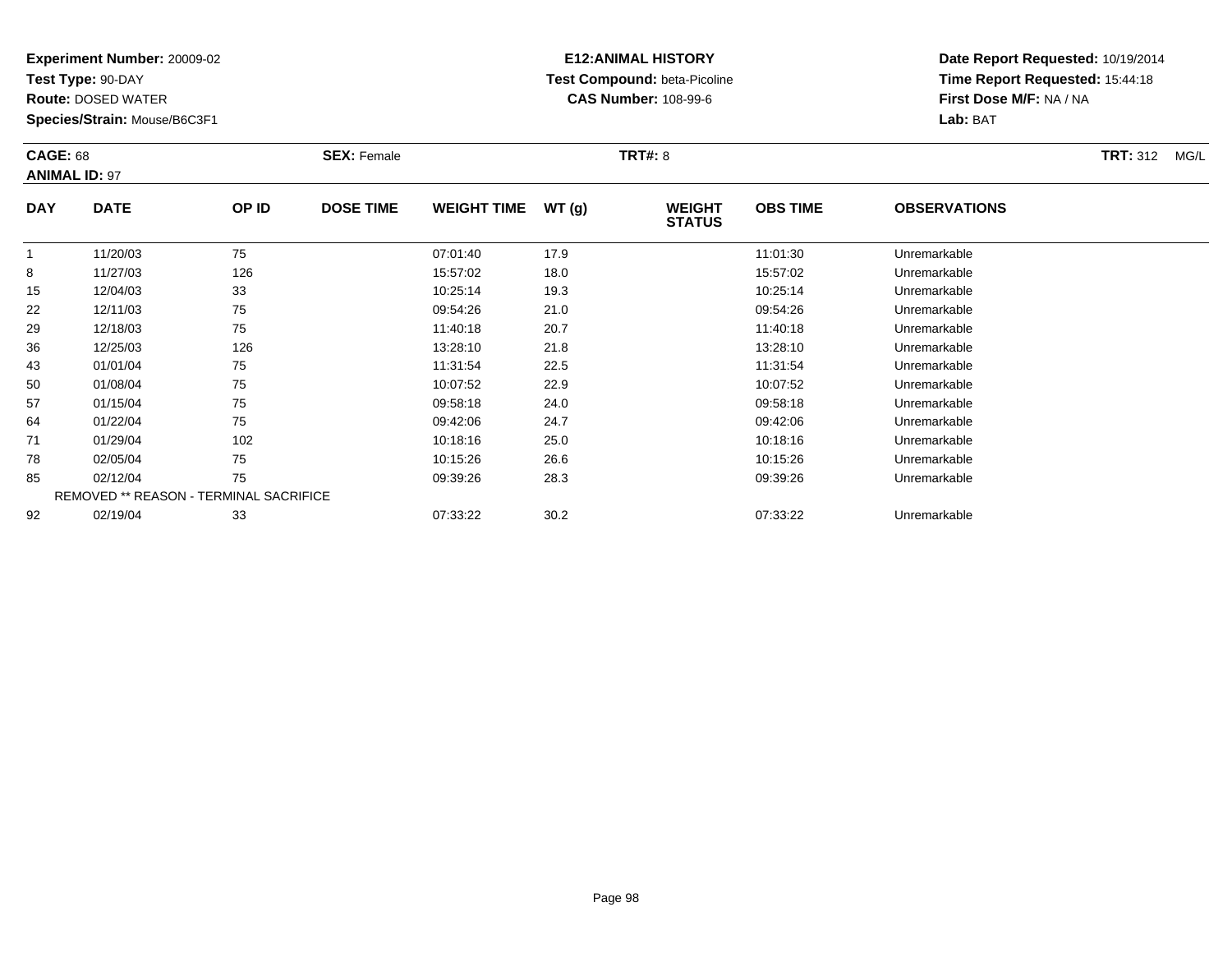**Test Type:** 90-DAY

**Route:** DOSED WATER

**Species/Strain:** Mouse/B6C3F1

# **E12:ANIMAL HISTORY Test Compound:** beta-Picoline**CAS Number:** 108-99-6

| <b>CAGE: 68</b> | <b>ANIMAL ID: 98</b>                   |       | <b>SEX: Female</b> |                    |       | <b>TRT#: 8</b>                 |                 |                     | <b>TRT: 312</b><br>MG/L |
|-----------------|----------------------------------------|-------|--------------------|--------------------|-------|--------------------------------|-----------------|---------------------|-------------------------|
| <b>DAY</b>      | <b>DATE</b>                            | OP ID | <b>DOSE TIME</b>   | <b>WEIGHT TIME</b> | WT(g) | <b>WEIGHT</b><br><b>STATUS</b> | <b>OBS TIME</b> | <b>OBSERVATIONS</b> |                         |
|                 | 11/20/03                               | 75    |                    | 07:01:40           | 17.9  |                                | 11:01:30        | Unremarkable        |                         |
| 8               | 11/27/03                               | 126   |                    | 15:57:02           | 18.2  |                                | 15:57:02        | Unremarkable        |                         |
| 15              | 12/04/03                               | 33    |                    | 10:25:14           | 19.5  |                                | 10:25:14        | Unremarkable        |                         |
| 22              | 12/11/03                               | 75    |                    | 09:54:26           | 21.3  |                                | 09:54:26        | Unremarkable        |                         |
| 29              | 12/18/03                               | 75    |                    | 11:40:18           | 21.0  |                                | 11:40:18        | Unremarkable        |                         |
| 36              | 12/25/03                               | 126   |                    | 13:28:10           | 22.4  |                                | 13:28:10        | Unremarkable        |                         |
| 43              | 01/01/04                               | 75    |                    | 11:31:54           | 24.5  |                                | 11:31:54        | Unremarkable        |                         |
| 50              | 01/08/04                               | 75    |                    | 10:07:52           | 23.9  |                                | 10:07:52        | Unremarkable        |                         |
| 57              | 01/15/04                               | 75    |                    | 09:58:18           | 25.9  |                                | 09:58:18        | Unremarkable        |                         |
| 64              | 01/22/04                               | 75    |                    | 09:42:06           | 26.3  |                                | 09:42:06        | Unremarkable        |                         |
| 71              | 01/29/04                               | 102   |                    | 10:18:16           | 26.8  |                                | 10:18:16        | Unremarkable        |                         |
| 78              | 02/05/04                               | 75    |                    | 10:15:26           | 28.0  |                                | 10:15:26        | Unremarkable        |                         |
| 85              | 02/12/04                               | 75    |                    | 09:39:26           | 28.2  |                                | 09:39:26        | Unremarkable        |                         |
|                 | REMOVED ** REASON - TERMINAL SACRIFICE |       |                    |                    |       |                                |                 |                     |                         |
| 92              | 02/19/04                               | 33    |                    | 07:33:22           | 29.8  |                                | 07:33:22        | Unremarkable        |                         |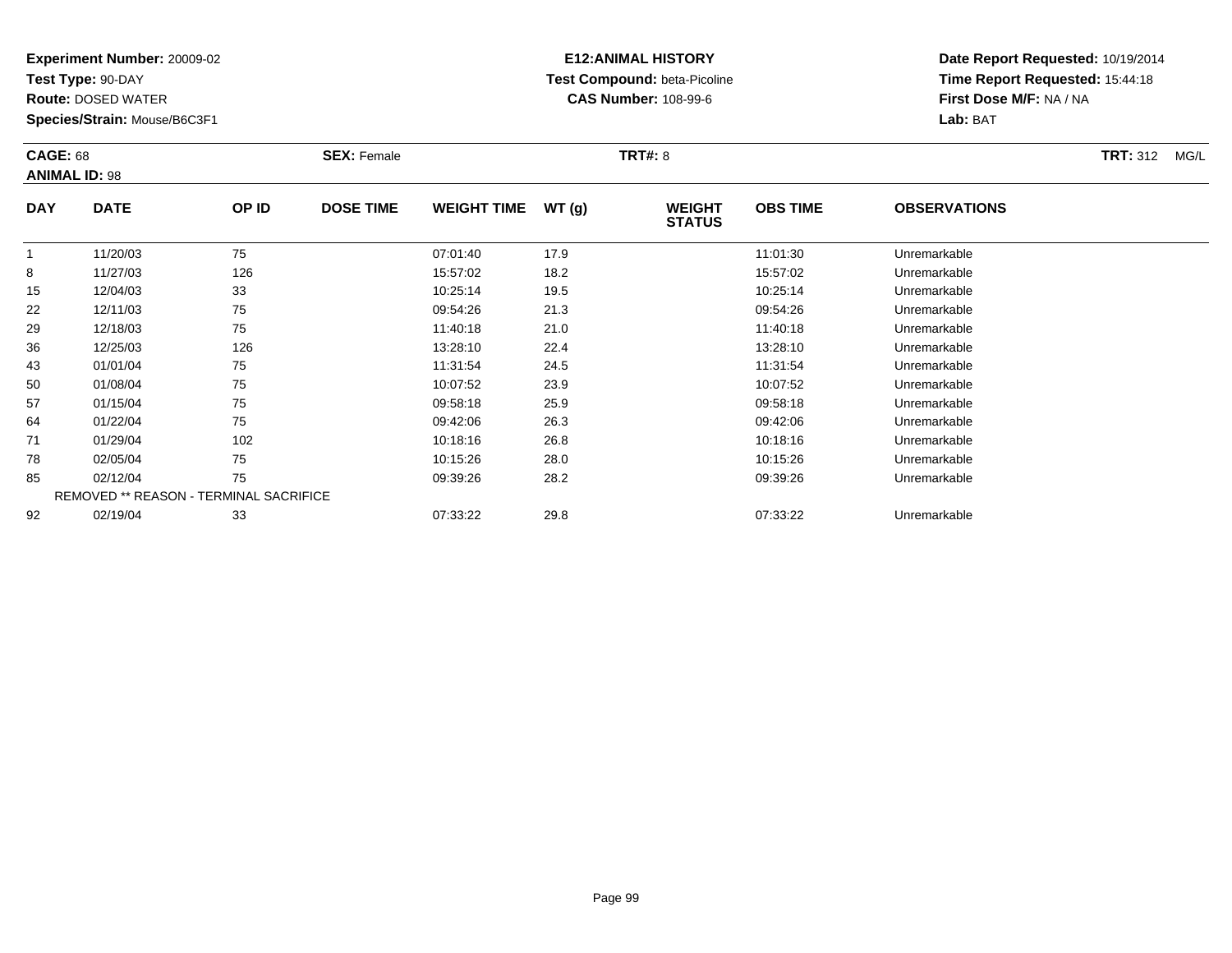**Test Type:** 90-DAY

**Route:** DOSED WATER

**Species/Strain:** Mouse/B6C3F1

# **E12:ANIMAL HISTORY Test Compound:** beta-Picoline**CAS Number:** 108-99-6

| <b>CAGE: 68</b> | <b>ANIMAL ID: 99</b>                   |       | <b>SEX: Female</b> |                    |       | <b>TRT#: 8</b>                 |                 |                     | <b>TRT: 312</b><br>MG/L |
|-----------------|----------------------------------------|-------|--------------------|--------------------|-------|--------------------------------|-----------------|---------------------|-------------------------|
| <b>DAY</b>      | <b>DATE</b>                            | OP ID | <b>DOSE TIME</b>   | <b>WEIGHT TIME</b> | WT(g) | <b>WEIGHT</b><br><b>STATUS</b> | <b>OBS TIME</b> | <b>OBSERVATIONS</b> |                         |
| $\mathbf{1}$    | 11/20/03                               | 75    |                    | 07:01:40           | 19.9  |                                | 11:01:30        | Unremarkable        |                         |
| 8               | 11/27/03                               | 126   |                    | 15:57:02           | 20.3  |                                | 15:57:02        | Unremarkable        |                         |
| 15              | 12/04/03                               | 33    |                    | 10:25:14           | 21.8  |                                | 10:25:14        | Unremarkable        |                         |
| 22              | 12/11/03                               | 75    |                    | 09:54:26           | 22.0  |                                | 09:54:26        | Unremarkable        |                         |
| 29              | 12/18/03                               | 75    |                    | 11:40:18           | 22.7  |                                | 11:40:18        | Unremarkable        |                         |
| 36              | 12/25/03                               | 126   |                    | 13:28:10           | 25.6  |                                | 13:28:10        | Unremarkable        |                         |
| 43              | 01/01/04                               | 75    |                    | 11:31:54           | 23.9  |                                | 11:31:54        | Unremarkable        |                         |
| 50              | 01/08/04                               | 75    |                    | 10:07:52           | 24.0  |                                | 10:07:52        | Unremarkable        |                         |
| 57              | 01/15/04                               | 75    |                    | 09:58:18           | 25.7  |                                | 09:58:18        | Unremarkable        |                         |
| 64              | 01/22/04                               | 75    |                    | 09:42:06           | 26.1  |                                | 09:42:06        | Unremarkable        |                         |
| 71              | 01/29/04                               | 102   |                    | 10:18:16           | 25.4  |                                | 10:18:16        | Unremarkable        |                         |
| 78              | 02/05/04                               | 75    |                    | 10:15:26           | 26.0  |                                | 10:15:26        | Unremarkable        |                         |
| 85              | 02/12/04                               | 75    |                    | 09:39:26           | 26.1  |                                | 09:39:26        | Unremarkable        |                         |
|                 | REMOVED ** REASON - TERMINAL SACRIFICE |       |                    |                    |       |                                |                 |                     |                         |
| 92              | 02/19/04                               | 33    |                    | 07:33:22           | 27.7  |                                | 07:33:22        | Unremarkable        |                         |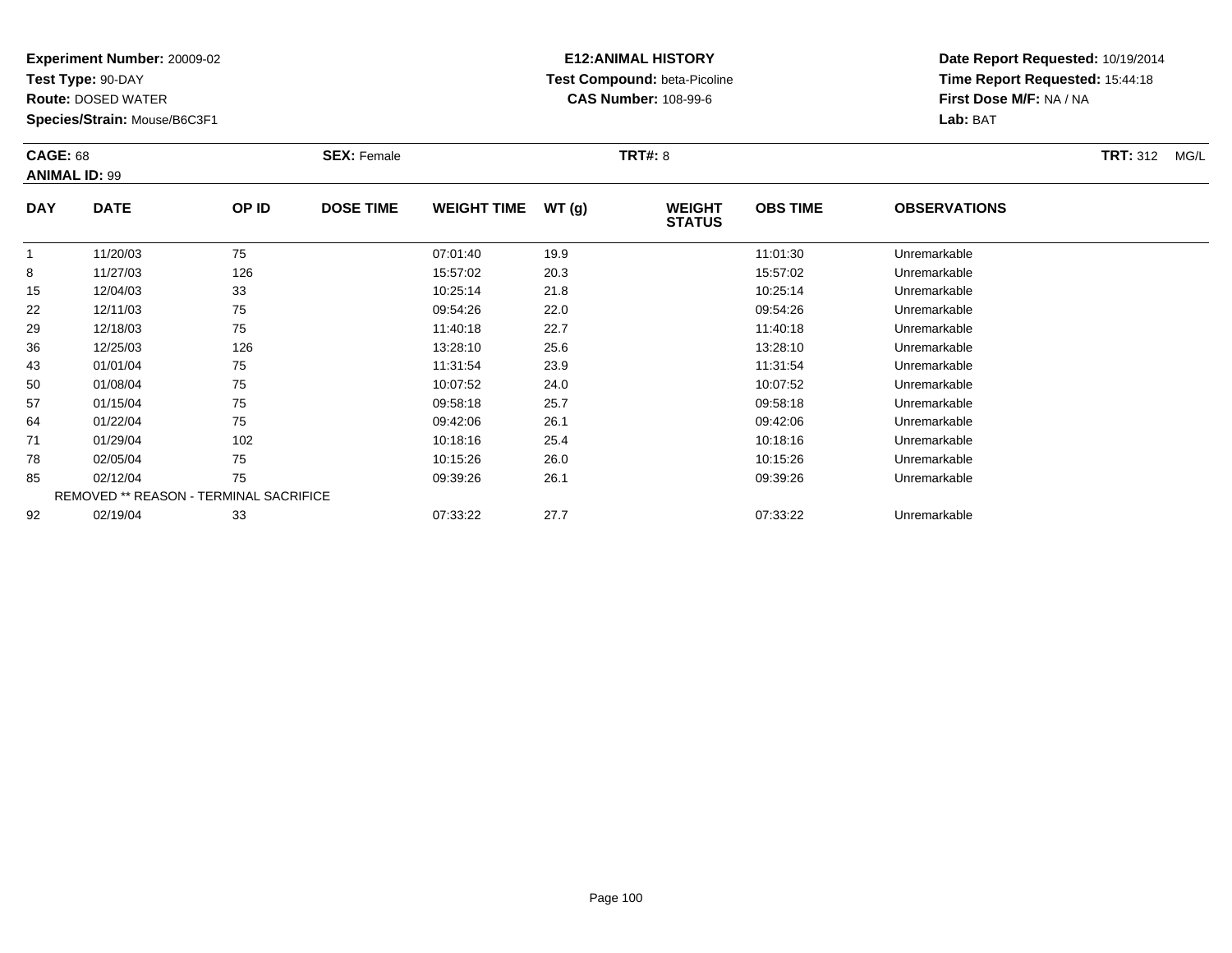**Test Type:** 90-DAY

**Route:** DOSED WATER

**Species/Strain:** Mouse/B6C3F1

# **E12:ANIMAL HISTORY Test Compound:** beta-Picoline**CAS Number:** 108-99-6

| <b>CAGE: 68</b> |                                        |       | <b>SEX: Female</b> |                    |       | <b>TRT#: 8</b>                 |                 |                     | <b>TRT:</b> 312<br>MG/L |
|-----------------|----------------------------------------|-------|--------------------|--------------------|-------|--------------------------------|-----------------|---------------------|-------------------------|
|                 | <b>ANIMAL ID: 100</b>                  |       |                    |                    |       |                                |                 |                     |                         |
| <b>DAY</b>      | <b>DATE</b>                            | OP ID | <b>DOSE TIME</b>   | <b>WEIGHT TIME</b> | WT(g) | <b>WEIGHT</b><br><b>STATUS</b> | <b>OBS TIME</b> | <b>OBSERVATIONS</b> |                         |
| 1               | 11/20/03                               | 75    |                    | 07:01:40           | 16.2  |                                | 11:01:30        | Unremarkable        |                         |
| 8               | 11/27/03                               | 126   |                    | 15:57:02           | 16.8  |                                | 15:57:02        | Unremarkable        |                         |
| 15              | 12/04/03                               | 33    |                    | 10:25:14           | 18.6  |                                | 10:25:14        | Unremarkable        |                         |
| 22              | 12/11/03                               | 75    |                    | 09:54:26           | 19.6  |                                | 09:54:26        | Unremarkable        |                         |
| 29              | 12/18/03                               | 75    |                    | 11:40:18           | 19.8  |                                | 11:40:18        | Unremarkable        |                         |
| 36              | 12/25/03                               | 126   |                    | 13:28:10           | 21.5  |                                | 13:28:10        | Unremarkable        |                         |
| 43              | 01/01/04                               | 75    |                    | 11:31:54           | 23.5  |                                | 11:31:54        | Unremarkable        |                         |
| 50              | 01/08/04                               | 75    |                    | 10:07:52           | 21.0  |                                | 10:07:52        | Unremarkable        |                         |
| 57              | 01/15/04                               | 75    |                    | 09:58:18           | 23.6  |                                | 09:58:18        | Unremarkable        |                         |
| 64              | 01/22/04                               | 75    |                    | 09:42:06           | 24.6  |                                | 09:42:06        | Unremarkable        |                         |
| 71              | 01/29/04                               | 102   |                    | 10:18:16           | 25.7  |                                | 10:18:16        | Unremarkable        |                         |
| 78              | 02/05/04                               | 75    |                    | 10:15:26           | 23.9  |                                | 10:15:26        | Unremarkable        |                         |
| 85              | 02/12/04                               | 75    |                    | 09:39:26           | 24.1  |                                | 09:39:26        | Unremarkable        |                         |
|                 | REMOVED ** REASON - TERMINAL SACRIFICE |       |                    |                    |       |                                |                 |                     |                         |
| 92              | 02/19/04                               | 33    |                    | 07:33:22           | 25.4  |                                | 07:33:22        | Unremarkable        |                         |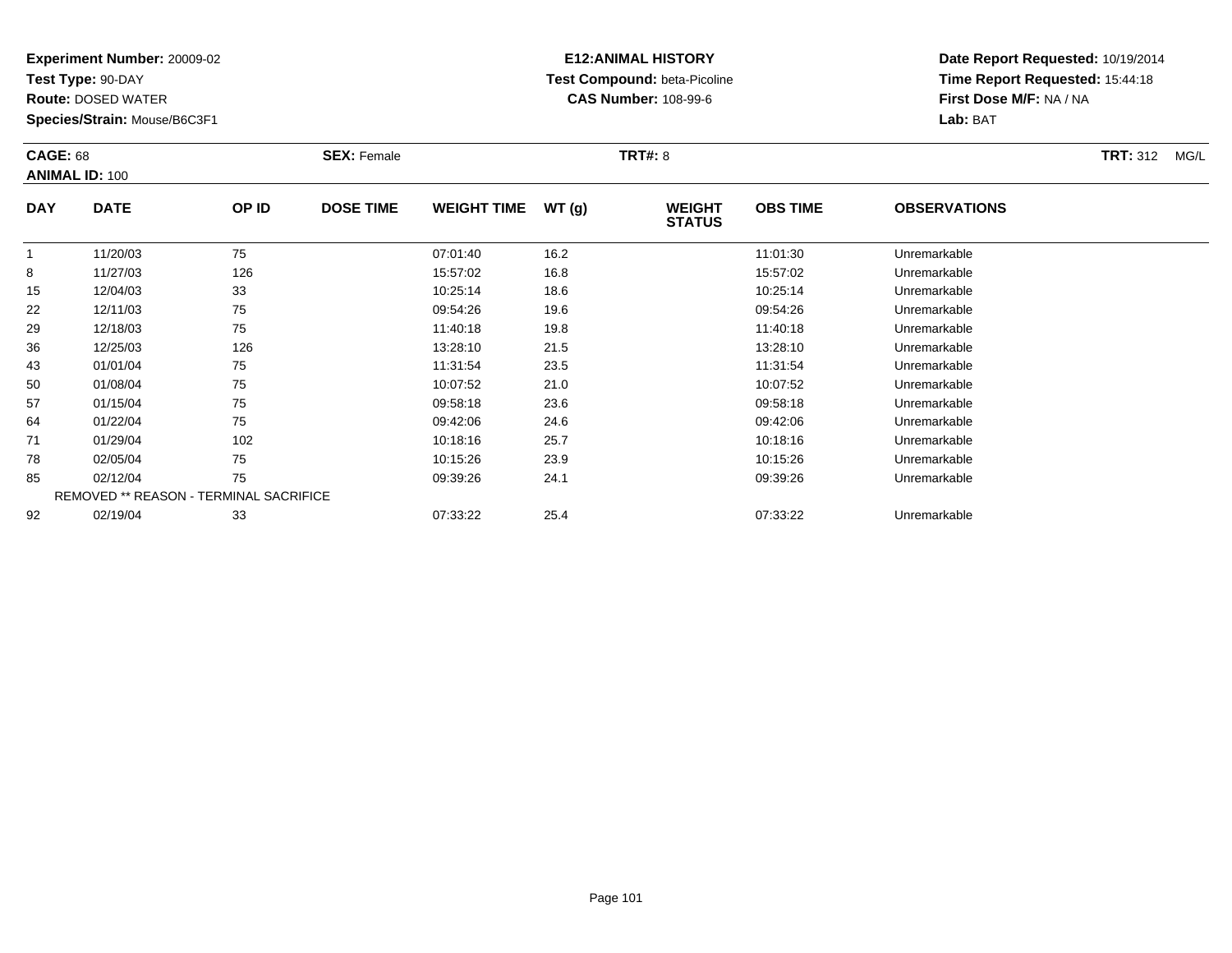**Test Type:** 90-DAY

**Route:** DOSED WATER

**Species/Strain:** Mouse/B6C3F1

# **E12:ANIMAL HISTORY Test Compound:** beta-Picoline**CAS Number:** 108-99-6

| <b>CAGE: 69</b> | <b>ANIMAL ID: 101</b>                  |       | <b>SEX: Female</b> |                    |       | <b>TRT#: 10</b>                |                 |                     | <b>TRT: 625</b><br>MG/L |
|-----------------|----------------------------------------|-------|--------------------|--------------------|-------|--------------------------------|-----------------|---------------------|-------------------------|
| <b>DAY</b>      | <b>DATE</b>                            | OP ID | <b>DOSE TIME</b>   | <b>WEIGHT TIME</b> | WT(g) | <b>WEIGHT</b><br><b>STATUS</b> | <b>OBS TIME</b> | <b>OBSERVATIONS</b> |                         |
| $\mathbf{1}$    | 11/20/03                               | 75    |                    | 07:04:26           | 16.5  |                                | 11:02:44        | Unremarkable        |                         |
| 8               | 11/27/03                               | 126   |                    | 13:50:56           | 17.9  |                                | 13:50:56        | Unremarkable        |                         |
| 15              | 12/04/03                               | 33    |                    | 10:27:50           | 19.1  |                                | 10:27:50        | Unremarkable        |                         |
| 22              | 12/11/03                               | 75    |                    | 09:59:08           | 20.4  |                                | 09:59:08        | Unremarkable        |                         |
| 29              | 12/18/03                               | 75    |                    | 11:44:42           | 21.0  |                                | 11:44:42        | Unremarkable        |                         |
| 36              | 12/25/03                               | 126   |                    | 13:31:18           | 22.1  |                                | 13:31:18        | Unremarkable        |                         |
| 43              | 01/01/04                               | 75    |                    | 11:35:46           | 24.0  |                                | 11:35:46        | Unremarkable        |                         |
| 50              | 01/08/04                               | 75    |                    | 11:12:18           | 22.4  |                                | 11:12:18        | Unremarkable        |                         |
| 57              | 01/15/04                               | 75    |                    | 10:02:32           | 24.0  |                                | 10:02:32        | Unremarkable        |                         |
| 64              | 01/22/04                               | 75    |                    | 09:46:32           | 25.9  |                                | 09:46:32        | Unremarkable        |                         |
| 71              | 01/29/04                               | 102   |                    | 10:30:22           | 25.4  |                                | 10:30:22        | Unremarkable        |                         |
| 78              | 02/05/04                               | 75    |                    | 10:19:08           | 26.2  |                                | 10:19:08        | Unremarkable        |                         |
| 85              | 02/12/04                               | 75    |                    | 09:44:08           | 26.8  |                                | 09:44:08        | Unremarkable        |                         |
|                 | REMOVED ** REASON - TERMINAL SACRIFICE |       |                    |                    |       |                                |                 |                     |                         |
| 92              | 02/19/04                               | 33    |                    | 07:36:50           | 26.3  |                                | 07:36:50        | Unremarkable        |                         |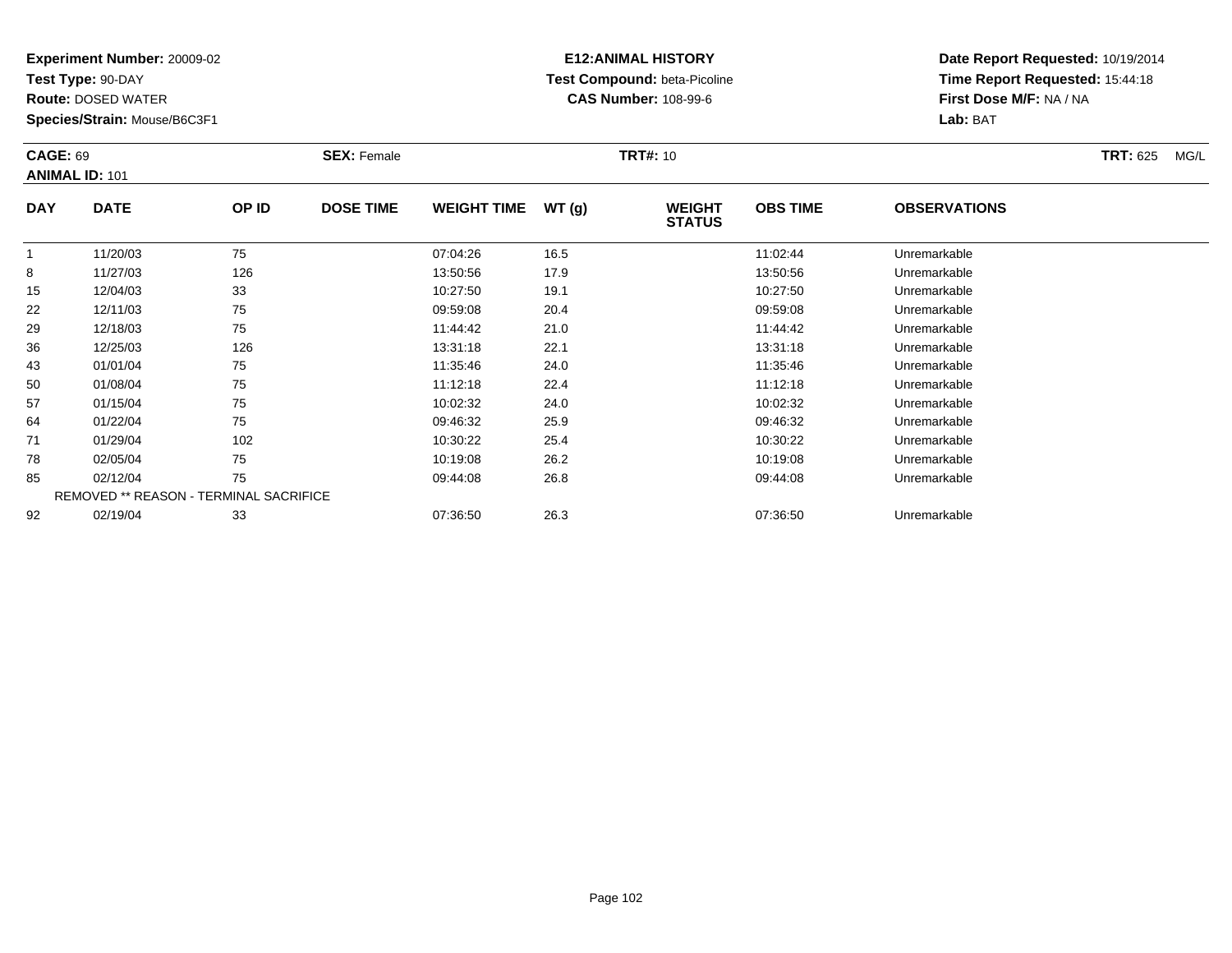**Test Type:** 90-DAY

**Route:** DOSED WATER

**Species/Strain:** Mouse/B6C3F1

# **E12:ANIMAL HISTORY Test Compound:** beta-Picoline**CAS Number:** 108-99-6

| <b>CAGE: 69</b> | <b>ANIMAL ID: 102</b> |                                        | <b>SEX: Female</b> |                    |       | <b>TRT#:</b> 10                |                 |                     | <b>TRT: 625</b><br>MG/L |
|-----------------|-----------------------|----------------------------------------|--------------------|--------------------|-------|--------------------------------|-----------------|---------------------|-------------------------|
| <b>DAY</b>      | <b>DATE</b>           | OP ID                                  | <b>DOSE TIME</b>   | <b>WEIGHT TIME</b> | WT(g) | <b>WEIGHT</b><br><b>STATUS</b> | <b>OBS TIME</b> | <b>OBSERVATIONS</b> |                         |
|                 | 11/20/03              | 75                                     |                    | 07:04:26           | 19.4  |                                | 11:02:44        | Unremarkable        |                         |
| 8               | 11/27/03              | 126                                    |                    | 13:50:56           | 19.5  |                                | 13:50:56        | Unremarkable        |                         |
| 15              | 12/04/03              | 33                                     |                    | 10:27:50           | 20.9  |                                | 10:27:50        | Unremarkable        |                         |
| 22              | 12/11/03              | 75                                     |                    | 09:59:08           | 23.0  |                                | 09:59:08        | Unremarkable        |                         |
| 29              | 12/18/03              | 75                                     |                    | 11:44:42           | 23.8  |                                | 11:44:42        | Unremarkable        |                         |
| 36              | 12/25/03              | 126                                    |                    | 13:31:18           | 23.0  |                                | 13:31:18        | Unremarkable        |                         |
| 43              | 01/01/04              | 75                                     |                    | 11:35:46           | 24.4  |                                | 11:35:46        | Unremarkable        |                         |
| 50              | 01/08/04              | 75                                     |                    | 11:12:18           | 25.1  |                                | 11:12:18        | Unremarkable        |                         |
| 57              | 01/15/04              | 75                                     |                    | 10:02:32           | 26.5  |                                | 10:02:32        | Unremarkable        |                         |
| 64              | 01/22/04              | 75                                     |                    | 09:46:32           | 26.1  |                                | 09:46:32        | Unremarkable        |                         |
| 71              | 01/29/04              | 102                                    |                    | 10:30:22           | 25.8  |                                | 10:30:22        | Unremarkable        |                         |
| 78              | 02/05/04              | 75                                     |                    | 10:19:08           | 27.6  |                                | 10:19:08        | Unremarkable        |                         |
| 85              | 02/12/04              | 75                                     |                    | 09:44:08           | 26.6  |                                | 09:44:08        | Unremarkable        |                         |
|                 |                       | REMOVED ** REASON - TERMINAL SACRIFICE |                    |                    |       |                                |                 |                     |                         |
| 92              | 02/19/04              | 33                                     |                    | 07:36:50           | 26.4  |                                | 07:36:50        | Unremarkable        |                         |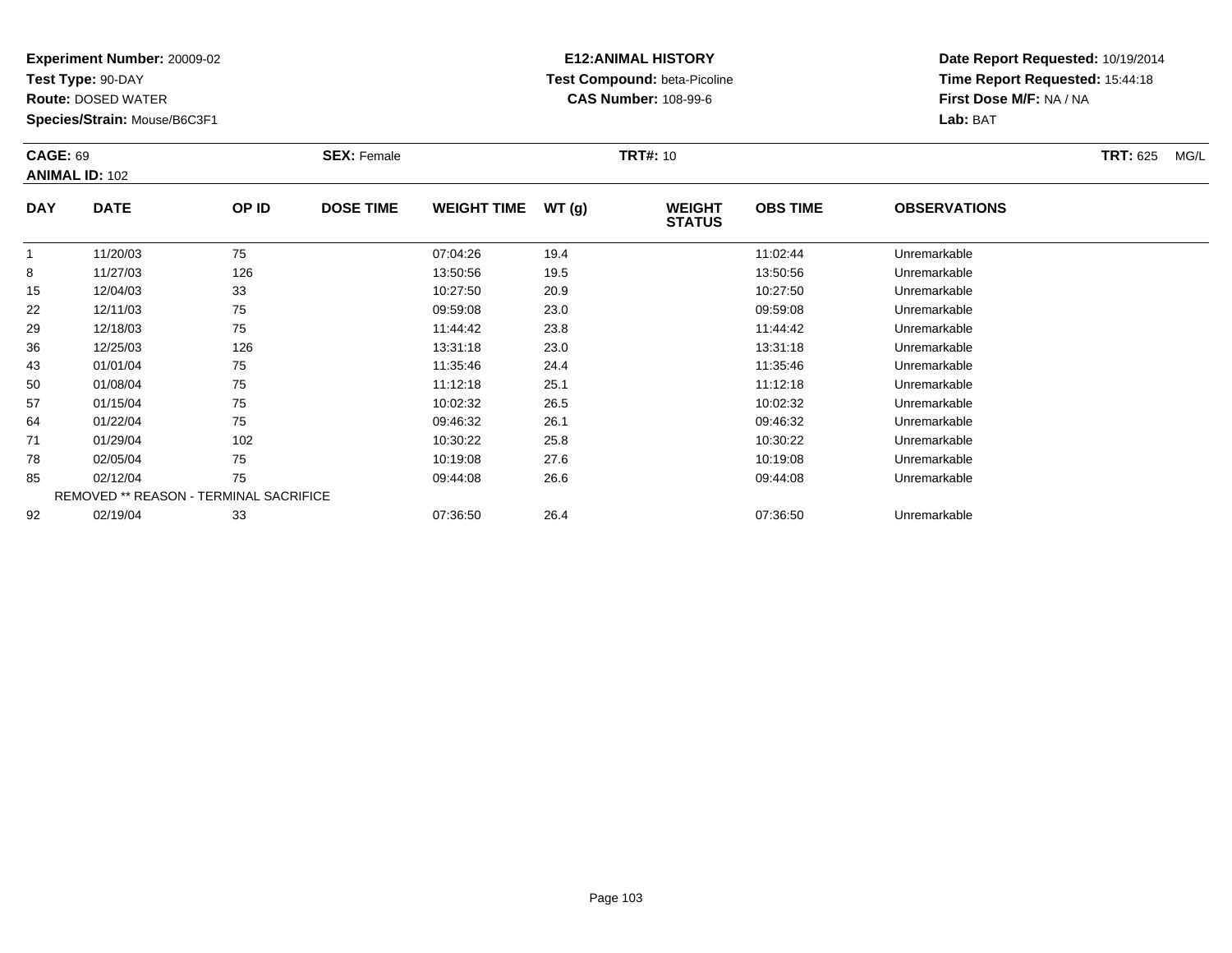**Test Type:** 90-DAY

**Route:** DOSED WATER

**Species/Strain:** Mouse/B6C3F1

# **E12:ANIMAL HISTORY Test Compound:** beta-Picoline**CAS Number:** 108-99-6

| <b>CAGE: 69</b> | <b>ANIMAL ID: 103</b>                  |       | <b>SEX: Female</b> |                    |       | <b>TRT#:</b> 10                |                 |                     | <b>TRT: 625</b><br>MG/L |
|-----------------|----------------------------------------|-------|--------------------|--------------------|-------|--------------------------------|-----------------|---------------------|-------------------------|
| <b>DAY</b>      | <b>DATE</b>                            | OP ID | <b>DOSE TIME</b>   | <b>WEIGHT TIME</b> | WT(g) | <b>WEIGHT</b><br><b>STATUS</b> | <b>OBS TIME</b> | <b>OBSERVATIONS</b> |                         |
| $\mathbf{1}$    | 11/20/03                               | 75    |                    | 07:04:26           | 19.7  |                                | 11:02:44        | Unremarkable        |                         |
| 8               | 11/27/03                               | 126   |                    | 13:50:56           | 20.5  |                                | 13:50:56        | Unremarkable        |                         |
| 15              | 12/04/03                               | 33    |                    | 10:27:50           | 20.9  |                                | 10:27:50        | Unremarkable        |                         |
| 22              | 12/11/03                               | 75    |                    | 09:59:08           | 21.7  |                                | 09:59:08        | Unremarkable        |                         |
| 29              | 12/18/03                               | 75    |                    | 11:44:42           | 21.6  |                                | 11:44:42        | Unremarkable        |                         |
| 36              | 12/25/03                               | 126   |                    | 13:31:18           | 22.1  |                                | 13:31:18        | Unremarkable        |                         |
| 43              | 01/01/04                               | 75    |                    | 11:35:46           | 23.8  |                                | 11:35:46        | Unremarkable        |                         |
| 50              | 01/08/04                               | 75    |                    | 11:12:18           | 23.8  |                                | 11:12:18        | Unremarkable        |                         |
| 57              | 01/15/04                               | 75    |                    | 10:02:32           | 25.0  |                                | 10:02:32        | Unremarkable        |                         |
| 64              | 01/22/04                               | 75    |                    | 09:46:32           | 26.8  |                                | 09:46:32        | Unremarkable        |                         |
| 71              | 01/29/04                               | 102   |                    | 10:30:22           | 27.0  |                                | 10:30:22        | Unremarkable        |                         |
| 78              | 02/05/04                               | 75    |                    | 10:19:08           | 26.7  |                                | 10:19:08        | Unremarkable        |                         |
| 85              | 02/12/04                               | 75    |                    | 09:44:08           | 26.3  |                                | 09:44:08        | Unremarkable        |                         |
|                 | REMOVED ** REASON - TERMINAL SACRIFICE |       |                    |                    |       |                                |                 |                     |                         |
| 92              | 02/19/04                               | 33    |                    | 07:36:50           | 27.7  |                                | 07:36:50        | Unremarkable        |                         |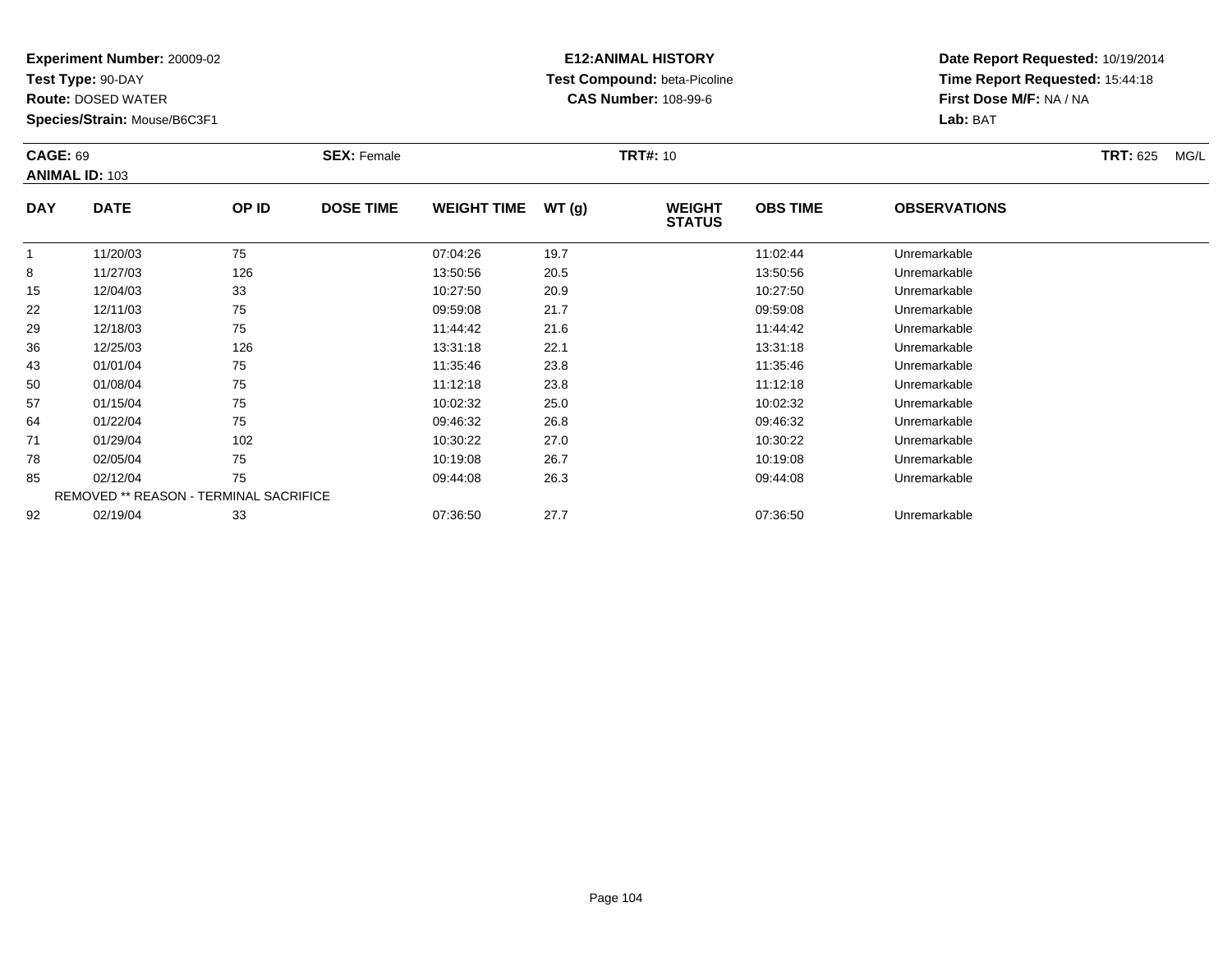**Test Type:** 90-DAY

**Route:** DOSED WATER

**Species/Strain:** Mouse/B6C3F1

# **E12:ANIMAL HISTORY Test Compound:** beta-Picoline**CAS Number:** 108-99-6

| <b>CAGE: 69</b> | <b>ANIMAL ID: 104</b>                  |       | <b>SEX: Female</b> |                    |       | <b>TRT#:</b> 10                |                 |                     | <b>TRT: 625</b><br>MG/L |
|-----------------|----------------------------------------|-------|--------------------|--------------------|-------|--------------------------------|-----------------|---------------------|-------------------------|
| <b>DAY</b>      | <b>DATE</b>                            | OP ID | <b>DOSE TIME</b>   | <b>WEIGHT TIME</b> | WT(g) | <b>WEIGHT</b><br><b>STATUS</b> | <b>OBS TIME</b> | <b>OBSERVATIONS</b> |                         |
| $\mathbf{1}$    | 11/20/03                               | 75    |                    | 07:04:26           | 20.0  |                                | 11:02:44        | Unremarkable        |                         |
| 8               | 11/27/03                               | 126   |                    | 13:50:56           | 20.7  |                                | 13:50:56        | Unremarkable        |                         |
| 15              | 12/04/03                               | 33    |                    | 10:27:50           | 22.4  |                                | 10:27:50        | Unremarkable        |                         |
| 22              | 12/11/03                               | 75    |                    | 09:59:08           | 23.2  |                                | 09:59:08        | Unremarkable        |                         |
| 29              | 12/18/03                               | 75    |                    | 11:44:42           | 23.0  |                                | 11:44:42        | Unremarkable        |                         |
| 36              | 12/25/03                               | 126   |                    | 13:31:18           | 24.3  |                                | 13:31:18        | Unremarkable        |                         |
| 43              | 01/01/04                               | 75    |                    | 11:35:46           | 25.2  |                                | 11:35:46        | Unremarkable        |                         |
| 50              | 01/08/04                               | 75    |                    | 11:12:18           | 25.4  |                                | 11:12:18        | Unremarkable        |                         |
| 57              | 01/15/04                               | 75    |                    | 10:02:32           | 28.2  |                                | 10:02:32        | Unremarkable        |                         |
| 64              | 01/22/04                               | 75    |                    | 09:46:32           | 29.0  |                                | 09:46:32        | Unremarkable        |                         |
| 71              | 01/29/04                               | 102   |                    | 10:30:22           | 29.2  |                                | 10:30:22        | Unremarkable        |                         |
| 78              | 02/05/04                               | 75    |                    | 10:19:08           | 30.8  |                                | 10:19:08        | Unremarkable        |                         |
| 85              | 02/12/04                               | 75    |                    | 09:44:08           | 31.9  |                                | 09:44:08        | Unremarkable        |                         |
|                 | REMOVED ** REASON - TERMINAL SACRIFICE |       |                    |                    |       |                                |                 |                     |                         |
| 92              | 02/19/04                               | 33    |                    | 07:36:50           | 31.6  |                                | 07:36:50        | Unremarkable        |                         |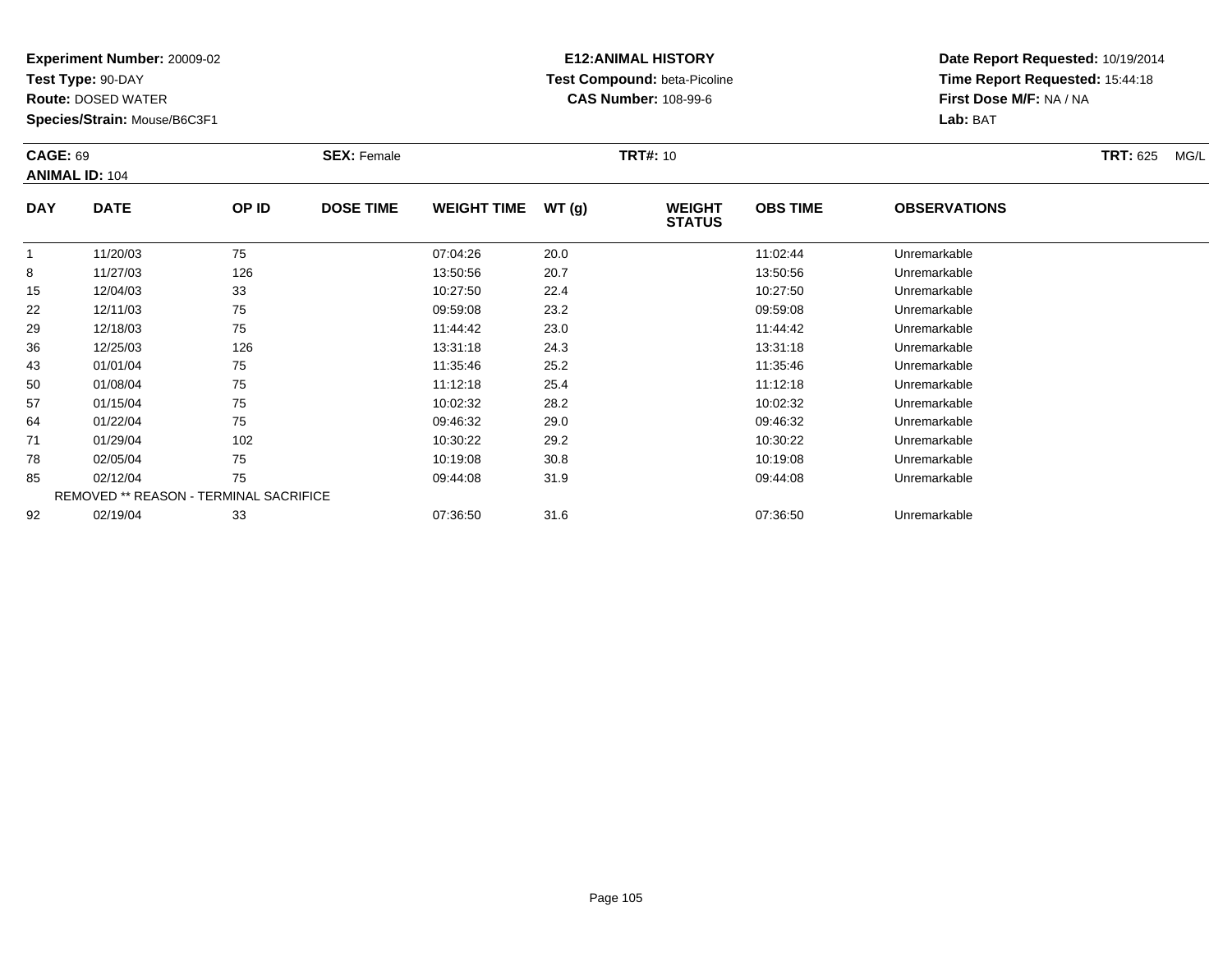**Test Type:** 90-DAY

**Route:** DOSED WATER

**Species/Strain:** Mouse/B6C3F1

# **E12:ANIMAL HISTORY Test Compound:** beta-Picoline**CAS Number:** 108-99-6

| <b>CAGE: 69</b> | <b>ANIMAL ID: 105</b>                  |       | <b>SEX: Female</b> |                    |       | <b>TRT#: 10</b>                |                 |                     | <b>TRT: 625</b><br>MG/L |
|-----------------|----------------------------------------|-------|--------------------|--------------------|-------|--------------------------------|-----------------|---------------------|-------------------------|
| <b>DAY</b>      | <b>DATE</b>                            | OP ID | <b>DOSE TIME</b>   | <b>WEIGHT TIME</b> | WT(g) | <b>WEIGHT</b><br><b>STATUS</b> | <b>OBS TIME</b> | <b>OBSERVATIONS</b> |                         |
| $\mathbf{1}$    | 11/20/03                               | 75    |                    | 07:04:26           | 18.7  |                                | 11:02:44        | Unremarkable        |                         |
| 8               | 11/27/03                               | 126   |                    | 13:50:56           | 18.1  |                                | 13:50:56        | Unremarkable        |                         |
| 15              | 12/04/03                               | 33    |                    | 10:27:50           | 19.3  |                                | 10:27:50        | Unremarkable        |                         |
| 22              | 12/11/03                               | 75    |                    | 09:59:08           | 21.1  |                                | 09:59:08        | Unremarkable        |                         |
| 29              | 12/18/03                               | 75    |                    | 11:44:42           | 21.8  |                                | 11:44:42        | Unremarkable        |                         |
| 36              | 12/25/03                               | 126   |                    | 13:31:18           | 22.2  |                                | 13:31:18        | Unremarkable        |                         |
| 43              | 01/01/04                               | 75    |                    | 11:35:46           | 23.0  |                                | 11:35:46        | Unremarkable        |                         |
| 50              | 01/08/04                               | 75    |                    | 11:12:18           | 23.8  |                                | 11:12:18        | Unremarkable        |                         |
| 57              | 01/15/04                               | 75    |                    | 10:02:32           | 25.2  |                                | 10:02:32        | Unremarkable        |                         |
| 64              | 01/22/04                               | 75    |                    | 09:46:32           | 25.9  |                                | 09:46:32        | Unremarkable        |                         |
| 71              | 01/29/04                               | 102   |                    | 10:30:22           | 26.8  |                                | 10:30:22        | Unremarkable        |                         |
| 78              | 02/05/04                               | 75    |                    | 10:19:08           | 28.5  |                                | 10:19:08        | Unremarkable        |                         |
| 85              | 02/12/04                               | 75    |                    | 09:44:08           | 29.3  |                                | 09:44:08        | Unremarkable        |                         |
|                 | REMOVED ** REASON - TERMINAL SACRIFICE |       |                    |                    |       |                                |                 |                     |                         |
| 92              | 02/19/04                               | 33    |                    | 07:36:50           | 28.1  |                                | 07:36:50        | Unremarkable        |                         |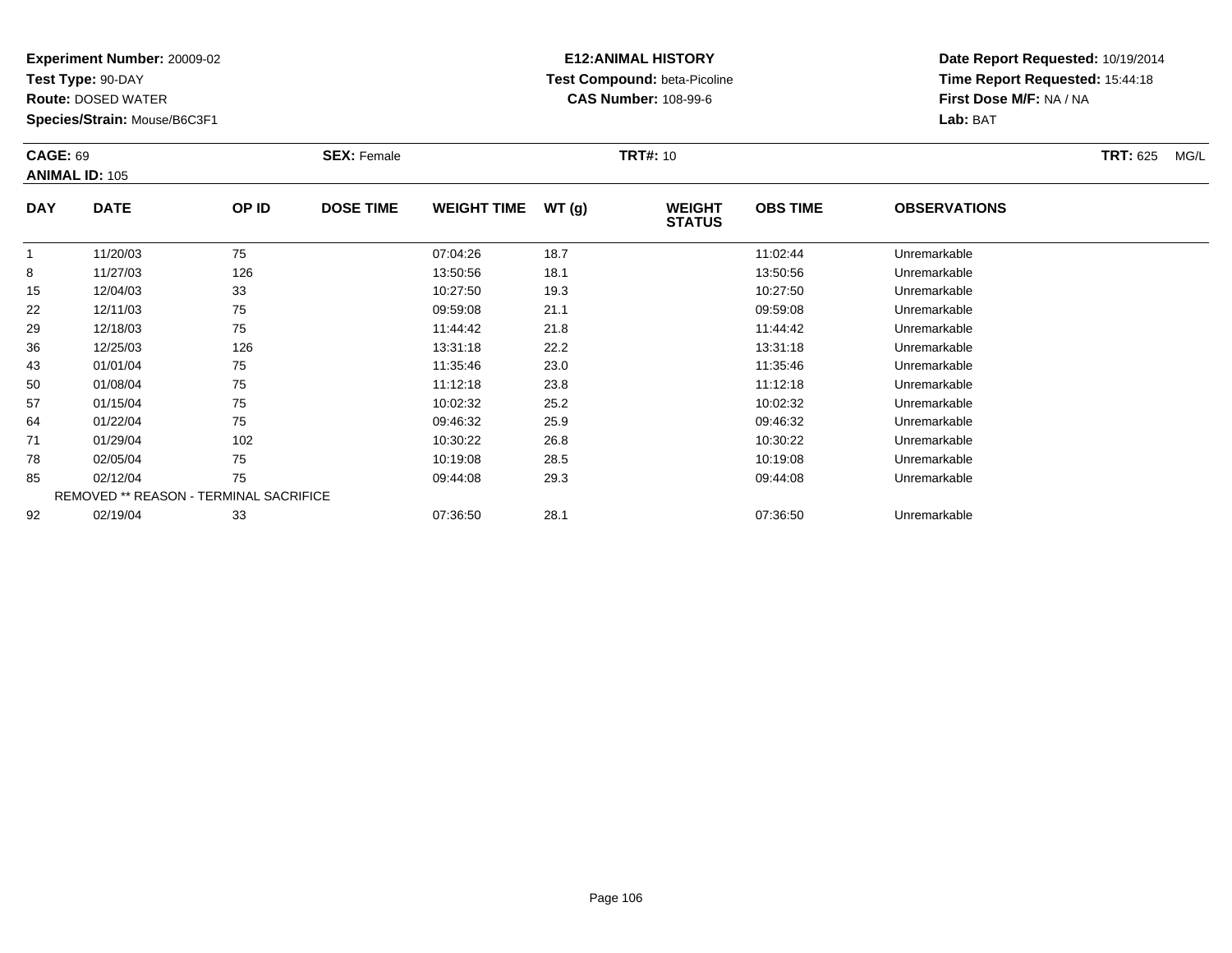**Test Type:** 90-DAY

**Route:** DOSED WATER

**Species/Strain:** Mouse/B6C3F1

# **E12:ANIMAL HISTORY Test Compound:** beta-Picoline**CAS Number:** 108-99-6

| <b>CAGE: 70</b> | <b>ANIMAL ID: 106</b>                  |       | <b>SEX: Female</b> |                    |       | <b>TRT#: 10</b>                |                 |                     | <b>TRT: 625</b><br>MG/L |
|-----------------|----------------------------------------|-------|--------------------|--------------------|-------|--------------------------------|-----------------|---------------------|-------------------------|
| <b>DAY</b>      | <b>DATE</b>                            | OP ID | <b>DOSE TIME</b>   | <b>WEIGHT TIME</b> | WT(g) | <b>WEIGHT</b><br><b>STATUS</b> | <b>OBS TIME</b> | <b>OBSERVATIONS</b> |                         |
| $\mathbf{1}$    | 11/20/03                               | 75    |                    | 07:06:42           | 15.2  |                                | 11:04:20        | Unremarkable        |                         |
| 8               | 11/27/03                               | 126   |                    | 13:54:32           | 17.2  |                                | 13:54:32        | Unremarkable        |                         |
| 15              | 12/04/03                               | 33    |                    | 10:30:48           | 17.6  |                                | 10:30:48        | Unremarkable        |                         |
| 22              | 12/11/03                               | 75    |                    | 10:03:56           | 19.4  |                                | 10:03:56        | Unremarkable        |                         |
| 29              | 12/18/03                               | 75    |                    | 11:52:12           | 20.4  |                                | 11:52:12        | Unremarkable        |                         |
| 36              | 12/25/03                               | 126   |                    | 13:34:06           | 19.8  |                                | 13:34:06        | Unremarkable        |                         |
| 43              | 01/01/04                               | 75    |                    | 11:41:04           | 22.4  |                                | 11:41:04        | Unremarkable        |                         |
| 50              | 01/08/04                               | 75    |                    | 11:16:42           | 22.8  |                                | 11:16:42        | Unremarkable        |                         |
| 57              | 01/15/04                               | 75    |                    | 10:06:30           | 23.2  |                                | 10:06:30        | Unremarkable        |                         |
| 64              | 01/22/04                               | 75    |                    | 09:50:22           | 25.0  |                                | 09:50:22        | Unremarkable        |                         |
| 71              | 01/29/04                               | 102   |                    | 10:27:52           | 25.5  |                                | 10:27:52        | Unremarkable        |                         |
| 78              | 02/05/04                               | 75    |                    | 10:22:40           | 28.0  |                                | 10:22:40        | Unremarkable        |                         |
| 85              | 02/12/04                               | 75    |                    | 09:48:48           | 26.2  |                                | 09:48:48        | Unremarkable        |                         |
|                 | REMOVED ** REASON - TERMINAL SACRIFICE |       |                    |                    |       |                                |                 |                     |                         |
| 92              | 02/19/04                               | 33    |                    | 07:40:04           | 27.2  |                                | 07:40:04        | Unremarkable        |                         |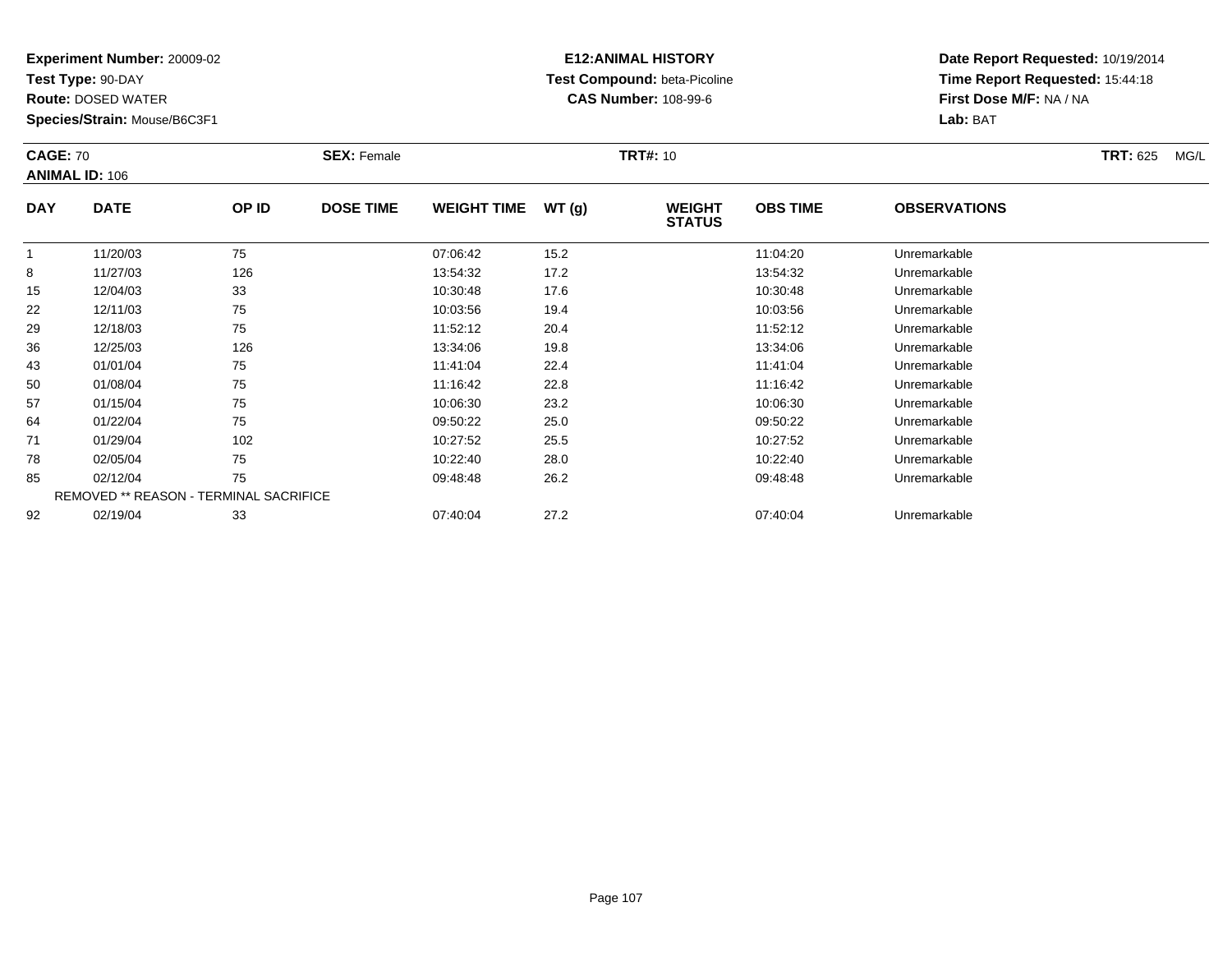**Test Type:** 90-DAY

**Route:** DOSED WATER

**Species/Strain:** Mouse/B6C3F1

# **E12:ANIMAL HISTORY Test Compound:** beta-Picoline**CAS Number:** 108-99-6

|            | <b>CAGE: 70</b><br><b>ANIMAL ID: 107</b> |       | <b>SEX: Female</b> |                    |       | <b>TRT#: 10</b>                |                 | <b>TRT: 625</b><br>MG/L |  |
|------------|------------------------------------------|-------|--------------------|--------------------|-------|--------------------------------|-----------------|-------------------------|--|
| <b>DAY</b> | <b>DATE</b>                              | OP ID | <b>DOSE TIME</b>   | <b>WEIGHT TIME</b> | WT(g) | <b>WEIGHT</b><br><b>STATUS</b> | <b>OBS TIME</b> | <b>OBSERVATIONS</b>     |  |
|            | 11/20/03                                 | 75    |                    | 07:06:42           | 19.1  |                                | 11:04:20        | Unremarkable            |  |
| 8          | 11/27/03                                 | 126   |                    | 13:54:32           | 18.6  |                                | 13:54:32        | Unremarkable            |  |
| 15         | 12/04/03                                 | 33    |                    | 10:30:48           | 20.7  |                                | 10:30:48        | Unremarkable            |  |
| 22         | 12/11/03                                 | 75    |                    | 10:03:56           | 21.0  |                                | 10:03:56        | Unremarkable            |  |
| 29         | 12/18/03                                 | 75    |                    | 11:52:12           | 20.8  |                                | 11:52:12        | Unremarkable            |  |
| 36         | 12/25/03                                 | 126   |                    | 13:34:06           | 20.4  |                                | 13:34:06        | Unremarkable            |  |
| 43         | 01/01/04                                 | 75    |                    | 11:41:04           | 22.6  |                                | 11:41:04        | Unremarkable            |  |
| 50         | 01/08/04                                 | 75    |                    | 11:16:42           | 22.5  |                                | 11:16:42        | Unremarkable            |  |
| 57         | 01/15/04                                 | 75    |                    | 10:06:30           | 23.7  |                                | 10:06:30        | Unremarkable            |  |
| 64         | 01/22/04                                 | 75    |                    | 09:50:22           | 23.4  |                                | 09:50:22        | Unremarkable            |  |
| 71         | 01/29/04                                 | 102   |                    | 10:27:52           | 24.1  |                                | 10:27:52        | Unremarkable            |  |
| 78         | 02/05/04                                 | 75    |                    | 10:22:40           | 25.4  |                                | 10:22:40        | Unremarkable            |  |
| 85         | 02/12/04                                 | 75    |                    | 09:48:48           | 26.2  |                                | 09:48:48        | Unremarkable            |  |
|            | REMOVED ** REASON - TERMINAL SACRIFICE   |       |                    |                    |       |                                |                 |                         |  |
| 92         | 02/19/04                                 | 33    |                    | 07:40:04           | 26.9  |                                | 07:40:04        | Unremarkable            |  |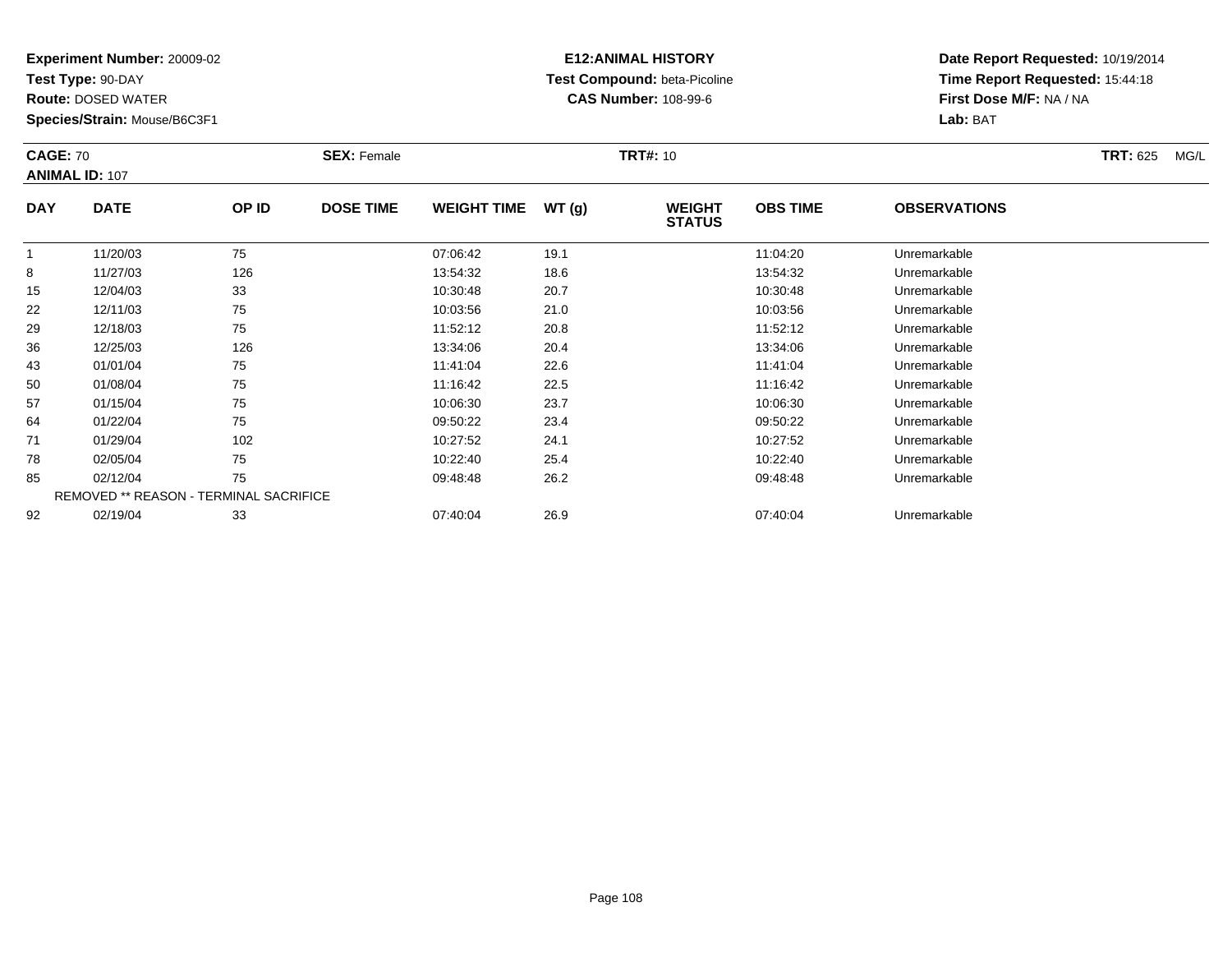**Test Type:** 90-DAY

**Route:** DOSED WATER

**Species/Strain:** Mouse/B6C3F1

# **E12:ANIMAL HISTORY Test Compound:** beta-Picoline**CAS Number:** 108-99-6

| <b>CAGE: 70</b> | <b>ANIMAL ID: 108</b>                  |       | <b>SEX: Female</b> |                    |       | <b>TRT#: 10</b>                |                 |                     | <b>TRT: 625</b><br>MG/L |
|-----------------|----------------------------------------|-------|--------------------|--------------------|-------|--------------------------------|-----------------|---------------------|-------------------------|
| <b>DAY</b>      | <b>DATE</b>                            | OP ID | <b>DOSE TIME</b>   | <b>WEIGHT TIME</b> | WT(g) | <b>WEIGHT</b><br><b>STATUS</b> | <b>OBS TIME</b> | <b>OBSERVATIONS</b> |                         |
| $\mathbf{1}$    | 11/20/03                               | 75    |                    | 07:06:42           | 16.2  |                                | 11:04:20        | Unremarkable        |                         |
| 8               | 11/27/03                               | 126   |                    | 13:54:32           | 17.9  |                                | 13:54:32        | Unremarkable        |                         |
| 15              | 12/04/03                               | 33    |                    | 10:30:48           | 20.0  |                                | 10:30:48        | Unremarkable        |                         |
| 22              | 12/11/03                               | 75    |                    | 10:03:56           | 21.3  |                                | 10:03:56        | Unremarkable        |                         |
| 29              | 12/18/03                               | 75    |                    | 11:52:12           | 21.2  |                                | 11:52:12        | Unremarkable        |                         |
| 36              | 12/25/03                               | 126   |                    | 13:34:06           | 20.3  |                                | 13:34:06        | Unremarkable        |                         |
| 43              | 01/01/04                               | 75    |                    | 11:41:04           | 23.0  |                                | 11:41:04        | Unremarkable        |                         |
| 50              | 01/08/04                               | 75    |                    | 11:16:42           | 22.9  |                                | 11:16:42        | Unremarkable        |                         |
| 57              | 01/15/04                               | 75    |                    | 10:06:30           | 24.1  |                                | 10:06:30        | Unremarkable        |                         |
| 64              | 01/22/04                               | 75    |                    | 09:50:22           | 24.7  |                                | 09:50:22        | Unremarkable        |                         |
| 71              | 01/29/04                               | 102   |                    | 10:27:52           | 26.2  |                                | 10:27:52        | Unremarkable        |                         |
| 78              | 02/05/04                               | 75    |                    | 10:22:40           | 26.9  |                                | 10:22:40        | Unremarkable        |                         |
| 85              | 02/12/04                               | 75    |                    | 09:48:48           | 26.9  |                                | 09:48:48        | Unremarkable        |                         |
|                 | REMOVED ** REASON - TERMINAL SACRIFICE |       |                    |                    |       |                                |                 |                     |                         |
| 92              | 02/19/04                               | 33    |                    | 07:40:04           | 28.0  |                                | 07:40:04        | Unremarkable        |                         |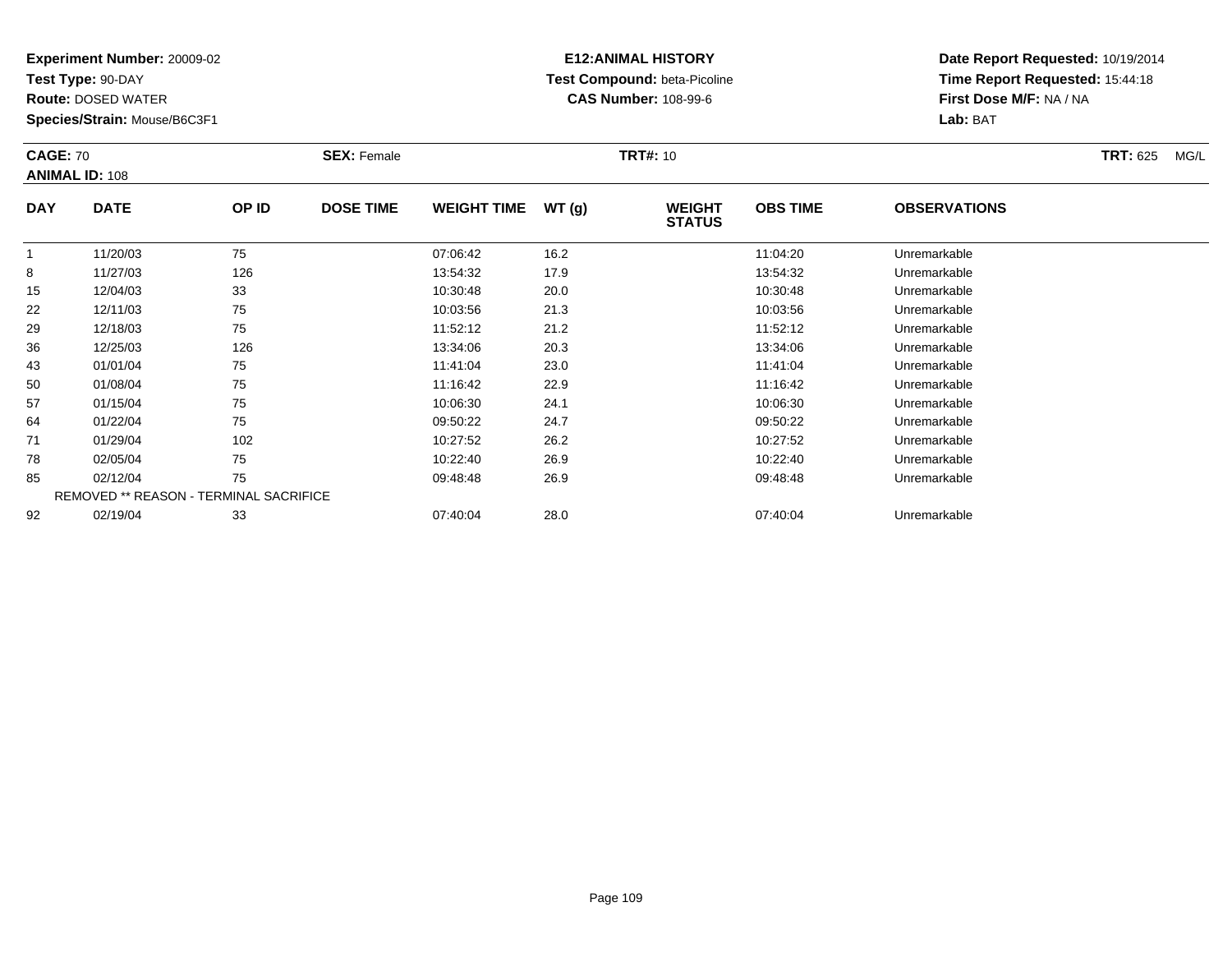**Test Type:** 90-DAY

**Route:** DOSED WATER

**Species/Strain:** Mouse/B6C3F1

# **E12:ANIMAL HISTORY Test Compound:** beta-Picoline**CAS Number:** 108-99-6

| <b>CAGE: 70</b> | <b>ANIMAL ID: 109</b>                  |       | <b>SEX: Female</b> |                    |       | <b>TRT#: 10</b>                |                 |                     | <b>TRT: 625</b><br>MG/L |
|-----------------|----------------------------------------|-------|--------------------|--------------------|-------|--------------------------------|-----------------|---------------------|-------------------------|
| <b>DAY</b>      | <b>DATE</b>                            | OP ID | <b>DOSE TIME</b>   | <b>WEIGHT TIME</b> | WT(g) | <b>WEIGHT</b><br><b>STATUS</b> | <b>OBS TIME</b> | <b>OBSERVATIONS</b> |                         |
| $\mathbf{1}$    | 11/20/03                               | 75    |                    | 07:06:42           | 18.1  |                                | 11:04:20        | Unremarkable        |                         |
| 8               | 11/27/03                               | 126   |                    | 13:54:32           | 18.6  |                                | 13:54:32        | Unremarkable        |                         |
| 15              | 12/04/03                               | 33    |                    | 10:30:48           | 19.8  |                                | 10:30:48        | Unremarkable        |                         |
| 22              | 12/11/03                               | 75    |                    | 10:03:56           | 21.8  |                                | 10:03:56        | Unremarkable        |                         |
| 29              | 12/18/03                               | 75    |                    | 11:52:12           | 20.3  |                                | 11:52:12        | Unremarkable        |                         |
| 36              | 12/25/03                               | 126   |                    | 13:34:06           | 20.4  |                                | 13:34:06        | Unremarkable        |                         |
| 43              | 01/01/04                               | 75    |                    | 11:41:04           | 22.0  |                                | 11:41:04        | Unremarkable        |                         |
| 50              | 01/08/04                               | 75    |                    | 11:16:42           | 21.9  |                                | 11:16:42        | Unremarkable        |                         |
| 57              | 01/15/04                               | 75    |                    | 10:06:30           | 23.9  |                                | 10:06:30        | Unremarkable        |                         |
| 64              | 01/22/04                               | 75    |                    | 09:50:22           | 23.6  |                                | 09:50:22        | Unremarkable        |                         |
| 71              | 01/29/04                               | 102   |                    | 10:27:52           | 24.2  |                                | 10:27:52        | Unremarkable        |                         |
| 78              | 02/05/04                               | 75    |                    | 10:22:40           | 25.2  |                                | 10:22:40        | Unremarkable        |                         |
| 85              | 02/12/04                               | 75    |                    | 09:48:48           | 25.1  |                                | 09:48:48        | Unremarkable        |                         |
|                 | REMOVED ** REASON - TERMINAL SACRIFICE |       |                    |                    |       |                                |                 |                     |                         |
| 92              | 02/19/04                               | 33    |                    | 07:40:04           | 26.7  |                                | 07:40:04        | Unremarkable        |                         |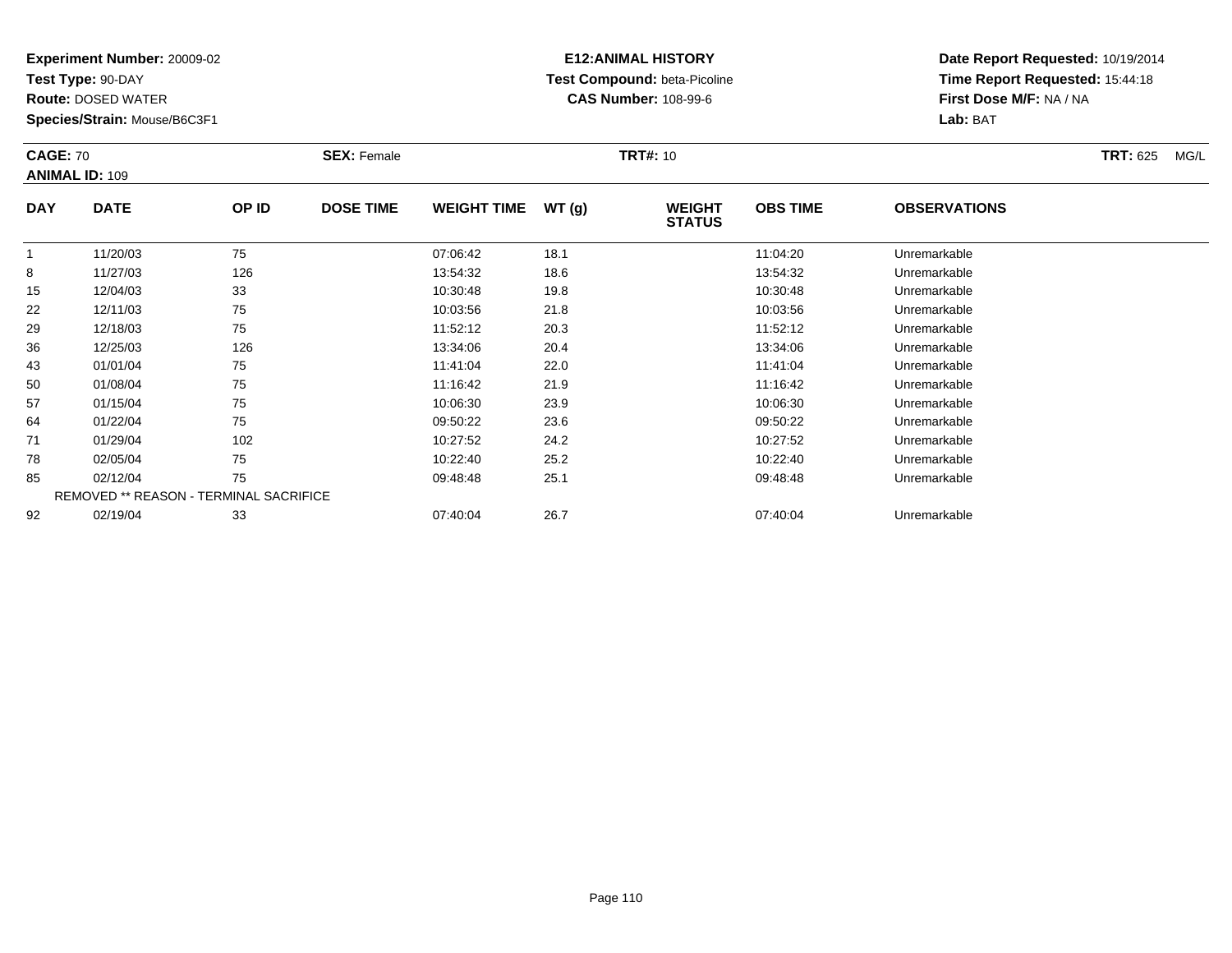**Test Type:** 90-DAY

**Route:** DOSED WATER

**Species/Strain:** Mouse/B6C3F1

# **E12:ANIMAL HISTORY Test Compound:** beta-Picoline**CAS Number:** 108-99-6

| <b>CAGE: 70</b> | <b>ANIMAL ID: 110</b>                  |       | <b>SEX: Female</b> |                    |       | <b>TRT#: 10</b>                |                 |                     | <b>TRT: 625</b><br>MG/L |
|-----------------|----------------------------------------|-------|--------------------|--------------------|-------|--------------------------------|-----------------|---------------------|-------------------------|
| <b>DAY</b>      | <b>DATE</b>                            | OP ID | <b>DOSE TIME</b>   | <b>WEIGHT TIME</b> | WT(g) | <b>WEIGHT</b><br><b>STATUS</b> | <b>OBS TIME</b> | <b>OBSERVATIONS</b> |                         |
|                 | 11/20/03                               | 75    |                    | 07:06:42           | 17.6  |                                | 11:04:20        | Unremarkable        |                         |
| 8               | 11/27/03                               | 126   |                    | 13:54:32           | 18.1  |                                | 13:54:32        | Unremarkable        |                         |
| 15              | 12/04/03                               | 33    |                    | 10:30:48           | 19.3  |                                | 10:30:48        | Unremarkable        |                         |
| 22              | 12/11/03                               | 75    |                    | 10:03:56           | 20.1  |                                | 10:03:56        | Unremarkable        |                         |
| 29              | 12/18/03                               | 75    |                    | 11:52:12           | 20.4  |                                | 11:52:12        | Unremarkable        |                         |
| 36              | 12/25/03                               | 126   |                    | 13:34:06           | 19.5  |                                | 13:34:06        | Unremarkable        |                         |
| 43              | 01/01/04                               | 75    |                    | 11:41:04           | 22.6  |                                | 11:41:04        | Unremarkable        |                         |
| 50              | 01/08/04                               | 75    |                    | 11:16:42           | 23.0  |                                | 11:16:42        | Unremarkable        |                         |
| 57              | 01/15/04                               | 75    |                    | 10:06:30           | 24.6  |                                | 10:06:30        | Unremarkable        |                         |
| 64              | 01/22/04                               | 75    |                    | 09:50:22           | 26.6  |                                | 09:50:22        | Unremarkable        |                         |
| 71              | 01/29/04                               | 102   |                    | 10:27:52           | 23.9  |                                | 10:27:52        | Unremarkable        |                         |
| 78              | 02/05/04                               | 75    |                    | 10:22:40           | 26.0  |                                | 10:22:40        | Unremarkable        |                         |
| 85              | 02/12/04                               | 75    |                    | 09:48:48           | 27.0  |                                | 09:48:48        | Unremarkable        |                         |
|                 | REMOVED ** REASON - TERMINAL SACRIFICE |       |                    |                    |       |                                |                 |                     |                         |
| 92              | 02/19/04                               | 33    |                    | 07:40:04           | 26.9  |                                | 07:40:04        | Unremarkable        |                         |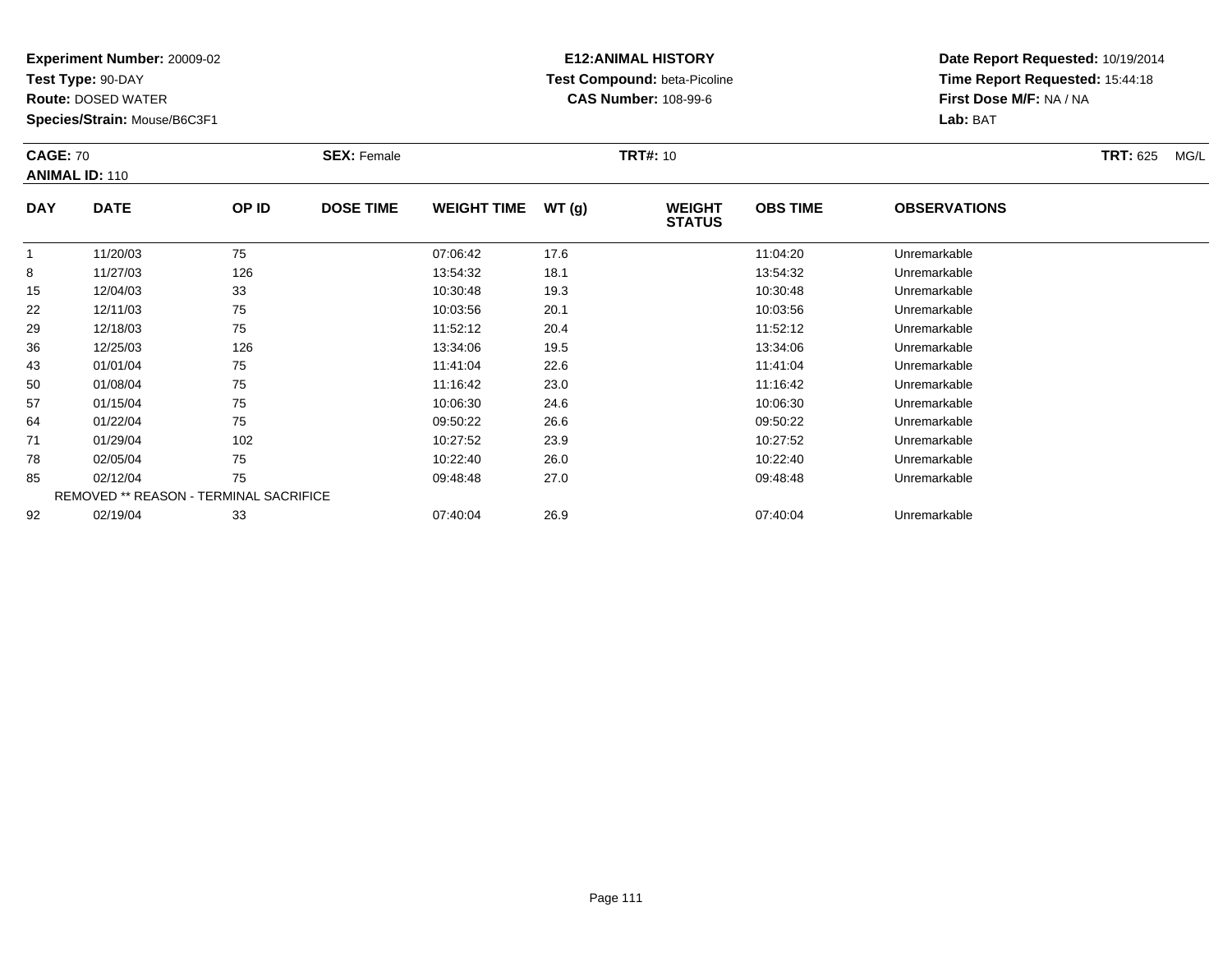**Test Type:** 90-DAY

**Route:** DOSED WATER

**Species/Strain:** Mouse/B6C3F1

# **E12:ANIMAL HISTORY Test Compound:** beta-Picoline**CAS Number:** 108-99-6

|               | <b>CAGE: 71</b><br><b>ANIMAL ID: 111</b> |                      | <b>SEX: Female</b> |                             |                      | <b>TRT#: 12</b>                |                             |                     | <b>TRT: 1250 MG/L</b> |
|---------------|------------------------------------------|----------------------|--------------------|-----------------------------|----------------------|--------------------------------|-----------------------------|---------------------|-----------------------|
| <b>DAY</b>    | <b>DATE</b>                              | OP ID                | <b>DOSE TIME</b>   | <b>WEIGHT TIME</b>          | WT(q)                | <b>WEIGHT</b><br><b>STATUS</b> | <b>OBS TIME</b>             | <b>OBSERVATIONS</b> |                       |
|               | 11/20/03                                 | 75                   |                    | 07:08:32                    | 19.2                 |                                | 11:05:22                    | Unremarkable        |                       |
| 8             | 11/27/03                                 | 126                  |                    | 16:01:22                    | 19.9                 |                                | 16:01:22                    | Unremarkable        |                       |
| 15            | 12/04/03                                 | 33                   |                    | 10:33:32                    | 21.8                 |                                | 10:33:32                    | Unremarkable        |                       |
| 22            | 12/11/03                                 | 75                   |                    | 10:08:28                    | 22.6                 |                                | 10:08:28                    | Unremarkable        |                       |
| 29            | 12/18/03                                 | 75                   |                    | 11:56:28                    | 24.1                 |                                | 11:56:28                    | Unremarkable        |                       |
| $\sim$ $\sim$ | $1 - 1 = 1 - 1$                          | $\sim$ $\sim$ $\sim$ |                    | $\sim$ $\sim$ $\sim$ $\sim$ | $\sim$ $\sim$ $\sim$ |                                | $\sim$ $\sim$ $\sim$ $\sim$ |                     |                       |

| 29 | 12/18/03 | 75                                     | 11:56:28 | 24.1 | 11:56:28 | Unremarkable |  |
|----|----------|----------------------------------------|----------|------|----------|--------------|--|
| 36 | 12/25/03 | 126                                    | 13:37:20 | 24.7 | 13:37:20 | Unremarkable |  |
| 43 | 01/01/04 | 75                                     | 11:45:06 | 26.1 | 11:45:06 | Unremarkable |  |
| 50 | 01/08/04 | 75                                     | 11:22:54 | 28.3 | 11:22:54 | Unremarkable |  |
| 57 | 01/15/04 | 75                                     | 10:10:40 | 30.5 | 10:10:40 | Unremarkable |  |
| 64 | 01/22/04 | 75                                     | 09:54:40 | 31.5 | 09:54:40 | Unremarkable |  |
| 71 | 01/29/04 | 102                                    | 10:16:14 | 33.5 | 10:16:14 | Unremarkable |  |
| 78 | 02/05/04 | 75                                     | 10:26:18 | 37.0 | 10:26:18 | Unremarkable |  |
| 85 | 02/12/04 | 75                                     | 09:53:36 | 33.4 | 09:53:36 | Unremarkable |  |
|    |          | REMOVED ** REASON - TERMINAL SACRIFICE |          |      |          |              |  |
| 92 | 02/19/04 | 33                                     | 07:42:38 | 33.7 | 07:42:38 | Unremarkable |  |
|    |          |                                        |          |      |          |              |  |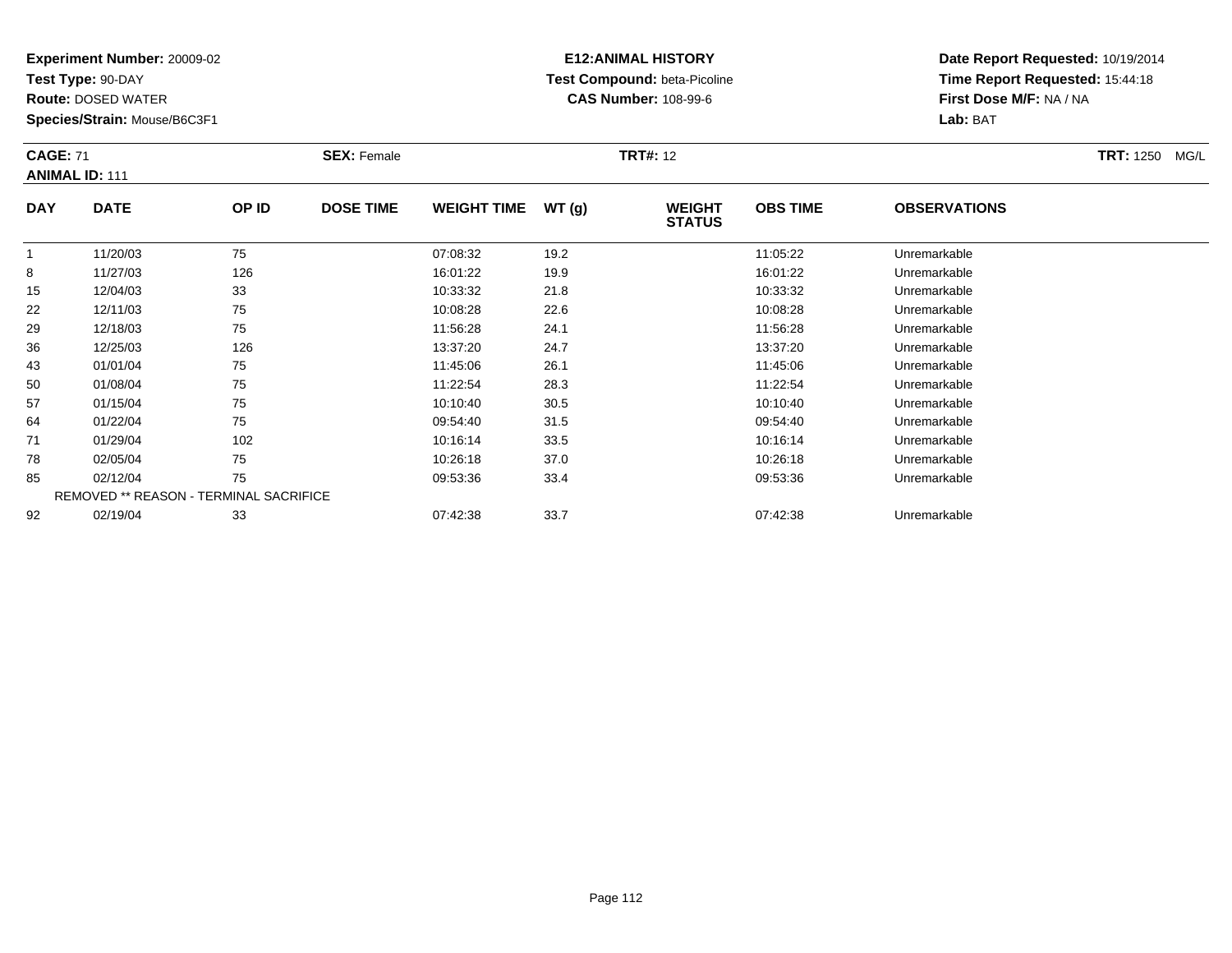**Test Type:** 90-DAY

78

85

92

**Route:** DOSED WATER

**Species/Strain:** Mouse/B6C3F1

REMOVED \*\* REASON - TERMINAL SACRIFICE

### **E12:ANIMAL HISTORY Test Compound:** beta-Picoline**CAS Number:** 108-99-6

**Date Report Requested:** 10/19/2014**Time Report Requested:** 15:44:18**First Dose M/F:** NA / NA**Lab:** BAT

| <b>CAGE: 71</b> | <b>ANIMAL ID: 112</b> |       | <b>SEX: Female</b> |                    |       | <b>TRT#: 12</b>                | <b>TRT: 1250</b><br>MG/L |                     |  |
|-----------------|-----------------------|-------|--------------------|--------------------|-------|--------------------------------|--------------------------|---------------------|--|
| <b>DAY</b>      | <b>DATE</b>           | OP ID | <b>DOSE TIME</b>   | <b>WEIGHT TIME</b> | WT(g) | <b>WEIGHT</b><br><b>STATUS</b> | <b>OBS TIME</b>          | <b>OBSERVATIONS</b> |  |
|                 | 11/20/03              | 75    |                    | 07:08:32           | 18.7  |                                | 11:05:22                 | Unremarkable        |  |
| 8               | 11/27/03              | 126   |                    | 16:01:22           | 18.4  |                                | 16:01:22                 | Unremarkable        |  |
| 15              | 12/04/03              | 33    |                    | 10:33:32           | 20.1  |                                | 10:33:32                 | Unremarkable        |  |
| 22              | 12/11/03              | 75    |                    | 10:08:28           | 20.4  |                                | 10:08:28                 | Unremarkable        |  |
| 29              | 12/18/03              | 75    |                    | 11:56:28           | 21.0  |                                | 11:56:28                 | Unremarkable        |  |
| 36              | 12/25/03              | 126   |                    | 13:37:20           | 20.9  |                                | 13:37:20                 | Unremarkable        |  |
| 43              | 01/01/04              | 75    |                    | 11:45:06           | 22.2  |                                | 11:45:06                 | Unremarkable        |  |
| 50              | 01/08/04              | 75    |                    | 11:22:54           | 22.6  |                                | 11:22:54                 | Unremarkable        |  |
| 57              | 01/15/04              | 75    |                    | 10:10:40           | 23.5  |                                | 10:10:40                 | Unremarkable        |  |
| 64              | 01/22/04              | 75    |                    | 09:54:40           | 25.3  |                                | 09:54:40                 | Unremarkable        |  |
| 71              | 01/29/04              | 102   |                    | 10:16:14           | 23.5  |                                | 10:16:14                 | Unremarkable        |  |

01/29/04 <sup>102</sup> 10:16:14 23.5 10:16:14 Unremarkable

02/05/04 <sup>75</sup> 10:26:18 25.4 10:26:18 Unremarkable

02/12/04 <sup>75</sup> 09:53:36 27.2 09:53:36 Unremarkable

02/19/04 <sup>33</sup> 07:42:38 26.0 07:42:38 Unremarkable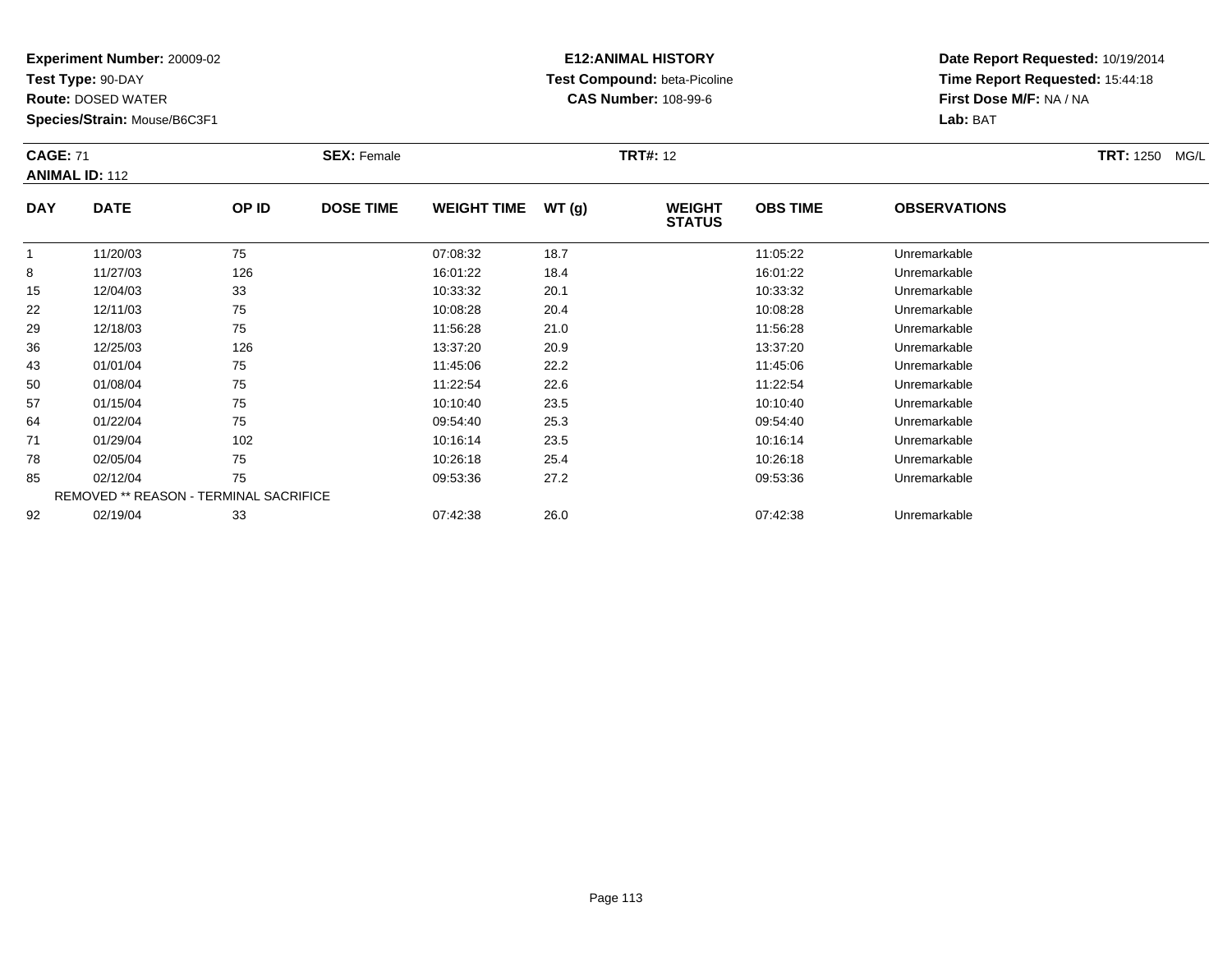**Test Type:** 90-DAY

64

71

78

85

92

**Route:** DOSED WATER

**Species/Strain:** Mouse/B6C3F1

REMOVED \*\* REASON - TERMINAL SACRIFICE

### **E12:ANIMAL HISTORY Test Compound:** beta-Picoline**CAS Number:** 108-99-6

**Date Report Requested:** 10/19/2014**Time Report Requested:** 15:44:18**First Dose M/F:** NA / NA**Lab:** BAT

|            | <b>CAGE: 71</b><br><b>ANIMAL ID: 113</b> |       | <b>SEX: Female</b> |                    |       | <b>TRT#: 12</b>                | <b>TRT: 1250</b><br>MG/L |                     |  |
|------------|------------------------------------------|-------|--------------------|--------------------|-------|--------------------------------|--------------------------|---------------------|--|
| <b>DAY</b> | <b>DATE</b>                              | OP ID | <b>DOSE TIME</b>   | <b>WEIGHT TIME</b> | WT(g) | <b>WEIGHT</b><br><b>STATUS</b> | <b>OBS TIME</b>          | <b>OBSERVATIONS</b> |  |
|            | 11/20/03                                 | 75    |                    | 07:08:32           | 18.9  |                                | 11:05:22                 | Unremarkable        |  |
| 8          | 11/27/03                                 | 126   |                    | 16:01:22           | 18.7  |                                | 16:01:22                 | Unremarkable        |  |
| 15         | 12/04/03                                 | 33    |                    | 10:33:32           | 20.0  |                                | 10:33:32                 | Unremarkable        |  |
| 22         | 12/11/03                                 | 75    |                    | 10:08:28           | 21.6  |                                | 10:08:28                 | Unremarkable        |  |
| 29         | 12/18/03                                 | 75    |                    | 11:56:28           | 22.2  |                                | 11:56:28                 | Unremarkable        |  |
| 36         | 12/25/03                                 | 126   |                    | 13:37:20           | 22.1  |                                | 13:37:20                 | Unremarkable        |  |
| 43         | 01/01/04                                 | 75    |                    | 11:45:06           | 23.7  |                                | 11:45:06                 | Unremarkable        |  |
| 50         | 01/08/04                                 | 75    |                    | 11:22:54           | 24.5  |                                | 11:22:54                 | Unremarkable        |  |
| 57         | 01/15/04                                 | 75    |                    | 10:10:40           | 25.3  |                                | 10:10:40                 | Unremarkable        |  |

01/22/04 <sup>75</sup> 09:54:40 25.0 09:54:40 Unremarkable

01/29/04 <sup>102</sup> 10:16:14 25.4 10:16:14 Unremarkable

02/05/04 <sup>75</sup> 10:26:18 25.9 10:26:18 Unremarkable

02/12/04 <sup>75</sup> 09:53:36 25.1 09:53:36 Unremarkable

02/19/04 <sup>33</sup> 07:42:38 25.9 07:42:38 Unremarkable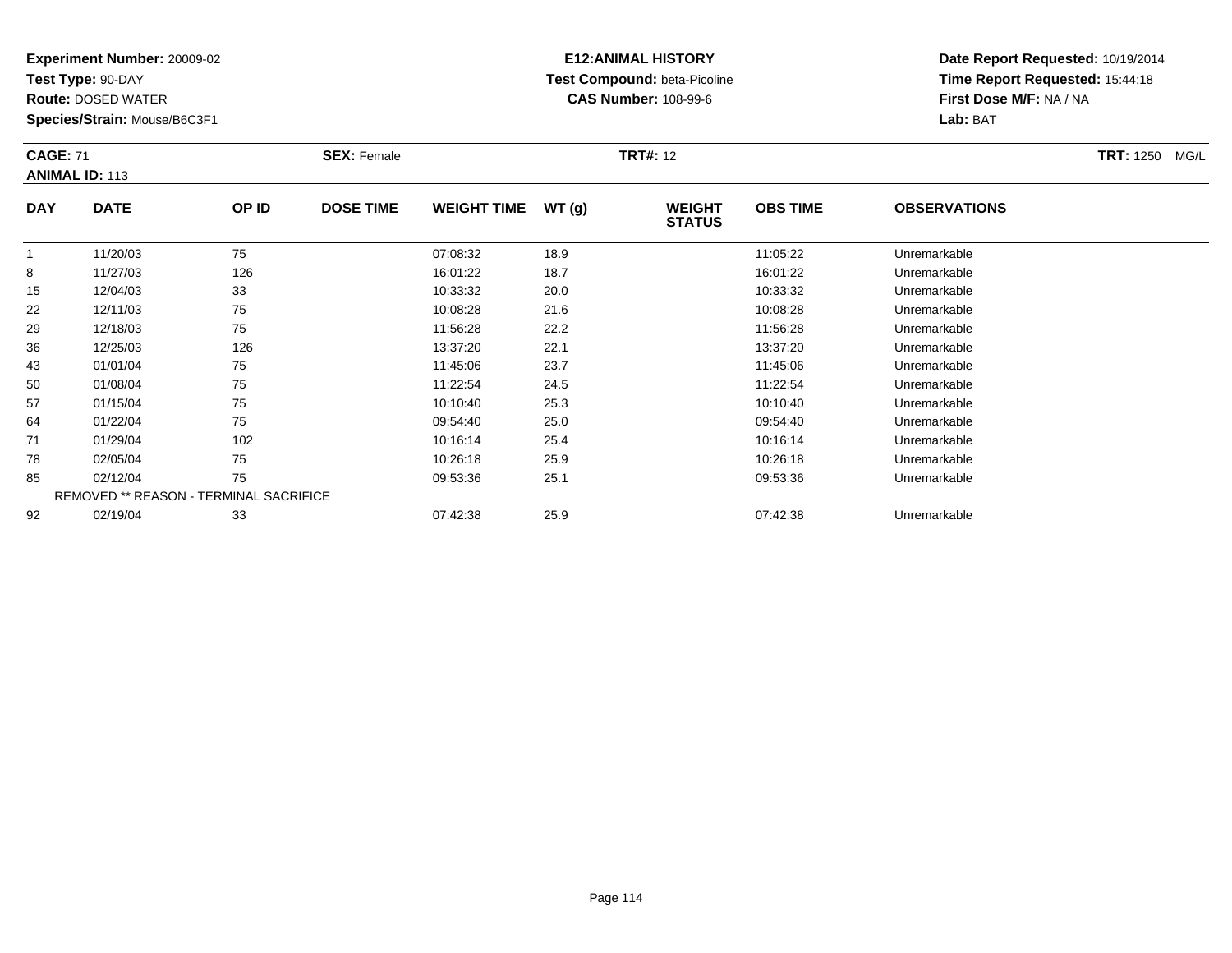**Test Type:** 90-DAY

85

92

**Route:** DOSED WATER

**Species/Strain:** Mouse/B6C3F1

REMOVED \*\* REASON - TERMINAL SACRIFICE

### **E12:ANIMAL HISTORY Test Compound:** beta-Picoline**CAS Number:** 108-99-6

**Date Report Requested:** 10/19/2014**Time Report Requested:** 15:44:18**First Dose M/F:** NA / NA**Lab:** BAT

|            | <b>CAGE: 71</b><br><b>ANIMAL ID: 114</b> |       | <b>SEX: Female</b> |                    |       | <b>TRT#: 12</b>                |                 | <b>TRT: 1250</b><br>MG/L |  |
|------------|------------------------------------------|-------|--------------------|--------------------|-------|--------------------------------|-----------------|--------------------------|--|
| <b>DAY</b> | <b>DATE</b>                              | OP ID | <b>DOSE TIME</b>   | <b>WEIGHT TIME</b> | WT(g) | <b>WEIGHT</b><br><b>STATUS</b> | <b>OBS TIME</b> | <b>OBSERVATIONS</b>      |  |
| 1          | 11/20/03                                 | 75    |                    | 07:08:32           | 20.1  |                                | 11:05:22        | Unremarkable             |  |
| 8          | 11/27/03                                 | 126   |                    | 16:01:22           | 19.8  |                                | 16:01:22        | Unremarkable             |  |
| 15         | 12/04/03                                 | 33    |                    | 10:33:32           | 21.2  |                                | 10:33:32        | Unremarkable             |  |
| 22         | 12/11/03                                 | 75    |                    | 10:08:28           | 21.6  |                                | 10:08:28        | Unremarkable             |  |
| 29         | 12/18/03                                 | 75    |                    | 11:56:28           | 22.4  |                                | 11:56:28        | Unremarkable             |  |
| 36         | 12/25/03                                 | 126   |                    | 13:37:20           | 21.9  |                                | 13:37:20        | Unremarkable             |  |
| 43         | 01/01/04                                 | 75    |                    | 11:45:06           | 23.3  |                                | 11:45:06        | Unremarkable             |  |
| 50         | 01/08/04                                 | 75    |                    | 11:22:54           | 24.3  |                                | 11:22:54        | Unremarkable             |  |
| 57         | 01/15/04                                 | 75    |                    | 10:10:40           | 26.2  |                                | 10:10:40        | Unremarkable             |  |
| 64         | 01/22/04                                 | 75    |                    | 09:54:40           | 26.6  |                                | 09:54:40        | Unremarkable             |  |
| 71         | 01/29/04                                 | 102   |                    | 10:16:14           | 27.5  |                                | 10:16:14        | Unremarkable             |  |
| 78         | 02/05/04                                 | 75    |                    | 10:26:18           | 30.7  |                                | 10:26:18        | Unremarkable             |  |

02/12/04 <sup>75</sup> 09:53:36 27.6 09:53:36 Unremarkable

02/19/04 <sup>33</sup> 07:42:38 29.0 07:42:38 Unremarkable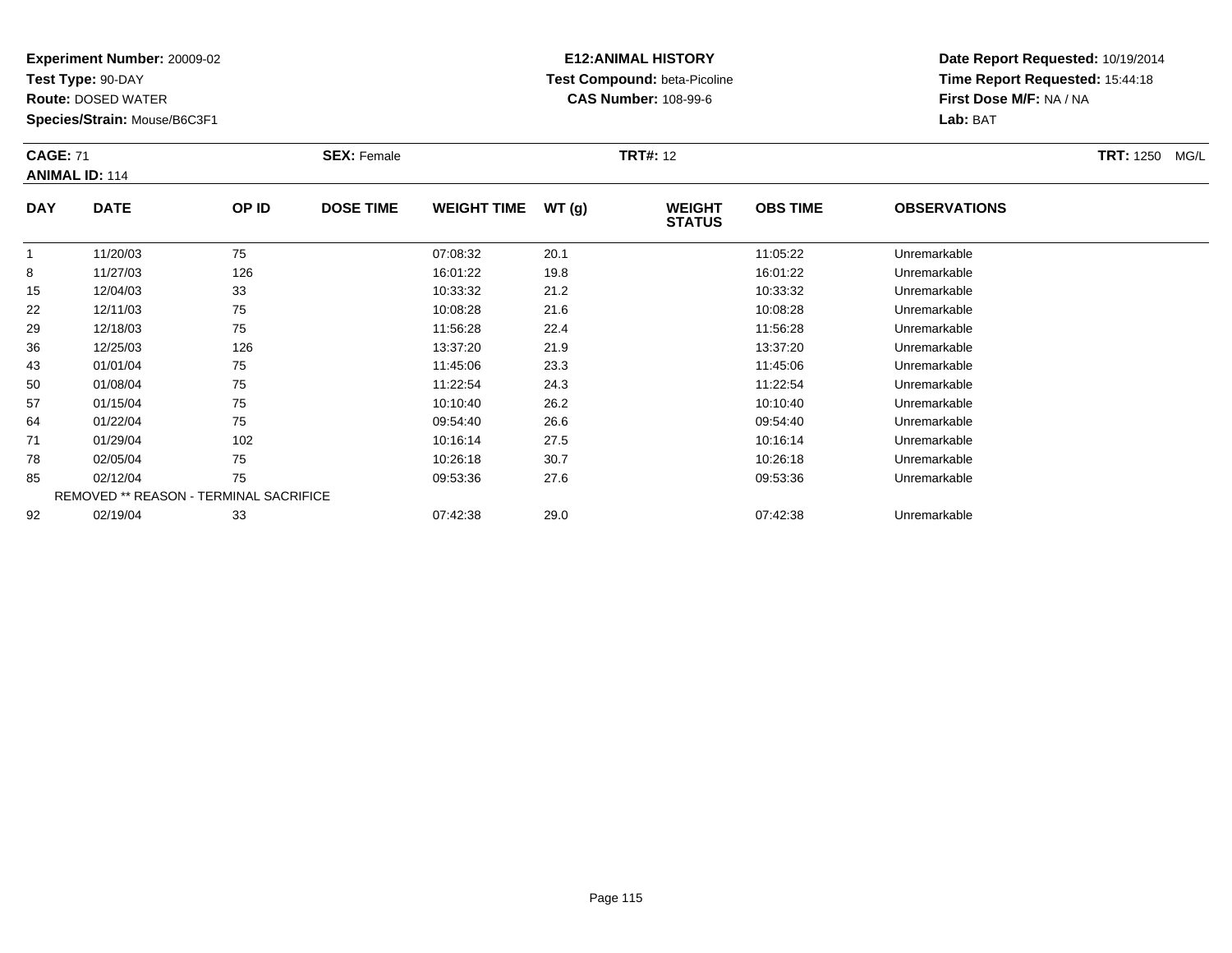**Test Type:** 90-DAY

78

85

92

**Route:** DOSED WATER

**Species/Strain:** Mouse/B6C3F1

REMOVED \*\* REASON - TERMINAL SACRIFICE

### **E12:ANIMAL HISTORY Test Compound:** beta-Picoline**CAS Number:** 108-99-6

**Date Report Requested:** 10/19/2014**Time Report Requested:** 15:44:18**First Dose M/F:** NA / NA**Lab:** BAT

|            | <b>CAGE: 71</b><br><b>ANIMAL ID: 115</b> |       | <b>SEX: Female</b> |                    |       | <b>TRT#: 12</b>                |                 | <b>TRT: 1250</b><br>MG/L |  |
|------------|------------------------------------------|-------|--------------------|--------------------|-------|--------------------------------|-----------------|--------------------------|--|
| <b>DAY</b> | <b>DATE</b>                              | OP ID | <b>DOSE TIME</b>   | <b>WEIGHT TIME</b> | WT(g) | <b>WEIGHT</b><br><b>STATUS</b> | <b>OBS TIME</b> | <b>OBSERVATIONS</b>      |  |
|            | 11/20/03                                 | 75    |                    | 07:08:32           | 20.4  |                                | 11:05:22        | Unremarkable             |  |
| 8          | 11/27/03                                 | 126   |                    | 16:01:22           | 20.2  |                                | 16:01:22        | Unremarkable             |  |
| 15         | 12/04/03                                 | 33    |                    | 10:33:32           | 21.2  |                                | 10:33:32        | Unremarkable             |  |
| 22         | 12/11/03                                 | 75    |                    | 10:08:28           | 23.1  |                                | 10:08:28        | Unremarkable             |  |
| 29         | 12/18/03                                 | 75    |                    | 11:56:28           | 24.6  |                                | 11:56:28        | Unremarkable             |  |
| 36         | 12/25/03                                 | 126   |                    | 13:37:20           | 24.3  |                                | 13:37:20        | Unremarkable             |  |
| 43         | 01/01/04                                 | 75    |                    | 11:45:06           | 25.4  |                                | 11:45:06        | Unremarkable             |  |
| 50         | 01/08/04                                 | 75    |                    | 11:22:54           | 28.3  |                                | 11:22:54        | Unremarkable             |  |
| 57         | 01/15/04                                 | 75    |                    | 10:10:40           | 25.7  |                                | 10:10:40        | Unremarkable             |  |
| 64         | 01/22/04                                 | 75    |                    | 09:54:40           | 27.2  |                                | 09:54:40        | Unremarkable             |  |
| 71         | 01/29/04                                 | 102   |                    | 10:16:14           | 29.5  |                                | 10:16:14        | Unremarkable             |  |

02/05/04 <sup>75</sup> 10:26:18 29.9 10:26:18 Unremarkable

02/12/04 <sup>75</sup> 09:53:36 31.7 09:53:36 Unremarkable

02/19/04 <sup>33</sup> 07:42:38 30.0 07:42:38 Unremarkable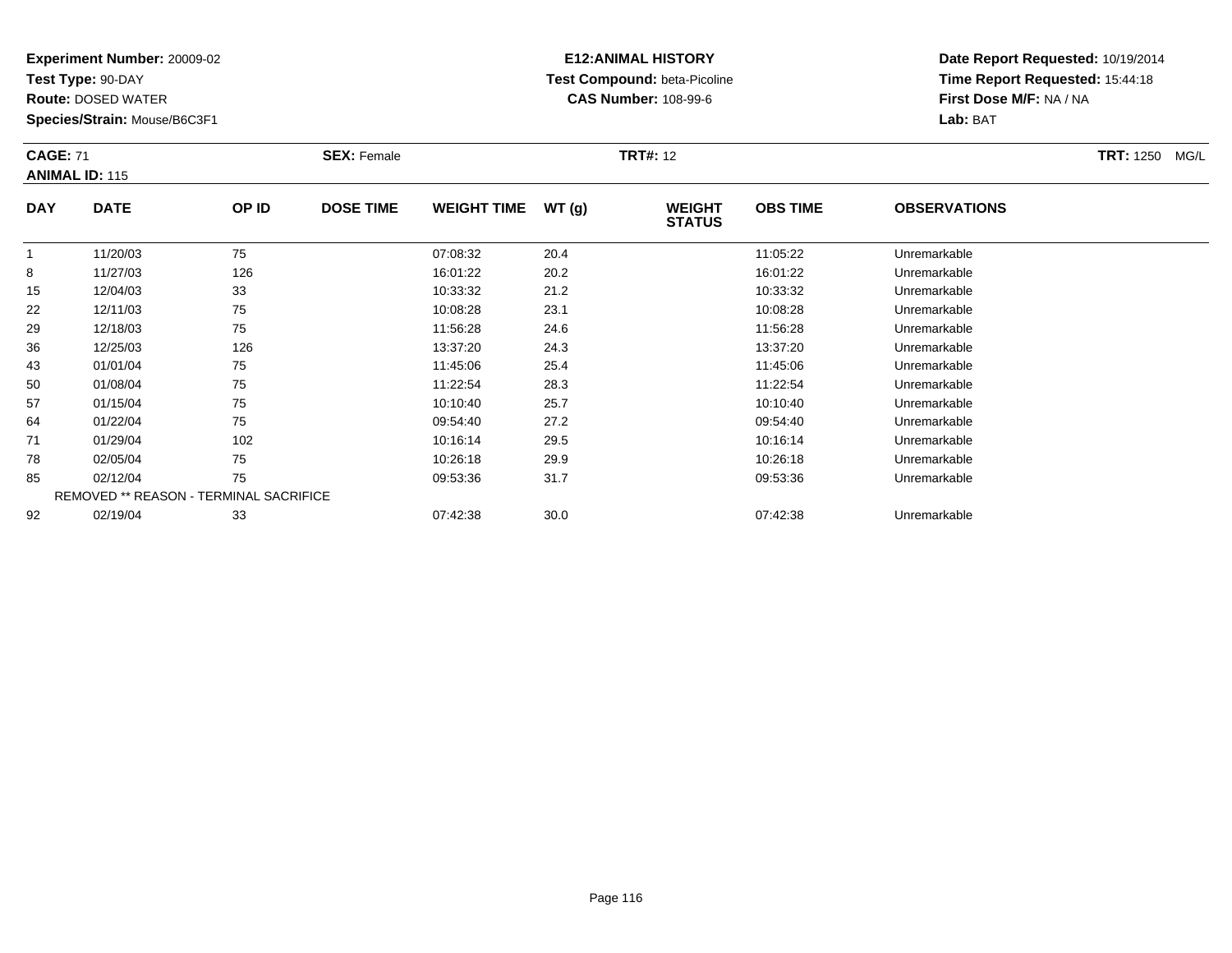**Test Type:** 90-DAY

**Route:** DOSED WATER

**Species/Strain:** Mouse/B6C3F1

# **E12:ANIMAL HISTORY Test Compound:** beta-Picoline**CAS Number:** 108-99-6

| <b>CAGE: 72</b> | <b>ANIMAL ID: 116</b>                         |       | <b>SEX: Female</b> |                    |       | <b>TRT#: 12</b>                |                 |                     | <b>TRT: 1250</b><br>MG/L |
|-----------------|-----------------------------------------------|-------|--------------------|--------------------|-------|--------------------------------|-----------------|---------------------|--------------------------|
| <b>DAY</b>      | <b>DATE</b>                                   | OP ID | <b>DOSE TIME</b>   | <b>WEIGHT TIME</b> | WT(g) | <b>WEIGHT</b><br><b>STATUS</b> | <b>OBS TIME</b> | <b>OBSERVATIONS</b> |                          |
|                 | 11/20/03                                      | 75    |                    | 07:11:58           | 17.8  |                                | 11:06:48        | Unremarkable        |                          |
| 8               | 11/27/03                                      | 126   |                    | 16:05:30           | 19.1  |                                | 16:05:30        | Unremarkable        |                          |
| 15              | 12/04/03                                      | 33    |                    | 10:37:14           | 19.6  |                                | 10:37:14        | Unremarkable        |                          |
| 22              | 12/11/03                                      | 75    |                    | 10:12:52           | 21.0  |                                | 10:12:52        | Unremarkable        |                          |
| 29              | 12/18/03                                      | 75    |                    | 12:01:14           | 21.8  |                                | 12:01:14        | Unremarkable        |                          |
| 36              | 12/25/03                                      | 126   |                    | 13:40:06           | 22.8  |                                | 13:40:06        | Unremarkable        |                          |
| 43              | 01/01/04                                      | 75    |                    | 11:49:38           | 23.5  |                                | 11:49:38        | Unremarkable        |                          |
| 50              | 01/08/04                                      | 75    |                    | 11:29:04           | 24.5  |                                | 11:29:04        | Unremarkable        |                          |
| 57              | 01/15/04                                      | 75    |                    | 10:20:38           | 26.2  |                                | 10:20:38        | Unremarkable        |                          |
| 64              | 01/22/04                                      | 75    |                    | 10:00:08           | 25.5  |                                | 10:00:08        | Unremarkable        |                          |
| 71              | 01/29/04                                      | 102   |                    | 10:14:00           | 27.0  |                                | 10:14:00        | Unremarkable        |                          |
| 78              | 02/05/04                                      | 75    |                    | 10:31:20           | 29.7  |                                | 10:31:20        | Unremarkable        |                          |
| 85              | 02/12/04                                      | 75    |                    | 09:57:34           | 28.1  |                                | 09:57:34        | Unremarkable        |                          |
|                 | <b>REMOVED ** REASON - TERMINAL SACRIFICE</b> |       |                    |                    |       |                                |                 |                     |                          |
| 92              | 02/19/04                                      | 33    |                    | 07:45:38           | 28.2  |                                | 07:45:38        | Unremarkable        |                          |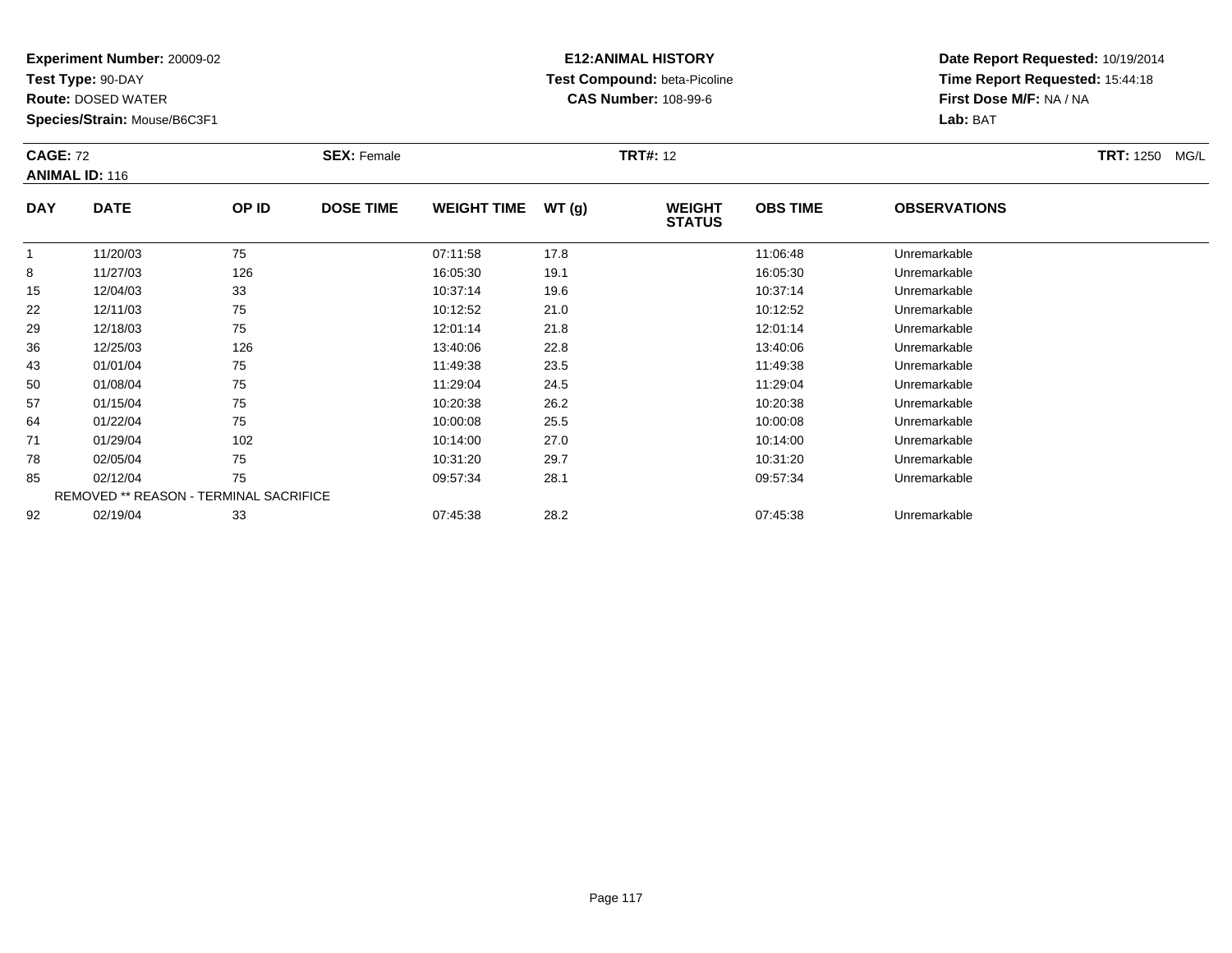**Test Type:** 90-DAY

85

92

**Route:** DOSED WATER

**Species/Strain:** Mouse/B6C3F1

REMOVED \*\* REASON - TERMINAL SACRIFICE

### **E12:ANIMAL HISTORY Test Compound:** beta-Picoline**CAS Number:** 108-99-6

**Date Report Requested:** 10/19/2014**Time Report Requested:** 15:44:18**First Dose M/F:** NA / NA**Lab:** BAT

|            | <b>CAGE: 72</b><br><b>ANIMAL ID: 117</b> |       | <b>SEX: Female</b> |                    |       | <b>TRT#: 12</b>                | <b>TRT:</b> 1250<br>MG/L |                     |  |
|------------|------------------------------------------|-------|--------------------|--------------------|-------|--------------------------------|--------------------------|---------------------|--|
| <b>DAY</b> | <b>DATE</b>                              | OP ID | <b>DOSE TIME</b>   | <b>WEIGHT TIME</b> | WT(g) | <b>WEIGHT</b><br><b>STATUS</b> | <b>OBS TIME</b>          | <b>OBSERVATIONS</b> |  |
|            | 11/20/03                                 | 75    |                    | 07:11:58           | 18.5  |                                | 11:06:48                 | Unremarkable        |  |
| 8          | 11/27/03                                 | 126   |                    | 16:05:30           | 19.6  |                                | 16:05:30                 | Unremarkable        |  |
| 15         | 12/04/03                                 | 33    |                    | 10:37:14           | 19.1  |                                | 10:37:14                 | Unremarkable        |  |
| 22         | 12/11/03                                 | 75    |                    | 10:12:52           | 20.8  |                                | 10:12:52                 | Unremarkable        |  |
| 29         | 12/18/03                                 | 75    |                    | 12:01:14           | 21.2  |                                | 12:01:14                 | Unremarkable        |  |
| 36         | 12/25/03                                 | 126   |                    | 13:40:06           | 22.1  |                                | 13:40:06                 | Unremarkable        |  |
| 43         | 01/01/04                                 | 75    |                    | 11:49:38           | 25.1  |                                | 11:49:38                 | Unremarkable        |  |
| 50         | 01/08/04                                 | 75    |                    | 11:29:04           | 23.7  |                                | 11:29:04                 | Unremarkable        |  |
| 57         | 01/15/04                                 | 75    |                    | 10:20:38           | 25.0  |                                | 10:20:38                 | Unremarkable        |  |
| 64         | 01/22/04                                 | 75    |                    | 10:00:08           | 27.7  |                                | 10:00:08                 | Unremarkable        |  |
| 71         | 01/29/04                                 | 102   |                    | 10:14:00           | 26.5  |                                | 10:14:00                 | Unremarkable        |  |
| 78         | 02/05/04                                 | 75    |                    | 10:31:20           | 28.5  |                                | 10:31:20                 | Unremarkable        |  |

02/05/04 <sup>75</sup> 10:31:20 28.5 10:31:20 Unremarkable

02/12/04 <sup>75</sup> 09:57:34 29.5 09:57:34 Unremarkable

02/19/04 <sup>33</sup> 07:45:38 29.1 07:45:38 Unremarkable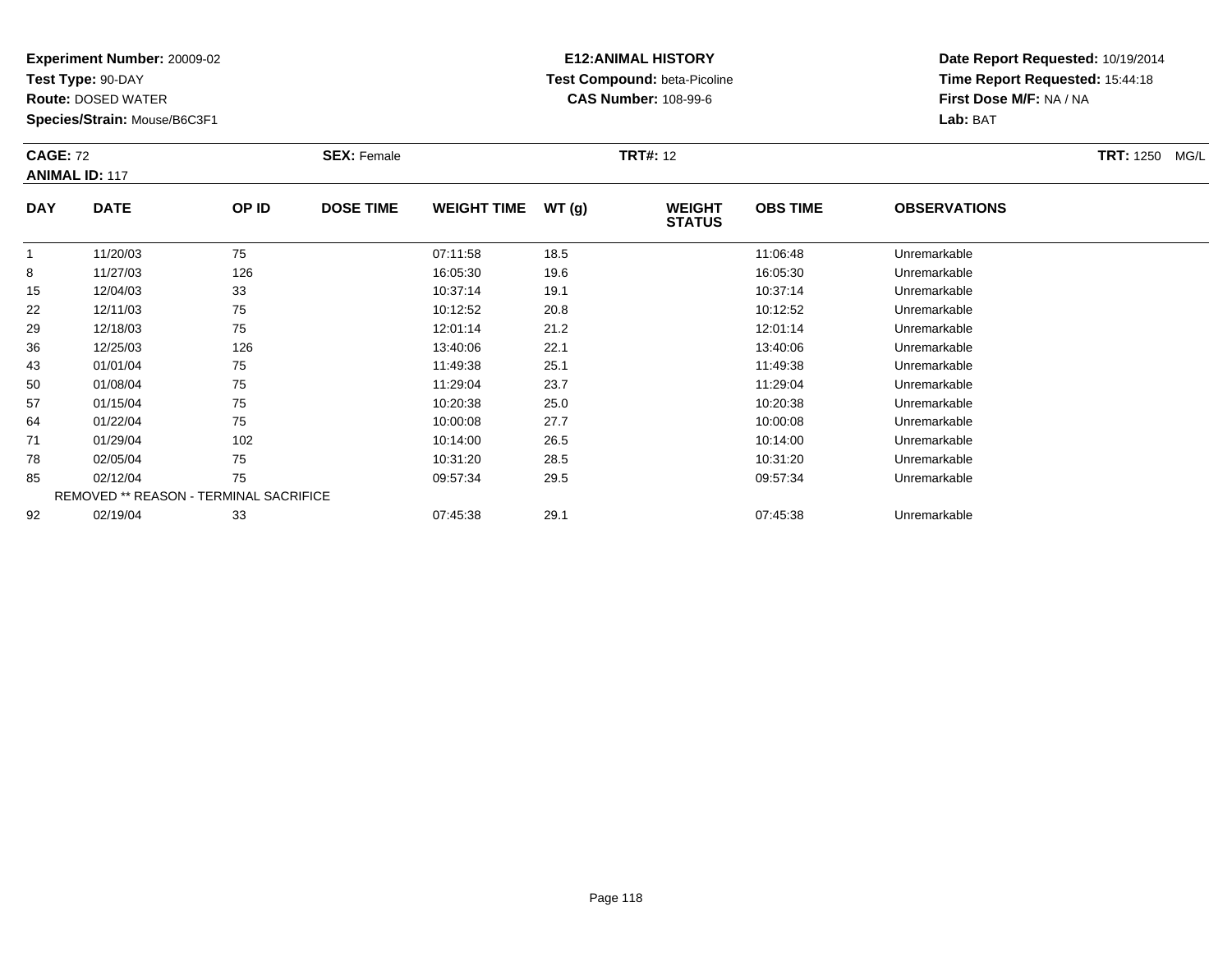**Test Type:** 90-DAY

92

**Route:** DOSED WATER

**Species/Strain:** Mouse/B6C3F1

REMOVED \*\* REASON - TERMINAL SACRIFICE

### **E12:ANIMAL HISTORY Test Compound:** beta-Picoline**CAS Number:** 108-99-6

**Date Report Requested:** 10/19/2014**Time Report Requested:** 15:44:18**First Dose M/F:** NA / NA**Lab:** BAT

| <b>CAGE: 72</b> | <b>ANIMAL ID: 118</b> |       | <b>SEX: Female</b> |                    |       | <b>TRT#: 12</b>                |                 |                     | <b>TRT: 1250</b><br>MG/L |
|-----------------|-----------------------|-------|--------------------|--------------------|-------|--------------------------------|-----------------|---------------------|--------------------------|
| <b>DAY</b>      | <b>DATE</b>           | OP ID | <b>DOSE TIME</b>   | <b>WEIGHT TIME</b> | WT(g) | <b>WEIGHT</b><br><b>STATUS</b> | <b>OBS TIME</b> | <b>OBSERVATIONS</b> |                          |
|                 | 11/20/03              | 75    |                    | 07:11:58           | 18.5  |                                | 11:06:48        | Unremarkable        |                          |
| 8               | 11/27/03              | 126   |                    | 16:03:00           | 18.2  |                                | 16:03:00        | Unremarkable        |                          |
| 15              | 12/04/03              | 33    |                    | 10:37:14           | 20.7  |                                | 10:37:14        | Unremarkable        |                          |
| 22              | 12/11/03              | 75    |                    | 10:12:52           | 21.8  |                                | 10:12:52        | Unremarkable        |                          |
| 29              | 12/18/03              | 75    |                    | 12:01:14           | 23.0  |                                | 12:01:14        | Unremarkable        |                          |
| 36              | 12/25/03              | 126   |                    | 13:40:06           | 23.6  |                                | 13:40:06        | Unremarkable        |                          |
| 43              | 01/01/04              | 75    |                    | 11:49:38           | 24.8  |                                | 11:49:38        | Unremarkable        |                          |
| 50              | 01/08/04              | 75    |                    | 11:29:04           | 24.1  |                                | 11:29:04        | Unremarkable        |                          |
| 57              | 01/15/04              | 75    |                    | 10:20:38           | 23.9  |                                | 10:20:38        | Unremarkable        |                          |
| 64              | 01/22/04              | 75    |                    | 10:00:08           | 28.3  |                                | 10:00:08        | Unremarkable        |                          |
| 71              | 01/29/04              | 102   |                    | 10:14:00           | 26.4  |                                | 10:14:00        | Unremarkable        |                          |
| 78              | 02/05/04              | 75    |                    | 10:31:20           | 31.0  |                                | 10:31:20        | Unremarkable        |                          |
| 85              | 02/12/04              | 75    |                    | 09:57:34           | 28.4  |                                | 09:57:34        | Unremarkable        |                          |

02/19/04 <sup>33</sup> 07:45:38 27.9 07:45:38 Unremarkable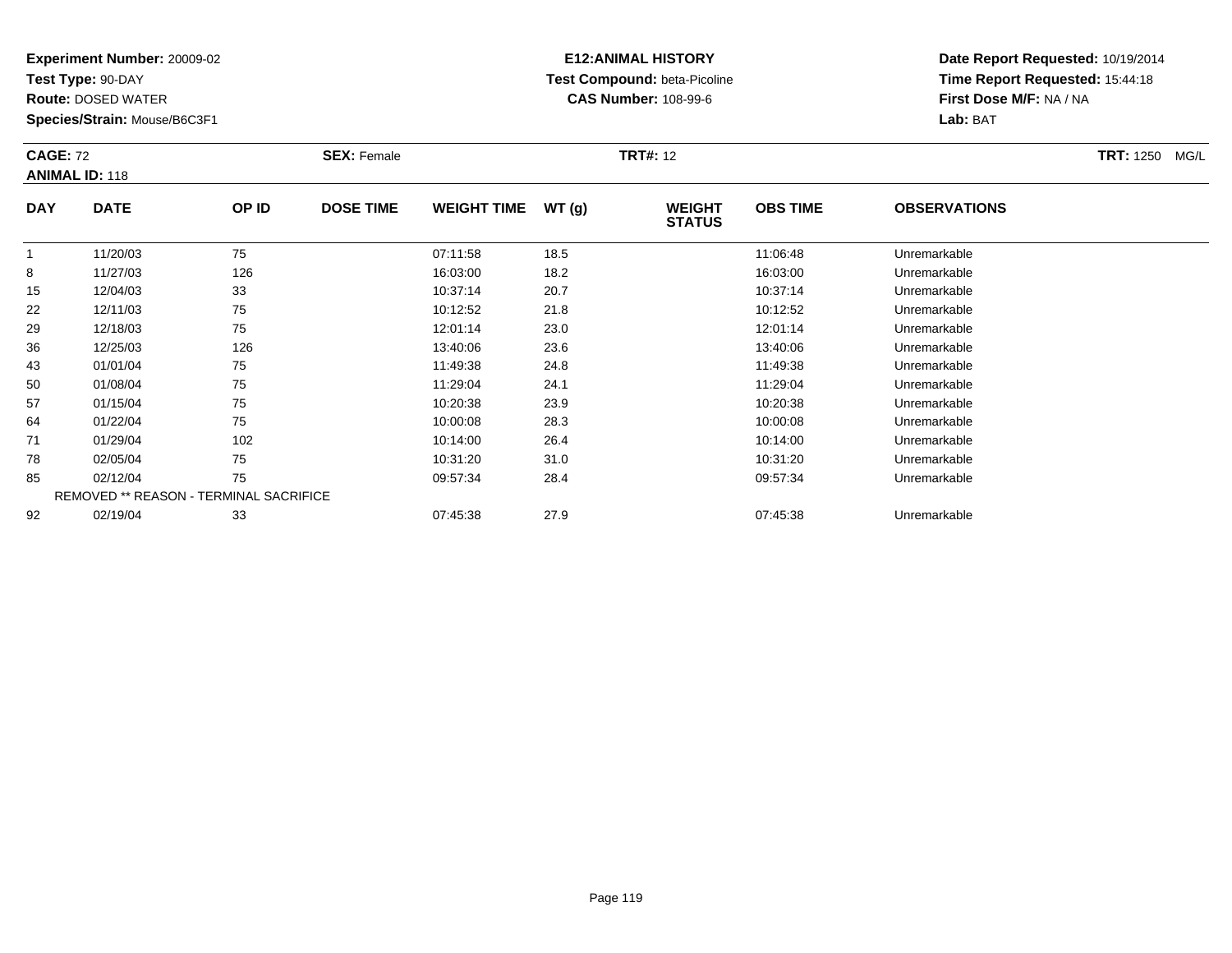**Test Type:** 90-DAY

92

**Route:** DOSED WATER

**Species/Strain:** Mouse/B6C3F1

# **E12:ANIMAL HISTORY Test Compound:** beta-Picoline**CAS Number:** 108-99-6

**Date Report Requested:** 10/19/2014**Time Report Requested:** 15:44:18**First Dose M/F:** NA / NA**Lab:** BAT

| <b>CAGE: 72</b><br><b>ANIMAL ID: 119</b> |                                               |       | <b>SEX: Female</b> |                    |       | <b>TRT#: 12</b>                |                 |                     | <b>TRT: 1250 MG/L</b> |
|------------------------------------------|-----------------------------------------------|-------|--------------------|--------------------|-------|--------------------------------|-----------------|---------------------|-----------------------|
| <b>DAY</b>                               | <b>DATE</b>                                   | OP ID | <b>DOSE TIME</b>   | <b>WEIGHT TIME</b> | WT(g) | <b>WEIGHT</b><br><b>STATUS</b> | <b>OBS TIME</b> | <b>OBSERVATIONS</b> |                       |
| 1                                        | 11/20/03                                      | 75    |                    | 07:11:58           | 14.6  |                                | 11:06:48        | Unremarkable        |                       |
| 8                                        | 11/27/03                                      | 126   |                    | 16:05:30           | 16.3  |                                | 16:05:30        | Unremarkable        |                       |
| 15                                       | 12/04/03                                      | 33    |                    | 10:37:14           | 17.3  |                                | 10:37:14        | Unremarkable        |                       |
| 22                                       | 12/11/03                                      | 75    |                    | 10:12:52           | 19.2  |                                | 10:12:52        | Unremarkable        |                       |
| 29                                       | 12/18/03                                      | 75    |                    | 12:01:14           | 20.2  |                                | 12:01:14        | Unremarkable        |                       |
| 36                                       | 12/25/03                                      | 126   |                    | 13:40:06           | 20.5  |                                | 13:40:06        | Unremarkable        |                       |
| 43                                       | 01/01/04                                      | 75    |                    | 11:49:38           | 21.4  |                                | 11:49:38        | Unremarkable        |                       |
| 50                                       | 01/08/04                                      | 75    |                    | 11:29:04           | 22.8  |                                | 11:29:04        | Unremarkable        |                       |
| 57                                       | 01/15/04                                      | 75    |                    | 10:20:38           | 24.0  |                                | 10:20:38        | Unremarkable        |                       |
| 64                                       | 01/22/04                                      | 75    |                    | 10:00:08           | 23.3  |                                | 10:00:08        | Unremarkable        |                       |
| 71                                       | 01/29/04                                      | 102   |                    | 10:14:00           | 23.5  |                                | 10:14:00        | Unremarkable        |                       |
| 78                                       | 02/05/04                                      | 75    |                    | 10:31:20           | 26.0  |                                | 10:31:20        | Unremarkable        |                       |
| 85                                       | 02/12/04                                      | 75    |                    | 09:57:34           | 26.2  |                                | 09:57:34        | Unremarkable        |                       |
|                                          | <b>REMOVED ** REASON - TERMINAL SACRIFICE</b> |       |                    |                    |       |                                |                 |                     |                       |

02/19/04 <sup>33</sup> 07:45:38 26.4 07:45:38 Unremarkable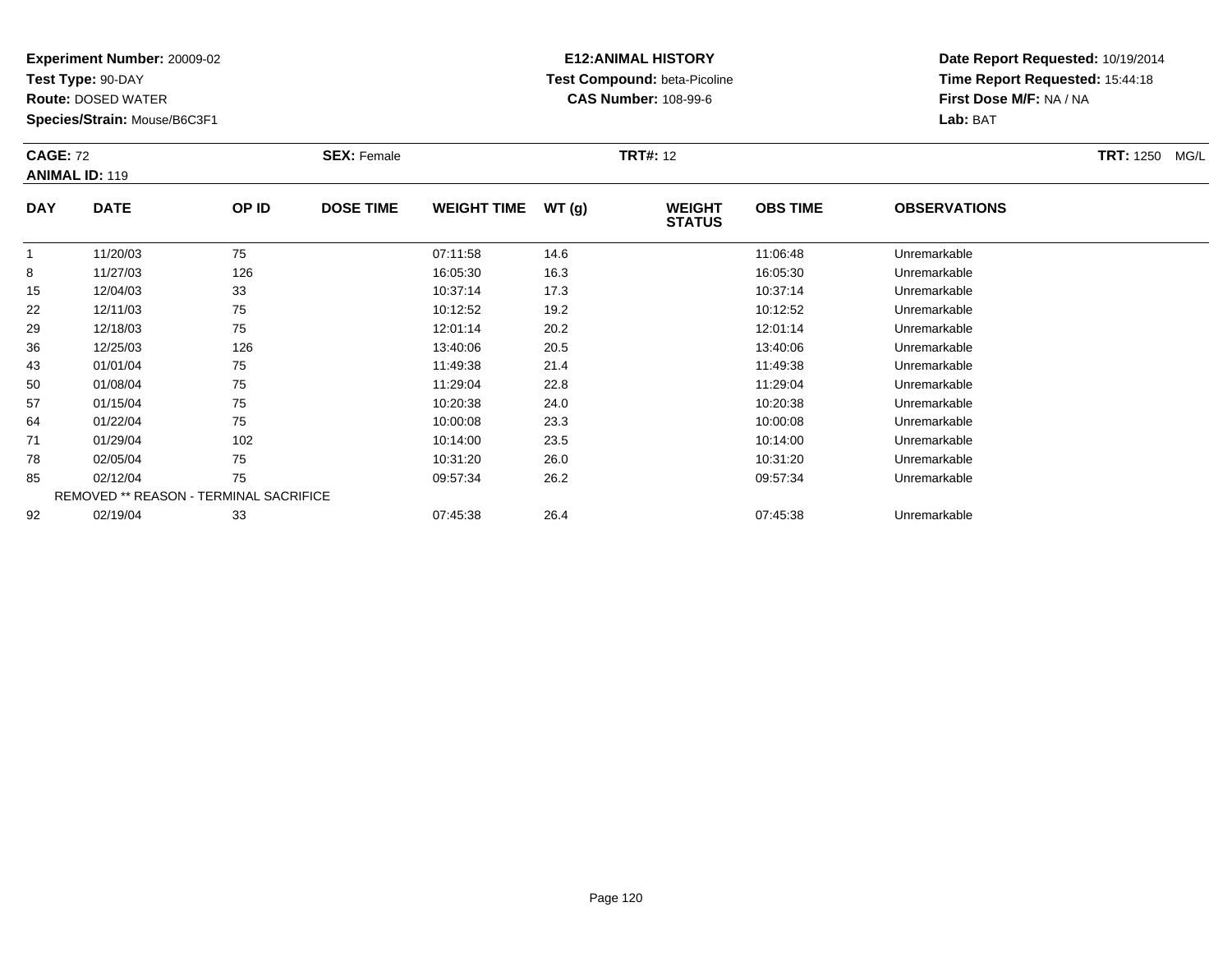**Test Type:** 90-DAY

**Route:** DOSED WATER

**Species/Strain:** Mouse/B6C3F1

# **E12:ANIMAL HISTORY Test Compound:** beta-Picoline**CAS Number:** 108-99-6

| <b>CAGE: 72</b><br><b>ANIMAL ID: 120</b> |                                        |       | <b>SEX: Female</b> |                    |       | <b>TRT#: 12</b>                | TRT: 1250 MG/L  |                     |  |
|------------------------------------------|----------------------------------------|-------|--------------------|--------------------|-------|--------------------------------|-----------------|---------------------|--|
| <b>DAY</b>                               | <b>DATE</b>                            | OP ID | <b>DOSE TIME</b>   | <b>WEIGHT TIME</b> | WT(g) | <b>WEIGHT</b><br><b>STATUS</b> | <b>OBS TIME</b> | <b>OBSERVATIONS</b> |  |
| $\mathbf{1}$                             | 11/20/03                               | 75    |                    | 07:11:58           | 15.4  |                                | 11:06:48        | Unremarkable        |  |
| 8                                        | 11/27/03                               | 126   |                    | 16:05:30           | 16.7  |                                | 16:05:30        | Unremarkable        |  |
| 15                                       | 12/04/03                               | 33    |                    | 10:37:14           | 17.1  |                                | 10:37:14        | Unremarkable        |  |
| 22                                       | 12/11/03                               | 75    |                    | 10:12:52           | 17.5  |                                | 10:12:52        | Unremarkable        |  |
| 29                                       | 12/18/03                               | 75    |                    | 12:01:14           | 18.9  |                                | 12:01:14        | Unremarkable        |  |
| 36                                       | 12/25/03                               | 126   |                    | 13:40:06           | 19.2  |                                | 13:40:06        | Unremarkable        |  |
| 43                                       | 01/01/04                               | 75    |                    | 11:49:38           | 20.8  |                                | 11:49:38        | Unremarkable        |  |
| 50                                       | 01/08/04                               | 75    |                    | 11:29:04           | 20.4  |                                | 11:29:04        | Unremarkable        |  |
| 57                                       | 01/15/04                               | 75    |                    | 10:20:38           | 20.8  |                                | 10:20:38        | Unremarkable        |  |
| 64                                       | 01/22/04                               | 75    |                    | 10:00:08           | 21.5  |                                | 10:00:08        | Unremarkable        |  |
| 71                                       | 01/29/04                               | 102   |                    | 10:14:00           | 21.9  |                                | 10:14:00        | Unremarkable        |  |
| 78                                       | 02/05/04                               | 75    |                    | 10:31:20           | 22.6  |                                | 10:31:20        | Unremarkable        |  |
| 85                                       | 02/12/04                               | 75    |                    | 09:57:34           | 21.8  |                                | 09:57:34        | Unremarkable        |  |
|                                          | REMOVED ** REASON - TERMINAL SACRIFICE |       |                    |                    |       |                                |                 |                     |  |
| 92                                       | 02/19/04                               | 33    |                    | 07:45:38           | 22.6  |                                | 07:45:38        | Unremarkable        |  |